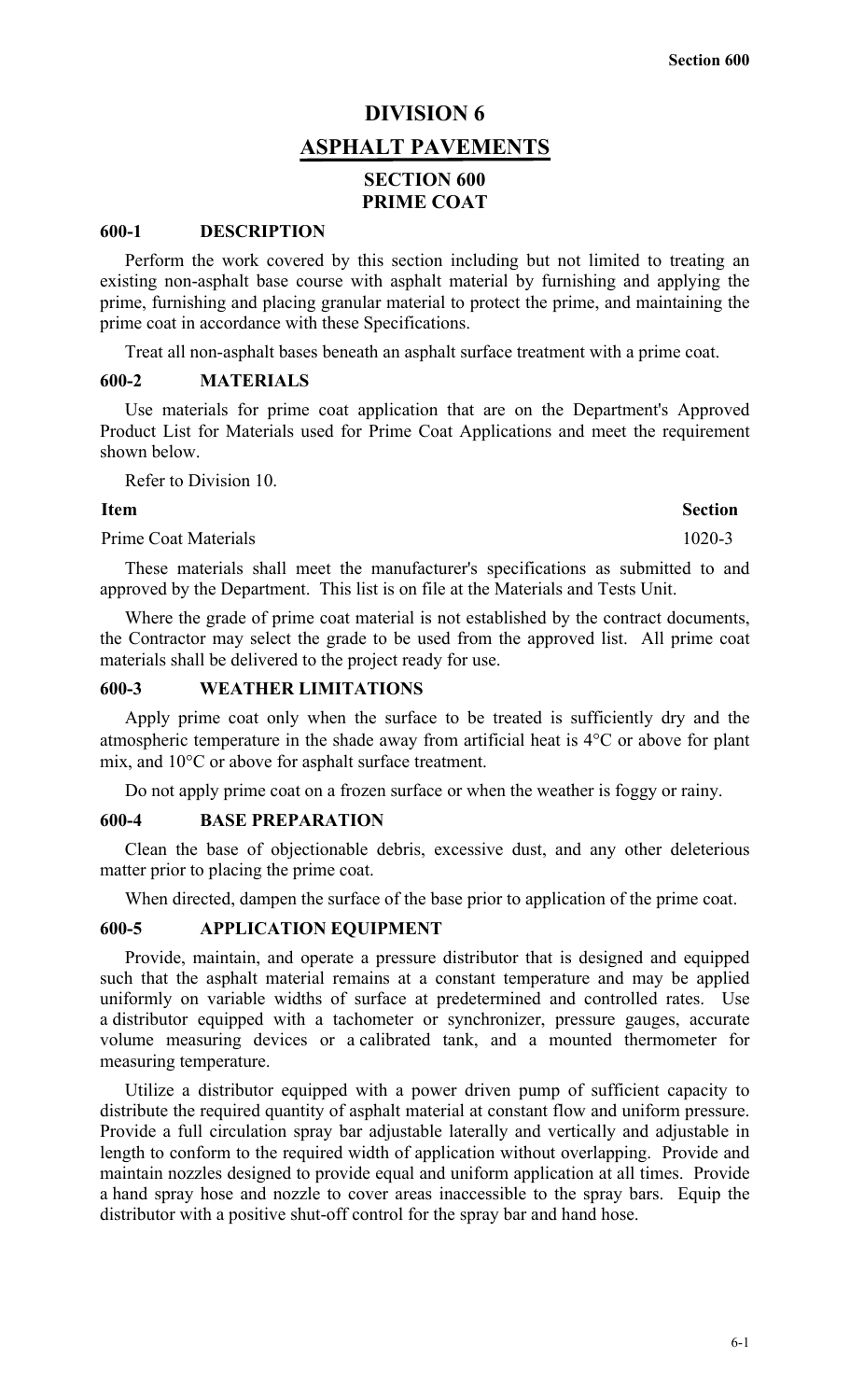## **600-6 APPLICATION RATES AND TEMPERATURES**

Apply the prime coat at a rate from .90 to 2.3  $1/m^2$ . The exact rate for each application will be established by the Engineer prior to application, in accordance with the limits shown in the approved products list referenced in Article 600-2.

The required rate of application of asphalt materials will be based on the volume of material measured at the application temperature. Apply the prime coat material at a temperature that is in accordance with the manufacturer's recommendations or as approved.

## **600-7 APPLICATION OF PRIME COAT**

When the plans require the base course to be constructed with side slopes flatter than 1:1, apply prime to the full width of the base including the side slopes.

Apply the prime coat only when the base to be treated has been approved.

Place a string line to provide alignment control for the distributor during prime coat application unless waived by the Engineer.

Cover bridge floors, curbs, and handrails of structures and all other appurtenances to protect them from tracking or splattering of prime coat.

After the prime coat has penetrated sufficiently and when directed, roll the primed surface until all loose base material is thoroughly bonded.

#### **600-8 MAINTENANCE AND PROTECTION**

Allow the prime coat to thoroughly penetrate the base. When directed, apply blotting sand in accordance with the requirements of Section 818.

Maintain the prime coat in an acceptable condition until such time as the pavement is placed. Replace any damaged prime coat at no cost to the Department.

## **600-9 MEASUREMENT AND PAYMENT**

Have the volume of the distributor tank calibrated by a commercial laboratory or the manufacturer prior to use. Provide a calibration chart with an accurately calibrated measuring stick graduated in increments of not more than 100 liters on the distributor at all times for use by the Engineer.

Prime will be determined by measuring the material at the actual application temperature and free from air bubbles. Deductions will be made from each measured tank of material for all material placed on the roadway that exceeds the application rate established by the Engineer by more than  $0.14$  l/m<sup>2</sup>.

Prime Coat will be paid at the contract unit price per liters of prime coat material that has been satisfactorily placed on the roadway. Each distributor load of prime coat material delivered and utilized on the project will be measured.

Blotting sand will be paid for in accordance with Article 818-4.

Payment will be made under:

#### Pay Item **Pay Unit**

Prime Coat Liter

## **SECTION 605 ASPHALT TACK COAT**

#### **605-1 DESCRIPTION**

Apply tack coat material to existing asphalt or concrete surfaces in accordance with these Specifications.

Apply tack coat beneath each layer of asphalt plant mix to be placed, unless otherwise approved. Where a prime coat or a newly placed asphalt surface treatment mat coat has been applied, apply tack coat as directed.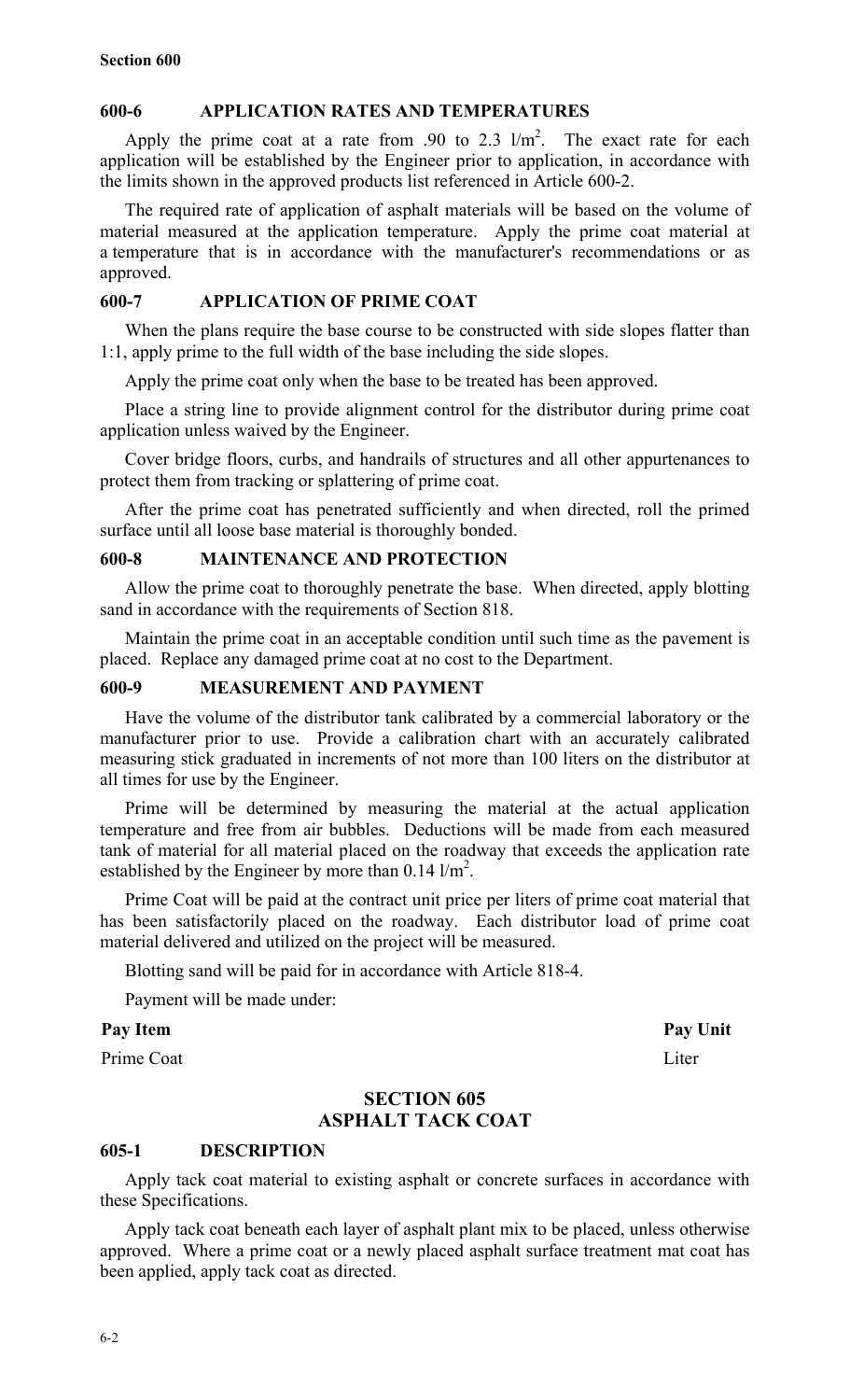## **605-2 MATERIALS**

Refer to Division 10.

| <b>Item</b>                      | <b>Section</b> |
|----------------------------------|----------------|
| Asphalt Binder, Grade PG 64-22   | $1020 - 2$     |
| Emulsified Asphalt, Grade RS-1H  | $1020 - 6$     |
| Emulsified Asphalt, Grade CRS-1H | 1020-7         |
| Emulsified Asphalt, Grade CRS-1  | 1020-7         |
| Emulsified Asphalt, Grade HFMS-1 | $1020 - 6$     |
| Emulsified Asphalt, Grade CRS-2  | 1020-7         |
|                                  |                |

Do not dilute or mix the tack coat material with water, solvents, or other materials prior to application.

Unless otherwise specified in the contract, the Contractor may utilize any of the grades of tack coat material specified in this article.

When tack coat is required beneath an open-graded asphalt friction course, the asphalt grade and rate of application to be used on the project will be specified on the job mix formula in accordance with Section 650.

## **605-3 WEATHER LIMITATIONS**

Apply tack coat only when the surface to be treated is sufficiently dry and when the atmospheric temperature in the shade away from artificial heat is 2°C or above.

Do not apply tack coat when the weather is foggy or rainy.

#### **605-4 SURFACE PREPARATION**

Clean the existing asphalt or concrete surface to that tack coat is to be applied of all dust and foreign material prior to placing the tack coat.

Remove grass, dirt, and other materials from the edge of the existing pavement prior to the placement of tack coat.

## **605-5 ACCEPTANCE OF ASPHALT MATERIALS**

The acceptance of asphalt materials will be in accordance with the requirements of Article 1020-1.

#### **605-6 APPLICATION EQUIPMENT**

Provide equipment for heating and uniformly applying the asphalt material in accordance with the requirements of Article 600-5.

## **605-7 APPLICATION RATES AND TEMPERATURES**

Apply tack coat uniformly at a rate from .0.18 to 0.36  $1/m^2$ . The exact rate for each application will be established by the Engineer. A different rate of application for different layers or surfaces may be established.

The established rates of application will be based on the volume of material at the actual application temperature. Apply tack coat at a temperature within the ranges shown in Table 605-1.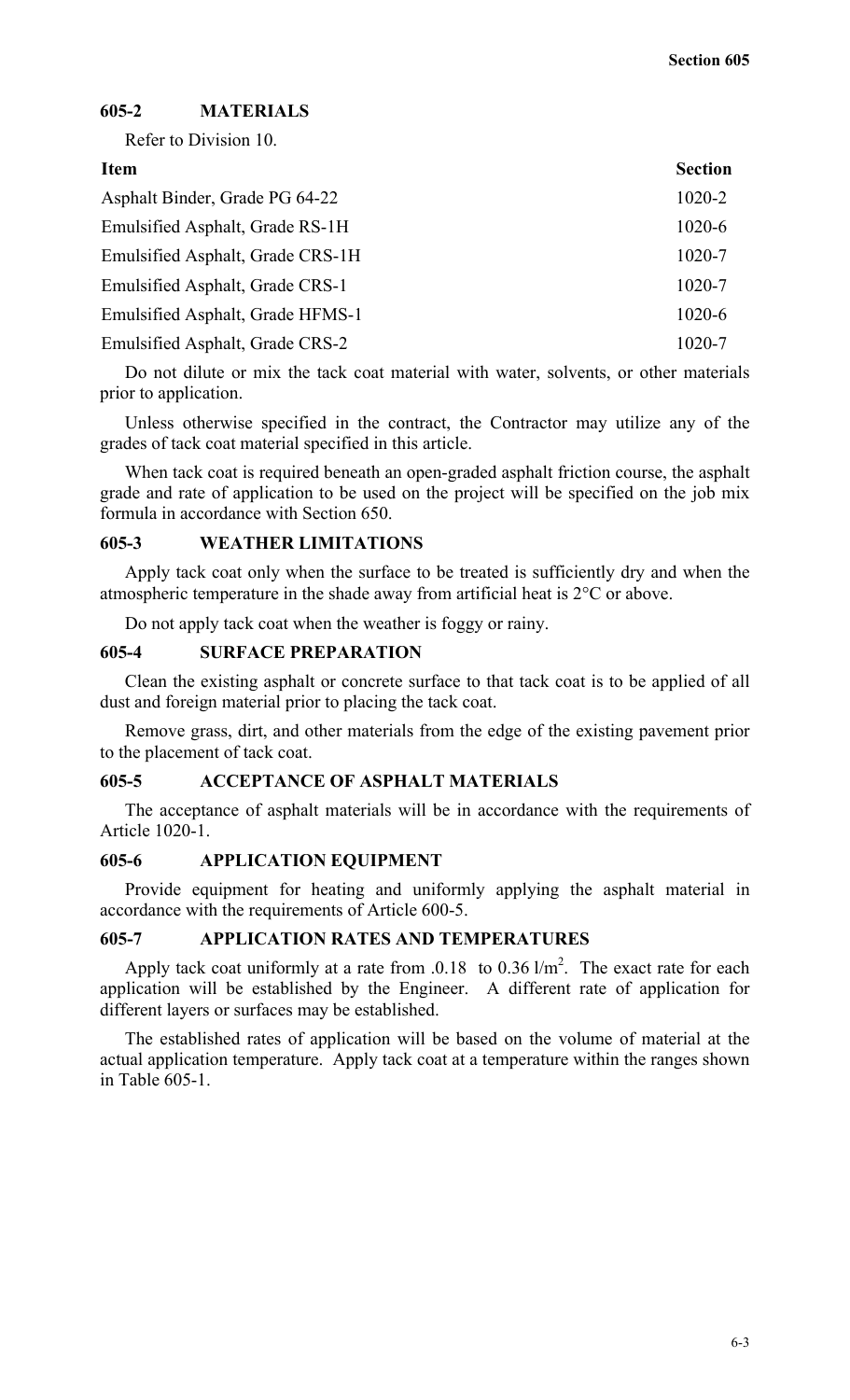| <b>Asphalt Material</b>          | <b>Temperature Range</b> |
|----------------------------------|--------------------------|
| Asphalt Binder, Grade PG 64-22   | 191-218 °C               |
| Emulsified Asphalt, Grade RS-1H  | $32-66$ °C               |
| Emulsified Asphalt, Grade CRS-1  | $32-66$ °C               |
| Emulsified Asphalt, Grade CRS-1H | $32-66$ °C               |
| Emulsified Asphalt, Grade HFMS-1 | $32-71$ °C               |
| Emulsified Asphalt, Grade CRS-2  | $52-85$ °C               |

## **TABLE 605-1 APPLICATION TEMPERATURE FOR TACK COAT**

## **605-8 APPLICATION OF TACK COAT**

Apply only as much tack coat material as can be covered with base, intermediate, or surface course material during the next day's operation except where public traffic is being maintained.

Where public traffic is being maintained, apply only as much tack coat as can be covered during the same day's operation. In addition, the Engineer may limit the application of tack coat in advance of the paving operation depending on traffic conditions, project location, proximity to business or residential areas, or other reasons. In the event that tack coat material is not covered in the same day's operation, the Engineer may require the application of suitable granular material or other means to provide a safe traffic condition at no additional cost to the Department.

Take necessary precautions to limit the tracking and/or accumulation of tack coat material on either existing or newly constructed pavements. Excessive accumulation of tack may require corrective measures.

Apply tack coat material with a distributor spray bar that can be adjusted to uniformly coat the entire surface at the directed rate. Use a hand hose attachment only on irregular areas and areas inaccessible to the spray bar. Cover these areas uniformly and completely.

Apply tack coat as directed by and in the presence of the Engineer. Do not place any asphalt mixture until the tack coat has sufficiently cured.

Paint or spray contact surfaces of headers, curbs, gutters, manholes, vertical faces of old pavements, and all exposed transverse and longitudinal edges of each course with tack coat before mixture is placed adjacent to such surfaces.

Cover bridge floors, curbs, and handrails of structures, and all other appurtenances to protect them from tracking or splattering tack coat material.

## **605-9 PROTECTION OF TACK COAT**

After the tack coat has been applied, protect it until it has cured for a sufficient length of time to prevent it from being picked up by traffic.

## **605-10 MEASUREMENT AND PAYMENT**

There will be no direct payment for the work covered by this section.

Payment at the contract unit prices for the various mix items covered by Sections 610, 650, and 654 will be full compensation for all work covered by this section.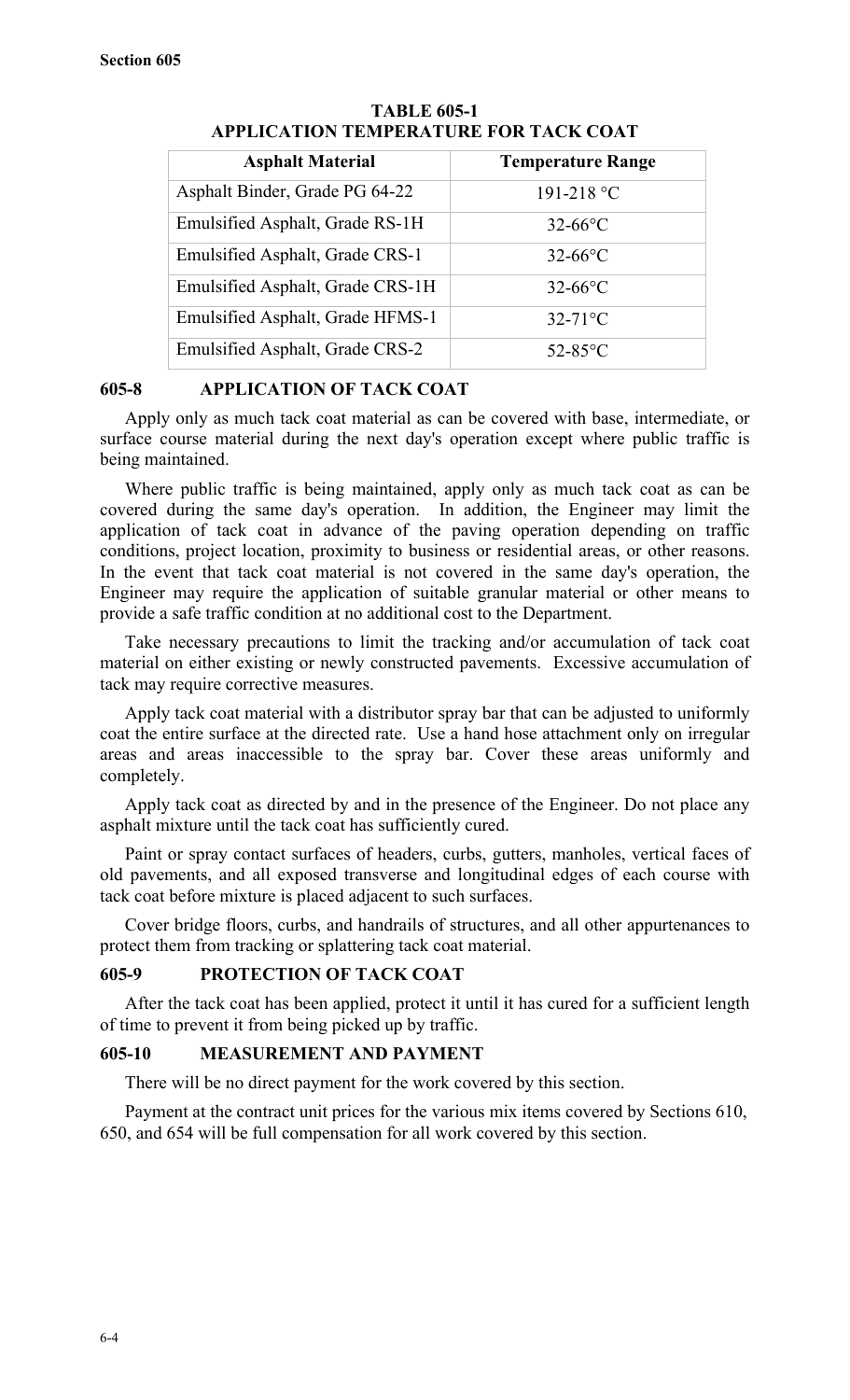## **SECTION 607 MILLING ASPHALT PAVEMENT**

#### **607-1 DESCRIPTION**

Perform the work covered by this section including but not limited to milling and remilling the pavement at locations, depths, widths, and typical sections indicated in the contract documents, cleaning the milled surface, loading, hauling, stockpiling the milled material for use in recycled asphalt mixtures, and disposal of any excess milled material.

Except where the milled material is used in the work, provide areas outside the right of way to dispose of milled material, which becomes property of the Contractor.

#### **607-2 EQUIPMENT**

Use a self-propelled unit capable of removing the existing asphalt pavement to the depths, widths, and typical sections shown in the contract. Use milling machines designed and built exclusively for pavement milling operations and with sufficient power, traction, and stability to accurately maintain depth of cut and slope. Use milling machines equipped with an electronic control system that will automatically control the longitudinal profile and cross slope of the milled pavement surface through the use of either a mobile grade reference(s), an erected string line(s), joint matching shoe(s), slope control systems, or other methods or combination of approved methods. Use an erected fixed stringline when required by the contract; otherwise, use a mobile grade reference system capable of averaging the existing grade or pavement profile over a minimum 9.1 m distance or by non-contacting laser or sonar type ski systems with at least four referencing stations mounted on the milling machine at a minimum length of 7.3 m. Coordinate the position of the grade control system such that the grade sensor is at the approximate midpoint of the mobile reference system. Use a machine capable of leaving a uniform surface suitable for handling traffic without excessive damage to the underlying pavement structure. Use a milling machine and other loading equipment capable of loading milled material to be used in other parts of the work without excessive segregation.

Provide additional equipment necessary to satisfactorily remove the pavement in the area of manholes, water valves, curb and gutter, and other obstructions.

Equip the milling equipment with a means of effectively limiting the amount of dust escaping from the removal operation in accordance with local, State, and Federal air pollution control laws and regulations.

#### **607-3 CONSTRUCTION REQUIREMENTS**

Mill the existing pavement in a manner that will restore the pavement surface to a uniform longitudinal profile and cross section in accordance with typical sections shown in the plans. Where indicated in the contract, remove pavement to a specified depth and produce a specified cross slope. Mill intersections and other irregular areas as indicated in the contract.

The Contractor may elect to make multiple cuts to achieve the required depth of cut or cross slope required by the plans.

Establish the longitudinal profile of the milled surface by a mobile string line on the side of the cut nearest the centerline of the road. Establish the cross slope of the milled surface by an automatic cross slope control mechanism or by a second skid sensing device located on the opposite edge of the cut. The Engineer may waive the requirement for automatic grade and cross slope controls where conditions warrant.

Operate the milling equipment in such a manner as to prevent damage to the underlying pavement structure, utilities, drainage facilities, curb and gutter, paved surfaces outside the milled area, and any other appurtenances. Produce milled pavement surfaces that are reasonably smooth and free of excessive scarification marks, gouges, ridges, continuous grooves, or other damage. Repair any leveling or patching required as a result of negligence by the Contractor with hot asphalt plant mix at no cost to the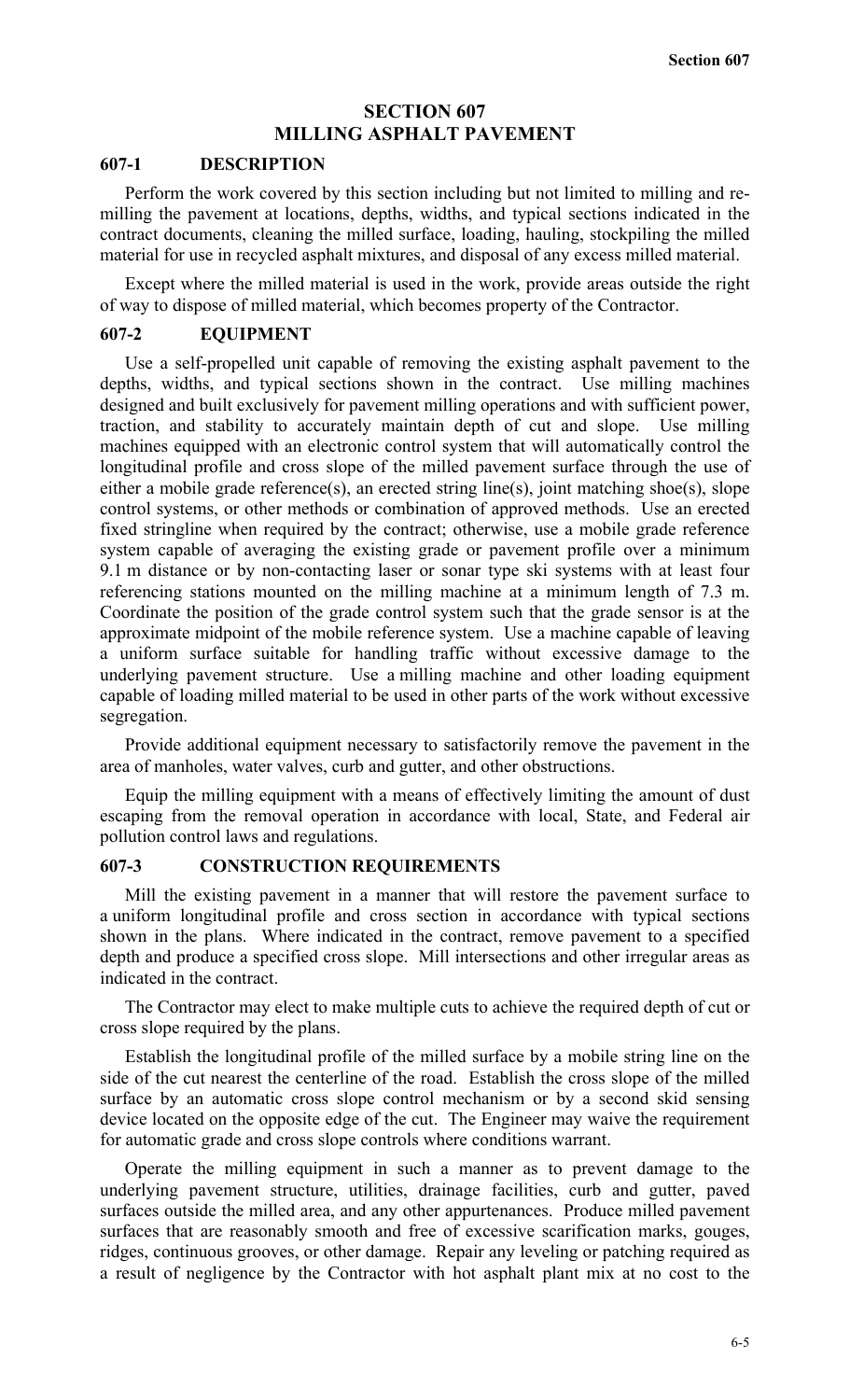Department and in a manner acceptable to the Engineer. Coordinate the adjustment of manholes, meter boxes, and valve boxes with the milling operation.

The Engineer may require re-milling of any area exhibiting laminations or other defects. If the defects are determined to be the result of the Contractor's negligence, then measurement for the re-milling, as specified in Article 607-5, will not be made. If however, the Engineer directs the re-milling of an area that is not due to the Contractor's negligence, measurement of the re-milled area will be made under requirements of Article 607-5.

Thoroughly clean the milled pavement surface of all loose aggregate particles, dust, and other objectionable material. Disposing or wasting of oversize pieces of pavement or loose aggregate material will not be permitted within the right of way.

Conduct pavement removal operations in a manner that effectively minimizes the amount of dust being emitted. Plan and conduct the operation so it is safe for persons and property adjacent to the work including the traveling public.

## **607-4 TOLERANCE**

Remove the existing pavement to the depth required by the contract. The Engineer may vary the depth of milling by not more than 25 mm. In the event the directed depth of milling per cut is altered by the Engineer more than 25 mm, either the Department or the Contractor may request an adjustment in unit price under the requirements of Article 104-3. In administering the requirements of Article 104-3 the Department will give no consideration to value given to reclaimed asphalt pavement.

The Department will give no consideration to value given to reclaimed asphalt material due to the deletion or reduction in quantity of milling.

The requirements of Article 104-3 will not apply to the item of Incidental Milling.

## **607-5 MEASUREMENT AND PAYMENT**

## **(A) General**

Milled asphalt pavement to be paid for will be the actual number of square meters of pavement surface that has been milled in accordance with the requirements of this Section. In measuring this quantity, the length will be the actual length milled, measured along the pavement surface. The width will be the width required by the plans or directed, measured along the pavement surface.

Where the depth of milling varies from the required depth, no adjustment in the contract unit price for *Milling Asphalt Pavement, \_\_\_\_\_\_\_\_\_ mm Depth* will be made except as provided in Article 607-4.

## **(B) Milling Asphalt Pavement, \_\_\_\_\_\_\_\_\_\_\_ mm Depth**

For each and every square meter that the Engineer directs to be milled; including that requiring any additional equipment necessary to remove pavement in the area of manholes, water valves, curb and gutter, and other obstructions; measured as provided in Subarticle 607-5(A); compensation will be made at the contract unit price per square meter for *Milling Asphalt Pavement*, mm Depth.

Where the Engineer directs multiple cuts to achieve the final depth, measurement will be made for each cut. Where the Contractor elects to make multiple cuts to achieve the final depth, no additional measurement will be made.

## **(C) Incidental Milling**

Where the Contractor is required by the plans to mill irregular areas and intersections or is directed to re-mill areas whose length is less than 30.5 m, measurement will be made as provided in Subarticle 607-5(A) for each cut he is directed to perform. Where the Contractor elects to make multiple cuts to achieve the final depth, no additional measurement will be made. Compensation will be made at the contract unit price per square meter for *Incidental Milling*.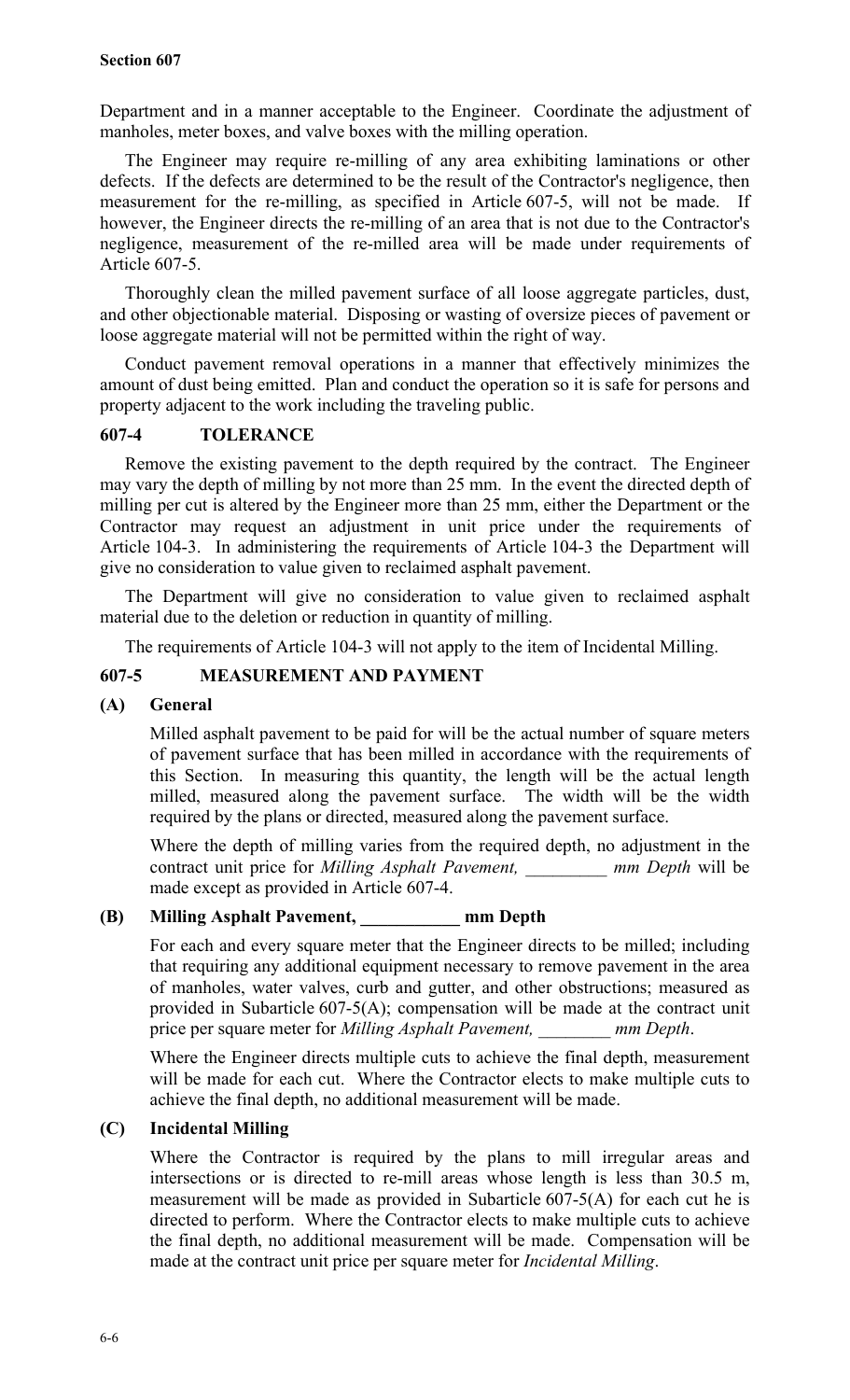Payment will be made under:

## Pay Item Pay Unit

| Milling Asphalt Pavement, mm to    | mm | <b>Square Meter</b> |
|------------------------------------|----|---------------------|
| Milling Asphalt Pavement, mm Depth |    | <b>Square Meter</b> |
| Incidental Milling                 |    | <b>Square Meter</b> |

#### **SECTION 609**

# **QUALITY MANAGEMENT SYSTEM FOR ASPHALT PAVEMENTS**

## **609-1 DESCRIPTION**

Produce and construct asphalt mixtures and pavements in accordance with a quality management system as described in these Specifications. Apply these Specifications to all materials and work performed in accordance with Division 6. Perform all quality control activities in accordance with the Department's *Hot Mix Asphalt Quality Management System (HMA/QMS) Manual* in effect on the date of contract advertisement, unless otherwise approved.

## **609-2 DESCRIPTION OF RESPONSIBILITIES**

#### **(A) Quality Control (QC)**

Provide and conduct a quality control program in accordance with Article 609-5 and these Specifications. A quality control program is defined as all activities, including mix design, process control inspection, plant and equipment calibration, sampling and testing, and necessary adjustments in the process that are related to production of a pavement that meets all requirements of the Specifications.

#### **(B) Quality Assurance (QA)**

The Department will conduct a quality assurance program in accordance with Article 609-6 and these Specifications. A quality assurance program is defined as all activities, including inspection, sampling, and testing related to determining that the quality of the completed pavement conforms to specification requirements.

## **609-3 MIX DESIGN/JOB MIX FORMULA REQUIREMENTS**

Apply all requirements of Article 610-3.

## **609-4 FIELD VERIFICATION OF MIXTURE AND JOB MIX FORMULA ADJUSTMENTS**

Conduct field verification of the mix at each plant within 30 calendar days prior to initial production of each mix design, when required by the Allowable Mix Adjustment Policy and when directed as deemed necessary.

Field verification testing consists of performing a minimum of one full test series on mix sampled and tested in accordance with Subarticle 609-5(C)2, Required Sampling and Testing Frequencies. Mix obtained from NCDOT or non-NCDOT work may be used for this purpose provided it is sampled, tested, and the test data handled in accordance with current procedures in the Department's HMA/QMS Manual and the following provisions.

Obtain the mix verification sample and split in accordance with current procedures in the Department's HMA/QMS Manual. Do not begin normal plant production until all field verification test results have been completed and the mix has been satisfactorily verified by the Contractor's Level II Technician. Verification is considered satisfactory when all volumetric properties except  $\%G_{mm}(\partial N_{ini})$  are within the applicable mix design criteria and the gradation, binder content, and  $\%G_{mm}$  $\&$ N<sub>ini</sub> are within the individual limits for the mix type being produced.

In addition to the required sampling and testing for field verification, perform all preliminary inspections and plant calibrations as outlined in the HMA/QMS Manual.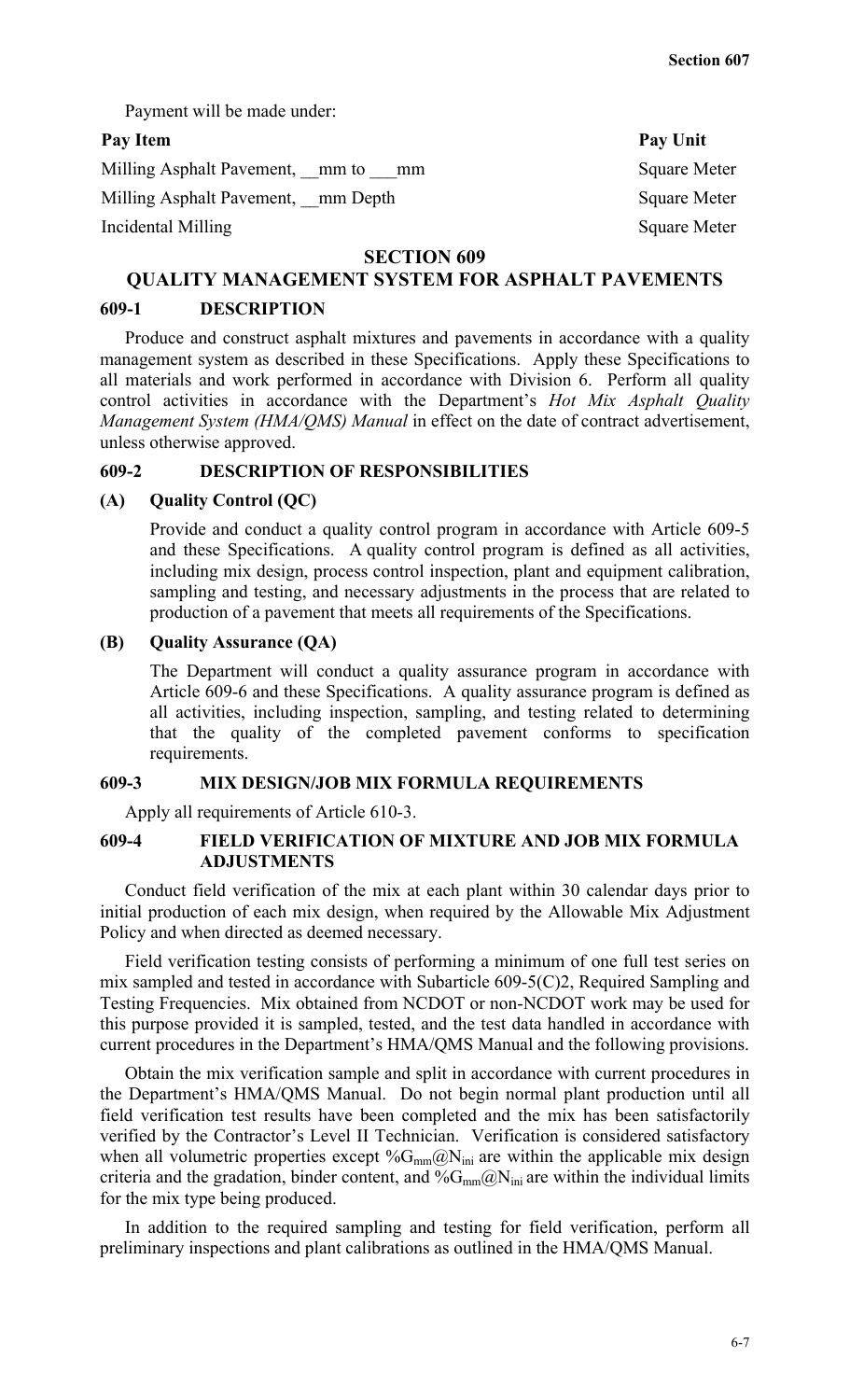Retain records of these calibrations and mix verification tests, including Superpave Gyratory Compactor (SGC) printouts, at the QC laboratory. In addition, furnish copies, including SGC printouts, to the Engineer for review and approval within one working day after beginning production of the mix.

Conduct the initial mix verification of all new mix designs with the plant set up to produce the aggregate blend and binder content in accordance with the initially approved JMF. If the Contractor and/or the Engineer determine from results of quality control tests conducted during mix verification that adjustments to the JMF are necessary to achieve specified mix properties, adjustments to the JMF may be made within tolerances permitted by Specifications for the mix type being produced, subject to approval. No reduction of asphalt binder content will be made when the average production VMA computes below the minimum specification requirement. All JMF adjustments will be approved by the Engineer and documented in writing.

Failure by the Contractor to fully comply with the above mix verification requirements will result in immediate production stoppage by the Engineer. Do not resume normal production until all mix verification sampling, testing, calibrations, and plant inspections have been performed and approved. Any mix produced that is not verified may be assessed a price reduction at the Engineer's discretion in addition to any reduction in pay due to mix and/or density deficiencies.

## **609-5 CONTRACTOR'S QUALITY CONTROL SYSTEM**

## **(A) Personnel Requirements**

Obtain all certifications in accordance with the Department's QMS Asphalt Technician Certification Program as outlined in the *HMA/QMS Manual*. Perform all sampling, testing, data analysis and data posting by or under the direct supervision of a certified QMS asphalt plant technician.

Provide a certified Asphalt Plant Technician Level I to perform quality control operations and activities at each plant site at all times during production of material for the project. A plant operator who is a certified Asphalt Plant Technician Level I may be utilized to meet this requirement when daily production for each mix design is less than 100 metric tons provided the randomly scheduled increment sample as defined in Article  $609-5(C)2$  is not within that tonnage. When performing in this capacity, the plant operator will be responsible for all quality control activities that are necessary and required. Absences of the Level I Technician, other than those for normal breaks and emergencies shall be preapproved by the appropriate QA Supervisor or his designated representative. Any extended absence of the Technician that has not been approved will result in immediate suspension of production by the Engineer. All mix produced during this absence will be accepted in accordance with Article 105-3.

Provide and have readily available a certified Asphalt Plant Technician Level II to supervise, coordinate, and make any necessary adjustments in the mix quality control process in a timely manner. The Level II Technician may serve in a dual capacity and fulfill the Level I Technician requirements specified above.

Provide a certified QMS Roadway Technician with each paving operation at all times during placement of asphalt. This person is responsible for monitoring all roadway paving operations and all quality control processes and activities, to include stopping production or implementing corrective measures when warranted. Provide a certified nuclear gauge operator when nuclear density control is being used.

Post in the quality control laboratory an organizational chart, including names, telephone numbers and current certification numbers of all personnel responsible for the quality control program while asphalt paving work is in progress.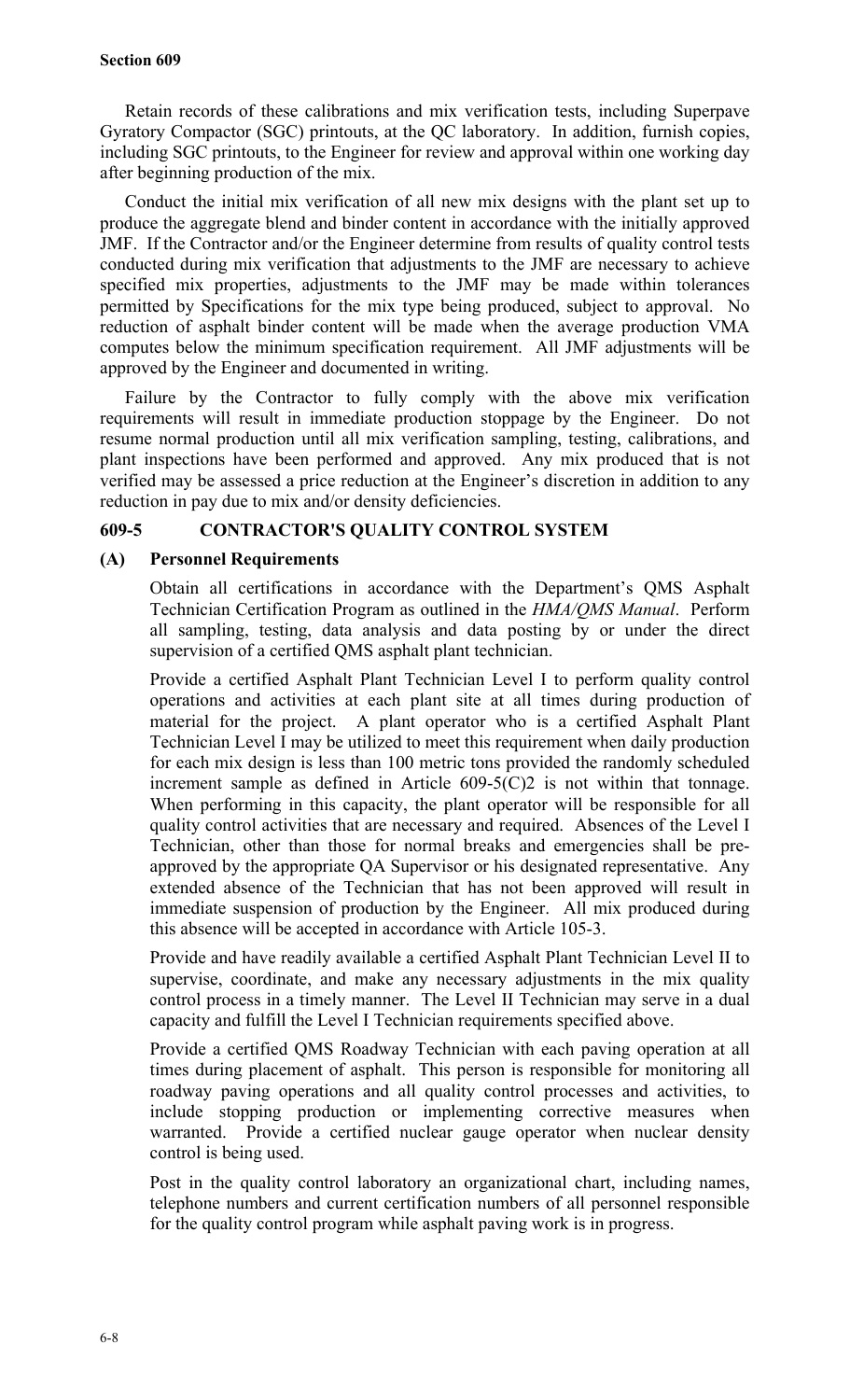## **(B) Field Laboratory Requirements**

For a contract with 5000 or more total metric tons of asphalt mix, furnish and maintain a Department certified laboratory at the plant site. A minimum of 30  $m<sup>2</sup>$ of floor space (exclusive of toilet facilities), equipment, and supplies necessary for performing Contractor quality control testing is required. Provide convenient telephone and fax machine access for QMS personnel at the plant site.

For a contract with less than 5000 total metric tons of asphalt mix, the quality control testing may be conducted in a Department certified off-site laboratory. All other requirements in these Specifications still apply.

Provide testing equipment meeting the requirements of the test methods herein identified in Subarticle 609-5(C)2. Provide equipment that is properly calibrated and maintained. Allow all measuring and testing devices to be inspected to confirm both calibration and condition. If at any time the Engineer determines that the equipment is not operating properly or is not within the limits of dimensions or calibration described in the applicable test method, the Engineer may stop production until corrective action is taken. Maintain and have available a record of all calibration results at the laboratory.

## **(C) Plant Mix Quality Control**

(1) General

Include in the quality control process the preliminary inspections, plant calibrations and field verification of the mix and JMF as described in Article 609-4. In addition, conduct at a minimum but not limited to, the sampling, testing, and determination of all parameters outlined in these provisions using test methods and minimum frequencies as specified herein. Perform additional sampling and testing when conditions dictate. Obtain all scheduled samples at randomly selected locations in accordance with the current edition of the Department's *HMA/QMS Manual*. Log all samples taken on forms provided by the Department. Split and retain all samples taken in accordance with prescribed procedures in the *Manual*. Provide documentation as required in Subarticle 609-5(E). Identify any additional quality control samples taken and tested at times other than the regularly scheduled random samples or directed samples that take the place of regularly scheduled as process control (PC) samples on the appropriate forms. Process Control test results should not be plotted on control charts nor reported to Quality Assurance Laboratory.

Retain the untested split portion of quality control aggregate and mix samples and the tested TSR specimens for 5 calendar days at the plant site, commencing the day the samples are tested. Retain the QC compacted volumetric test specimens for 5 calendar days, commencing the day the specimens are prepared. Permission for disposal may be given by Quality Assurance personnel prior to these minimum storage periods. Retain the split portion of the Contractor's mix verification and referee mix samples until either procured by or permission for disposal is given by Quality Assurance personnel. Store all retained samples in a dry and protected location.

(2) Required Sampling and Testing Frequencies

Maintain minimum test frequencies as established in the schedule below. Complete all tests within 24 hours of the time the sample is taken, unless specified otherwise within these provisions. Should the specified tests not be completed within the required time frame, cease production at that point until such time the tests are completed.

Should the Contractor's testing frequency fail to meet the minimum frequency requirements as specified, all mix without the specified test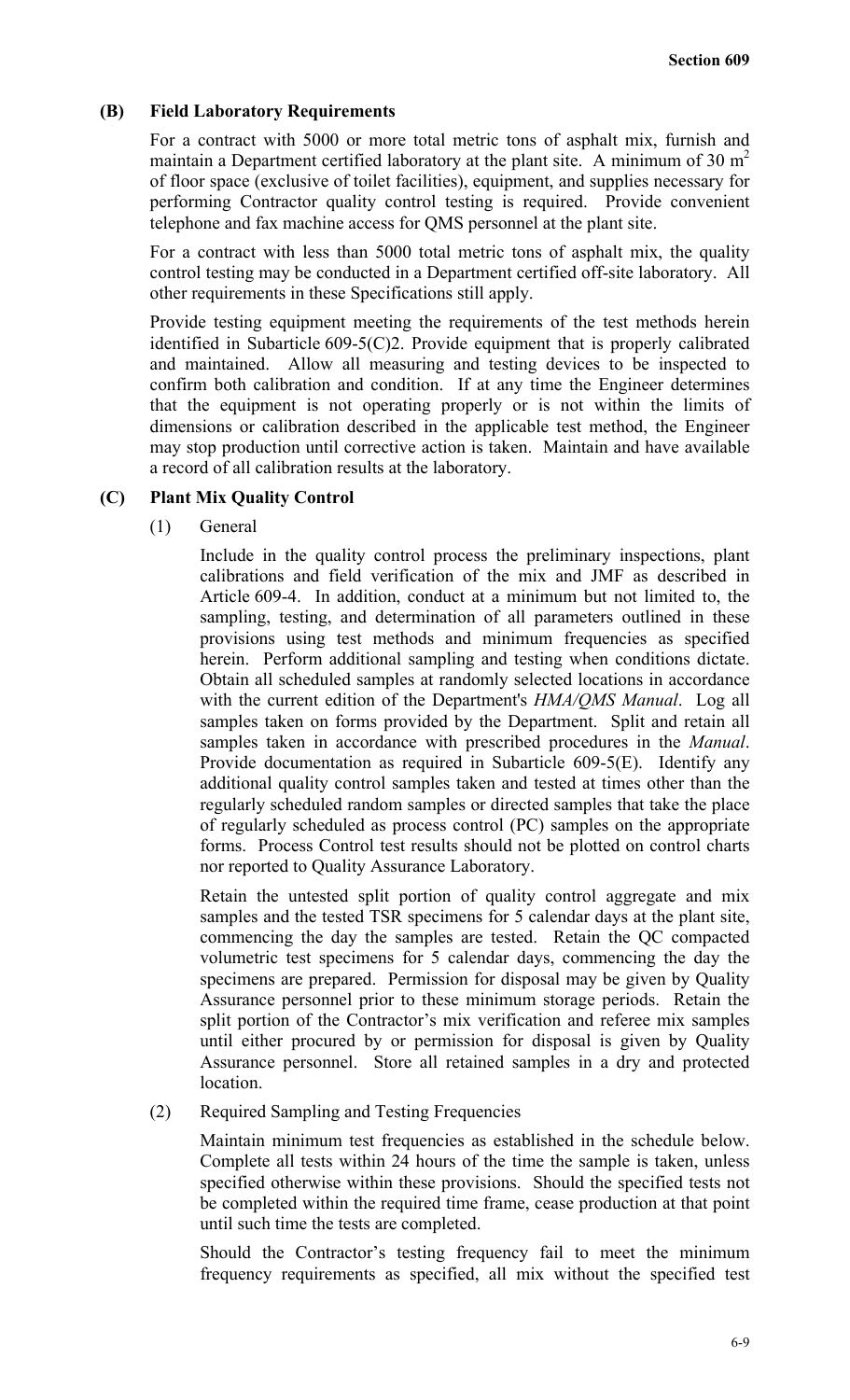representation will be considered unsatisfactory. If the Engineer allows the mix to remain in place, payment will be made at 50 percent of the contract unit bid price for the mixture.

If desired, innovative equipment or techniques not addressed by these Specifications to produce or monitor the production of mix may be utilized, subject to approval.

#### **Quality Control Minimum Sampling and Testing Schedule**

Sample and test the completed mixture from each job mix formula at the following minimum frequency during mix production:

Accumulative Production Increment Number of Samples per Increment

#### 750 metric tons 1

If production is discontinued or interrupted before the accumulative production increment tonnage is completed, continue the increment on the next production day(s) until the increment tonnage is completed. Obtain a random sample within the specified increment at the location determined in accordance with the current edition of the Department's *HMA/QMS Manual*. Conduct quality control sampling and testing on each random sample as scheduled below. When daily production of each mix design exceeds 100 metric tons and a regularly scheduled full test series random sample location for that mix design is not reached during that day's production, perform at least one partial test series consisting of Items A and B in the schedule below. These partial test series and associated tests do not substitute for the regularly scheduled random sample for that increment.

Perform the following full test series on all regularly scheduled random samples:

Asphalt Mixture - Sampled From Truck at Plant (AASHTO T 168 Modified)(Split Sample Required)

- (a) Binder Content, % (Contractor may select either option below):
	- (i) Ignition Furnace (AASHTO T 308 Modified)
	- (ii) Other (Contractor may request and use other means of determining percent asphalt binder, subject to approval).
- (b) Gradation on Recovered Blended Aggregate from Mix Sample (AASHTO T 30 Modified) Grade on all sieves specified on JMF
- (c) Maximum Specific Gravity (AASHTO T 209), optional (ASTM D 6857)
- (d) Bulk Specific Gravity of Compacted Specimens (AASHTO T166), optional (ASTM D 6752), Average of 3 specimens at  $N_{des}$  gyrations (AASHTO T 312)
- (e) Air Voids (VTM) (AASHTO T 269), Average of 3 specimens at  $N_{des}$ gyrations
- (f) Voids in Mineral Aggregate (VMA) (calculation)
- (g) Voids Filled with Asphalt (VFA) (calculation)
- (h) P0.075/Pbe Ratio
- (i) Percent Maximum Specific Gravity at  $N_{\text{ini}}$  (calculation)

In addition to the above schedule, conduct the following sampling and testing as indicated:

(a) Aggregate Stockpile Gradations (AASHTO T 27 and T 11)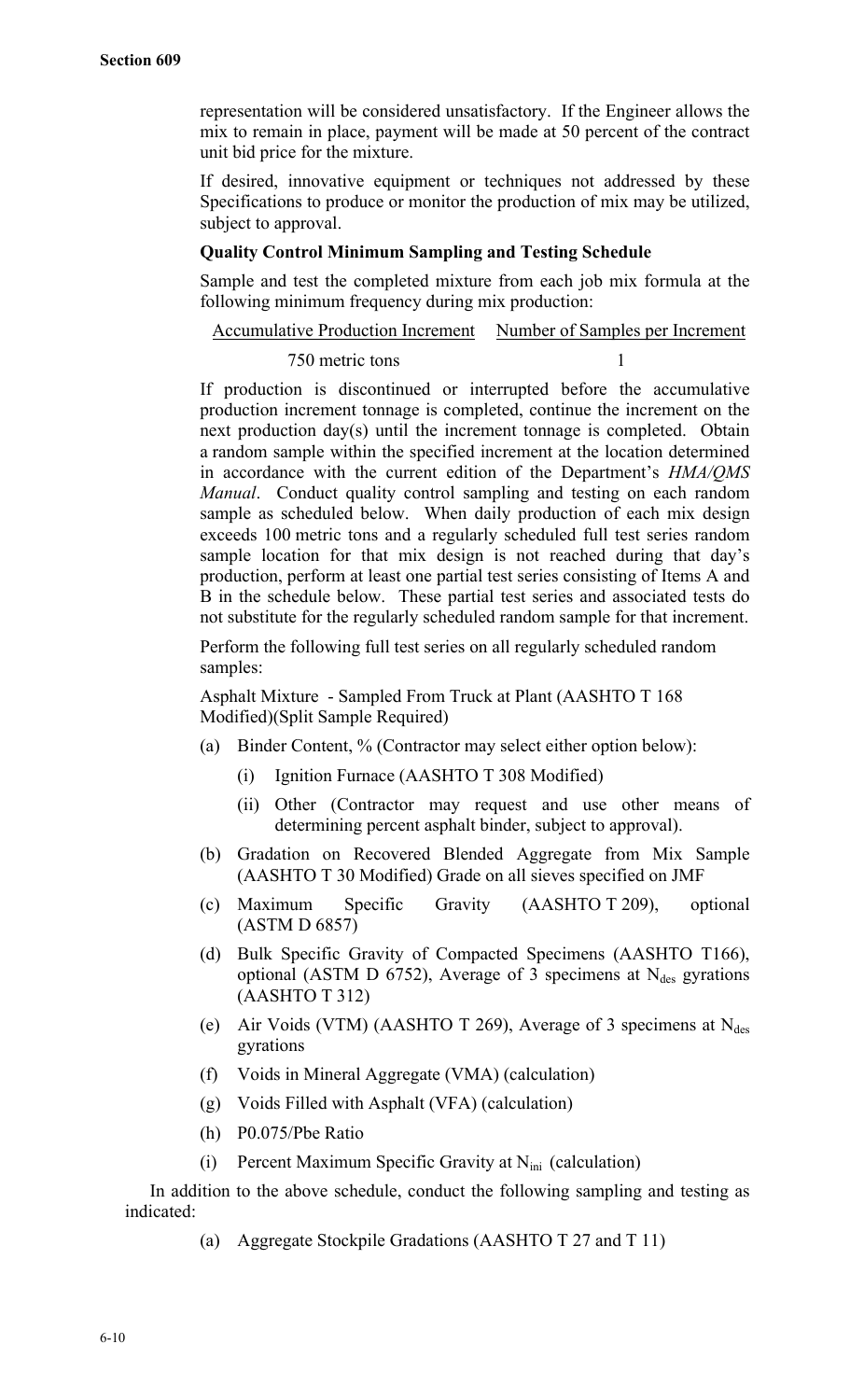(Sampled from stockpiles or cold feed system as follows; split samples not required)

- (i) Coarse Aggregates (Approved Standard Sizes)
	- a. At beginning of production\*
	- b. Weekly thereafter\*
- (ii) Fine Aggregates (Stone Screenings, Natural Sands, Etc.)
	- a. At or within 1 week prior to mix verification (Gradations valid for multiple mix designs).
	- b. Weekly after mix verification\*,
	- c. Anytime production is stopped due to plant mix gradation related problems.

\*In lieu of the aggregate stockpile gradations performed by QC personnel, gradation quality control data conducted by the aggregate producer, that is representative of the Contractor's current stockpiles, may be furnished.

- (b) Reclaimed Asphalt Pavement (RAP) Binder Content and Gradation (AASHTO T 308 Modified or T 164 and AASHTO T 30 Modified) (sampled from stockpiles or cold feed system at beginning of production and weekly thereafter). Have RAP approved for use in accordance with Subarticle 1012-1(G). (Split Sample Required)
- (c) Reclaimed Asphalt Shingle Material (RAS) Binder Content and Gradation (AASHTO T 308 Modified or T 164 and AASHTO T 30 Modified) (sampled from stockpiles or cold feed system at beginning of production and weekly thereafter). Have RAS approved for use in accordance with Subarticle 1012-1(F). (Split Sample Required)
- (d) Combined Aggregate Moisture Content (AASHTO T 255) Drum Plant Only (sampled from stockpiles or cold feed system a minimum of once daily).
- (e) Retained Tensile Strength (TSR) (AASHTO T 283 Modified):

Mix sampled from truck at plant, tested, and results furnished to the Engineer within 7 calendar days after beginning production of each new mix design. From the split sample, Quality Control personnel will prepare and submit within 5 calendar days of the sample date, an additional set of specimens to the QA Laboratory for TSR testing (Split Sample Required).

Specimens shall be tested on either a recording test press or a test press that maintains the peak load reading after the specimen has broken.

Additional TSR testing required prior to mix production in accordance with above procedures is required when a change is made in anti-strip additive dosage or when a new anti-strip additive source or grade is utilized, unless otherwise approved. Other TSR test(s) may be directed as deemed necessary. TSR testing is not required for mix verification, but may be performed at that time.

(3) Control Charts

Maintain standardized control charts furnished by the Department at the field laboratory. For mix incorporated into the project, record full test series data from all regularly scheduled random samples or directed samples that replace regularly scheduled random samples, on control charts the same day the tests are obtained.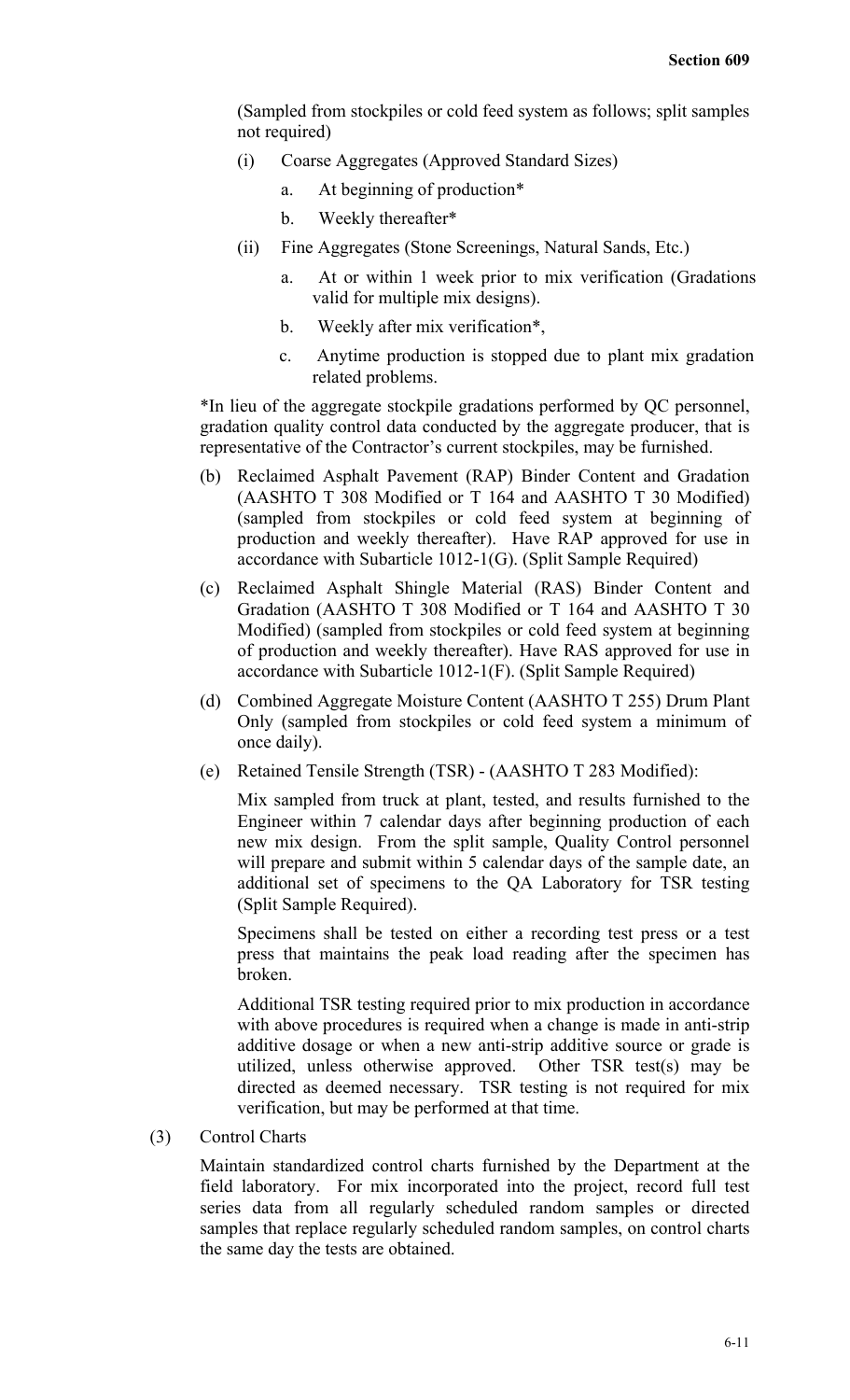In addition, partial test series results obtained due to reasons outlined in Subarticle  $609-5(C)(2)$  will be reported to Quality Assurance personnel on the proper forms, but will not be plotted on the control charts.

Results of quality assurance tests performed by the Engineer will be posted on the Contractor's control charts as data becomes available.

Record the following data on the standardized control charts:

- (a) Aggregate Gradation Test Results
	- (i) For each mix type: one sieve size smaller than the mix nominal maximum size.
	- (ii) For all mix types: 2.36 mm and 0.075 mm sieves
- (b) Binder Content, %, Pb
- (c) Bulk Specific Gravity of Compacted Specimens at  $N_{des}$  (measured)
- (d) Maximum Specific Gravity Determined by AASHTO T 209
- (e) Percent Voids in Total Mix at  $N_{des}$  Gyrations
- (f) Percent Voids in Mineral Aggregate at  $N_{des}$  Gyrations
- (g) P0.075/Pbe Ratio
- (h) Percent Maximum Specific Gravity at  $N_{\text{ini}}$  Gyrations

Both the full test series individual test values and the moving average of the last 4 data points will be plotted on each chart. The Contractor's test data will be shown in black and the moving average in red. The Engineer's assurance data will be plotted in blue. Denote the warning control limits with a dash green line, the moving average control limits with a dash blue line, and individual test limits with a dash red line.

Maintain a continuous moving average with the following exceptions. Re-establish a new moving average only when:

- (a) A change in the binder percentage or aggregate blend is made in the JMF, or,
- (b) When the Contractor elects to stop or is required to stop production after one or two moving average values, respectively, fall outside the warning limits as outlined in Subarticle 609-5(C)6, or,
- (c) If failure to stop production after two consecutive moving averages exceed the warning limits occurs, but production does stop at a subsequent time, re-establish a new moving average beginning at the actual production stop point.

In addition, re-establish the moving averages for all mix properties. Moving averages will not be re-established when production stoppage occurs due to an individual test result exceeding the individual test limits and/or Specifications.

All individual test results for regularly scheduled random samples or directed samples that replace regularly scheduled samples are part of the plant quality control record and shall be included in moving average calculations with the following exception. When the Contractor's testing data has been proven incorrect, use the correct data as determined by the Engineer in lieu of the Contractor's data to determine the appropriate pay factor in accordance with Subarticle  $609-5(C)6$ . In this case, replace the data in question and any related data proven incorrect.

(4) Control Limits

The following are established as control limits for mix production. Control limits for the warning and moving average limits are based on a moving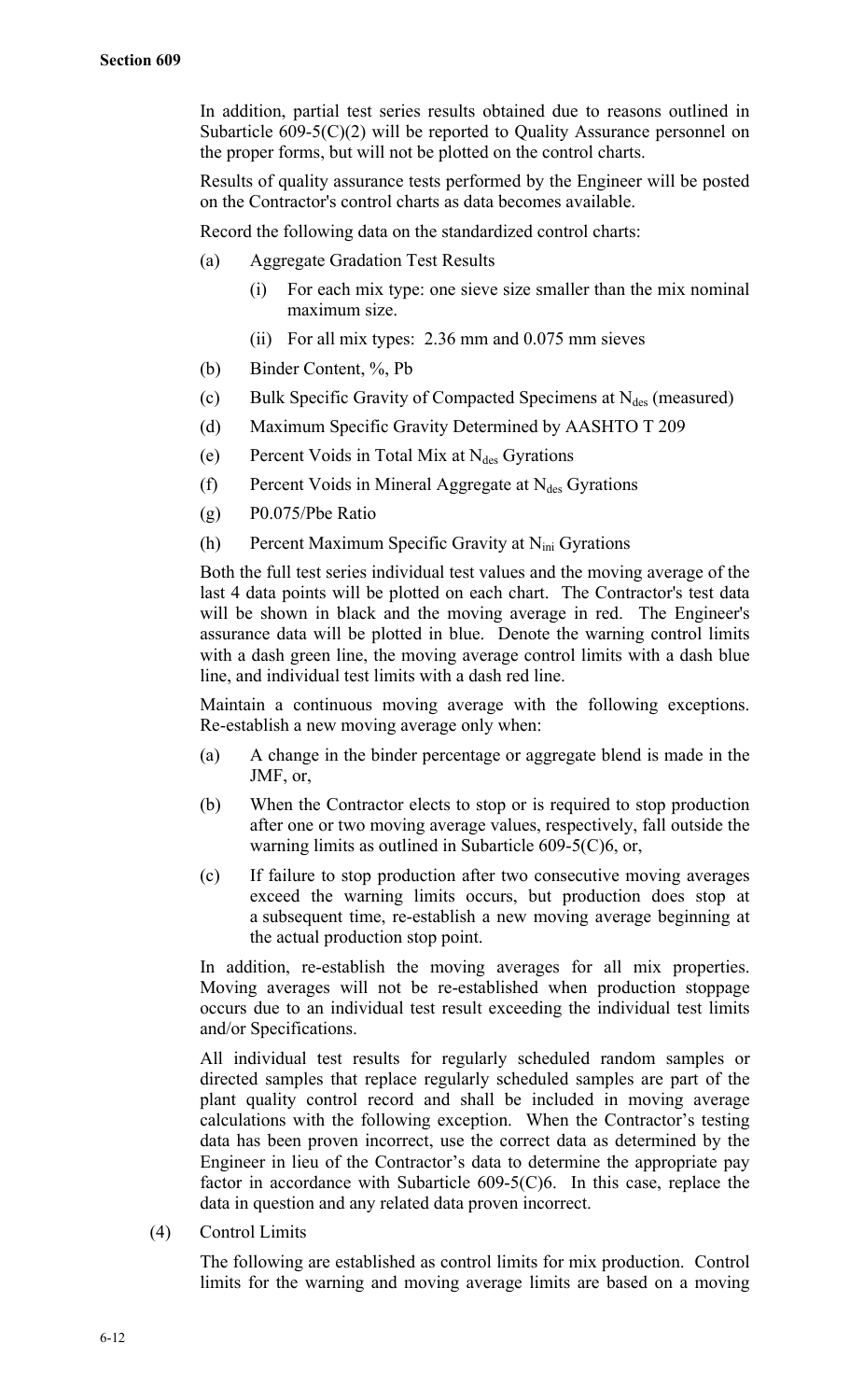average of the last 4 data points. Apply all control limits to the applicable target source.

| Mix Control<br>Criteria               | <b>Target Source</b> |              | Warning Limit   Moving Average<br>Limit | Individual<br>Limit |
|---------------------------------------|----------------------|--------------|-----------------------------------------|---------------------|
| 2.36mm Sieve                          | <b>JMF</b>           | $\pm 4.0 \%$ | $\pm 5.0 \%$                            | $\pm 8.0 \%$        |
| $0.075$ mm Sieve                      | <b>JMF</b>           | $\pm 1.5 \%$ | $\pm 2.0 \%$                            | $\pm 2.5 \%$        |
| <b>Binder Content</b>                 | <b>JMF</b>           | $\pm 0.3 \%$ | $\pm 0.5 \%$                            | $\pm 0.7 \%$        |
| VTM $(\widehat{a})$ N <sub>des</sub>  | <b>JMF</b>           | $\pm 1.0 \%$ | $\pm 1.5 \%$                            | $\pm 2.0 \%$        |
| VMA $(\widehat{a})$ N <sub>des</sub>  | Min. Spec. Limit     | $-0.5\%$     | $-0.8\%$                                | $-1.0\%$            |
| $P_{0.075}/P_{be}$ Ratio              | Max. Spec. Limit     | 0.0          | N/A                                     | $+0.4\%$            |
| $\%G_{mm}(\partial)$ N <sub>ini</sub> | Max. Spec. Limit     | N/A          | N/A                                     | $+2.0\%$            |
| <b>TSR</b>                            | Min. Spec. Limit     | N/A          | N/A                                     | $-15.0\%$           |

**CONTROL LIMITS**

(5) Warning Bands

Warning bands are defined as the area between the warning limits and moving average limits.

(6) Corrective Actions

Immediately notify the Engineer when moving averages exceed the warning limits. All required corrective actions are based upon initial test results and shall be taken immediately upon obtaining those results. In the event situations occur that warrant more than one corrective action and/or adjustment, give precedence to the more severe of these actions. Stopping production when required takes precedence over all other corrective actions. Document all corrective actions.

Immediately cease production and immediately notify the Engineer when any of the following occur:

- (a) When an individual test result for a mix control criteria (including results for required partial test series on mix) exceeds both the individual test control limits and the applicable specification design criteria, or,
- (b) When two consecutive field TSR values fail to meet the minimum specification requirement, or,
- (c) When two consecutive binder content test results exceed the individual limits.

Do not resume normal plant production until one of the following has occurred.

- Option 1: Approval has been granted by the appropriate QA Supervisor.
- Option 2: The mix in question has been satisfactorily verified in accordance with Article 609-4. Normal production may resume based on the approval of the contractor's Level II technician, provided notification and the verification test results have been furnished to the QA Laboratory.

Failure to fully comply with one of the above provisions will result in immediate production stoppage by the Engineer. Normal production shall not then resume until a complete verification process has been performed and approved by the Engineer.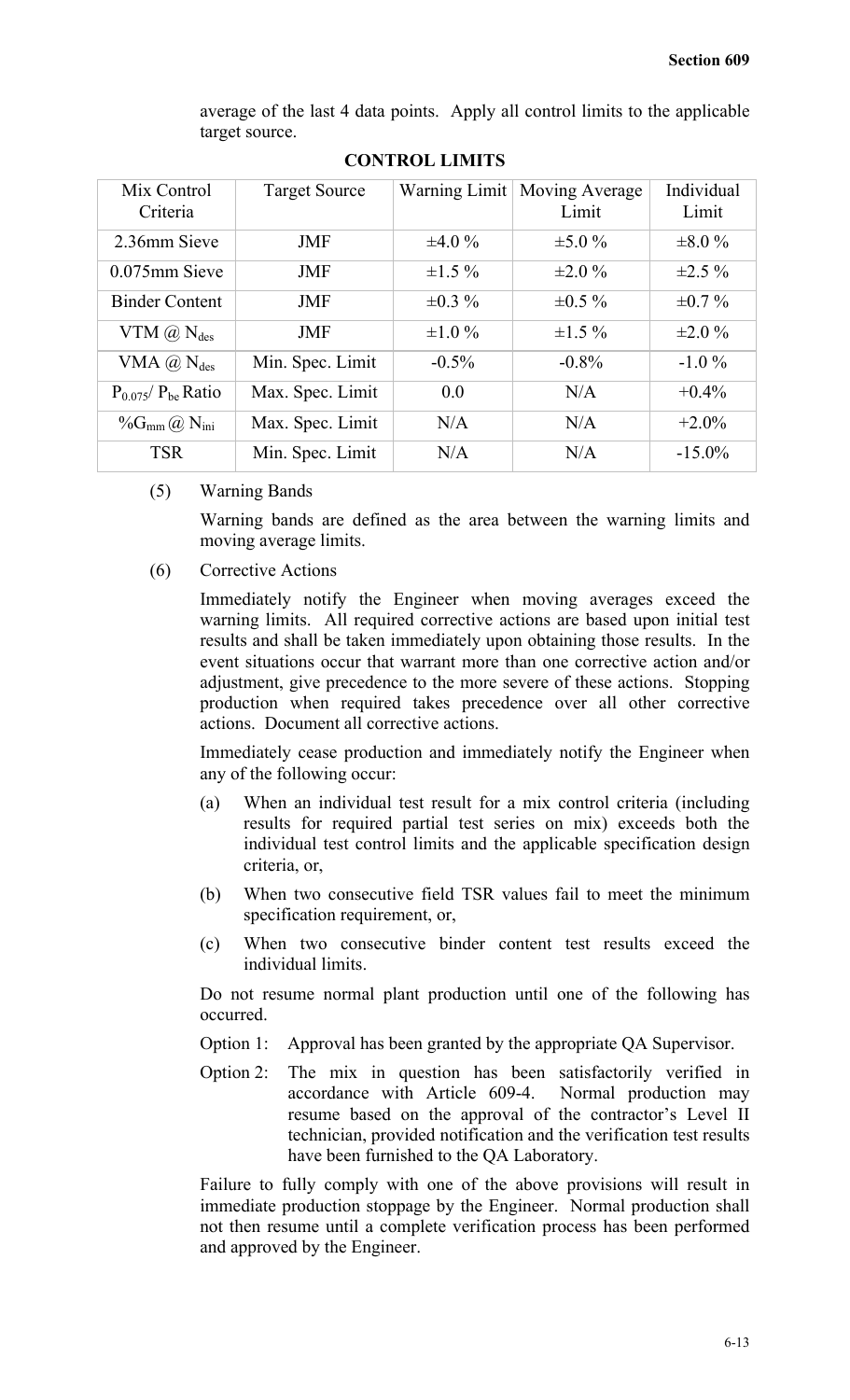Acceptance of all mix failing to meet the individual test control limits (including results for required partial test series on mix) or minimum TSR requirements as described above will be determined in accordance with Article 105-3. In addition, any mix that is obviously unacceptable will be rejected for use in the work.

Failure to stop production when required due to an individual mix test not meeting the specified requirements will subject all mix from the stop point tonnage to the point when the next individual test is back on or within the warning limits, or to the tonnage point when production is actually stopped, whichever occurs first, to being considered unacceptable.

Failure to stop production when required due to two consecutive TSR tests failing to meet the specification requirements will subject all mix from the stop point tonnage to the point when the next TSR test meets or exceeds the specification requirement, or to the tonnage point when production is actually stopped, whichever occurs first, to being considered unacceptable.

In either case, remove and replace this mix with materials that comply with the Specifications at no additional costs to the Department, unless otherwise approved. Payment will be made for the actual quantities of materials required to replace the removed quantities, not to exceed the original amounts.

Immediately notify the Engineer when any moving average value exceeds the warning limit. If two consecutive moving average values for any one of the mix control criteria fall outside the warning limits, cease production of that mix, immediately notify the Engineer of the stoppage, and make adjustments. The Contractor may elect to stop production after only one moving average value falls outside the warning limits. In either case, do not determine a new moving average until the fourth test after the elective or mandatory stop in production.

Do not resume normal plant production until one of the following has occurred.

- Option 1: Approval has been granted by the appropriate QA Supervisor.
- Option 2: The mix in question has been satisfactorily verified in accordance with Article 609-4. Normal production may resume based on the approval of the contractor's Level II technician, provided notification and the verification test results have been furnished to the QA Laboratory.

Failure to fully comply with one of the above provisions will result in immediate production stoppage by the Engineer. Normal production shall not then resume until a complete verification process has been performed and approved by the Engineer.

If the process adjustment improves the property in question such that the moving average after four additional tests is on or within the warning limits, the Contractor may continue production with no reduction in payment.

If the adjustment does not improve the property in question such that the moving average after four additional individual tests stays in the warning bands, the mix will be considered not to be within reasonably close conformity, but reasonably acceptable. Reduced payment for the mix in question will be applied starting from the plant sample tonnage at the stop point to the sample tonnage when the moving average is on or within the warning limits in accordance with the following table.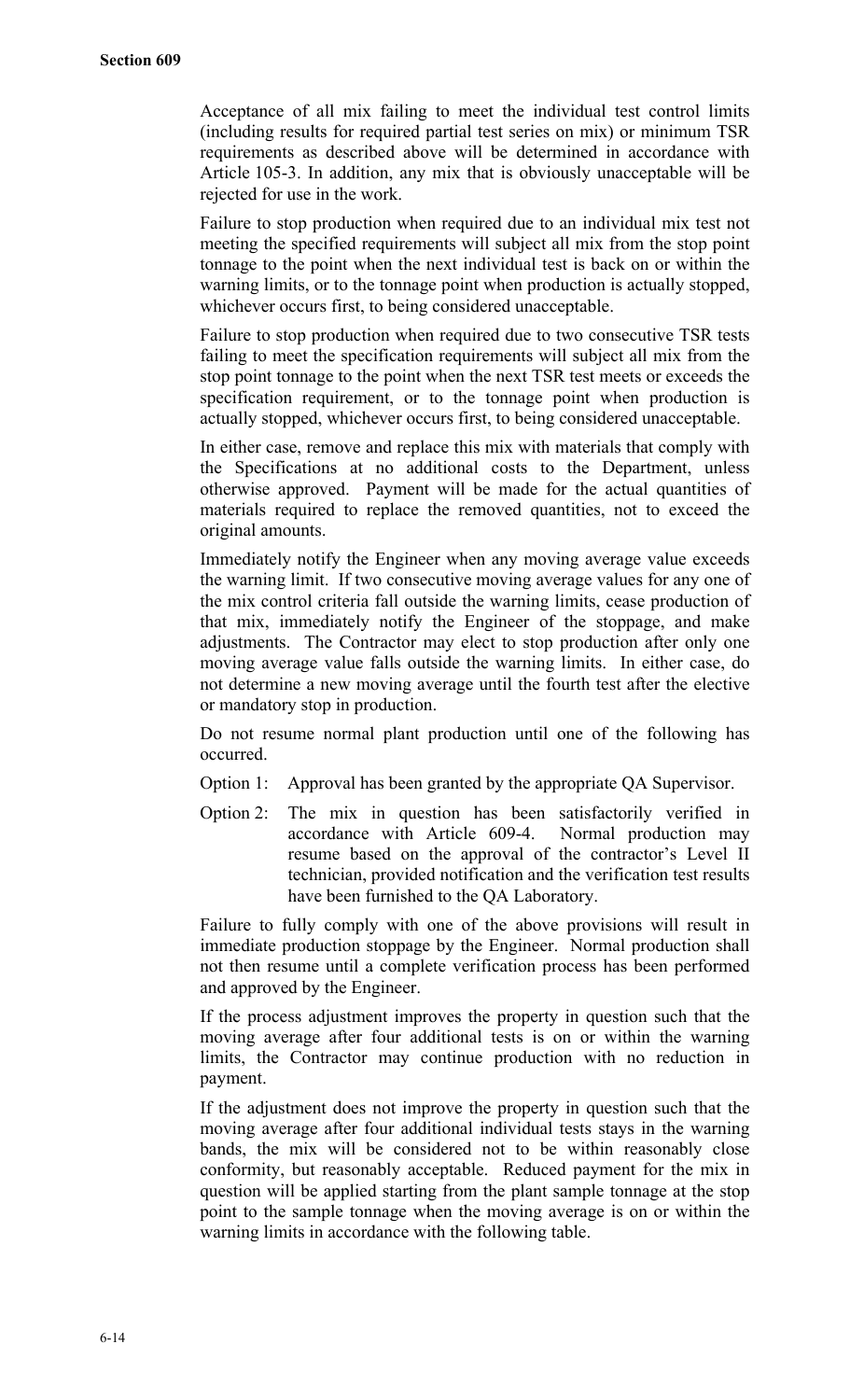| <b>Property</b>                       | <b>Pay Factor</b> |
|---------------------------------------|-------------------|
| 2.36 mm Sieve                         | 90%               |
| $0.075$ mm Sieve                      | 90%               |
| <b>Binder Content</b>                 | 85%               |
| $VTM$ $(\overline{a})$ $N_{des}$      | 70%               |
| VMA $(\overline{a})$ N <sub>des</sub> | $90\%$            |

#### **Payment for Mix Produced in the Warning Bands\***

When two or more properties are in question, only the lower pay factor will be applied to the mix unit bid price.

If the adjustment does not improve the property in question such that the moving average after four additional tests exceeds the moving average control limits, the mix will be considered not to be within reasonably close conformity with Specifications. If the Engineer determines the mix is reasonably acceptable based on test data and an inspection of the completed pavement and allows it to remain in place, the mix will be accepted in accordance with Article 105-3. If the mix is determined to be unacceptable, the mix will be removed and replaced with materials that comply with the Specifications. In either case, the adjustment or removal, respectively, for the mix in question will be applied starting from the plant sample tonnage at the stop point to the sample tonnage when the moving average is on or within the warning limits. In addition, any mix that is obviously unacceptable will be rejected for use in the work.

Failure to stop production and make adjustments when required due to two consecutive moving average values falling outside the warning limits will subject all mix produced from the stop point tonnage to the tonnage point when the moving average is back on or within the warning limits or to the tonnage point when production is actually stopped, whichever occurs first, to being considered unacceptable. Remove this material and replaced with materials which comply with the Specifications at no additional costs to the Department, unless otherwise approved. Payment will be made for the actual quantities of materials required to replace the removed quantities, not to exceed the original amounts.

(7) Allowable Retesting for Mix Deficiencies

The Contractor may elect to resample and retest for plant mix deficiencies when individual QC test(s) exceed one or more mix property target(s) by more than the tolerances indicated below. Perform the retesting within 10 days after initial test results are determined. Retesting shall be approved prior to being performed and in accordance with the Department's GUIDELINES FOR RETESTS OF PLANT MIX DEFICIENCIES outlined in the HMA/QMS Manual. The Contractor, under the supervision of the Department's QA personnel, will perform these retests. Retests for any mix deficiency other than as listed below will not be allowed unless otherwise permitted. Acceptance of the mix in question will be based on the retest data in accordance with Article 105-3.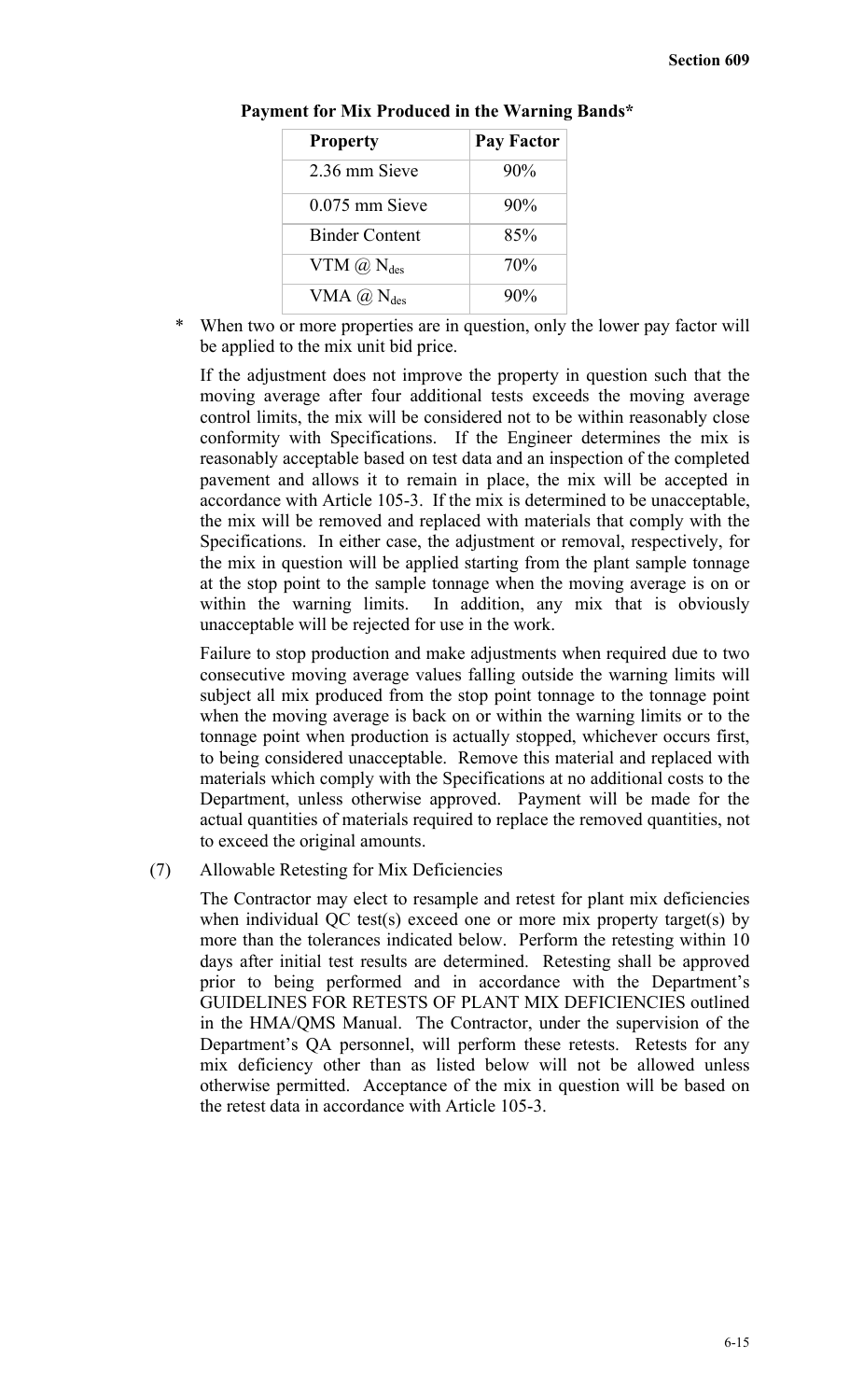The Department reserves the right to require the Contractor to resample and retest at any time or location as directed.

- VTM -- by more than  $+/- 2.5\%$ 
	- VMA  $-$  by more than  $+/- 2.0\%$
- $\%$  Binder Content -- by more than  $+/- 1.0\%$
- 0.075 mm sieve -- by more than  $+/- 3.0\%$
- 2.36 mm sieve -- exceeds both the Specification mix design limits and one or more of the above tolerances
- TSR -- by more than -15% from Specification limit

## **(D) Field Compaction Quality Control**

(1) General

Perform quality control of the compaction process in accordance with these provisions and applicable requirements of Article 610-9. The Contractor may elect to use either cored sample density procedures or nuclear gauge density procedures. Provide to the Department at the pre-construction conference the method of density quality control that will be used on the project.

Establish acceptable control strips when required at locations approved by the Engineer. Construct control strips that are 91.4 m in length at the paver laydown width being placed. When utilizing core sample control, place control strips anytime placement is proceeding on limited production due to failing densities. When utilizing nuclear density control, place control strips at the minimum frequencies specified in the Department's current Nuclear Gauge Operator's Manual. In addition, place control strips anytime deemed necessary by the Engineer.

Conduct density sampling and testing by either method based on test sections consisting of not more than 600 linear meters or fraction thereof per day on pavement placed at the paver laydown width. Perform density sampling and testing on all pavements listed below unless otherwise approved.

- (a) All full width travel lane pavements, including normal travel lanes, turn lanes, collector lanes, ramps and loops, and temporary pavements,
- (b) Pavement widening 1.2 m or greater,
- (c) Uniform width paved shoulders 0.6 m or greater,
- (d) And wedging as outlined in the *HMA/QMS Manual*.

Base and intermediate mix types (surface mixes not included) utilized for pavement widening of less than 1.2 m and all mix types used in tapers, irregular areas and intersections (excluding full width travel lanes of uniform thickness), will not be subject to the sampling and testing frequency specified above provided the pavement is compacted using approved equipment and procedures. However, the Engineer may require occasional density sampling and testing to evaluate the compaction process. Irregular areas are defined as areas that have irregular shapes that make them difficult to compact with conventional asphalt rollers.

Perform the sampling and testing at the minimum test frequencies as specified above. Should the density testing frequency fail to meet the minimum frequency as specified above, all mix without the required density test representation will be considered unsatisfactory and if allowed to remain in place, will be paid for at 50 percent of the contract unit bid price for the mixture.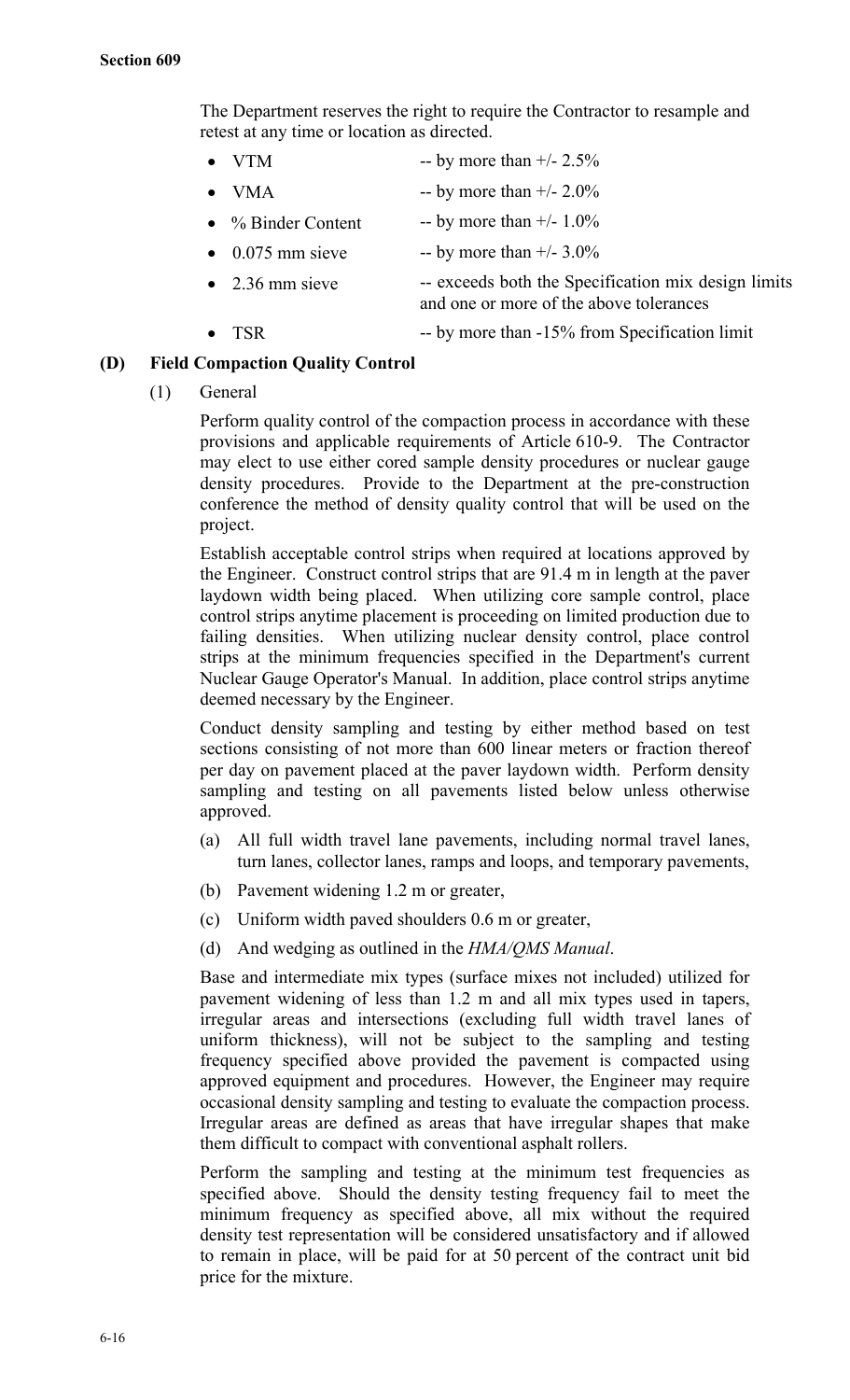Conduct all QC nuclear density testing the same day that the mix being tested is placed and compacted. Obtain all core samples no later than the beginning of the next production day, not to exceed 3 calendar days. Test QC core samples and submit test results within one working day of the time the samples are taken. Should the specified density tests not be completed within the allowable time cease production at that point until such time the required tests are completed. Failure to provide samples may result in suspension of all project operations.

Retain quality control density core samples at the plant site for 5 calendar days, commencing the day the samples are tested, or until permission for disposal is granted by the quality assurance personnel, whichever occurs first. Retain the Department's quality assurance comparison and verification core samples in a sealed container at the plant site until obtained by quality assurance personnel. Store all retained density samples on a smooth, flat surface in a cool, dry, and protected location.

Check core samples may be taken by the Contractor for any of the following reasons:

- (a) When core sample control is being used and a test section core sample(s) is more than 2.0 percent below the average of all core samples from the same lot, that core(s) samples may be checked,
- (b) When a control strip fails and a core sample(s) is more than 2.0 percent below the average of the control strip, that core(s) may be checked.

For each core sample that is to be checked, take 3 check samples as follows: one adjacent to the initial sample and one 3 m in each direction, longitudinally, of the initial sample. The results of these 3 check samples will be averaged and this average will be used in lieu of the initial core results in question. The initial core sample results will not be used if check samples are taken.

Check samples shall be taken within 2 calendar days of the date of the initial sample. Only one set of check samples per sample location will be allowed. If full depth cores are necessary at these check sample locations, separation of the layer to be tested will be the responsibility of the Contractor. Take all check samples in the presence of a representative of the Engineer. In addition, a QA comparison core sample(s) may be taken adjacent to one or more of these check samples.

(2) Pavement Samples (Cores)

When cored samples are required by either density method, obtain cores from the full layer depth of the compacted pavement at random locations determined in accordance with procedures in the Department's HMA/QMS Manual. If full depth cores are taken, the Contractor is responsible for separating the layer of mix to be tested in a manner such that it is not damaged. The use of a separator medium beneath the layer to be tested is prohibited.

Pavement layers may be cooled by approved artificial methods to allow cutting the core samples as quickly as possible. No additional compensation will be made for the costs of artificial cooling.

Take pavement specimens for density testing purposes utilizing a 152 mm core drill. Use approved coring equipment that is capable of taking a representative sample of the compacted pavement. In the event a malfunction of the coring equipment occurs, utilize other approved means to obtain the required samples. Repair the coring equipment and restore to use within three working days.

Where samples have been taken, clean the inside surfaces of the sample hole, dry, properly apply tack coat, place and compact new mix of the same type to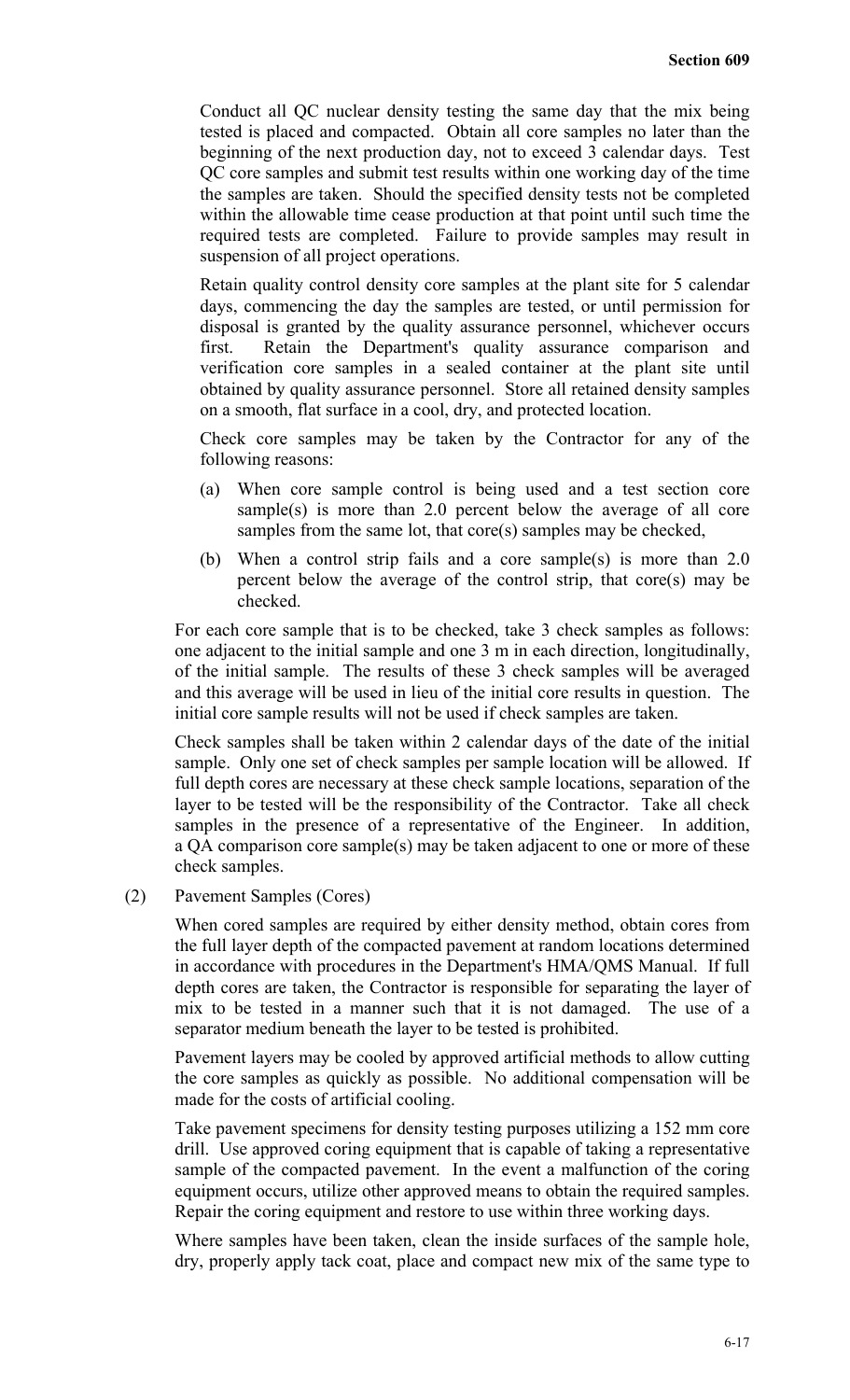conform with the surrounding area within one working day of the sample being taken. Use a circular tamp or other approved device to achieve compaction.

(3) Core Sample Density Procedures

In addition to the above requirements, perform core sample density control procedures as noted herein. When cored sample control is being utilized, the testing frequency will be a minimum of one random 152 mm core sample taken from each test section, except take a minimum of at least three core samples from each mix type and/or lot placed on a given day.

An initial control strip is not required at the beginning of placement of each job mix formula but may be performed by the Contractor for use in determining the necessary compactive effort and roller patterns. Cored sample control strips will be required if production and placement is being performed under limited production procedures due to failing densities.

(4) Nuclear Gauge Density Procedures

In addition to the requirements in Subarticle 609-5(D)1, perform nuclear density control procedures in accordance with the Department's most current Nuclear Gauge Operator's Manual. This Manual may be obtained through the Department's M  $&$  T Soils Laboratory. Determine density by the backscatter method of testing using a thin-lift nuclear gauge, with printer, which has been approved by the Department. Furnish, maintain, and operate the nuclear gauge. Furnish an operator that has been certified by the Department.

Provide a gauge that has been calibrated within the previous 12 months by an approved calibration service. Maintain documentation of such calibration service for a 12 month period.

Conduct all QC nuclear density tests the same day the mix being tested is placed and compacted. Furnish summary of density results to the Engineer no later than the end of each day's production. Furnish a copy of the nuclear gauge printout(s) to the Engineer upon request.

Determine target density for testing by constructing control strip(s) in accordance with and at the frequencies prescribed in the Nuclear Gauge Operator's Manual. Core samples from the control strips may be checked in accordance with the criteria established in Subarticle 609-5(D)1.

Conduct sampling and testing as specified based on test sections consisting of not more than 600 linear meters or fraction thereof per day on pavement placed at the paver laydown width. The nuclear density testing frequency will consist of five random gauge readings (one random reading from each of five equally spaced increments) from each test section. In addition, take at least five gauge readings during any day's production of a given mix type. Random locations for gauge readings will be determined in accordance with the procedures in the Department's most current Nuclear Gauge Operator's Manual. Test section pavement shall be of the same mix design as the pavement utilized in the applicable control strip.

(5) Limited Production Procedure

Proceed on limited production when, for the same mix type and contract, one of the following conditions occur:

- (a) Two consecutive failing lots, excluding lots representing an individual resurfacing map or portion thereof.
- (b) Three consecutive failing lots, with each lot representing an individual resurfacing map or portion thereof.
- (c) Two consecutive failing nuclear control strips.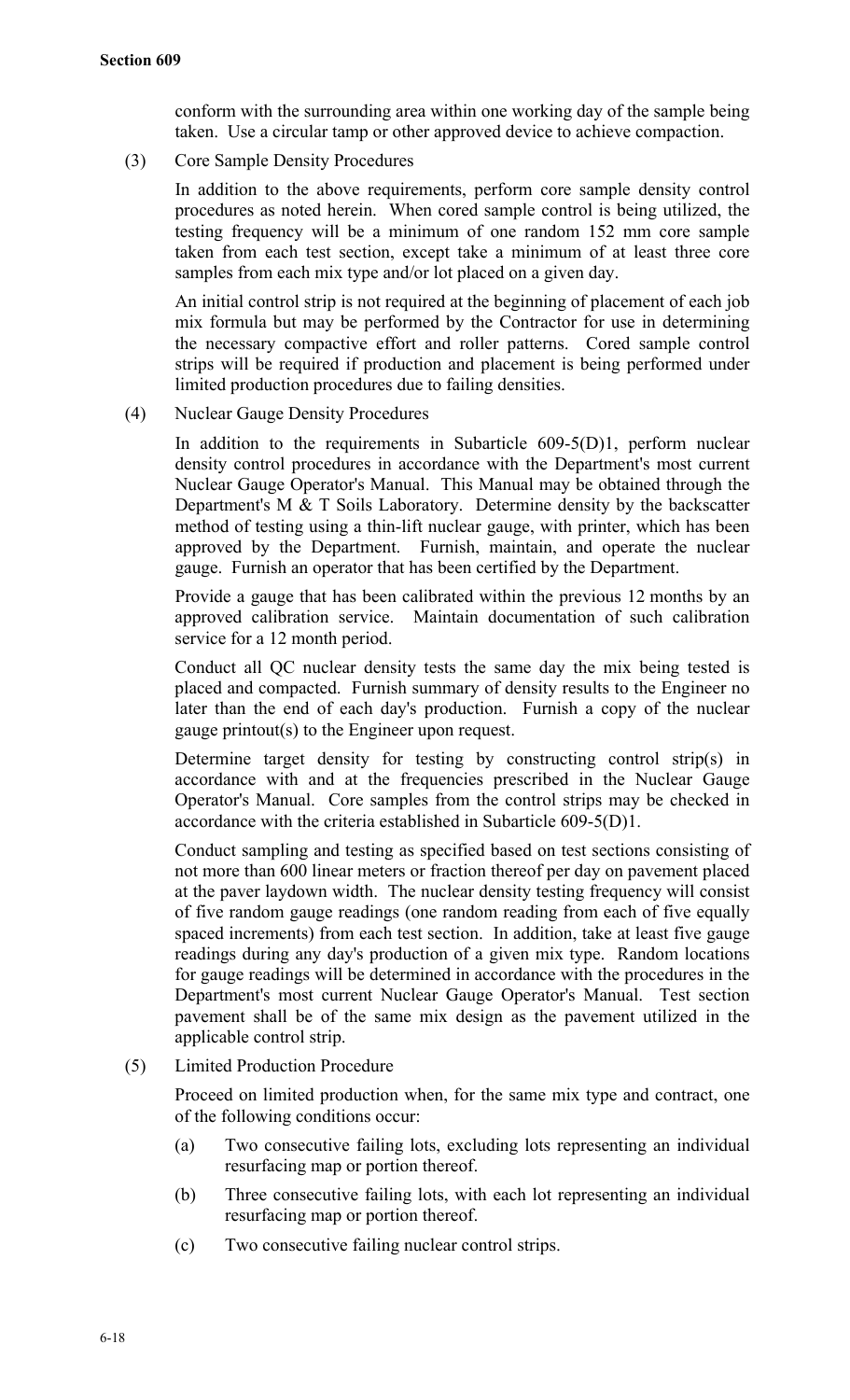As exceptions to the above, pavement within each construction category (New and Other), as defined in Article 610-13, and pavement placed simultaneously by multiple paving crews will be evaluated independently for limited production purposes.

Limited production is defined as being restricted to the production, placement, and compaction of a sufficient quantity of mix necessary to construct only a 100 m control strip plus 30 m of pavement adjacent to each end of the control strip.

Remain on limited production until such time as satisfactory density results are achieved or until two control strips have been attempted without achieving acceptable density test results. If the Contractor fails to achieve satisfactory density after two control strips have been attempted, cease production of that mix type until such time as the cause of the failing density test results can be determined. As an exception, the Engineer may grant approval to produce a different mix design of the same mix type if the cause is related to mix problem(s) rather than compaction related problems.

If the Contractor does not operate by the limited production procedures as specified above, the two consecutive failing density lots, three consecutive failing lots with each lot representing an individual resurfacing map or portion thereof, or two consecutive failing nuclear control strips, whichever is applicable, and all mix produced thereafter will be considered unacceptable. Remove this material and replace with material that complies with the Specifications at no cost to the Department, unless otherwise approved. Payment will be made for the actual quantities of materials required to replace the removed quantities, not to exceed the original amounts.

## **(E) Documentation (Records)**

Document all quality control activities, records of inspection, samples taken, adjustments to the mix, and test results on a daily basis. Note the results of observations and records of inspection as they occur in a permanent field record. Record adjustment to mix production and test results on forms provided. Process control sample test results are for the Contractor's informational purposes only.

Make all such records available to the Engineer, upon request, at any time during project construction. Complete all QC records and forms and distribute in accordance with the most current edition of the Department's *HMA/QMS Manual*. Maintain all QC records, forms and equipment calibrations for a minimum of 3 years from their completion date. Failure to maintain QC records and forms as required, or to provide these records and forms to the Engineer upon request, may result in production and/or placement stoppage until the problem is resolved.

Falsification of test results, documentation of observations, records of inspection, adjustments to the process, discarding of samples and/or test results, or any other deliberate misrepresentation of the facts will result in the revocation of the applicable person's QMS certification. The Engineer will determine acceptability of the mix and/or pavement represented by the falsified results or documentation. If the mix and/or pavement in question is determined to be acceptable, the Engineer may allow the mix to remain in place at no pay for the mix, asphalt binder and other mix components. If the mix and/or pavement represented by the falsified results is determined not to be acceptable, remove and replace with mix, that complies with the Specifications. Payment will be made for the actual quantities of materials required to replace the falsified quantities, not to exceed the original amounts.

## **609-6 QUALITY ASSURANCE**

The Department's quality assurance program will be conducted by a certified QMS technician(s) and will be accomplished in the following ways: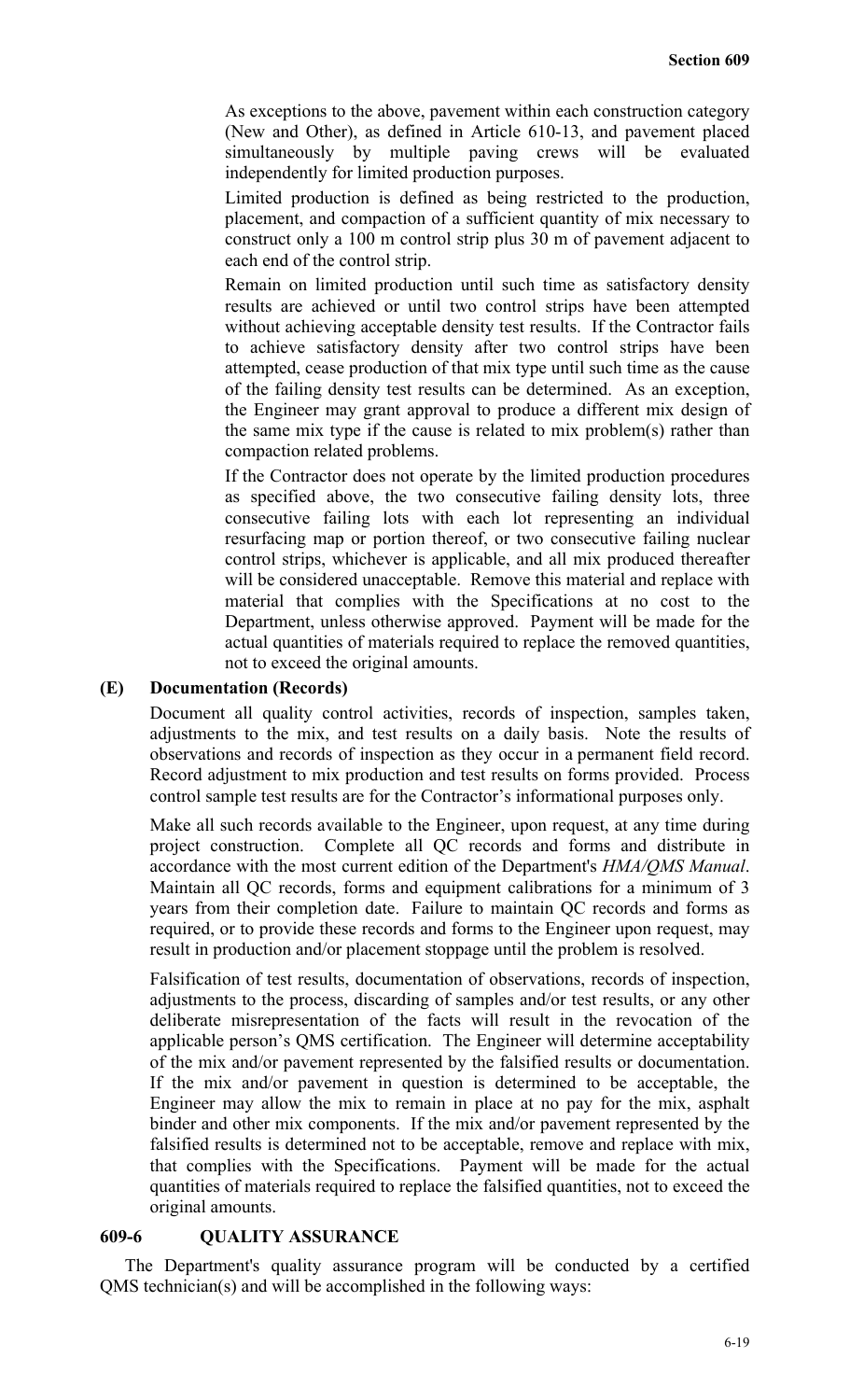## **Plant Mix Quality Assurance:**

- **(A)** By conducting assurance testing of split samples obtained by the Contractor at a frequency equal to or greater than 5%of the frequency required of the Contractor;
- **(B)** By periodically observing sampling and testing procedures performed by the Contractor;
- **(C)** By monitoring required control charts exhibiting test results of control parameters;
- **(D)** By directing the Contractor to take additional samples at any time and any location during production (in lieu of the next scheduled random sample for that increment);
- **(E)** By conducting verification sampling and testing on samples taken independently of the Contractor's quality control samples; at a frequency equal to or greater than 10% of the QC sample frequency; or
- **(F)** By any combination of the above

The Engineer will periodically obtain quality assurance and verification mix samples for testing independently of the Contractor's quality control process. The Engineer will conduct assurance tests on both split QC samples taken by the Contractor and verification samples taken by the Department. These samples may be the regular quality control samples or a sample selected by the Engineer from any location in the process, or verification samples taken at random by the Department. The Engineer may select any or all split samples for assurance testing.

## **Density Quality Assurance**

- **(A)** By retesting randomly selected quality control test sections (either cores or nuclear) at a frequency equal to or greater than 5% of the frequency required of the Contractor.
- **(B)** By periodically observing tests performed by the Contractor;
- **(C)** By testing randomly selected comparison core samples taken adjacent to the Contractor's quality control core samples (200 mm center-to-center) at a frequency equal to or greater than 5% of the frequency required of the Contractor; and
- **(D)** By conducting verification sampling and testing on test sections (either core or nuclear) independently of the Contractor's quality control test sections at a frequency equal to or greater than 10% of the QC sample frequency.
- **(E)** By periodically directing the recalculation of random locations for the Quality Control core or nuclear density test sites. The original QC test locations may be tested by QA personnel and evaluated as verification tests.

Comparison and verification core samples will be taken in the presence of a DOT technician, and either delivered directly to the appropriate QA Laboratory by a DOT technician or placed in a sealed container and delivered to the Contractor's QC Laboratory for Quality Assurance personnel to obtain.

Results of quality assurance tests for plant mix and density will be provided to the Contractor within 3 working days after the sample has been obtained, except for verification TSR test results that will be provided within 7 calendar days.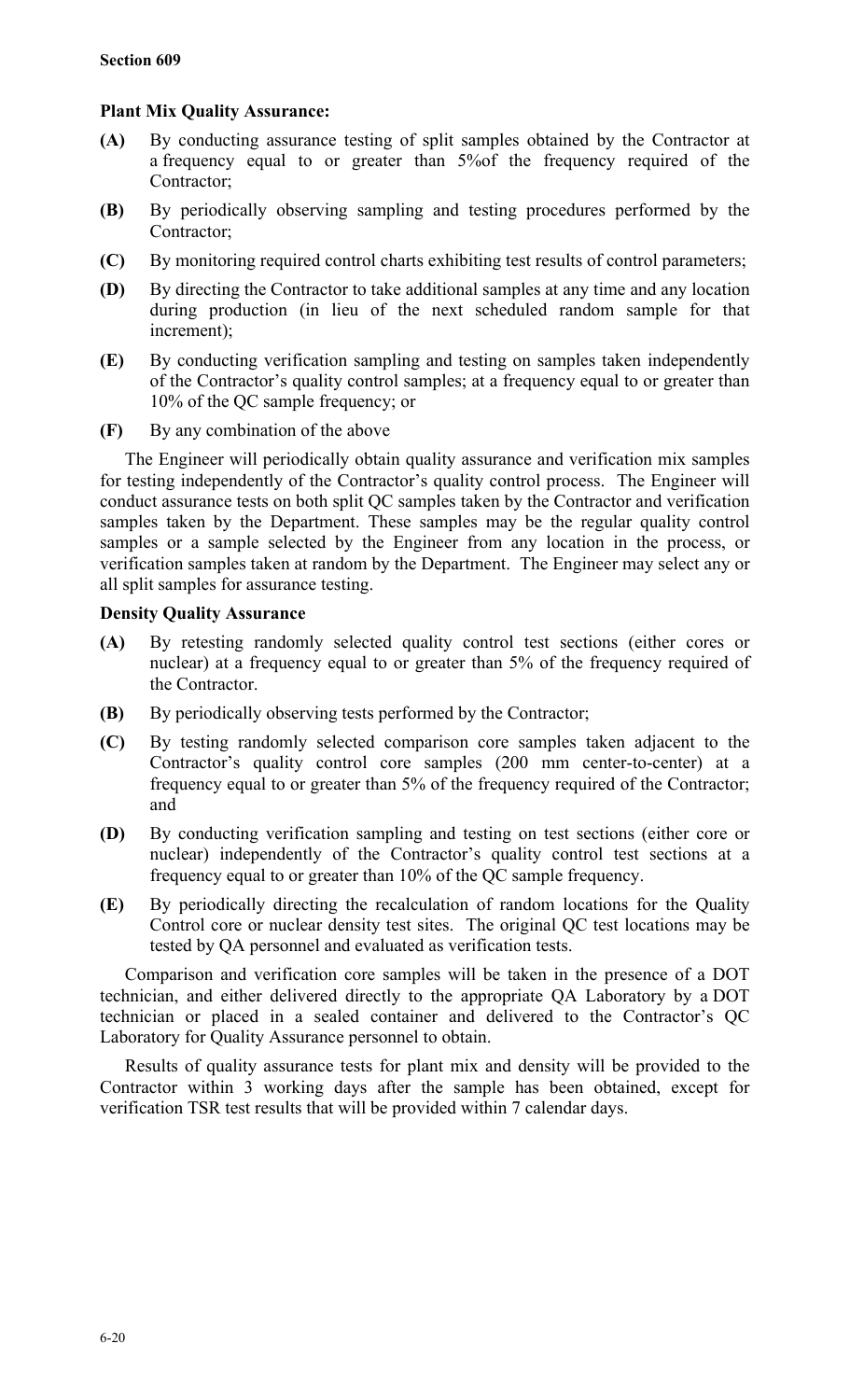#### **Limits of Precision**

Differences between the Contractor's and the Department's split sample test results will be considered acceptable if within the following limits of precision:

| <b>Mix Property</b>                                              | <b>Limits of Precision</b> |
|------------------------------------------------------------------|----------------------------|
| 25.0 mm sieve (Base Mix)                                         | $\pm 10.0\%$               |
| 19.0 mm sieve (Base Mix)                                         | $\pm 10.0\%$               |
| 12.5 mm sieve (Intermediate Mix)                                 | $\pm 6.0\%$                |
| 9.5 mm sieve (Surface Mix)                                       | $± 5.0\%$                  |
| 4.75 mm sieve (Surface Mix)                                      | $± 5.0\%$                  |
| $2.36$ mm sieve (All Mixes)                                      | $± 5.0\%$                  |
| $0.075$ mm sieve (All Mixes)                                     | $\pm 2.0\%$                |
| <b>Asphalt Binder Content</b>                                    | $\pm 0.5\%$                |
| Maximum Specific Gravity $(G_{mm})$                              | $\pm 0.020$                |
| Bulk Specific Gravity $(G_{mb})$                                 | $\pm 0.030$                |
| <b>TSR</b>                                                       | $\pm 15.0\%$               |
| QA retest of prepared QC Gyratory Compacted Volumetric Specimens | $\pm 0.015$                |
| Retest of QC Core Sample                                         | $\pm$ 1.2% (% Compaction)  |
| Comparison QA Core Sample                                        | $\pm$ 2.0% (% Compaction)  |
| QA Verification Core Sample                                      | $\pm$ 2.0% (% Compaction)  |
| Nuclear Comparison of QC Test                                    | $\pm$ 2.0% (% Compaction)  |
| QA Nuclear Verification Test                                     | $\pm$ 2.0% (% Compaction)  |

The Engineer will immediately investigate the reason for differences if any of the following occur:

- **(A)** QA test results of QC split sample does not meet above limits of precision, or
- **(B)** QA test results of QC split sample does not meet the individual test control limits or the specification requirements, or
- **(C)** QA verification sample test results exceed the allowable retesting tolerances.

If the potential for a pavement failure exist, the Engineer may suspend production, wholly or in part, in accordance with Article 108-7 while the investigation is in progress. The Engineer's investigation may include, but not be limited to the following:

- **(A)** Joint testing of any remaining split samples,
- **(B)** Review and observation of the QC technician's sampling and testing procedures,
- **(C)** Evaluation and calibration of QC testing equipment,
- **(D)** Comparison testing of other retained quality control samples, and/or additional density core samples.

If additional mix samples or core samples are necessary to resolve the difference, these samples will be taken as directed and tested jointly by the Contractor's quality control and Department's quality assurance personnel. If reasons for the difference cannot be determined, payment for the mix in question will be determined in accordance with Article 105-3. If the reason for the difference is determined to be an error or other discrepancy in the quality control test results, the applicable quality assurance test results or verification test results will be used to determine compliance with the applicable mix or density specification requirements.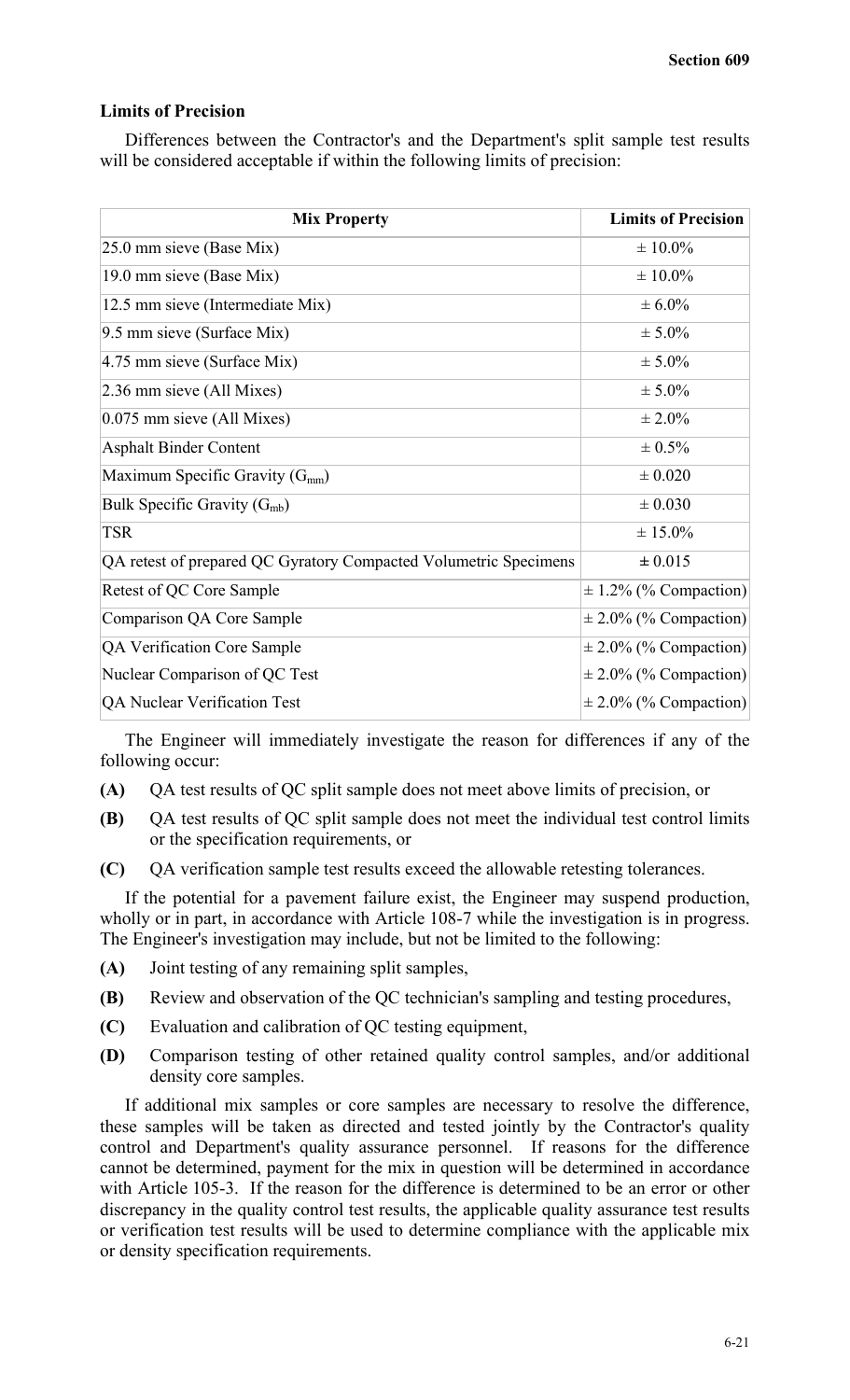The Engineer will periodically witness the sampling and testing being performed by the Contractor. If the Engineer observes that the sampling and quality control tests are not being performed in accordance with the applicable test procedures, the Engineer may stop production until corrective action is taken. The Engineer will promptly notify the Contractor of observed deficiencies, both verbally and in writing. The Engineer will document all witnessed samples and tests.

#### **609-7 ACCEPTANCE**

Final acceptance of the asphalt pavement will be made by the Department in accordance with the following:

#### **Mix Acceptance**

The Engineer will base final acceptance of the mix on the results of random testing made on split samples during the assurance process and validation of the Contractor's quality control process as outlined in Subarticle 609-5(C) and Article 609-6.

#### **Density Acceptance**

The Department will evaluate the asphalt pavement for density compliance after the asphalt mix has been placed and compacted using the Contractor's quality control test results, the Department's quality assurance test results, and by observation of the Contractor's density quality control process as outlined in Subarticle 609-5(D), Article 609-6 and Article 610-13.

## **609-8 MEASUREMENT AND PAYMENT**

Produce and construct all asphalt mixtures and pavements in accordance with these Specifications. There will be no direct payment for work covered by this Specification. Payment at the contract unit prices for the various asphalt items will be full compensation for all work covered by these specifications.

## **SECTION 610 ASPHALT CONCRETE PLANT MIX PAVEMENTS**

#### **610-1 DESCRIPTION**

Perform the work covered by this section, including but not limited to the construction of one or more courses of asphalt mixture placed on a prepared surface in accordance with these Specifications and in reasonably close conformity with the lines, grades, thickness, and typical sections shown on the plans. This work includes producing, weighing, transporting, placing and compacting the plant mix; furnishing aggregate, asphalt binder, anti-strip additive, and all other materials for the plant mix; furnishing and applying tack coat as specified in Section 605; furnishing scales; maintaining the course until final acceptance of the project; making any repairs or corrections to the course that may become necessary; providing and conducting quality control as specified in Section 609; and surface testing of the completed pavement. The design requirements for the various mix types are given in Table 610-1 and Table 610-2 for Superpave mix types, Section 650 for OGAFC and Section 652 for PADC.

Provide and conduct the quality control and required testing for acceptance of the asphalt mixture in accordance with Section 609.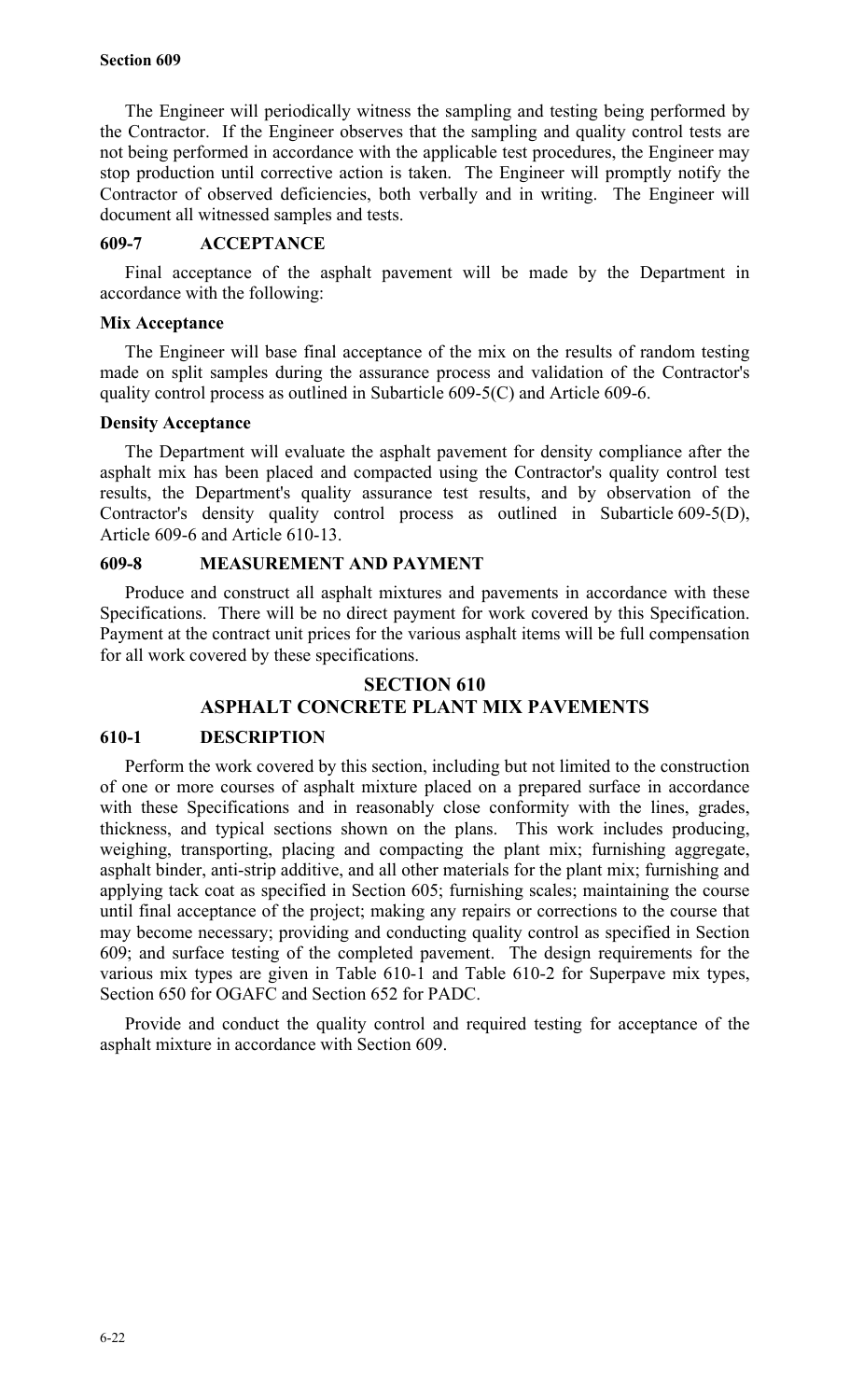# **610-2 MATERIALS**

Refer to Division 10.

| <b>Item</b>                         | <b>Section</b> |
|-------------------------------------|----------------|
| Coarse aggregate                    | $1012 - 1$     |
| Fine aggregate                      | $1012 - 1$     |
| Mineral Filler                      | $1012 - 1$     |
| <b>Stone Screenings</b>             | $1012 - 1$     |
| Reclaimed asphalt pavement          | $1012 - 1$     |
| Reclaimed asphalt shingles          | $1012 - 1$     |
| Natural sand                        | $1012 - 1$     |
| Anti-strip additive (hydrated lime) | $1012 - 1$     |
| Anti-strip additive (chemical)      | 1020-8         |
| Asphalt Binder, Performance Grade   | 1020-2         |
| Silicone                            | 1020-4         |

## **610-3 COMPOSITION OF MIXTURES (MIX DESIGN AND JOB MIX FORMULA)**

## **(A) Mix Design-General**

Prepare the asphalt mix design utilizing a mixture of coarse and fine aggregate, asphalt binder, mineral filler, and other additives when required. Size, uniformly grade, and combine the several aggregate fractions in such proportions that the resulting mixture meets the grading and physical requirements of the Specifications for the specified mix type. Materials that will not produce a mixture within the design criteria required by the Specifications will be rejected, unless otherwise approved.

At least 10 days prior to start of asphalt mix production submit, in writing and in electronic form, the mix design and proposed job mix formula (JMF) targets for each required mix type and combination of aggregates to the Engineer for review and approval. Prepare the mix design using a Department certified mix design technician in an approved mix design laboratory. Perform the mix design in accordance with the Superpave mix design system as described in AASHTO R 35 Standard Practice for Designing Superpave HMA as modified by the Department. Perform, document and submit all mix designs in accordance with Department policies, procedures and computerized mix design programs. Submit the mix design and proposed job mix formula targets on approved forms and in the format required by the Department for the appropriate mix type. In addition, submit the mix design data in electronic format using the Department's latest mix design programs and procedures for the specified mix type. In addition, submit Superpave gyratory compactor printouts for all specimens compacted at  $N_{des}$ during the mix design process.

For the final surface layer of the specified mix type, use a mix design with an aggregate blend gradation above the maximum density line on the 2.36 mm and larger sieves.

Reclaimed asphalt pavement (RAP) may constitute up to 50 percent of the total material used in recycled mixtures, except for mix Type S 12.5D, Type S 9.5D, and mixtures containing reclaimed asphalt shingle material (RAS). Reclaimed asphalt shingle (RAS) material may constitute up to 6 percent by weight of total mixture for any mix. When both RAP and RAS are used, do not use a combined percentage of RAS and RAP greater than 15% by weight of total mixture, unless otherwise approved. When the percent of binder contributed from RAS or a combination of RAS and RAP exceeds 20% of the total binder in the completed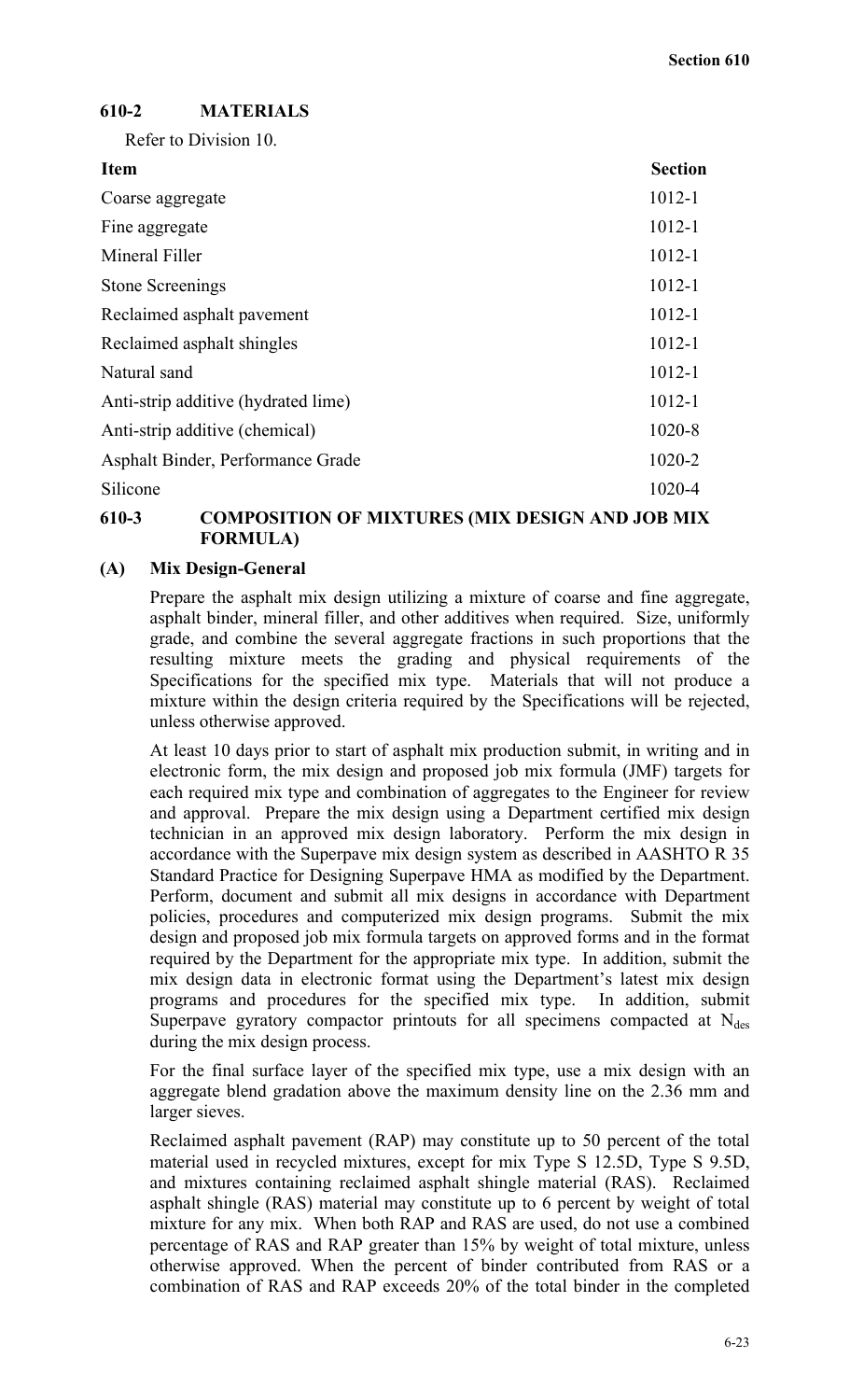mix, the virgin binder PG grade shall be one grade below (both high and low temperature grade) the binder grade specified in Table 610-2 for the mix type.

For Type S 12.5D and Type S 9.5D mixes, the maximum percentage of reclaimed asphalt material is limited to 15% and shall be produced using virgin asphalt binder grade PG 76-22. For all other recycled mix types, when the percentage of RAP is 15% or less of the total mixture, the virgin binder PG grade shall be as specified in Table 610-2 for the specified mix type. When the percentage of RAP is greater than 15% but not more than 25% of the total mixture, the virgin binder PG grade must be one grade below (both high and low temperature grade) the specified grade for the mix type detailed in Table 610-2. When the percentage of RAP is greater than 25% of the total mixture, the Engineer will establish and approve the asphalt binder grade.

Should a change in the source of RAP or RAS be made, a new mix design and/or job mix formula may be required in accordance with Article 1012-1. Samples of the completed recycled mixture may be taken by the Department on a random basis to determine the PG grading on the recovered asphalt binder in accordance with AASHTO M 320. If the grading is determined to be a value other than required for the specified mix type, the Engineer may require the Contractor to adjust the grade and/or percentage of additional asphalt binder, and/or the blend of reclaimed material to bring the grade to the specified value.

Prepare all proposed mix design data in accordance with Department policies and procedures including but not limited to, the following information:

- (1) Source and percentage of each aggregate component to be used in the design aggregate blend gradation, including RAP and RAS.
- (2) Percentage of asphalt binder in RAP and RAS.
- (3) Gradation of each aggregates component, including RAP and RAS.
- (4) The following aggregate properties: current bulk specific gravity (Gsb), current apparent specific gravity (Gsa) and absorption of the individual aggregate components to be used when tested in accordance with AASHTO T 84 and T 85, except report the effective bulk specific gravity (Gse) of RAP and RAS aggregate as determined by AASHTO T 209. Report coarse aggregate angularity, fine aggregate angularity, flat and elongated percentages, and sand equivalent for the total aggregate blend.
- (5) Source(s), modification method, and percent of modifier by weight of asphalt binder, if modified.
- (6) Supplier, source, grade, and equi-viscous mixing and compaction temperatures of the asphalt binder. Determine equi-viscous temperatures using the rotational viscometer in accordance with ASTM D 4402 corresponding to the following recommended viscosity ranges:

| Range for mixing     | $= 0.150$ to 0.190 Pa-s |
|----------------------|-------------------------|
| Range for compaction | $= 0.250$ to 0.310 Pa-s |

When PG 76-22 or other modified binders are used, base the temperatures on the documented supplier's recommendations.

- (7) Brand name, manufacturer, shipping point, and percentage of anti-strip additive used in the mix design. Determine TSR data in accordance with AASHTO T 283 as modified by the Department.
- (8) Target value for percent passing each standard sieve for the design aggregate gradation. Data will show the percent passing for all standard sieves listed in Table 610-1 for the specified mix type. Show the percentages in units of one percent of aggregate passing, except for the 0.075 mm sieve, show in units to one-tenth of one percent. Base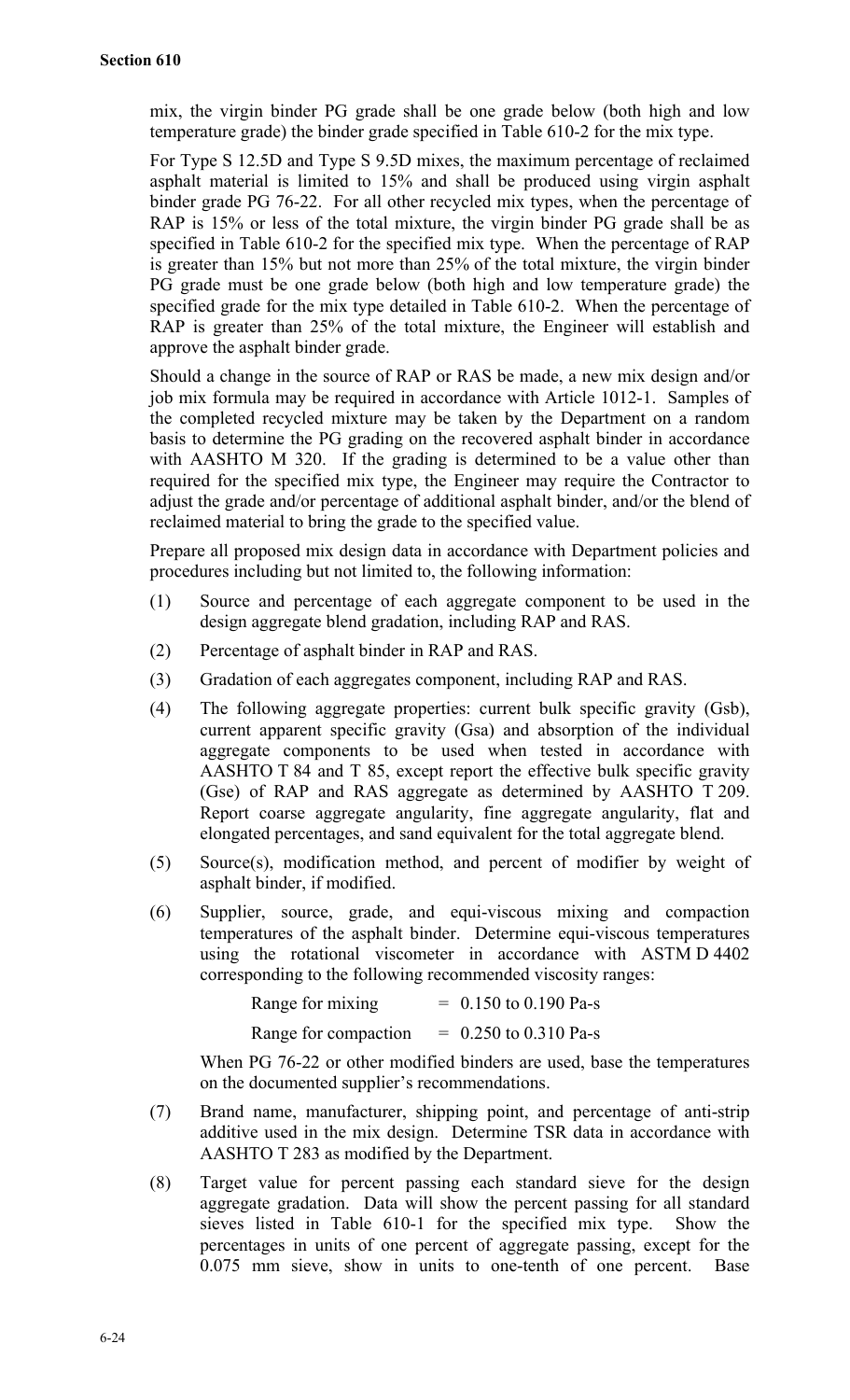percentages on the dry weight of aggregate determined in accordance with AASHTO T 11 and T 27.

- (9) Volumetric properties of the compacted mixture calculated on the basis of the mixture's maximum specific gravity as determined by AASHTO T 209. The mixture shall be aged in accordance with AASHTO R 30 and the bulk specific gravity of specimens determined by AASHTO T 166, Method A, for each asphalt content tested. Determine and report properties in accordance with the requirements of AASHTO R 35 except as modified herein, and Department Mix Design Policies and Procedures.
- (10) Graphical plots of percent asphalt binder by total weight of mix (Pb) versus the following properties at the design number of gyrations,  $N_{des}$ , specified
	- (a) SGC bulk gravity,  $G_{mb}$   $\omega$  N<sub>des</sub>
	- (b) %  $G_{mm}$   $\omega$  N<sub>ini</sub>
	- (c) Voids in total Mix (VTM)
	- (d) Voids Filled With Asphalt (VFA)
	- (e) Voids in Mineral Aggregate (VMA)
	- (f)  $\%$  Compaction vs. Log of Gyrations
- (11) Graphical plot of the design aggregate gradation (design blend) on FHWA 0.45 power chart showing the applicable control points, and maximum density line. Plot all standard sieves for the applicable mix type.
- (12) Proposed target value of asphalt binder content by weight of total mix and specification design properties at that percentage.
- (13) TSR test data in accordance with AASHTO T 283(Modified)

In addition to the required mix design submittal forms, the Contractor shall deliver six (6) Superpave Gyratory Compactor specimens to the Department's Central Asphalt Laboratory for the following surface mix types: SF 9.5A, S 9.5B, S 9.5C, S 9.5D, S 12.5C and S 12.5D. The Contractor will prepare these specimens using lab produced mix in accordance with AASHTO T 312 (Modified). These specimens shall be compacted to a height of 75mm and to a void content (VTM) of  $4.0\%$  +/- 0.5%. These specimens will be tested for rutting susceptibility using the Asphalt Pavement Analyzer in the Materials and Test Central facility or other approved facility.

In addition, when requested by the Engineer, submit to the Department's Materials & Tests Asphalt Design Laboratory, representative samples of each mix component, including RAP, RAS, mineral filler, asphalt binder, chemical anti-strip additive and hydrated lime as noted below. Provide the samples at least 20 days prior to the anticipated beginning placement of mixture.

115 kg of each coarse aggregate

70 kg of each intermediate and fine aggregate

70 kg RAP and / or RAS

- 4 L of mineral filler and/or baghouse fines
- 8 L of asphalt binder
- 4 L of hydrated lime

When the submitted aggregate samples are combined according to the Contractor's proposed blend percentages, the combined gradation shall be within the gradation band defined by the design criteria specified in Table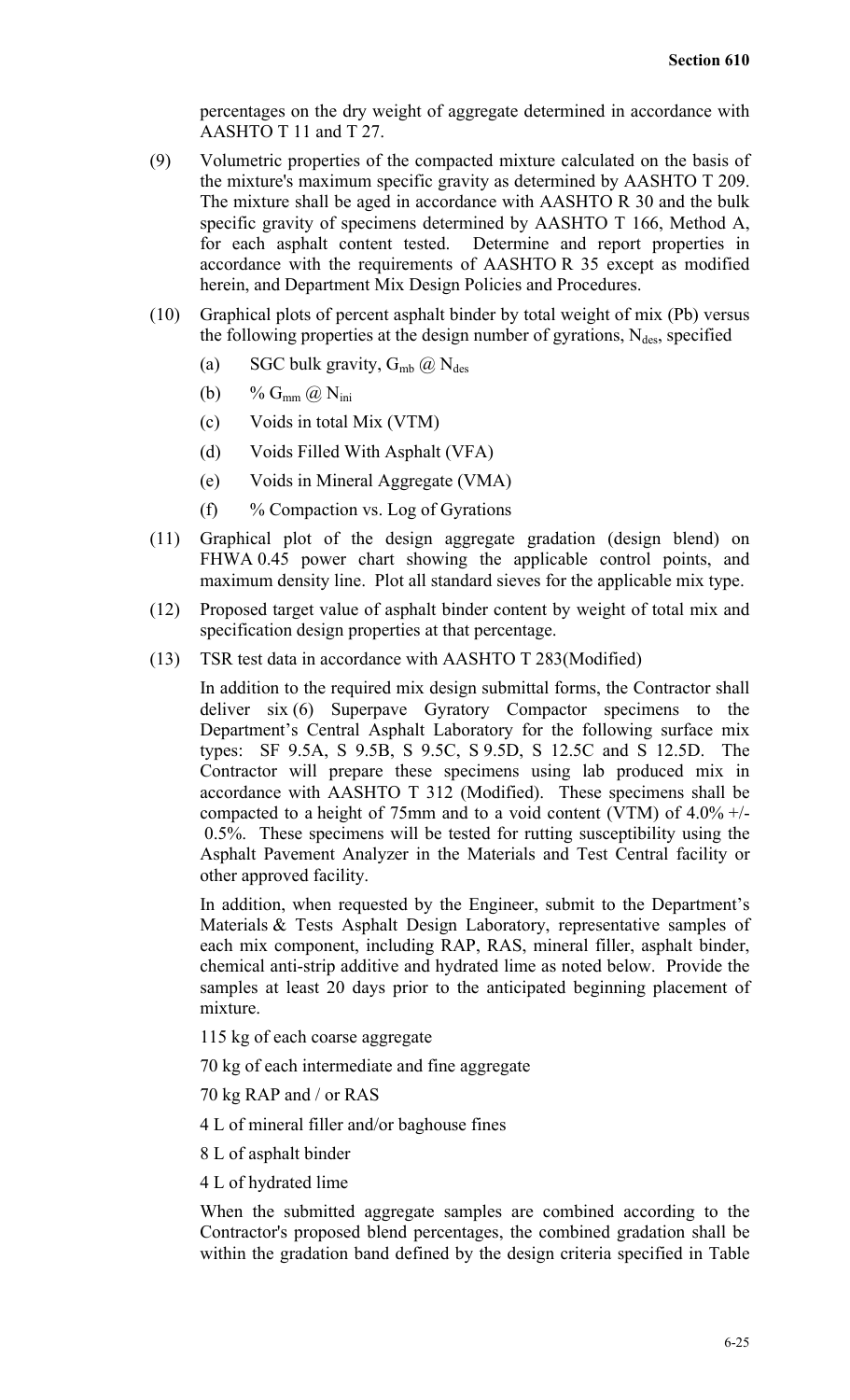610-1 for each sieve or the samples will not be considered representative and new samples may be required.

## **(B) Mix Design Criteria**

Design and produce asphalt concrete mixtures that conform to the gradation requirements and design criteria in Table 610-1 and Table 610-2 for the mix type specified. The mix type designates the nominal maximum aggregate size and the design traffic level.

Surface mix designs will be tested by the Department for rutting susceptibility. Rut depth requirements for each surface mix type and traffic level are specified in Table 610-2. Mix designs that fail to meet these requirements will be considered unacceptable and must be redesigned by the Contractor such that rut depths are acceptable.

Table 610-1 provides gradation control points to be adhered to in the development of the design aggregate structure for each mix type. Aggregate gradations shall be equal to or pass between the control points, unless approved in writing. Table 610-2 provides the mix design criteria for the various mix types.

Use an anti-strip additive in all Superpave asphalt mixes. It may be hydrated lime or a chemical additive or a combination of both as needed to meet the retained strength requirements as specified in TABLE 610-2. When a chemical additive is used, add at a rate of not less than 0.25% by weight of binder in the mix. When hydrated lime is used, add at a rate of not less than 1.0 % by weight of the total dry aggregate.

## **(C) Job Mix Formula**

Establish the job mix formula (JMF) gradation target values within the design criteria specified for the particular type of asphalt mixture to be produced. Establish the JMF asphalt binder content at the percentage that will produce voids in total mix (VTM) at the midpoint of the specification design range for VTM, unless otherwise approved. The formula for each mixture will establish the following: blend percentage of each aggregate fraction, the percentage of reclaimed aggregate, if applicable, a single percentage of combined aggregate passing each required sieve size, the total percentage and grade of asphalt binder required for the mixture (by weight of total mixture), the percentage and grade of asphalt binder to be added to the mixture (for recycled mixtures), the percentage of chemical anti-strip additive to be added to the asphalt binder or percentage of hydrated lime to be added to the aggregate, the temperature at that the mixture is to be discharged from the plant, the required field density, and other volumetric properties.

The mixing temperature at the asphalt plant will be established on the job mix formula. For mix types listed in Table 610-2, the mixing temperature will be established between 130°C and 175°C or as approved. Unless otherwise requested, the JMF temperature will be established as follows:

| Mixes with binder grade | PG 64-22 | $149^{\circ}$ C |
|-------------------------|----------|-----------------|
|                         | PG 70-22 | $157^{\circ}$ C |
|                         | PG 76-22 | $168^{\circ}$ C |

Have on hand at the asphalt plant the approved mix design and job mix formula issued by the Department, prior to beginning the work.

The job mix formula for each mixture will remain in effect until modified in writing, provided the results of QMS tests performed in accordance with Section 609 on material currently being produced conform with specification requirements. When a change in sources of aggregate materials is to be made, a new mix design and job mix formula will be required before the new mixture is produced, unless otherwise approved. When a change in sources of RAP or RAS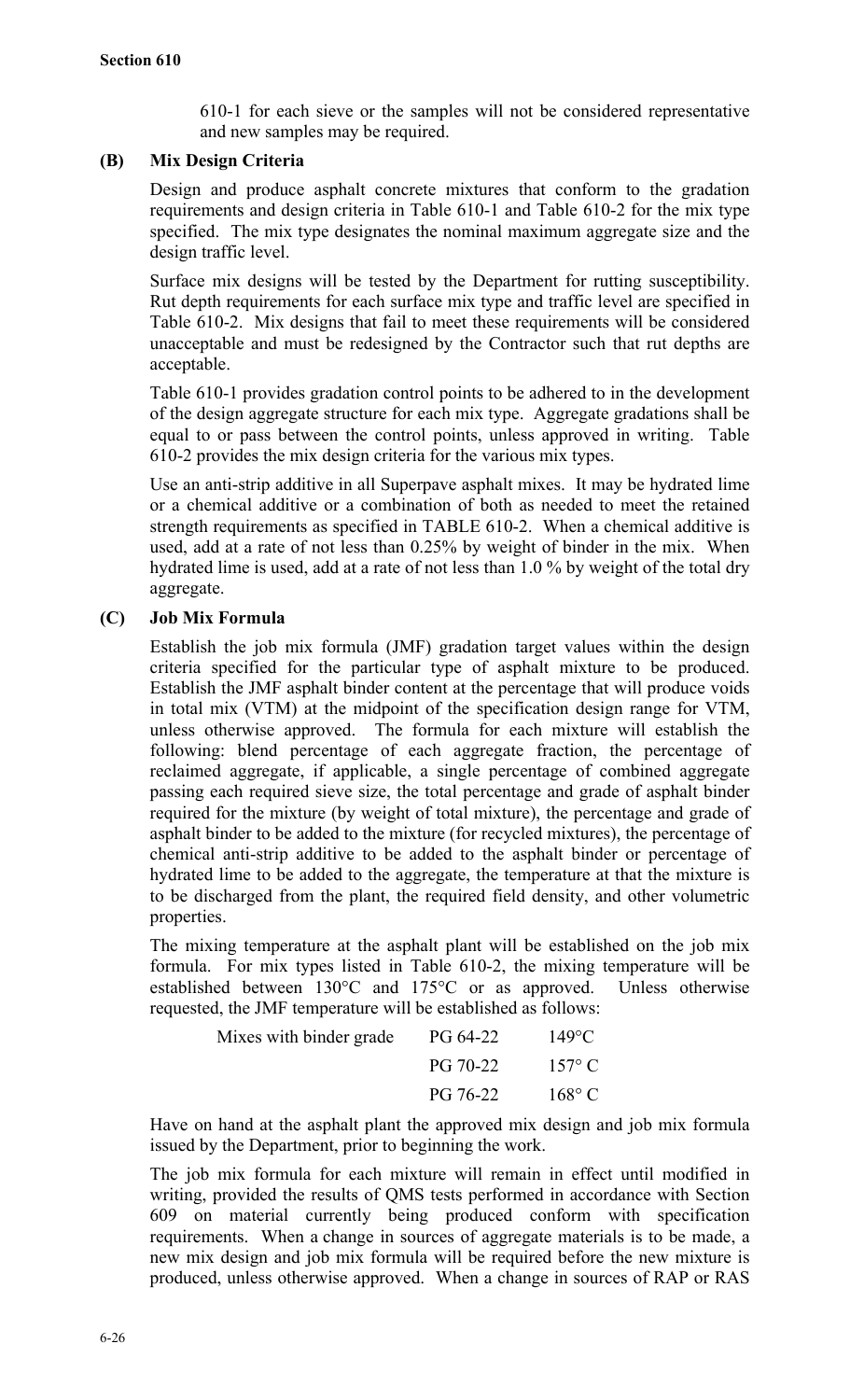material is to be made, a new mix design and/or job mix formula may be required in accordance with Article 1012-1. When unsatisfactory results or other conditions make it necessary, the Engineer may revoke the existing job mix formula or establish a new job mix formula.

| Standard      | Percent Passing Criteria (Control Points) |       |         |                |       |                       |       |         |         |       |         |       |
|---------------|-------------------------------------------|-------|---------|----------------|-------|-----------------------|-------|---------|---------|-------|---------|-------|
| <b>Sieves</b> | Mix Type (Nominal Maximum Aggregate Size) |       |         |                |       |                       |       |         |         |       |         |       |
|               | $4.75$ mm (a)                             |       |         | $9.5$ mm $(c)$ |       | $12.5 \text{ mm} (c)$ |       | 19.0 mm | 25.0 mm |       | 37.5 mm |       |
| (mm)          | Min.                                      | Max.  | Min.    | Max.           | Min.  | Max.                  | Min.  | Max.    | Min.    | Max.  | Min.    | Max.  |
| 50.0          |                                           |       |         |                |       |                       |       |         |         |       | 100.0   |       |
| 37.5          |                                           |       |         |                |       |                       |       |         | 100.0   |       | 90.0    | 100.0 |
| 25.0          |                                           |       |         |                |       |                       | 100.0 |         | 90.0    | 100.0 |         | 90.0  |
| 19.0          |                                           |       |         |                | 100.0 |                       | 90.0  | 100.0   |         | 90.0  |         |       |
| 12.5          |                                           |       | 100.0   |                | 90.0  | 100.0                 |       | 90.0    |         |       |         |       |
| 9.5           | 100.0                                     |       | 90.0    | 100.0          |       | 90.0                  |       |         |         |       |         |       |
| 4.75          | 90.0                                      | 100.0 |         | 90.0           |       |                       |       |         |         |       |         |       |
| 2.36          | 65.0                                      | 90.0  | 32.0(b) | 67.0(b)        | 28.0  | 58.0                  | 23.0  | 49.0    | 19.0    | 45.0  | 15.0    | 41.0  |
| 1.18          |                                           |       |         |                |       |                       |       |         |         |       |         |       |
| 0.600         |                                           |       |         |                |       |                       |       |         |         |       |         |       |
| 0.300         |                                           |       |         |                |       |                       |       |         |         |       |         |       |
| 0.150         |                                           |       |         |                |       |                       |       |         |         |       |         |       |
| 0.075         | 4.0                                       | 8.0   | 4.0     | 8.0            | 4.0   | 8.0                   | 3.0   | 8.0     | 3.0     | 7.0   | 3.0     | 6.0   |

## **TABLE 610-1 SUPERPAVE AGGREGATE GRADATION DESIGN CRITERIA**

- (a) For Type S 4.75A, a minimum of 50% of the aggregate components shall be material manufactured from the crushing of stone.
- (b) For Type SF 9.5A, the percent passing the 2.36mm sieve shall be a minimum of 60% and a maximum of 70%.
- (c) For the final surface layer of the specified mix type, use a mix design with an aggregate blend gradation above the maximum density line on the 2.36 mm and larger sieves.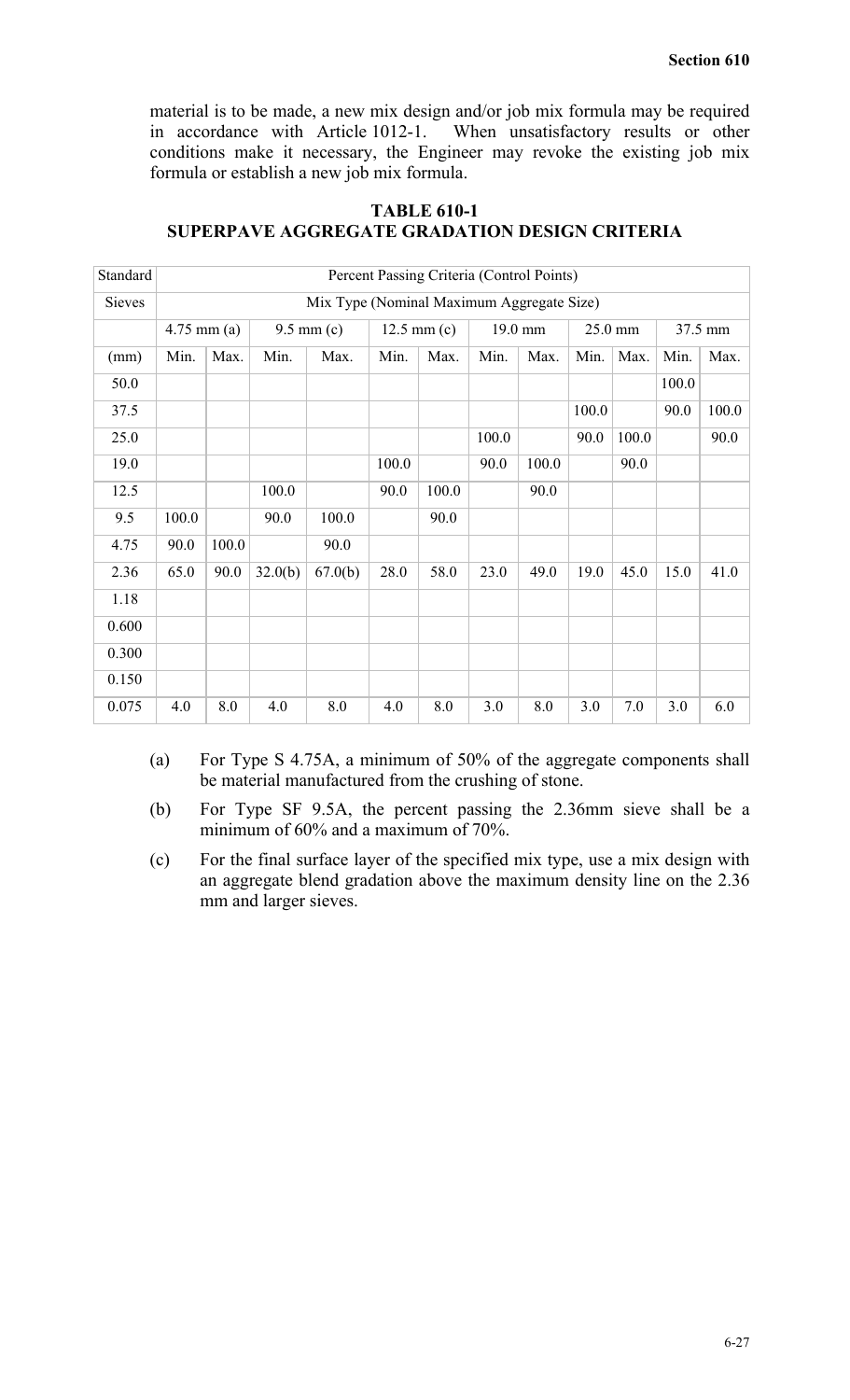|                           | Design                   | <b>Binder</b>                                  | Compaction<br><b>Levels</b> |                      |              | <b>Volumetric Properties (c)</b> |               |                        |                           |
|---------------------------|--------------------------|------------------------------------------------|-----------------------------|----------------------|--------------|----------------------------------|---------------|------------------------|---------------------------|
| <b>Mix</b><br><b>Type</b> | <b>ESALs</b><br>millions | PG<br>Grade                                    |                             | <b>No. Gyrations</b> | Max.         | <b>VMA</b>                       | <b>VTM</b>    | <b>VFA</b>             | %Gmm                      |
|                           |                          |                                                |                             | $\circledR$          | Rut<br>Depth |                                  |               |                        |                           |
| (e)                       | (a)                      | (b)                                            | $N_{\text{ini}}$            | $N_{des}$            | (mm)         | $%$ Min.                         | $\frac{0}{0}$ | Min. -<br>Max.         | $\omega$ N <sub>ini</sub> |
| $S-4.75A$                 | < 0.3                    | $64 - 22$                                      | 6                           | 50                   | -------      | 20.0                             | $7.0 - 15.0$  |                        | -------                   |
| <b>SF-9.5A</b>            | < 0.3                    | $64 - 22$                                      | 6                           | 50                   | 11.5         | 16.0                             | $3.0 - 5.0$   | $70 - 80$              | $\leq 91.5$               |
| $S-9.5B$                  | $0.3 - 3$                | $64 - 22$                                      | $\tau$                      | 75                   | 9.5          | 15.0                             | $3.0 - 5.0$   | $65 - 80$              | $\leq 90.5$               |
| $S-9.5C$                  | $3 - 30$                 | $70 - 22$                                      | 8                           | 100                  | 6.5          | 15.0                             | $3.0 - 5.0$   | $65 - 76$              | $\leq 90.0$               |
| S 9.5D                    | > 30                     | $76 - 22$                                      | 9                           | 125                  | 4.5          | 15.0                             | $3.0 - 5.0$   | $65 - 76$              | $\leq 90.0$               |
| S-12.5C                   | $3 - 30$                 | $70 - 22$                                      | 8                           | 100                  | 6.5          | 14.0                             | $3.0 - 5.0$   | $65 - 75$              | $\leq 90.0$               |
| S-12.5D                   | >30                      | $76 - 22$                                      | 9                           | 125                  | 4.5          | 14.0                             | $3.0 - 5.0$   | $65 - 75$              | $\leq 90.0$               |
| $I-19.0B$                 | $<$ 3                    | $64 - 22$                                      | 7                           | 75                   | ---------    | 13.0                             | $3.0 - 5.0$   | $65 - 78$              | $≤90.5$                   |
| $I-19.0C$                 | $3 - 30$                 | $64 - 22$                                      | 8                           | 100                  |              | 13.0                             | $3.0 - 5.0$   | $65 - 75$              | $\leq 90.0$               |
| $I-19.0D$                 | >30                      | $70 - 22$                                      | 9                           | 125                  | ----------   | 13.0                             | $3.0 - 5.0$   | $65 - 75$              | $\leq 90.0$               |
| <b>B-25.0B</b>            | $<$ 3                    | $64 - 22$                                      | $\overline{7}$              | 75                   |              | 12.0                             | $3.0 - 5.0$   | $65 - 78$              | $\leq 90.5$               |
| <b>B-25.0C</b>            | > 3                      | $64 - 22$                                      | 8                           | 100                  | ---------    | 12.0                             | $3.0 - 5.0$   | $65 - 75$              | $\leq 90.0$               |
| B-37.5C                   | $>$ 3                    | $64 - 22$                                      | 8                           | 100                  |              | 11.0                             | $3.0 - 5.0$   | $63 - 75$              | $\leq 90.0$               |
|                           |                          | <b>Design Parameter</b>                        |                             |                      |              |                                  |               | <b>Design Criteria</b> |                           |
| All Mix                   |                          | 1. Dust to Binder Ratio $(P_{0.075} / P_{be})$ |                             |                      |              |                                  |               | $0.6 - 1.4$            |                           |
| <b>Types</b>              |                          | 2. Retained Tensile Strength                   |                             |                      |              |                                  |               | 85 % Min. (d)          |                           |
|                           |                          | (TSR)(AASHTO T 283 Modified)                   |                             |                      |              |                                  |               |                        |                           |

**TABLE 610-2 SUPERPAVE MIX DESIGN CRITERIA**

Notes (a) Based on 20 year design traffic.

- (b) When Recycled Mixes are used, select the binder grade to be added in accordance with Subarticle 610-3(A).
- (c) Volumetric Properties based on specimens compacted to  $N_{des}$  as modified by the Department.
- (d) AASHTO T 283 Modified (No Freeze-Thaw cycle required). TSR for Type S 4.75A, Type B 25.0 and Type B 37.5 mixes is 80% minimum.
- (e) Mix Design Criteria for Type S 4.75A may be modified subject to the approval of the Engineer

## **610-4 WEATHER, TEMPERATURE, AND SEASONAL LIMITATIONS FOR PRODUCING AND PLACING ASPHALT MIXTURES**

Do not produce or place asphalt mixtures during rainy weather, when the subgrade or base course is frozen, or when the moisture on the surface to be paved would prevent proper bond. Do not place asphalt material when the air temperature, measured in the shade away from artificial heat at the location of the paving operation and the road surface temperature in the shade is less than the temperatures shown in Table 610-3.

Do not place surface course material that is to be the final layer of pavement between December 15 and March 16 of the next year if it is 25 mm or greater in thickness or between November 15 and April 1 of the next year if it is less than 25 mm in thickness, unless otherwise approved. Do not place open-graded asphalt friction course between October 31 and April 1 of the next year, unless otherwise approved.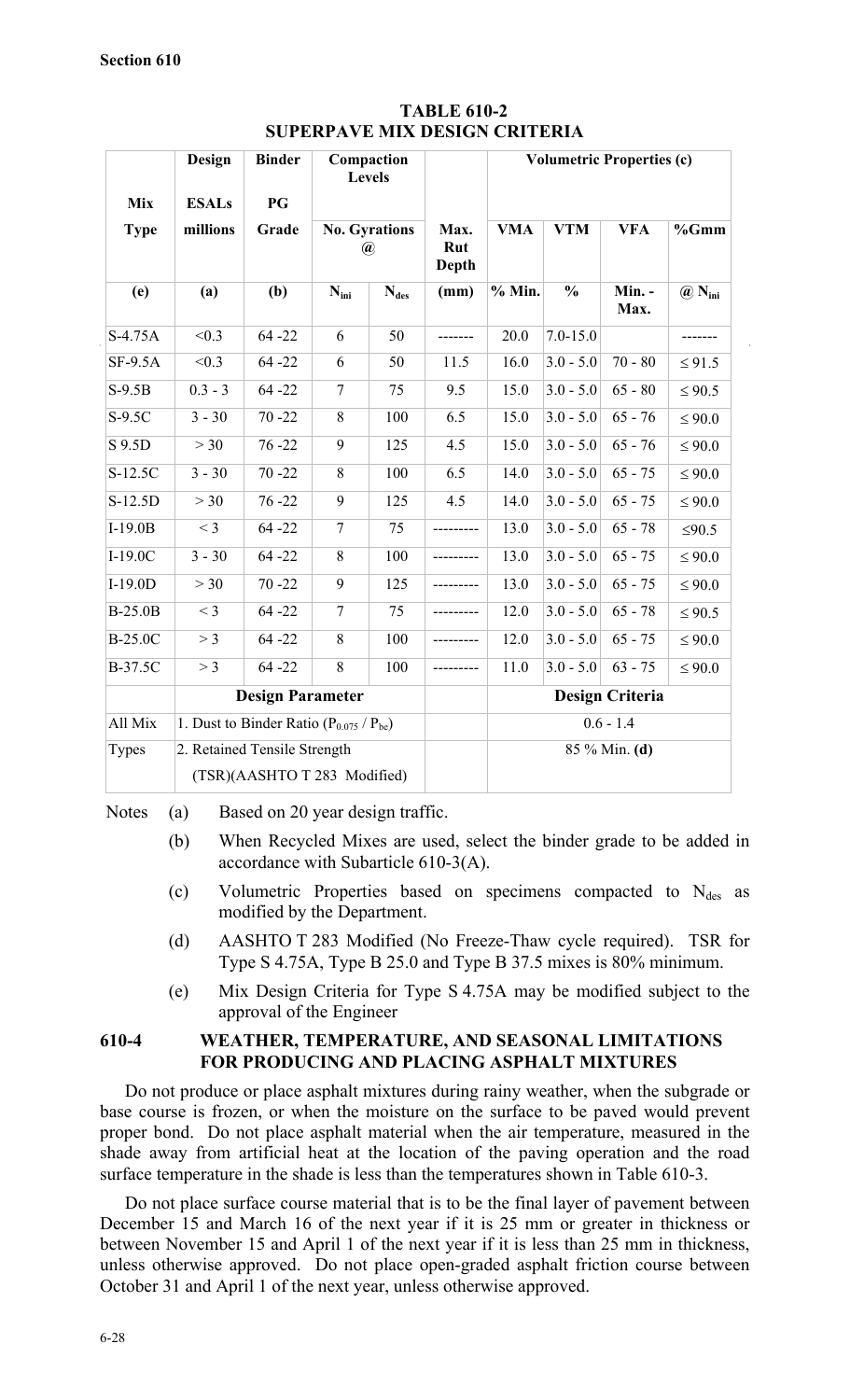As an exception to the above, when in any day's operations the placement of a layer of asphalt base course material or intermediate material 50 mm or greater in thickness has started, it may continue until the temperature drops to 0°C.

Do not place plant mix base course or intermediate course that will not be covered with surface course during the same calendar year or within 15 days of placement if the plant mix is placed in January or February. Failure by the Contractor to cover the plant mix as required above will result in the Engineer notifying the Contractor in writing to cover the plant mix with a sand seal. Apply the sand seal in accordance with the requirements of Section 660, except that Articles 660-3, 660-11, and 660-12 will not apply. Perform this work at no cost to the Department. In the event the Contractor fails to apply the sand seal within 72 hours of receipt of such notice, the Engineer may proceed to have such work performed with Department forces and equipment. The cost of such work performed by Department forces will be deducted from monies due or to become due to the Contractor.

## **TABLE 610-3**

## **ASPHALT PLACEMENT- MINIMUM TEMPERATURE REQUIREMENTS**

| <b>Minimum Air</b> | <b>Minimum Road</b><br><b>Surface Temperature</b> |  |  |
|--------------------|---------------------------------------------------|--|--|
| <b>Temperature</b> |                                                   |  |  |
| $2^{\circ}C$       | $2^{\circ}C$                                      |  |  |
| $2^{\circ}C$       | $2^{\circ}C$                                      |  |  |
| $10^{\circ}$ C     | $10^{\circ}$ C                                    |  |  |
| $4^{\circ}C$       | $10^{\circ}$ C                                    |  |  |
|                    |                                                   |  |  |

## **610-5 ASPHALT MIXTURE PRODUCTION**

## **(A) General**

Utilize plants that are either of the batch mixing, continuous mixing, or drum mixing type, and so designed, equipped, and operated that the weighing, proportioning, and mixing of the materials will result in a uniform and satisfactory asphalt mixture meeting the requirements of these Specifications. All plants shall conform to requirements of Subarticle 610-5(B) for the preparation of asphalt mixtures. In addition, batch mixing plants shall conform to the requirements of Subarticle 610-5(C), continuous mixing plants shall conform to the requirements of Subarticle 610-5(D), and drum mixing plants shall conform to the requirements of  $610-5(E)$ .

Prior to production of the mix, stockpile aggregates for a sufficient period of time to facilitate the drainage of free moisture. Keep the different aggregate sizes separated until they have been delivered to the cold feeders. Keep the separate stockpiles readily accessible for sampling.

When mineral filler is required in the mix, feed or weigh-in separately from the other aggregates.

Introduce the asphalt binder and other additives, when required, into the mixture at the amounts and percentages specified by the job mix formula. No working tolerance will be allowed. Introduce the dried and heated aggregates, and mineral filler, when required, in amounts and at temperatures such that the mixture produced is within the production control limits of Subarticle 609-5(C)(4). Provide a positive means of controlling mixing time so as to obtain complete and uniform coating of the aggregate particles and thorough distribution of the asphalt binder throughout the aggregate.

Produce the mixture at the asphalt plant within  $\pm 8^{\circ}$ C of the temperature established on the JMF. Assure the temperature of the mix immediately prior to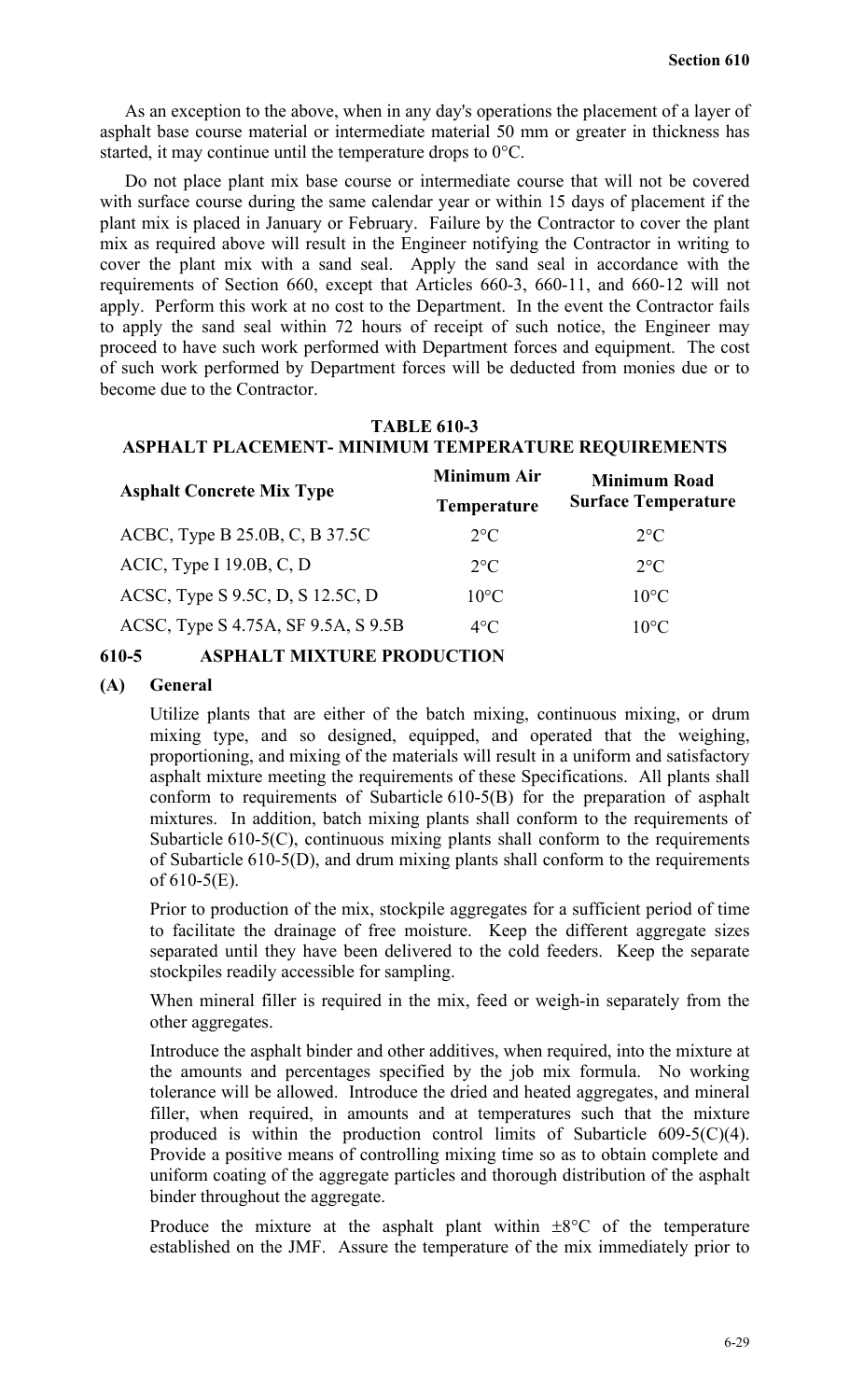discharge from the hauling vehicle is within  $+8\degree$ C to  $-14\degree$ C of the JMF temperature.

All asphalt plants shall be certified by the Department as meeting the requirements of these Specifications. Certification is effective from the date of issuance and is non-expiring subject to continued compliance. The Department will check the plant on an annual basis or as deemed necessary by the Engineer. Any plant that is relocated, modified, or changes ownership shall be recertified prior to use.

Any completely automatically controlled asphalt plant that, due to the basic design of the plant, does not meet all the requirements of these Specifications for conventional batch mixing, continuous mixing, or drum mixing may be utilized on a project by project basis provided a uniformly consistent mix meeting all mix requirements can be produced and the plant has been approved in writing.

## **(B) Requirements for All Plants**

(1) Equipment for Preparation of Asphalt Binder

Equip tanks for the supplying of asphalt binder to the plant to uniformly heat and hold the material at the required temperature prior to introduction into the mixer unit. Provide a circulating system for asphalt materials, that is capable of the proper mixing of additives. Provide a system with adequate pump or pumps to charge the mixing unit and unload asphalt material simultaneously. Include provisions for measuring and sampling plant supply tanks.

(2) Anti-Strip Additive Equipment

When chemical anti-strip additive is to be added to the asphalt binder at the asphalt plant in lieu of at the terminal, equip the plant with an in-line blending system capable of metering the additive within plus or minus 10 percent of the amount specified. Provide a thermostatically controlled heating system capable of heating and maintaining the additive tanks, contents and distribution system at the additive supplier's recommended temperature for the additive being used. Interlock the additive metering system with the asphalt binder control equipment in such a manner as to automatically vary the additive feed rate to maintain the required proportions. Provide a system that will automatically indicate in the plant control room the amount or rate of flow, when flow is occurring, and when flow is obstructed or stops. Inject the additive into the asphalt binder feed line prior to introduction into the aggregate. Equip the feed line with an inline blending device capable of thoroughly mixing the additive with the asphalt binder prior to mixing with the aggregate. Provide a metering system capable of being calibrated, checked, and monitored for accuracy and amount of additive used.

Equip the system with an in-line totalizing flow meter capable of measuring the actual quantity in gallons of anti-strip additive that is injected into the asphalt binder being introduced into the aggregate. Provide a system that is capable of being easily read but not capable of being reset. Install the totalizer meter in the anti-strip feedline beyond the calibration bypass and as close to the actual point of additive introduction into the feedline as practical.

When hydrated lime anti-strip additive is used, provide a separate bin or tank and feeder system to store and proportion the lime into the aggregate in either dry or slurry form. Mix the lime and aggregate by pugmill or other approved means to achieve a uniform lime coating of the aggregate prior to entering the drier. When the lime is added in dry form, the aggregate shall contain at least 3 percent free moisture. The stockpiling of lime treated aggregate will not be permitted. Control the lime feeder system by a proportioning device that is accurate to within  $\pm 10$  percent of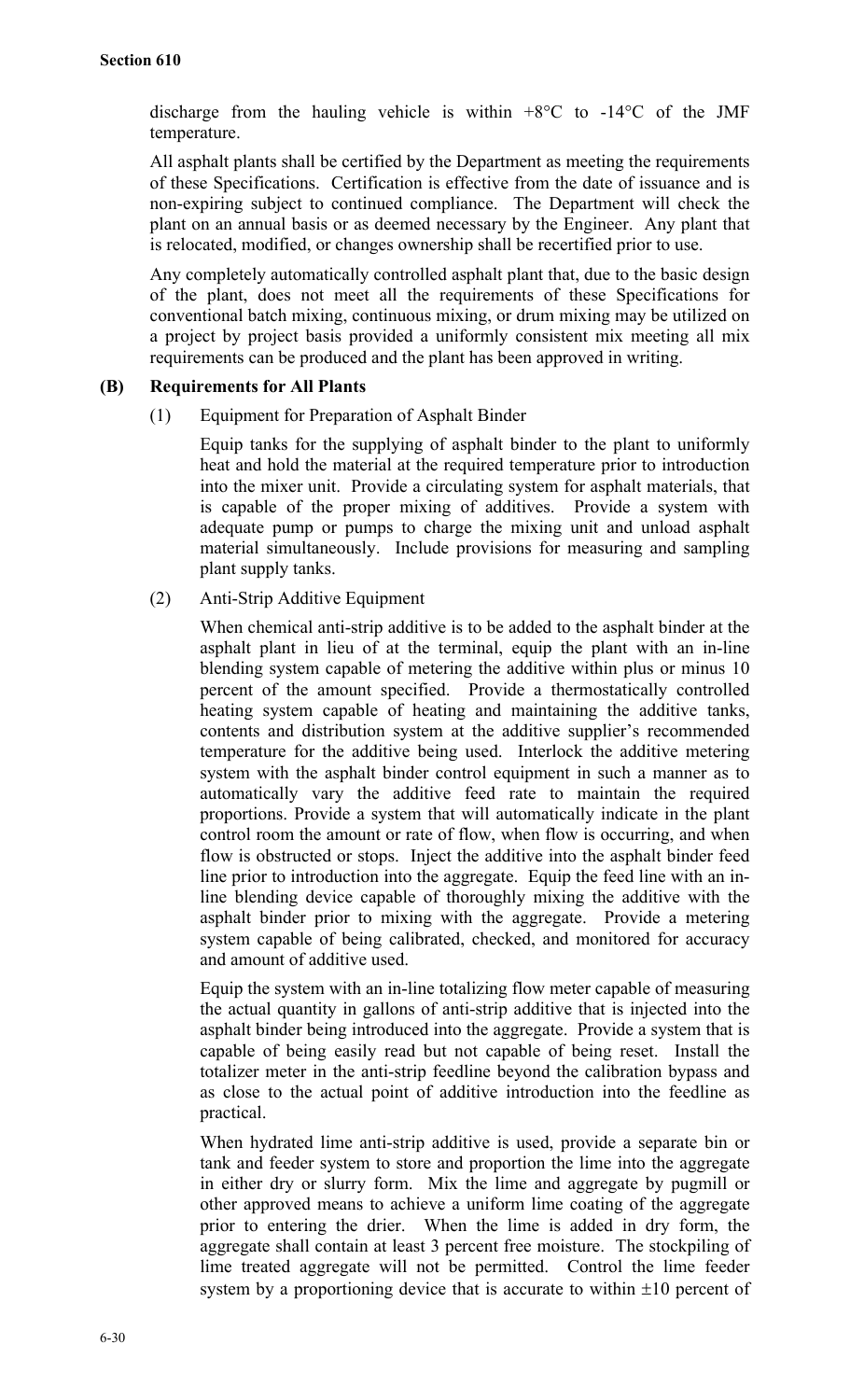the specified amount. Provide a proportioning device with a convenient and accurate means of calibration and that is interlocked with the aggregate feed or weigh system so as to maintain the correct proportion. Provide a flow indicator or sensor that is interlocked with the plant controls such that production of the mixture will be interrupted if there is a stoppage or reduction of the lime feed.

(3) Aggregate Cold Feed Equipment

Utilize cold bins and a feeder system to proportion the aggregates and feed them to the dryer. Use separate cold bins for each size aggregate and each natural sand being used to provide a uniform and continuous flow. Provide separate dry storage when mineral filler is required. Equip cold aggregate bins with feeder units having interlocking controls capable of maintaining a constant ratio between the relative quantities of each size aggregate at varying plant production rates.

Provide cold feeders that are capable of being easily and accurately calibrated to ensure full control of the mix gradation.

(4) Dryer

Use a plant with a dryer or dryers that continuously agitate the aggregate during the heating and drying process.

(5) Control Unit for Asphalt Binder

Provide satisfactory means, either by weighing or metering to introduce the proper amount of asphalt binder into the mix.

- (6) Thermometric Equipment
	- (a) Asphalt Binder Thermometric Equipment

Provide a thermometric device of adequate temperature range fixed in the asphalt binder feed line.

(b) Dryer Thermometric Equipment:

Equip the dryer with an automatic burner control device that uses an approved thermometric instrument located in the discharge chute to actuate the automatic controls.

(7) Pollution Control Equipment

Equip all plants with such pollution control equipment as is necessary to meet all applicable local, State, and Federal pollution requirements. Register and certify all plants by applicable environmental regulatory agencies prior to being certified by the Department.

(8) Safety Requirements

Provide adequate safety devices at all points where accessibility to plant operations is required. Provide accessibility to the top of truck bodies by a platform or other suitable device to enable Quality Control and Quality Assurance personnel to obtain samples and mixture temperature data. Thoroughly guard and protect all gears, pulleys, chains, sprockets, and other dangerous moving parts. Provide ample and unobstructed space on the mixing platform. Maintain a clear and unobstructed passage at all times in and around the truck loading area. Keep all work areas free from asphalt drippings.

(9) Production Consistency

Any asphalt plant that cannot consistently produce a high quality mix meeting the requirements of these Specifications will be considered in noncompliance with these Specifications and may have its certification revoked.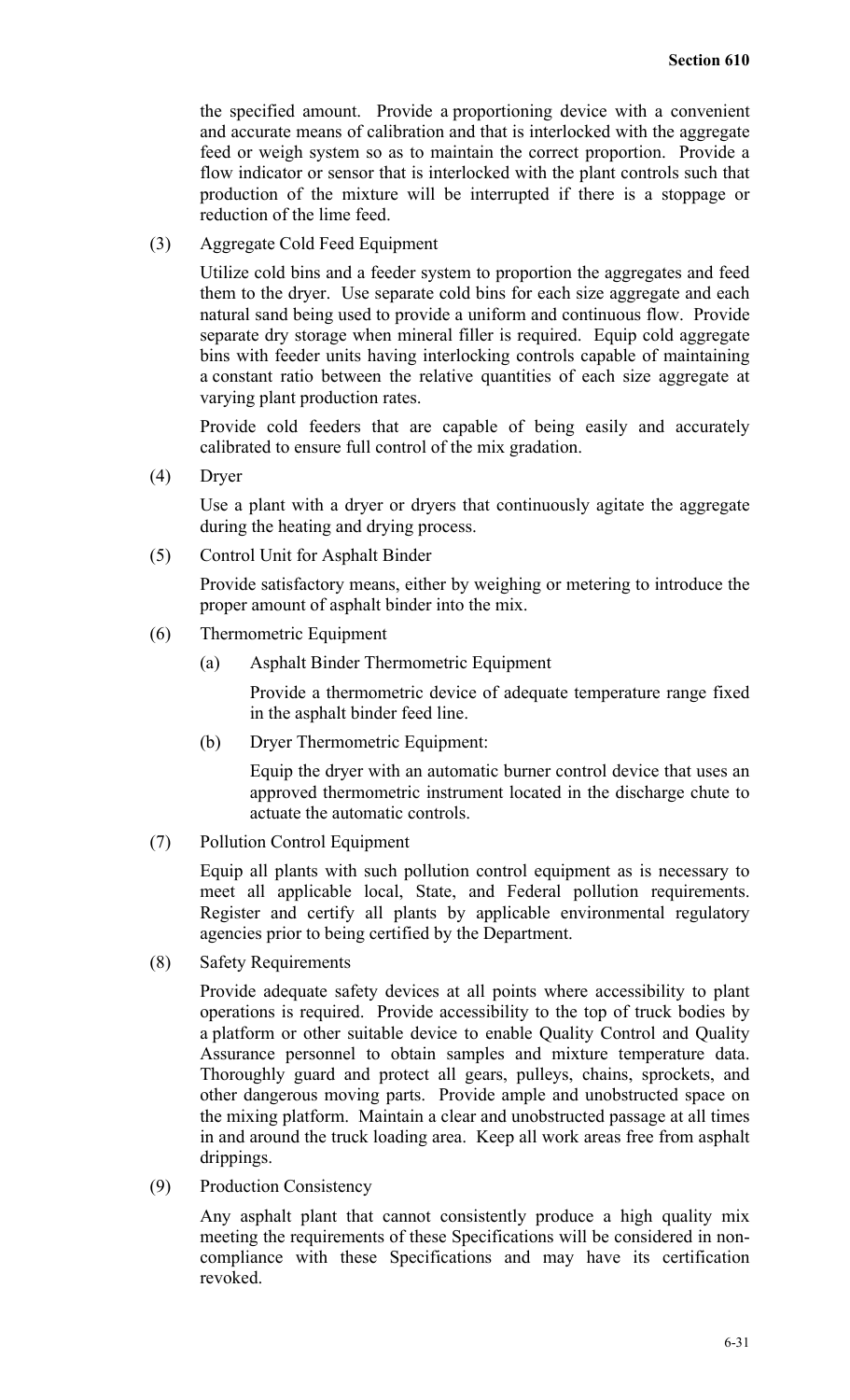Upon a malfunction of required automatic equipment on a batch mixing plant, the plant may continue to operate manually for the following 2 consecutive working days, provided acceptable mixture is being produced.

When a malfunction of required automatic equipment on a drum mixer or continuous plant occurs, manual operation of the plant will not be allowed except that if, in the opinion of the Engineer, an emergency traffic condition exists, the plant may be allowed to operate manually until the unsafe traffic condition is corrected. All mix produced by manual operation will be subject to the requirements of Section 609.

## **(C) Requirements for Batch Mixing Plants**

(1) Plant Scales and/or Weighing Devices

Provide and keep scales accurate to 0.5 percent at anticipated scale settings that may be required.

Scales will be inspected and tested as described in the latest edition of the Department's *HMA/QMS Manual* or as the Engineer may deem necessary to assure their continued accuracy.

Provide not less than ten 22.68 kg weights for testing the plant scales.

(2) Screens

Provide plant screens that are capable of adequately screening aggregates to the specified sizes necessary to consistently produce a mixture meeting the requirements of the job mix formula. Provide screens for removing all oversize materials.

(3) Hot Bins

Include hot storage bins of sufficient capacity and number to supply the mixer with uniform material. Equip each compartment with adequate and convenient devices to provide for sampling. Provide each compartment with an overflow pipe of such sizes and at such locations as to prevent any backing up of the material into other bins or interference with the operations of screens. Provide gates that close tightly so that no material is allowed to leak into the weigh hopper.

(4) Weigh Box or Hopper

Use equipment that includes a means for accurately weighing each size of aggregate in a weigh box or hopper suspended on scales and of ample size to hold a full batch without running over. Provide a gate that closes tightly so that no material is allowed to leak into the mixer while a batch is being weighed.

(5) Asphalt Binder Controls

Use equipment to measure the asphalt binder that is capable of an accuracy of plus or minus 0.5 percent by weight of the amount of asphalt binder required. Locate the flow indicator, whether scale or metering device is used, in full view of the operator.

Provide an asphalt binder bucket of the non-tilting type with a removable top.

Provide gates that close tightly such that no material is allowed to leak into the weigh hopper. Adequately heat the asphalt binder bucket, its discharge valve or valves, and distribution bar. Ensure heating connections are so constructed that they will not interfere with the efficient operation of the asphalt binder scales. Provide an asphalt binder bucket with a capacity of at least 15 percent in excess of the weight of asphalt binder required in any batch. Locate an adequately heated, quick-acting, non-drip, charging valve near the asphalt binder bucket.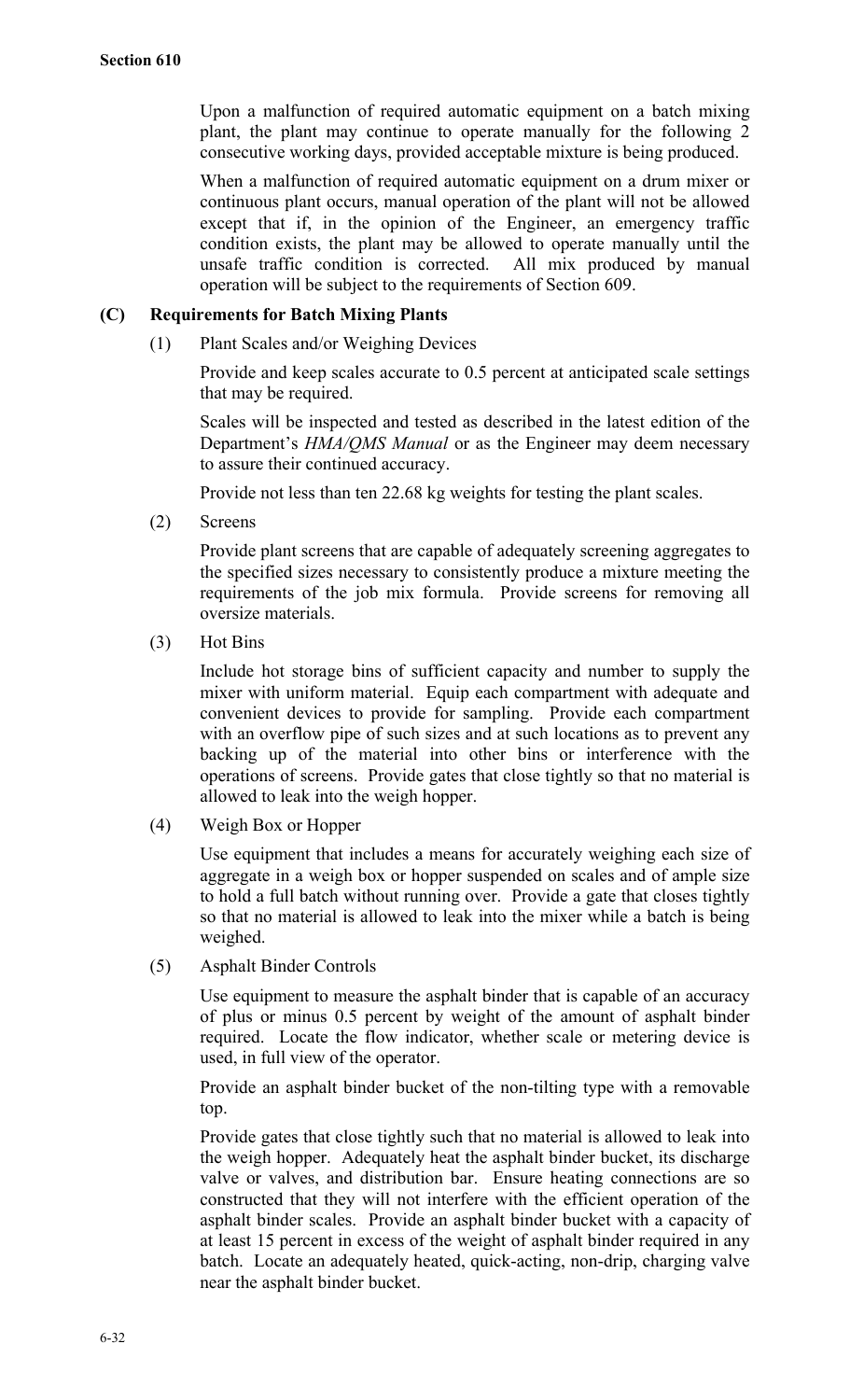When a metering device is substituted for an asphalt binder bucket, use a flow indicator with a capacity of at least 15 percent in excess of the quantity of asphalt binder used in a batch. Provide a valve and outlet for checking the meter in the section of asphalt feed line between the charging valve and distribution bar.

Provide a system capable of discharging all of the asphalt binder required for one batch in not more than 15 seconds after the flow has started. Make the size and spacing of the distribution bar openings capable of providing a uniform application of asphalt binder across the full length of the mixer.

(6) Mixer

Provide batch mixer of an approved type that is capable of producing a uniform mixture. If not enclosed, equip the mixer box with a dust hood to prevent loss of dust. Provide a batch mixer with a rated capacity of not less than 1,361 kg.

Maintain the clearance of blades from all fixed and moving parts such as to insure complete coating and mixing of aggregates and asphalt binder.

(7) Control of Proportioning and Mixing

Utilize plants with fully automated controls for proportioning and mixing. Equip the mixer with an accurate interlocking timing device to control the operations of a complete mixing cycle.

Use a timing device capable of being set at intervals of 5 seconds or less throughout a total cycle.

Mixing time will be established by the Engineer. Provide means by lock, cover, or other methods to prevent unauthorized changes in mixing time.

#### **(D) Requirements for Continuous Mixing Plants**

(1) General

Utilize continuous mixing plants that have fully automated proportioning and mixing controls and a rated capacity of at least 82 metric tons per hour.

(2) Aggregate Proportioning

Equip the plant with a feeder system capable of being accurately calibrated to uniformly produce the specified mixture.

Include means for accurately proportioning each size of aggregate to consistently meet the requirements of the job mix formula.

(3) Screens

Provide plant screens that are capable of adequately screening aggregates to the specified sizes necessary to consistently produce a mixture meeting the requirements of the job mix formula. Use screens that are capable of removing all oversize materials.

(4) Hot Bins

Provide hot storage bins of sufficient capacity and number to supply the mixer with uniform material. Equip each compartment with adequate and convenient devices to allow for sampling. Equip each compartment with an overflow pipe of such sizes and at such locations as to prevent any backing up of material into other bins or interference with the operations of screens. Provide adjustable gates such that the rate of flow can be controlled.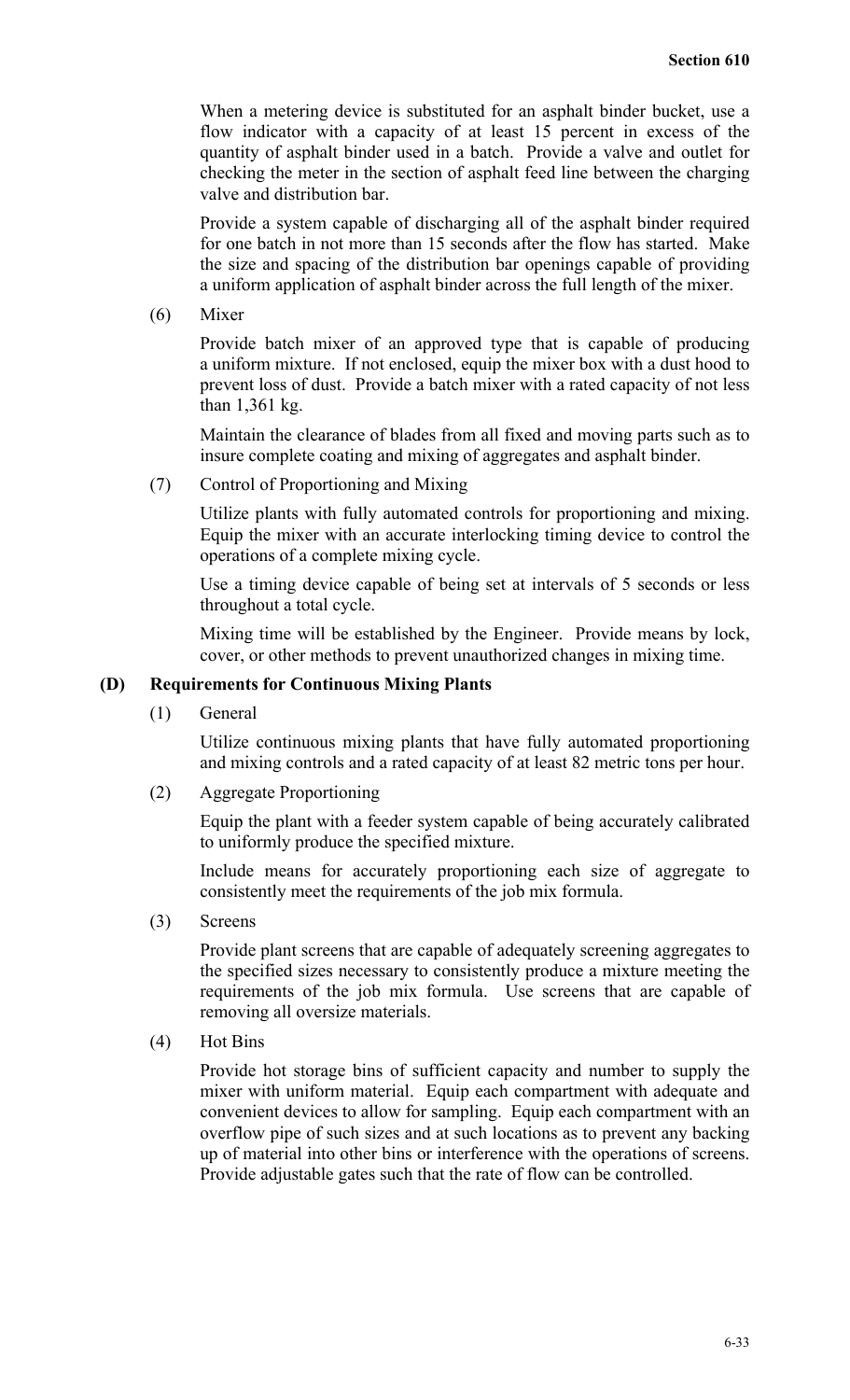(5) Synchronization of Aggregate Feed and Asphalt Binder Feed

Provide satisfactory means to afford positive interlocking control between the flow of aggregate from the bins and the flow of asphalt binder from the meter or other proportioning device. Accomplish this control by interlocking mechanical means or by other positive methods satisfactory to the Engineer.

(6) Mixer

Provide a continuous mixer of an approved type, adequately heated and capable of producing a uniform mixture. Equip the mixer with a discharge hopper with dump gates that will permit rapid and complete discharge of the mixture. Provide paddles that are adjustable for angular position on the shafts and reversible to retard the flow of the mix. Provide the manufacturer's plate giving the net volumetric contents of the mixer at several heights inscribed on a permanent gauge. Provide charts showing the rate of feed per revolution and per interval of time at the plant operating speed.

## **(E) Requirements for Drum Mix Plants**

(1) Aggregate Feed Equipment

Equip each cold feeder with an automatic device that activates a warning alarm and/or flasher light when any bin becomes empty or when aggregate flow becomes restricted. Interlock the automatic device with the plant control system so as to automatically stop production if normal aggregate flow is not resumed within 60 seconds.

(2) Scalping Screen

Provide a vibratory screening system capable of removing all oversize materials for the particular mix being produced prior to entry of the aggregate into the dryer-drum mixer. Locate the screening system in the aggregate flow prior to the material passing over the aggregate weighing system.

(3) Weight Measurement of Aggregate

Provide a system that ensures positive weight measurement of the combined cold aggregate feed rate by the use of belt scales or other approved devices. Provide means to allow correction for variations in the moisture content of the cold aggregate. Provide a continuous readout or other means that can be monitored in the plant control room and that indicates the aggregate dry-weight equivalent feed rate. Interlock the aggregate weighing system and binder flow to automatically maintain the required proportions. Provide a weighing system capable of being easily and accurately calibrated.

(4) Dryer-Drum Mixer Unit

Provide a drum mixer that is specifically designed and constructed for the process and capable of producing a uniform mixture. Control heating to prevent damage to the aggregate and asphalt binder. Provide a dryer-drum mixer with a rated capacity of at least 82 metric tons per hour when producing a finished mixture at 149°C with removal of 5 percent moisture.

(5) Asphalt Binder Controls

Provide a metering system capable of introducing the required amount of asphalt binder in the mix, including a means of correcting the delivered asphalt binder flow rate for temperature and specific gravity variations. Connect the flow meter to the asphalt binder supply so as to measure and display only the asphalt binder being fed to the mixer unit. Position the meter readout for convenient observation by the plant operator.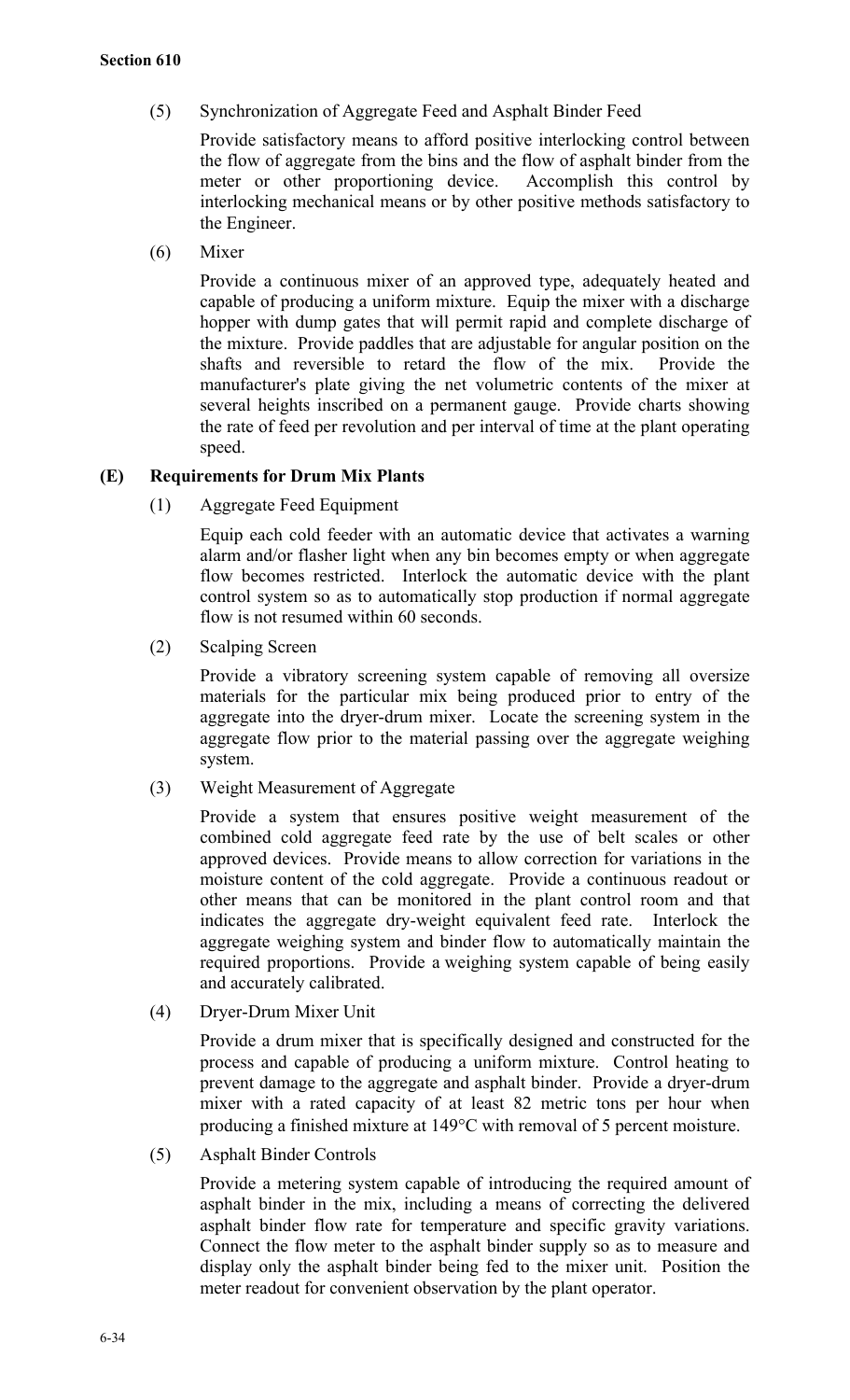Provide means for checking the rate of flow of asphalt binder into the mixing unit. Assure the rate of flow is accurate to 0.5 percent by weight of the amount of asphalt binder required.

(6) Synchronization of Aggregate Feed and Asphalt Binder Feed

Interlock the asphalt binder feed control with the total aggregate weight measurement device in such a manner as to automatically vary the asphalt binder feed rate as necessary to maintain required proportions. Interlock the controls in a manner that will automatically stop all feed components if either the aggregate or asphalt flow stops.

(7) Asphalt Mixture Storage Facilities

Provide hot mix surge storage facilities in accordance with Article 610-6 that are adequate to minimize production interruptions during operation and ensure the mixture meets the requirements of the job mix formula when discharged from the storage bin.

## **610-6 HOT MIX STORAGE SYSTEMS**

When a storage system is used, provide a system capable of conveying the mix from the plant to the storage bin and storing the mix without a loss in temperature, segregation or oxidation of the mix. Limit storage time to the ability of the storage system to maintain the mix with in the specification requirements. Material may be stored in storage bins without an approved heating system for no more than 24 hours.

Provide a continuous type or skip bucket type conveyor system. Enclose continuous type conveyors so that the mix temperature is maintained within specification requirements. Provide a system designed in such manner as to prevent segregation of the mix during discharge from the conveyor into the bins and equipped with discharge gates that will not cause segregation of the mix while loading the mix into trucks.

## **610-7 HAULING OF ASPHALT MIXTURE**

Transport the mixture from the mixing plant to the point of use in vehicles that have tight, clean, smooth beds approved by the Department, that have been sprayed with an approved release agent material, to prevent the mixture from adhering to the beds. Remove excess release agent prior to loading. Cover each load of mixture with a canvas or other suitable material. Use covers that are so constructed and secured as to prevent the entrance of moisture and the rapid loss of temperature. Provide a 9.5 mm diameter hole on each side of the vehicle body near the center of the body and 200 mm above the bed of the vehicle for the purpose of inserting a thermometer.

Assure temperature of the mixture immediately prior to discharge from the hauling vehicle is within a tolerance of plus 8°C to minus 14°C of the specified job mix formula temperature.

## **610-8 SPREADING AND FINISHING**

Apply tack coat in accordance with the requirements of Section 605.

Mixtures produced simultaneously from different plant sources can not be intermingled by hauling to the same paver on the roadway unless the mixtures are being produced from the same material sources and same job mix formula.

Utilize a self-contained, power propelled paver capable of spreading and finishing the asphalt mixture to the required grades, cross sections, thicknesses, and widths shown on the plans and typical sections and to uniform density and texture. Equip and operate the paver with a fully activated screed plate that is designed to be preheated for the full length whenever necessary. Provide a screed of adequate length to spread and finish the full uniform width travel lane being placed, unless otherwise permitted. Do not use strike off devices, either mechanically or manually operated, in spreading and finishing mixture placed in the uniform width travel lane.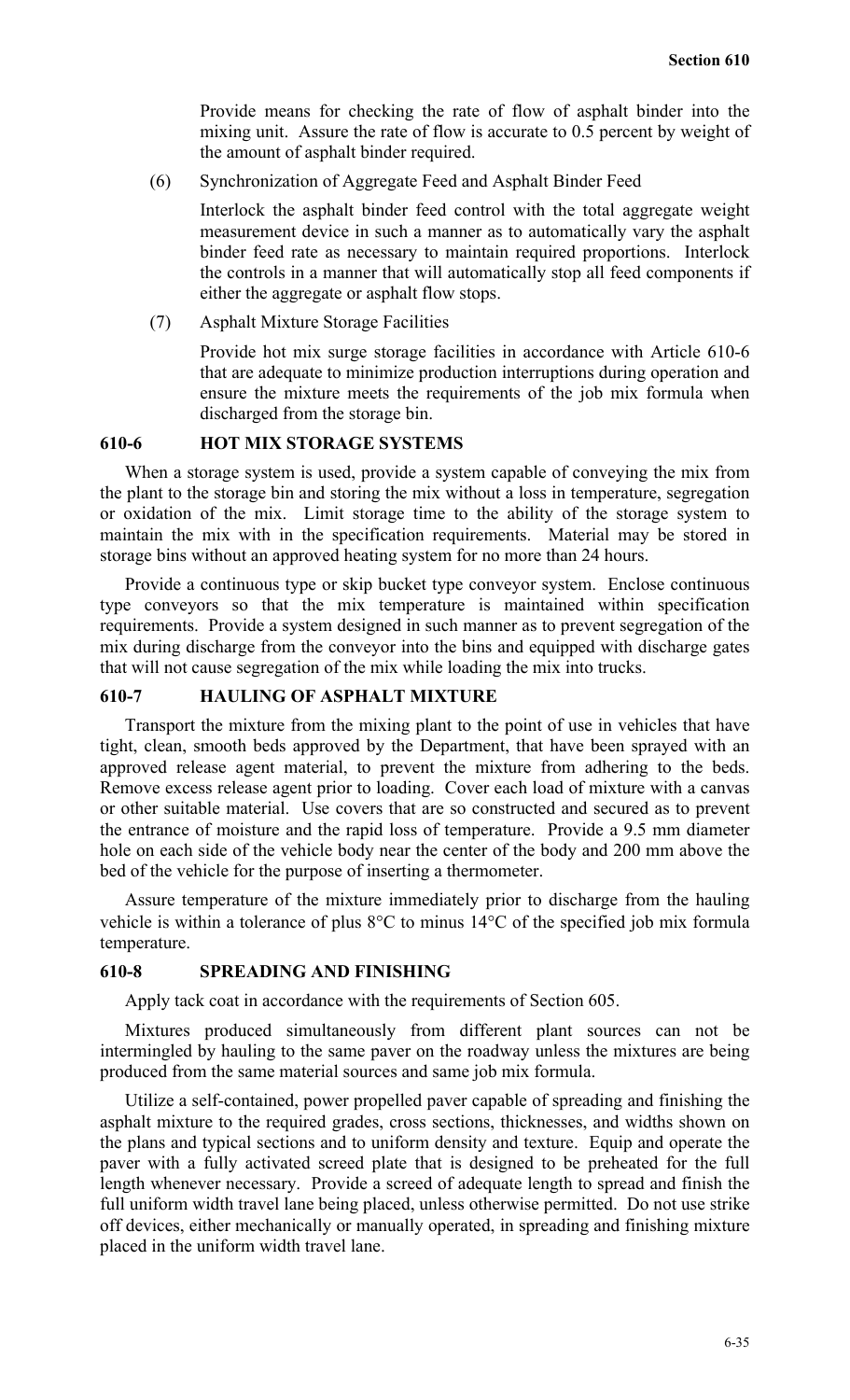#### **Section 610**

Utilize a paver with a receiving hopper and an automatically controlled distribution system that is capable of uniformly maintaining a proper head of material in front of the full length of the screed, including screed extensions. Equip the screed unit with a sliding shoe attachment that will form a slope on the edge of the mat to prevent edge raveling when the mixture is compacted.

Place a string line for the first lane of each layer of mixture placed to provide alignment control for the paver, except that a string line will not be required when the first layer is placed adjacent to a curb section.

Operate pavers at forward speeds consistent with plant production, material delivery, and satisfactory laying of the mixture so as to ensure a uniform and continuous laydown operation. Coordinate and adjust the paving operation and loading operation so as to maintain an adequate amount of asphalt mixture in the paver hopper between truck exchanges. Do not allow the paver hopper to become empty between loads. Take necessary precautions during production, loading of trucks, transportation, truck exchanges with paver, folding of the paver hopper wings, and conveying material in front of the screed to prevent segregation of the asphalt mixtures. Should unevenness of texture, tearing, segregation, or shoving occur during the paving operation due to unsatisfactory methods or equipment, immediately take such action as may be necessary to correct such unsatisfactory work. Excessively throwing back material will not be permitted.

Use pavers equipped with an electronic screed control that will automatically control the longitudinal profile and cross slope of the pavement. Control the longitudinal profile through the use of either a mobile grade reference(s), including mechanical, sonic and laser grade sensing and averaging devices, an erected string line(s) when specified, joint matching shoe(s), slope control devices or the approved methods or combination of methods. Unless otherwise specified, use a mobile grade reference system capable of averaging the existing grade or pavement profile over a minimum 9 m distance or by non-contacting laser or sonar type ski with at least four referencing stations mounted on the paver at a minimum length of 7.3 m. Establish the position of the reference system such that the average profile grade is established at the approximate midpoint of the system. The transverse cross-slope shall be controlled as directed by the Engineer.

Use an erected fixed stringline for both longitudinal profile and transverse cross slope control when required by the contract. When an erected fixed string line is required, furnish and erect the necessary guide line for the equipment. Support the stringline with grade stakes placed at maximum intervals of 7.6 m for the finished pavement grade.

Use the 9 m minimum length mobile grade reference system or the non-contacting laser or sonar type ski to control the longitudinal profile when placing the initial lanes and all adjacent lanes of all layers, including resurfacing and asphalt in-lays, unless other specified or approved. A joint matching device (short 152.4 mm shoes) may be used only when approved.

Utilize the automatic slope control system unless otherwise approved. The Engineer may waive the use of automatic slope controls in areas where the existing surface (subgrade, base, asphalt layer, etc.) exhibits the desired cross slope of the final surface. The Engineer may also waive the use of automatic slope controls in areas where the use of such equipment is impractical due to irregular shape or cross section (such as resurfacing). When the use of the automatic slope controls is waived, the Engineer may require the use of mobile grade references on either or both sides of the paver. Manual screed operation will be permitted in the construction of irregularly shaped and minor areas, subject to approval. Waiver of the use of automatic screed controls does not relieve the Contractor of achieving plan profile grades and cross-slopes.

In the case of malfunction of the automatic screed control equipment, the paver may be manually operated for the remainder of the workday provided this method of operation produces acceptable results. Do not resume work thereafter until the automatic system is functional.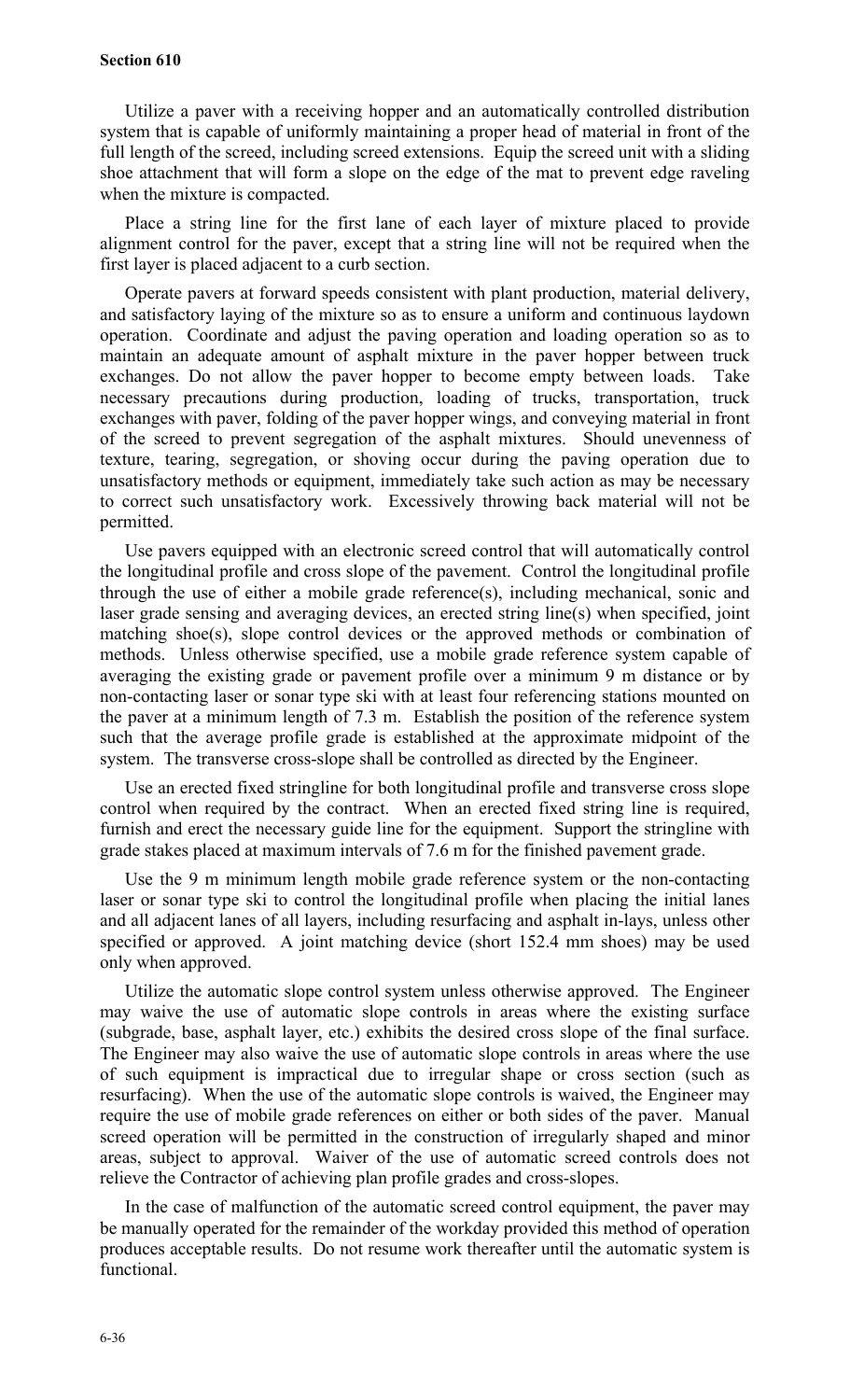The Engineer will waive the requirement for use of pavers for spreading and finishing where irregularities or obstacles make their use impractical. Spread, rake, and lute the mixture by hand methods or other approved methods in these areas.

Operate the paver as continuously as possible. Pave intersections, auxiliary lanes, and other irregular areas after the main line roadway has been paved, unless otherwise approved.

Repair any damage caused by hauling equipment across structures at no additional cost to the Department.

Use a Material Transfer Vehicle (MTV) when placing all asphalt concrete plant mix pavements, including open-graded asphalt friction course that requires the use of asphalt binder grade PG 76-22, unless otherwise approved. Utilize the MTV when placing all full width travel lanes, including shoulders, collector lanes, ramps, and loops that require PG 76-22.

Provide an MTV that receives mixture from the hauling equipment and independently delivers the mixture from the hauling equipment to the paving equipment. Provide an MTV capable of transferring the material from the haul vehicle to the paver hopper at a uniform and continuous rate to allow the continuous movement of the paver. Install a paver hopper insert with a minimum capacity of 6.4 metric tons in the hopper of conventional paving equipment when utilizing a MTV. Perform remixing of the material prior to discharge into the paver conveyor system by utilizing either a MTV with a remixing system contained within a minimum 6.4 metric ton capacity storage bin or a dual pugmill system with two full length transversely mounted paddle mixers located in the paver hopper insert.

Use an MTV that provides to the paver a homogeneous, non-segregated mixture that is of uniform temperature such that there is no more than 11°C difference between the highest and lowest temperatures when measured transversely across the width of the mat in a straight line at a distance of 0.3 m to 1 m from the screed while the paver is operating. Obtain the temperature measurements approximately 0.3 m from each edge and at least once in the middle of the mat.

Empty the MTV when crossing a bridge and move across without any other Contractor vehicles or equipment being on the bridge. Move the MTV across a bridge in a travel lane and not on the shoulder. While crossing a bridge move the MTV at a speed no greater than five miles per hour without any abrupt acceleration or deceleration.

In the event the MTV malfunctions during paving operations, immediately discontinue plant operations and do not resume operations until the MTV malfunctions have been remedied, unless otherwise directed due to safety concerns. The Contractor may continue placement of the mix until any additional mix in transit has been placed, provided satisfactory results are achieved. This procedure in no way alleviates the Contractor from meeting contract requirements.

#### **610-9 COMPACTION**

Immediately after the asphalt mixture has been spread, struck off, and surface and edge irregularities adjusted, thoroughly and uniformly compact the pavement. Compact the mix to the required degree of compaction for the type of mixture being placed.

Provide sufficient number and weight of rollers, except as noted, to compact the mixture to the required density while it is still in a workable condition. Obtain approval of equipment used in compaction from the Engineer prior to use. Where uniform density is not being obtained throughout the depth of the layer of material being tested, change the type and/or weight of the compaction equipment as necessary to achieve uniform density even though such equipment has been previously approved.

Compact all final wearing surfaces, except open-graded asphalt friction course, using a minimum of 2 steel wheel tandem rollers, unless otherwise approved. Pneumatic-tired rollers with 2 tandem axles and smooth tread tires may be used for intermediate rolling.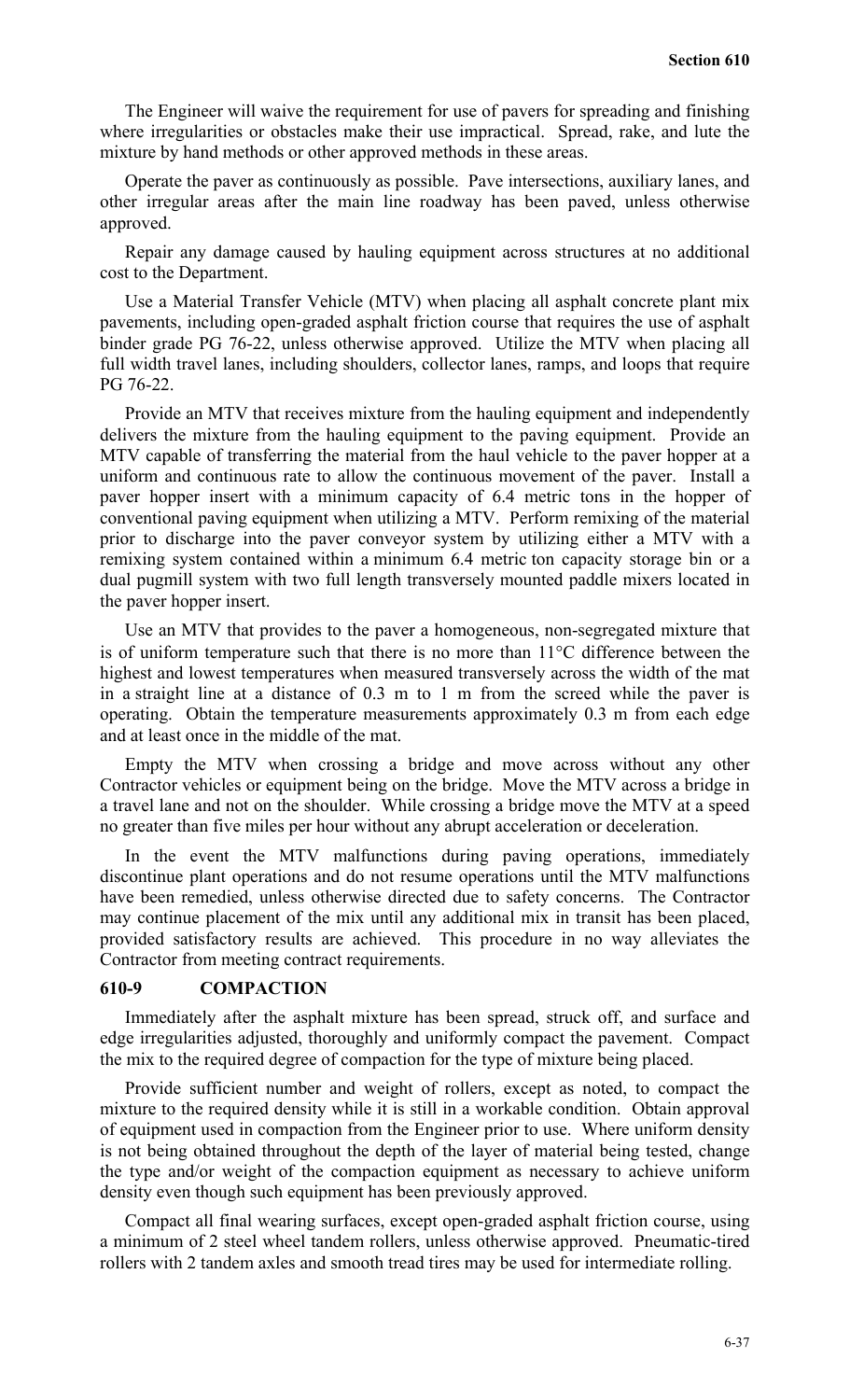#### **Section 610**

Limit rolling for open-graded asphalt friction course to one coverage with a tandem steel wheel roller weighing a maximum of 9.1 metric tons, with additional rolling limited to one coverage with the roller where necessary to improve the riding surface.

Steel wheel tandem vibratory rollers that have been specifically designed for the compaction of asphalt pavements may be used on all layers 25 mm or greater in thickness during the breakdown and intermediate rolling phase. Do not operate vibratory rollers in the vibratory mode during the finish rolling phase on any mix type or pavement course, open-graded asphalt friction course, or on permeable asphalt drainage course.

When vibratory rollers are used, use rollers that have variable amplitude and frequency capabilities and that are designed specifically for asphalt pavement compaction. Provide rollers equipped with controls that automatically disengage the vibration mechanism before the roller stops when being used in the vibratory mode.

The Engineer may prohibit or restrict the use of vibratory rollers where damage to the pavement being placed, the underlying pavement structure, drainage structures, utilities, or other facilities is likely to occur or is evident.

Do not use rolling equipment that results in excessive crushing of the aggregate or excessive displacement of the mixture.

In areas inaccessible to standard rolling equipment, thoroughly compact the mixture by the use of hand tampers, hand operated mechanical tampers, small rollers, or other approved methods.

Use rollers that are in good condition and capable of being reversed without backlash to compact the mixture. Operate rollers with the drive wheels nearest the paver and at uniform speeds slow enough to avoid displacement of the mixture. Equip steel wheel rollers with wetting devices that will prevent the mixture from sticking to the roller wheels.

Begin compaction of the material immediately after the material is spread and shaped to the required width and depth. Carry out compaction in such a manner as to obtain uniform density over the entire section. Perform compaction rolling at the maximum temperature at that the mix will support the rollers without moving horizontally. Complete the compaction (including both intermediate rolling) prior to the mixture cooling below a workable temperature. Perform finish rolling to remove roller marks resulting from the compaction rolling operations.

| .<br><b>MINIMUM DENSITY REQUIREMENTS</b> |  |  |
|------------------------------------------|--|--|
| Minimum $%$ of $G_{mm}$                  |  |  |
| (Maximum Specific Gravity)               |  |  |
| $85.0^{(a,b)}$                           |  |  |
| 90.0                                     |  |  |
|                                          |  |  |
| 92.0                                     |  |  |
|                                          |  |  |

# **DENSITY REQUIREMENTS TABLE 610-4**

(a) All S 4.75A pavement will be accepted for density in accordance with Article 105-3

(b) Compaction to the above specified density will be required when the S 4.75 A mix is applied at a rate of 54 kg/m<sup>2</sup> or greater

Compact the asphalt plant mix to at least the minimum percentage of the maximum specific gravity listed in Table 610-4, except as noted below. Perform density sampling and testing on all pavements listed below unless otherwise approved.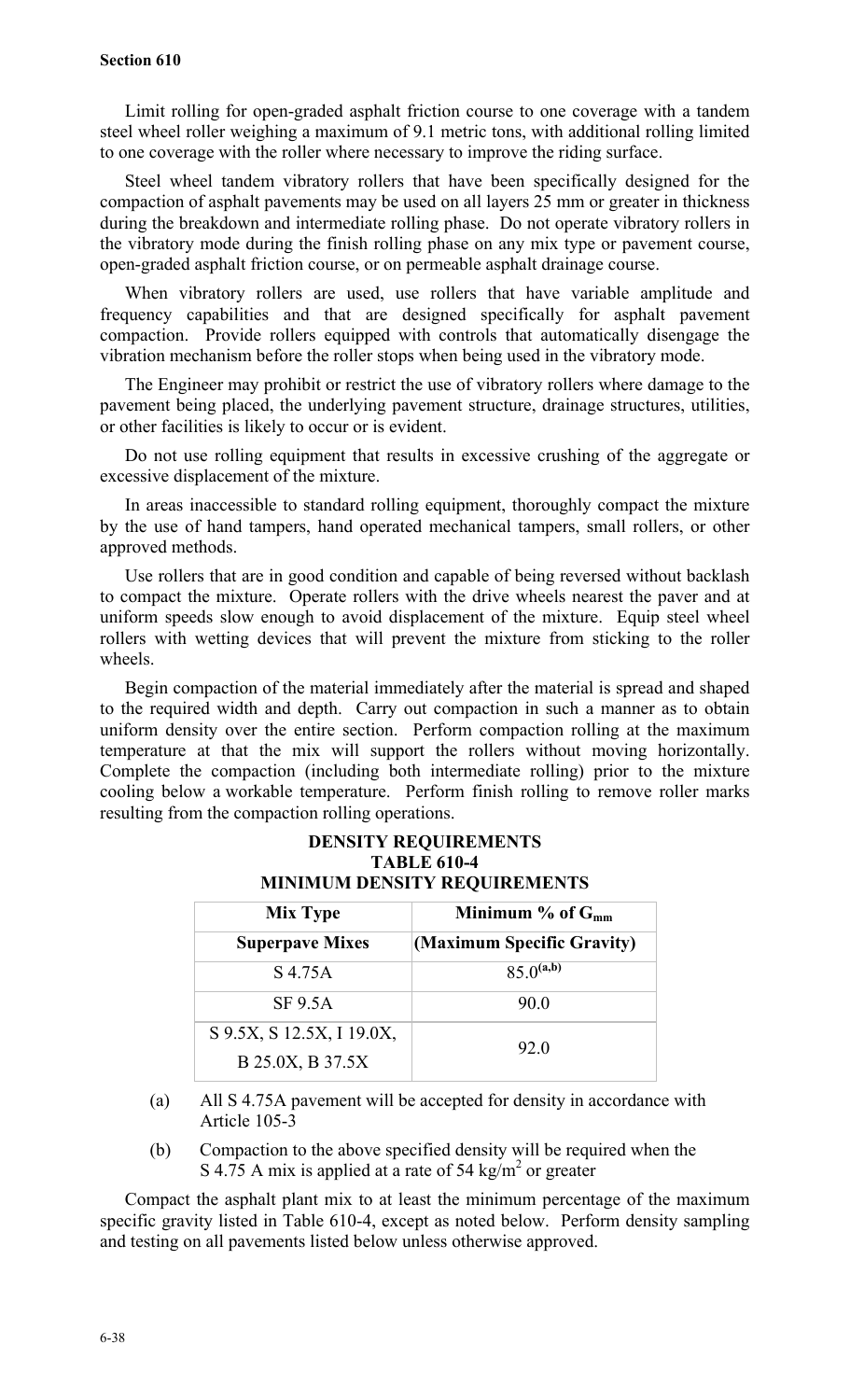- **(A)** Full width travel lane pavements, including normal travel lanes, turn lanes, collector lanes, ramps and loops, and temporary pavements,
- **(B)** Pavement widening 1.2 m or greater,
- **(C)** Uniform width paved shoulders 0.6 m or greater,
- **(D)** and wedging as outlined in the HMA/QMS Manual

Compact base and intermediate mix types (surface mixes not included) utilized for pavement widening of less than 1.2 m and all mix types used in tapers, irregular areas and intersections (excluding full width travel lanes of uniform thickness), using equipment and procedures appropriate for the pavement area width and/or shape. Compaction with equipment other than conventional steel drum rollers may be necessary to achieve adequate compaction. Occasional density sampling and testing to evaluate the compaction process may be required. Densities lower than that specified in Table 610-4 may be accepted, in accordance with Article 105-3, for the specific mix types and areas listed directly above.

#### **610-11 JOINTS**

#### **(A) Transverse Joints**

When the placing of the mixture is to be suspended long enough to permit the mixture to become chilled, construct a transverse joint.

If traffic will not pass over the end of the paving, a butt joint will be permitted, provided proper compaction is achieved. If traffic will pass over the joint, construct a sloped wedge ahead of the end of the full depth pavement to provide for proper compaction and protection of the full depth pavement. Construct the joint square to the lane alignment and discard all excess material. Place a paper parting strip beneath this wedge to facilitate joint construction unless waived by the Engineer.

Before paving operations are resumed, remove the sloped wedge and cut back into the previously constructed pavement to the point of full pavement depth. Coat the exposed edge of the previously constructed pavement with tack coat.

When laying of the mixture is resumed at the joint, complete and then test the construction of the joint in accordance with Article 610-12 while the mixture is still in a workable condition.

#### **(B) Longitudinal Joints**

Tack the exposed edge of all longitudinal joints prior to placing the adjoining pavement.

Form longitudinal joints by allowing the paver to deposit the mixture adjacent to the joint to such depth that maximum compaction can be obtained along the joint. Pinch the joint by rolling immediately behind the paver.

When multi-lane multi-layer construction is required, offset the longitudinal joints in each layer from that in the layer immediately below by approximately 150 mm. Construct the joints in the final layer, where possible, between designated travel lanes of the final traffic pattern.

#### **610-12 SURFACE REQUIREMENTS AND ACCEPTANCE**

Construct pavements using quality-paving practices as detailed herein. Construct the pavement surface smooth and true to the plan grade and cross slope. Immediately correct any defective areas with satisfactory material compacted to conform with the surrounding area.

Pavement imperfections resulting from unsatisfactory workmanship such as segregation, improper longitudinal joint placement or alignment, and non-uniform edge alignment, or excessive pavement repairs will be considered unsatisfactory and if allowed to remain in place will be accepted in accordance with Article 105-3.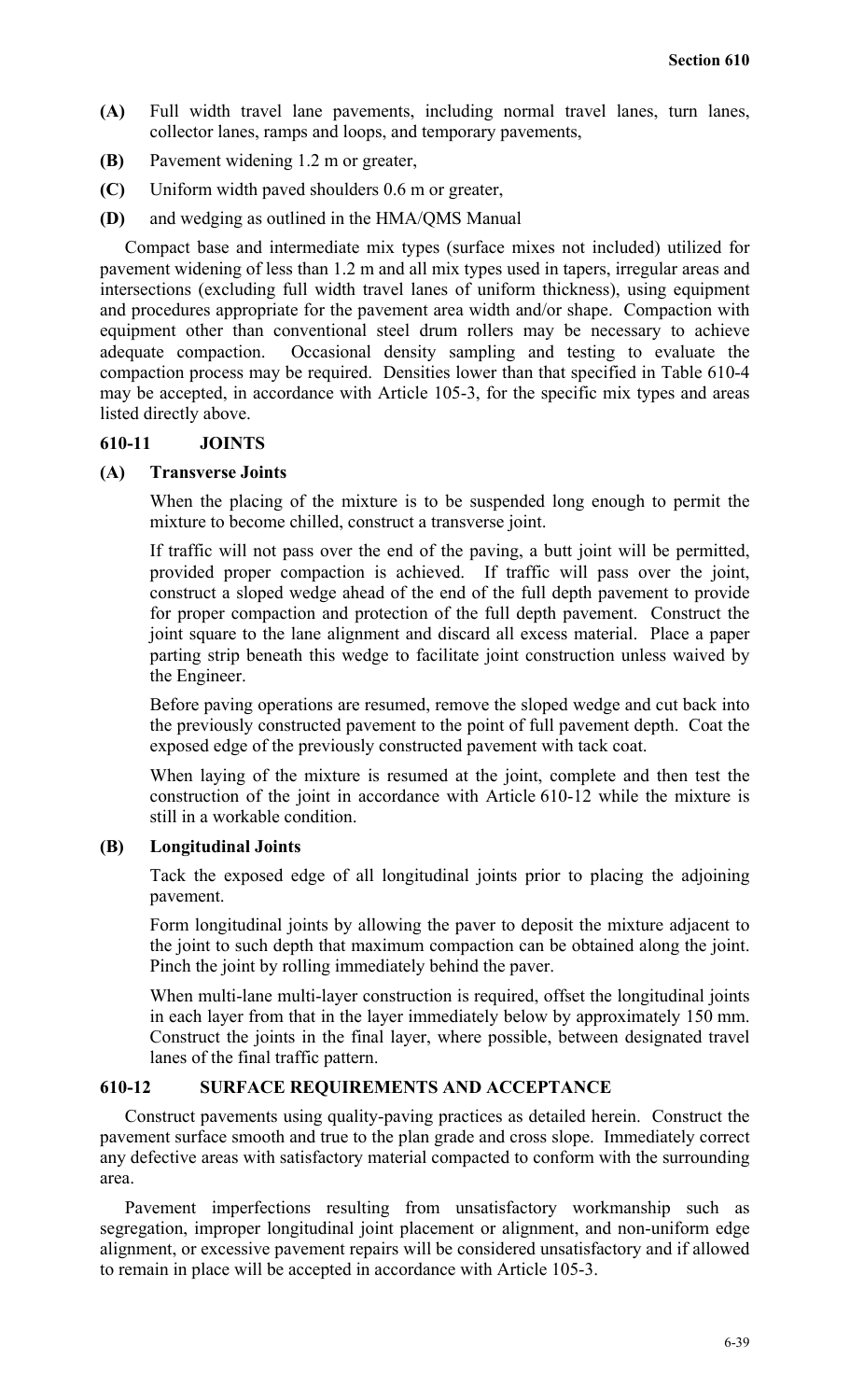#### **Section 610**

When directed due to unsatisfactory laydown or workmanship, operate under the limited production procedures. Limited production for unsatisfactory laydown is defined as being restricted to the production, placement, compaction, and final surface testing (if applicable) of a sufficient quantity of mix necessary to construct only 762 m of pavement at the laydown width.

Remain on limited production until such time as satisfactory laydown results are obtained or until three consecutive 762 m sections have been attempted without achieving satisfactory laydown results. If the Contractor fails to achieve satisfactory laydown results after three consecutive 762 m sections have been attempted, cease production of that mix type until such time as the cause of the unsatisfactory laydown results can be determined. As an exception, the Engineer may grant approval to produce a different mix design of the same mix type if the cause is related to mix problem(s) rather than laydown procedures.

Mix placed under the limited production procedures for unsatisfactory laydown or workmanship will be evaluated for acceptance in accordance with Article l05-3.

Provide a surface of the pavement after compaction that conforms to the requirements below, except in the case where FINAL SURFACE TESTING - ASPHALT PAVEMENTS is included in the contract.

Each pavement layer will be tested by the Contractor and the Engineer using a 3.05 m stationary straightedge furnished by the Contractor. Any location on the pavement selected by the Department shall be tested as well as all transverse joints. Apply the straightedge parallel to the centerline of the surface. Do not exceed 3.2 mm variation of the surface being tested from the edge of the straightedge between any 2 contact points. Correct areas found to exceed this tolerance by removal of the defective work and replacement with new material, unless other corrective measures are permitted. Provide the work and materials required in the correction of defective work at no cost to the Department.

#### **610-13 DENSITY ACCEPTANCE**

The Department will evaluate the asphalt pavement for density acceptance after the asphalt mix has been placed and compacted using the Contractor's quality control test results, the Department's quality assurance test results, including verification samples, and by observation of the Contractor's density quality control process conducted in accordance with Section 609. Minimum density requirements for all mixes will be as specified in Article 610-10, Table 610-4. Density acceptance will be as provided herein. Core sample densities will be determined by use of the average maximum specific gravity (Gmm), until a moving average of the last four maximum specific gravities is established. Once a moving average of the last four maximum specific gravities is established, the last Gmm moving average in effect at the end of the same day's production will then be used to determine density acceptance.

The pavement will be accepted for density on a lot by lot basis. A lot will consist of one day's production of a given job mix formula on a contract. As an exception, separate lots will be established when the one of the following occurs:

- **(A)** Portions of pavement are placed in both New and Other construction categories as defined below. A lot will be established for the portion of the pavement in the New construction category and a separate lot for the portion of pavement in the Other construction category.
- **(B)** Pavement is placed on multiple resurfacing maps, unless otherwise approved prior to paving. A lot will be established for each individual resurfacing map or portion thereof.
- **(C)** Pavement is placed by multiple paving crews. A lot will be established for the pavement placed by each paving crew.
- **(D)** Pavement is placed in different layers. A lot will be established for each layer.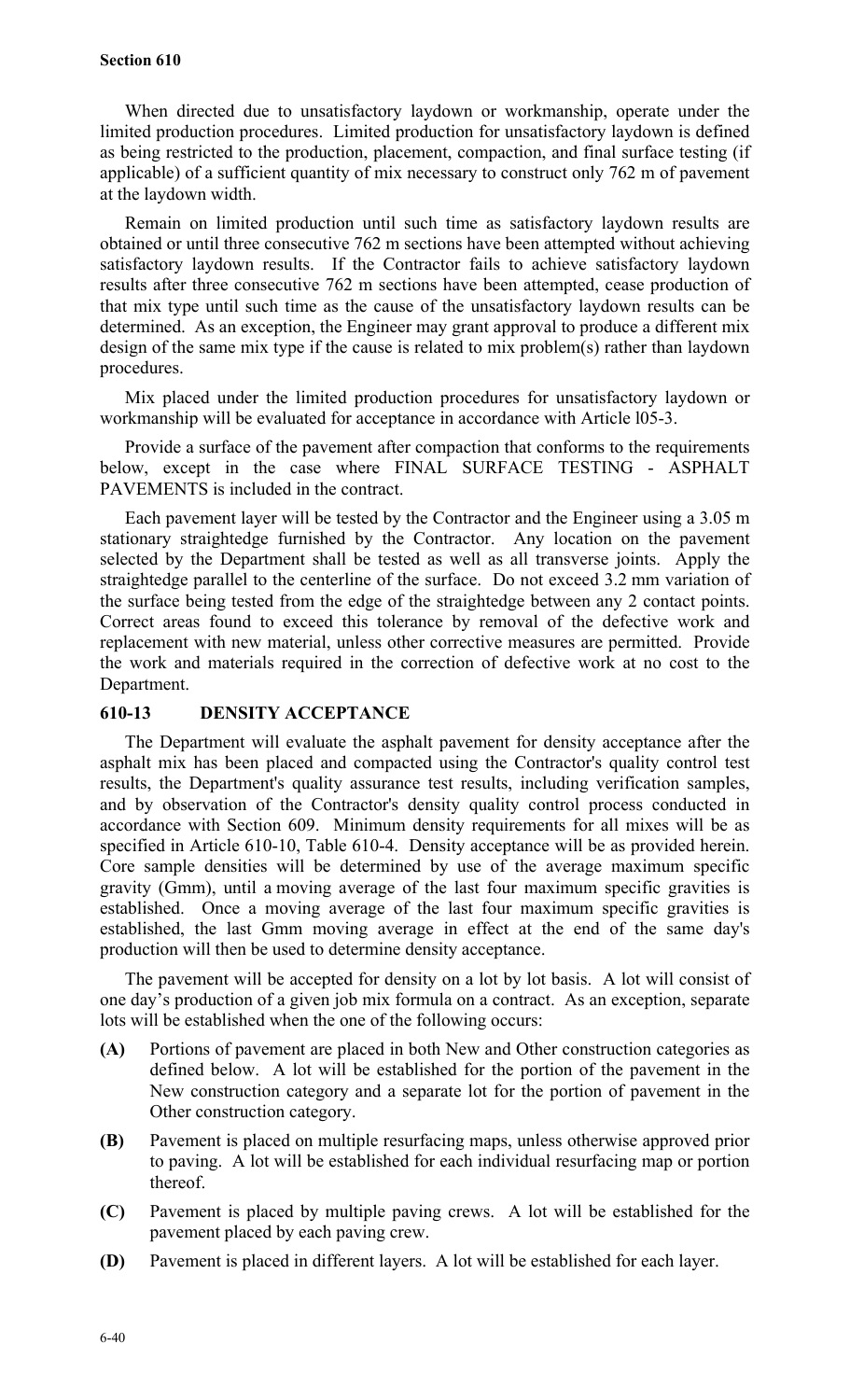**(E)** Control strips are placed during limited production.

The Engineer will determine the final category and quantity of each lot for acceptance purposes.

The New construction category will be defined as pavements of uniform thickness, exclusive of irregular areas, meeting all three of the following criteria:

- **(A)** pavement placed on a new aggregate or soil base compacted to the specified density or pavement placed on a new asphalt mix layer (excluding wedging and leveling);
- **(B)** pavement that is within a designated travel lane of the final traffic pattern; and
- **(C)** pavement that is 1.2 m or wider.

As an exception, when the first layer of mix is placed on an unprimed aggregate base and is 50 mm or less in thickness, the layer will be included in the Other construction category.

The Other construction category will include all pavements except as described above.

A failing lot for density acceptance purposes is defined as a lot for which the average of all test sections, and portions thereof, fails to meet the minimum specification requirement. If additional density sampling and testing, beyond the minimum requirement, is performed and additional test sections are thereby created, then all test results shall be included in the lot average. In addition, any lot or portion of a lot that is obviously unacceptable will be rejected for use in the work.

If the Engineer determines that a given lot of mix that falls in the New category does not meet the minimum specification requirements but the work is reasonably acceptable, the lot will be accepted at a reduced pay factor in accordance with the following formula. The reduced pay factor will apply only to the mix unit price.

where: PF =  $100 - 10(D)^{1.465}$ 

 $PF = Pay Factor (computed to 0.1%)$ 

 $D =$  the deficiency of the lot average density not to exceed 3.0%

Acceptance of all failing lots in the Other category will be made under the requirements of Article 105-3.

Any density lot not meeting minimum density requirements detailed in Table 610-4 will be evaluated for acceptance by the Engineer. If the lot is determined to be reasonably acceptable, the mix will be paid at an adjusted contract price in accordance with Article 105-3. If the lot is determined not to be acceptable, the mix will be removed and replaced with mix meeting and compacted to the requirement of these Specifications.

Any reduction in pay due to failing density will be in addition to any reduction in pay due to failing mix property test results on the same mix.

Perform the production and construction of all asphalt mixtures and pavements in accordance with these provisions. There will be no direct payment for work covered by this provision.

#### **610-14 MAINTENANCE**

Maintain the plant mix pavement in an acceptable condition until final acceptance of the project. Immediately repair any defects or damage that may occur. Perform maintenance to damaged or defective pavement and repeat as often as may be necessary to keep the base or pavement in an acceptable condition at no cost to the Department.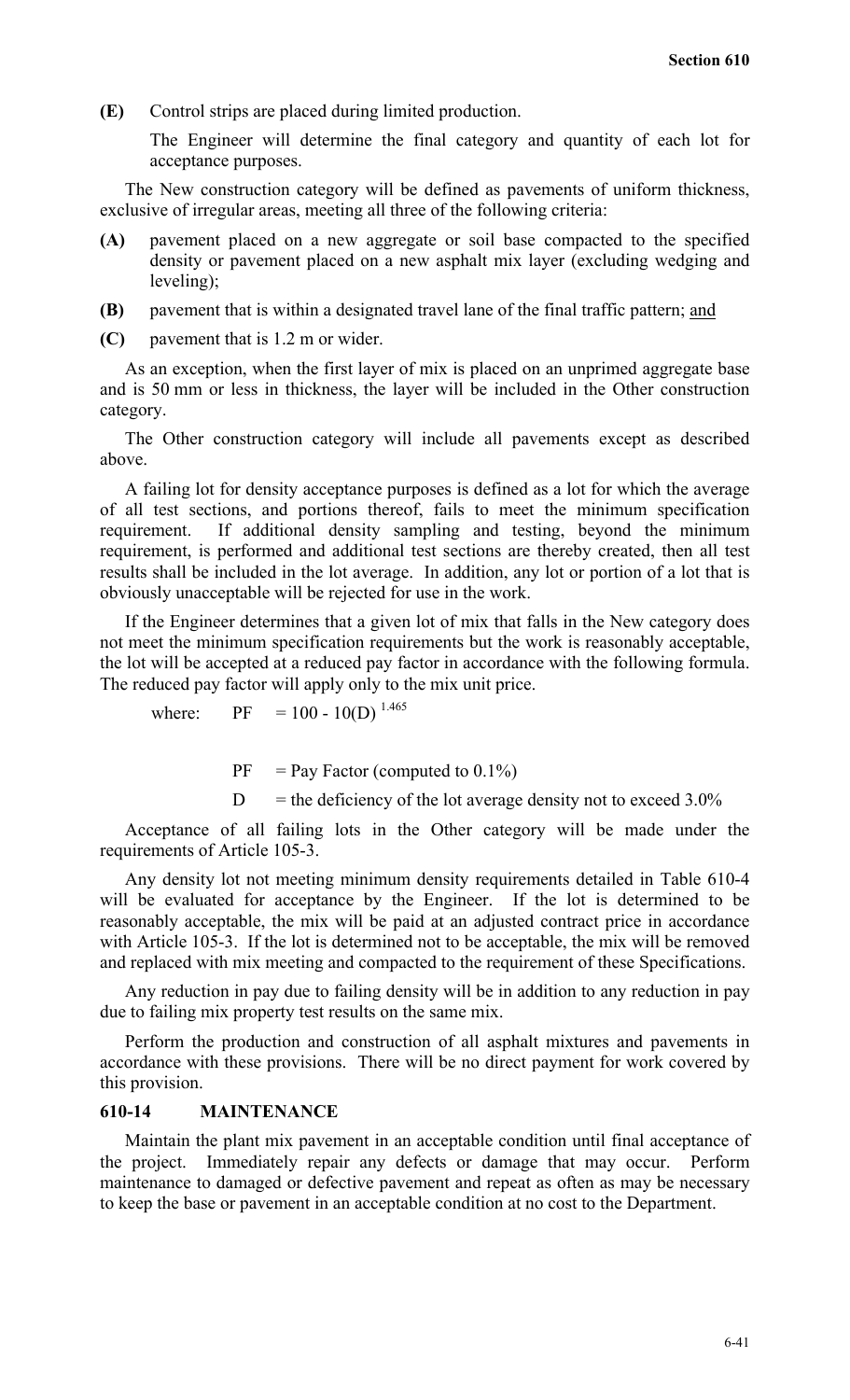#### **610-15 MEASUREMENT AND PAYMENT**

Hot Mix Asphalt Pavement will be paid for at the contract unit price per metric ton that will be the actual number of metric tons of each type of hot mix asphalt pavement that has been incorporated into the completed and accepted work pursuant to the requirements of Article 106-7.

No direct payment will be made for providing and using the materials transfer vehicle or any associated equipment, as the cost of providing same shall be included in the contract unit bid price per metric ton for the mix type to be placed.

A high frequency of asphalt plant mix, density, or mix and density deficiencies occurring over an extended duration of time may result in future asphalt, that is represented by mix and/or density test results not in compliance with minimum specification requirements, being excluded from acceptance at an adjusted contract unit price in accordance with Article 105-3. This acceptance process may apply to all asphalt produced and /or placed and may continue until the Engineer determines a history of quality asphalt production and placement is reestablished.

Furnishing asphalt binder will be paid for as provided in Article 620-5 for *Asphalt Binder for Plant Mix* for each grade required.

Payment will be made under:

| Pay Unit   |
|------------|
| Metric Ton |
| Metric Ton |
| Metric Ton |
| Metric Ton |
| Metric Ton |
| Metric Ton |
| Metric Ton |
| Metric Ton |
| Metric Ton |
| Metric Ton |
| Metric Ton |
| Metric Ton |
| Metric Ton |
|            |

# **SECTION 620 ASPHALT BINDER FOR PLANT MIX**

#### **620-1 DESCRIPTION**

Perform the work covered by this section including but not limited to furnishing of asphalt binder, with anti-strip additive when required, at an asphalt plant and incorporating the asphalt binder and anti-strip additive into the asphalt plant mix.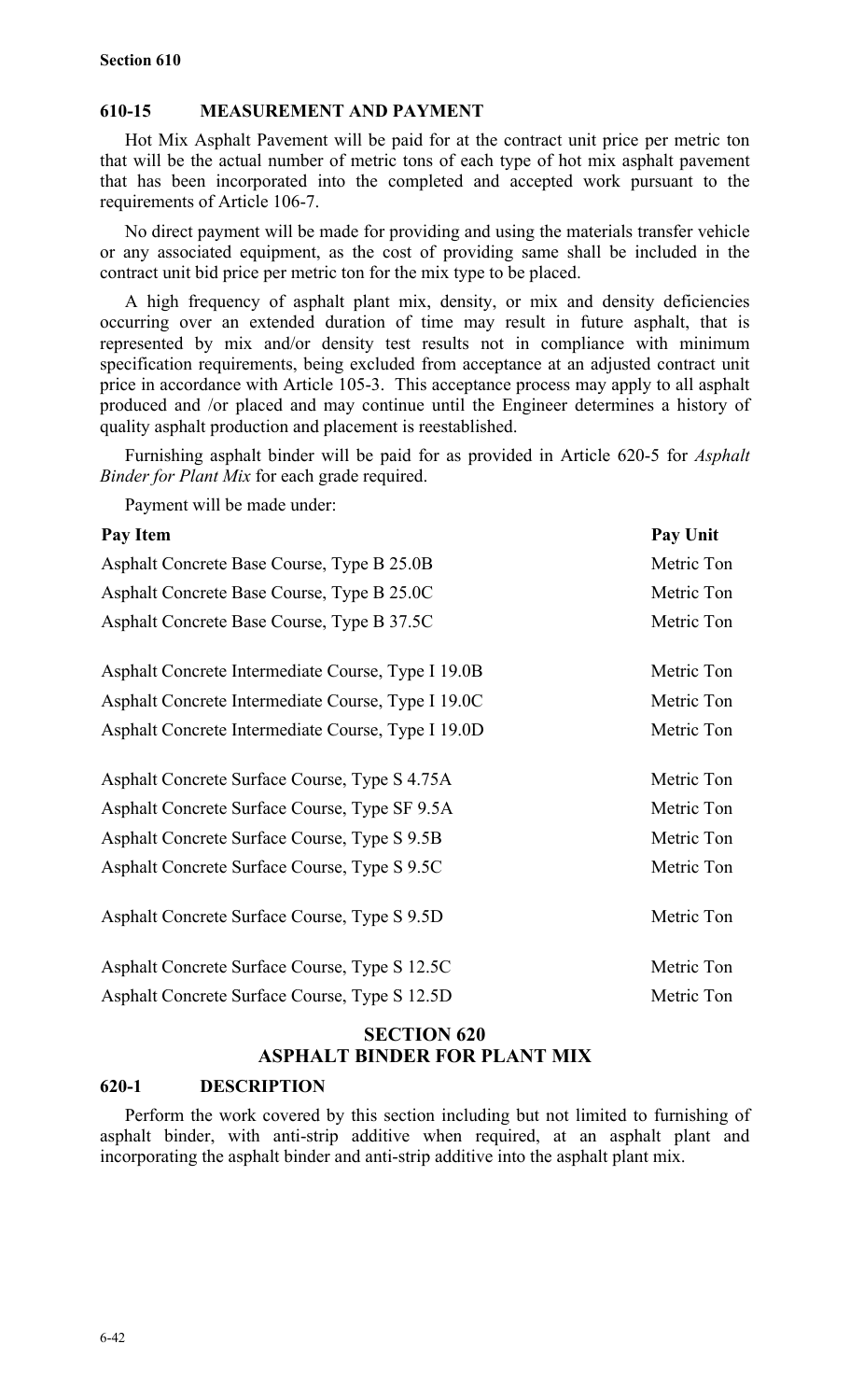#### **620-2 MATERIALS**

Refer to Division 10.

| <b>Item</b>                         | <b>Section</b> |
|-------------------------------------|----------------|
| Asphalt Binder, All Grades          | $1020 - 2$     |
| Anti-strip Additive (Chemical)      | $1020 - 8$     |
| Anti-strip Additive (Hydrated Lime) | $1012 - 1$     |
| Silicone                            | $1020 - 4$     |
|                                     |                |

The asphalt binder for the mixture will be accepted at the source subject to the requirements of Article 1020-1.

#### **620-3 GENERAL REQUIREMENTS**

The requirements of Section 610 that pertain to handling of asphalt binder will be applicable to the work covered by this section.

Add silicone to all asphalt binder used in surface courses and open-graded asphalt friction course, unless otherwise directed. The amount of silicone added will range from 30 ml/7,570 liters to 30 ml/9,465 liters of asphalt binder. Add silicone to the asphalt binder at the plant site unless added at the source and it is so noted on the delivery ticket. Use a brand of silicone from the approved list published by the Materials and Tests Unit. Submit a sample and manufacturer's data to the Engineer for approval prior to use if proposing to use a brand not on the approved list.

When required, incorporate an anti-strip additive. It may be either chemical additive mixed with the asphalt binder or hydrated lime added to the aggregate or a combination of both.

Do not heat the asphalt binder to a temperature in excess of the supplier's recommendation while stored or when being used in production of mix at the asphalt plant.

Introduce the actual quantity of asphalt binder at the established percentage shown on the applicable job mix formula into the mix by the plant weighing or metering system. No working tolerance for asphalt binder percentage will be allowed during production.

Furnish the brand name of the type (lime or chemical), supplier, and shipping point of anti-strip additive. Note on the asphalt binder delivery ticket the rate (or quantity), brand of chemical additive when added at the supplier's terminal.

Introduce and mix chemical anti-strip additive into the asphalt binder at either the supplier's terminal or at the asphalt plant site at the dosage required by the JMF. Use inline blending equipment at either location. When added at the asphalt plant, use equipment that meets the requirements of Subarticle 610-5(B). When added at the supplier's terminal, use equipment that in-line blends the additive for a minimum of 80% of the asphalt binder loading time.

When hydrated lime is used, use equipment to introduce the lime that meets the requirements of Subarticle 610-5(B).

Thoroughly mix chemical anti-strip additive and asphalt binder together before incorporating into the asphalt plant mix.

#### **620-4 MEASUREMENT AND PAYMENT**

*Asphalt Binder for Plant Mix, Grade PG \_\_\_* will be measured and paid for as the theoretical number of metric tons of the grade of asphalt binder required by the applicable job mix formula based on the actual number of metric tons of plant mix completed and accepted on the job.

Where recycled plant mix is being produced, the grade of asphalt binder to be paid for will be the grade for the specified mix type as required in Table 610-2 unless otherwise approved. The theoretical number of metric tons of the grade of asphalt binder to be paid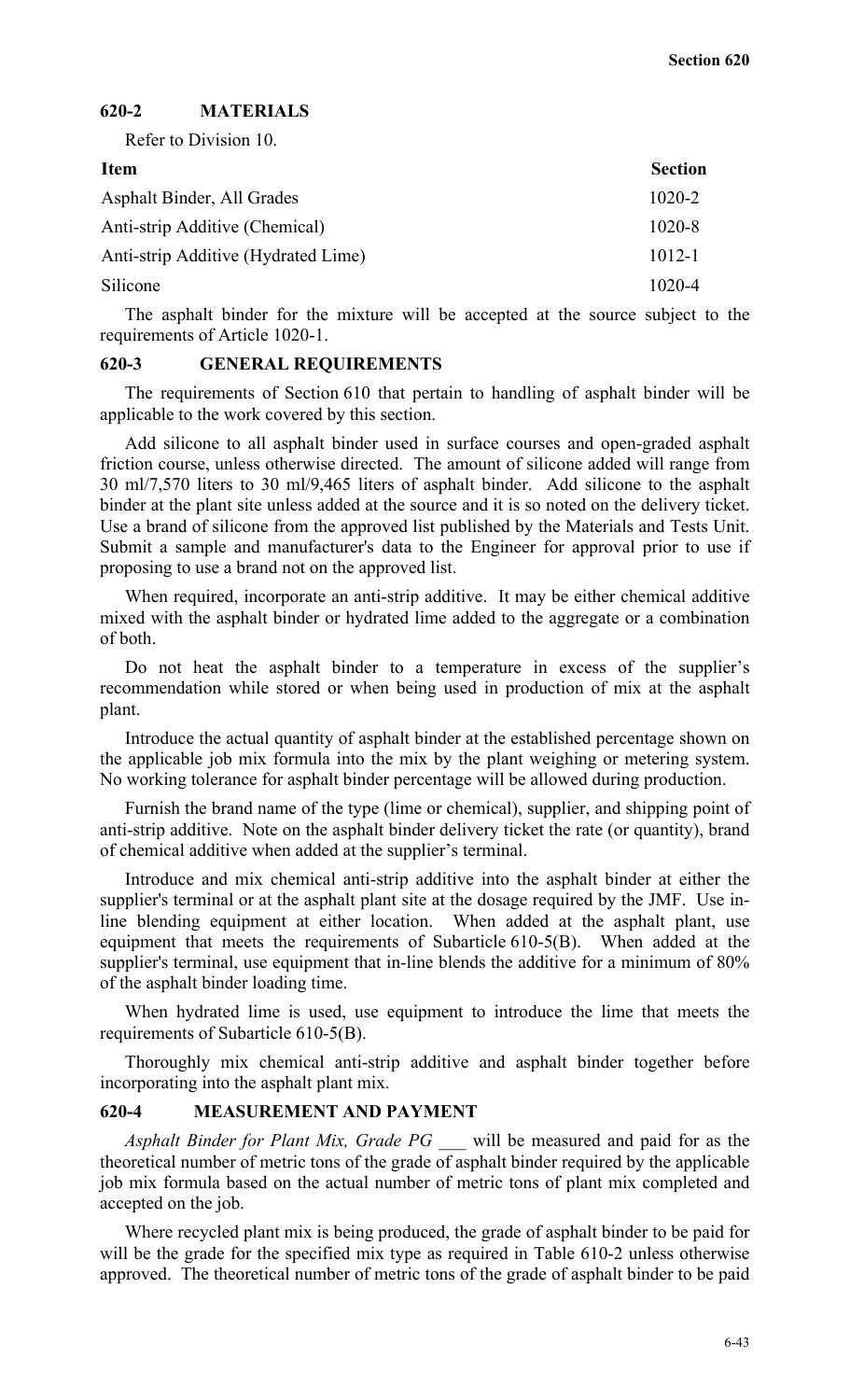#### **Section 620**

for will include additional new asphalt binder, salvaged asphalt binder from the reclaimed asphalt pavement material, and salvaged asphalt from the reclaimed shingle material.

Such price and payment will be full compensation for all work covered by this section.

There will be no direct payment for anti-strip additive. Payment at the contract unit prices for the various asphalt plant mix items will be full compensation for the work.

Adjustments will be made to the payments due the Contractor for each grade of asphalt binder when it has been determined that the monthly average terminal F.O.B. Selling Price of asphalt binder, Grade PG 64-22, has fluctuated from the Base Price Index for Asphalt Binder included in the contract. The methods for calculating a base price index, for calculating the monthly average terminal F.O.B. selling price and for determining the terminals used are in accordance with procedures on file with the Department's Construction Unit.

When it is determined that the monthly selling price of asphalt binder on the first business day of the calendar month during which the last day of the partial payment period occurs varies either upward of downward from the base price index, the contract unit price for asphalt binder for plant mix will be adjusted. The adjusted contract unit price will be determined by adding the difference between the selling price and the base price index to the contract unit bid price for asphalt binder. If the selling price is less than the base price index, the adjusted contract unit price will be determined by subtracting the difference between the selling price and the base price index from the contract unit price for asphalt binder.

The adjusted contract unit price will then be applied to the total theoretical quantity of asphalt binder authorized for use in the plant mix placed during the partial payment period involved, including both additional new asphalt binder and salvaged asphalt binder from reclaimed asphalt materials required by the job mix formula.

Adjusted contract unit prices for all grades of asphalt binder, including additional asphalt binder materials in recycled mixtures, will be based on the average selling price and base price index for asphalt binder, Grade PG 64-22, regardless of the actual grade required by the job mix formula.

In determining the adjusted contract unit price for any material specified in this provision the following formula will be used:

|  | Where $A = B + (D - C)$                             |
|--|-----------------------------------------------------|
|  | $A =$ Adjusted Contract Unit Price                  |
|  | $B =$ Contract Unit Price                           |
|  | $C = \text{Base Price Index}$                       |
|  | $D =$ Monthly Average Terminal F.O.B. Selling Price |
|  |                                                     |

In the event the Department is unable to secure an F.O.B. selling price from at least four terminals in a given month, payment will be at the contract unit price for each metric ton of asphalt binder used in the work during that month.

Payment will be made under:

| Pay Item                                     | Pay Unit   |
|----------------------------------------------|------------|
| Asphalt Binder for Plant Mix, Grade PG 64-22 | Metric Ton |
| Asphalt Binder for Plant Mix, Grade PG 70-22 | Metric Ton |
| Asphalt Binder for Plant Mix, Grade PG 76-22 | Metric Ton |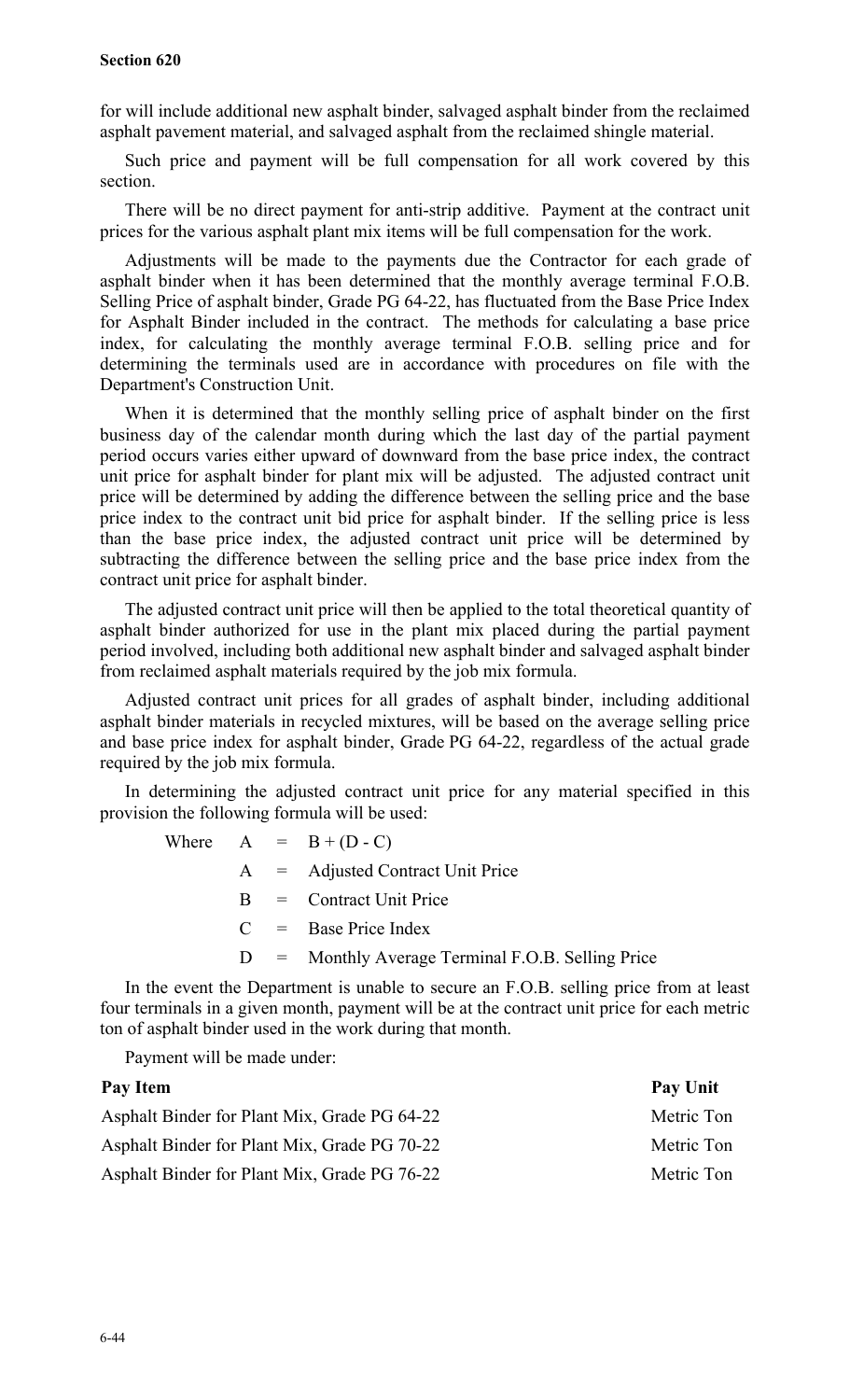## **SECTION 650 OPEN-GRADED ASPHALT FRICTION COURSE, TYPES FC-1, FC-1 MODIFIED, AND FC-2 MODIFIED**

#### **650-1 DESCRIPTION**

Perform the work covered by this section including but not limited to construction of a plant mixed open-graded asphalt friction course (OGAFC) properly laid upon a prepared surface in accordance with these Specifications and in conformity with the lines, grades, thickness, and typical sections shown on the plans; producing, weighing, transporting, placing, and rolling the plant mix as specified in Section 610; furnishing the asphalt binder, anti-strip additive, fiber stabilizing additive, and all other materials for the plant mix; furnishing and applying tack coat as specified in Section 605; providing quality control as specified in Section 609 as modified for OGAFC; surface testing of the completed pavement; furnishing scales; making any repairs or corrections to the friction course that may become necessary, and maintaining the friction course until final acceptance of the project.

#### **650-2 MATERIALS**

Refer to Division 10.

| <b>Item</b>                              | <b>Section</b> |
|------------------------------------------|----------------|
| Asphalt Binder, Grade PG 64-22, PG 76-22 | 1020-2         |
| Anti-strip Additive (Chemical)           | 1020-8         |
| Anti-strip Additive (Hydrated Lime)      | $1012 - 1$     |
| Coarse Aggregate                         | $1012 - 1$     |
| Mineral Filler                           | $1012 - 1$     |
| <b>Stone Screenings</b>                  | $1012 - 1$     |
|                                          |                |

Fiber Stabilizing Additives:

Use fiber stabilizing additives that are capable of stabilizing the asphalt film surrounding the aggregate particles in order to reduce drain-down of the asphalt binder. A fiber stabilizer such as mineral fiber or cellulose may be used. The selected fiber shall meet the properties described below. Dosage rates given are typical ranges but the actual dosage rate used will be approved by the Engineer.

#### **(A) MINERAL FIBERS**

 $(1)$   $\qquad \qquad$   $\qquad \qquad$   $(1)$   $\qquad \qquad$   $(1)$   $\qquad \qquad$ 

Mineral fibers shall be made from virgin basalt, diabase, or slag and that have been treated with a cationic sizing agent to enhance disbursement of the fiber as well as increase adhesion of the fiber surface to the asphalt binder. Add the fiber at a dosage rate between 0.2% to 0.4% by weight of total mix, as approved.

| ( 1 ) | Size Analysis                              |                  |
|-------|--------------------------------------------|------------------|
|       | Average Fiber length                       | 6.4 mm maximum   |
|       | Average Fiber thickness                    | .005 mm maximum  |
| (2)   | Shot Content (ASTM C 612)                  |                  |
|       | Passing .250 mm sieve                      | $90 - 100\%$     |
|       | Passing .063 mm sieve                      | $65 - 100\%$     |
| (3)   | Degradation (GDT-124/McNett Fractionation) | $30\%$ (maximum) |

#### **(B) CELLULOSE FIBERS**

Add cellulose fibers at a dosage rate between 0.2% and 0.4% by weight of total mix as approved. Fiber properties shall be as follows: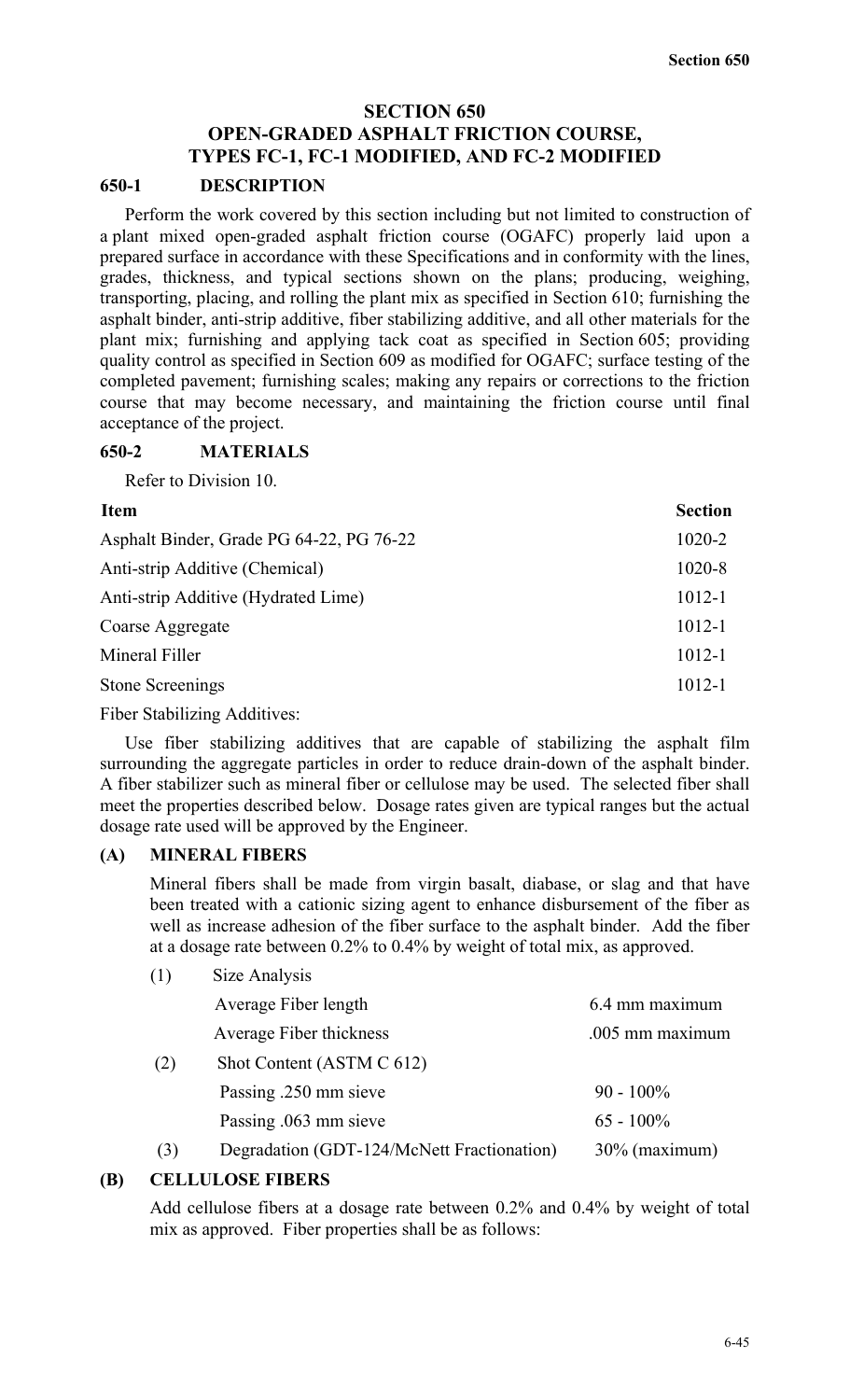| (1) | Fiber length                        | 6.4 mm maximum                |
|-----|-------------------------------------|-------------------------------|
| (2) | Sieve Analysis                      |                               |
| (a) | Alpine Sieve Method                 |                               |
|     | Passing .150 mm sieve               | $60 - 80\%$                   |
| (b) | Ro-Tap Sieve Method                 |                               |
|     | Passing .850 mm Sieve               | $80 - 95\%$                   |
|     | Passing .425 mm Sieve               | $45 - 85\%$                   |
|     | Passing .150 mm Sieve               | $5 - 40\%$                    |
| (3) | Ash Content                         | 18% non-volatiles $(\pm 5\%)$ |
| (4) | pH                                  | 7.5 $(\pm 1)$                 |
| (5) | Oil Absorption (times fiber weight) | 5.0 $(\pm 1)$                 |
| (6) | Moisture Content                    | $5.0$ (maximum)               |
|     |                                     |                               |

# **(C) CELLULOSE PELLETS**

Cellulose pellets consist of a 50/50 blend of cellulose fiber and asphalt binder. Use cellulose that complies with Item (B), Cellulose Fibers, above. Add the cellulose pellets at a dosage rate between 0.4% and 0.8% by weight of total mix, as approved.

| (1) | Pellet Size | 4.1 cm <sup>3</sup> (maximum) |
|-----|-------------|-------------------------------|
| (2) | Asphalt     | $25 - 80$ pen                 |

# **650-3 COMPOSITION OF MIXTURE (MIX DESIGN & JOB MIX FORMULA)**

# **(A) General**

Design the open-graded asphalt friction course utilizing a mixture of coarse and fine aggregate, asphalt binder, mineral filler, fiber stabilizing additive, and other additives as required to produce a mix meeting the requirements of Table 650-1.

Submit in writing a mix design and proposed job mix formula (JMF) targets for each required mix type and combination of aggregates to the Engineer for review and approval at least 10 days prior to start of asphalt mix production. The mix design shall be prepared by a mix design technician approved by the Department in an approved mix design laboratory. Perform the mix design in accordance with applicable requirements of Article 610-3 and the Department's mix design procedures titled *Determination Of Optimum Asphalt Content for Open-Graded Asphalt Friction Courses*. A copy of these procedures can be obtained through the Department's Materials and Tests Unit. Submit the mix design and proposed job mix formula targets on forms and in a format approved by the Department.

The mix design and job mix formula target values will be established within the mix design criteria specified in Table 650-1 for the particular type mixture to be produced. The formula for each mixture will indicate the blend percentage of each aggregate fraction to be used, a single percentage of combined aggregate passing each required sieve, the percentage and grade of asphalt binder (by weight of total mixture) to be incorporated into the mixture, the percentage of anti-strip additive to be added to the asphalt binder, the percentage of fiber stabilizing additive (by weight of total mix), and the temperature at that the mixture is to be discharged from the plant.

Have on hand at the asphalt plant the approved mix design and job mix formula issued by the Department, prior to beginning the work.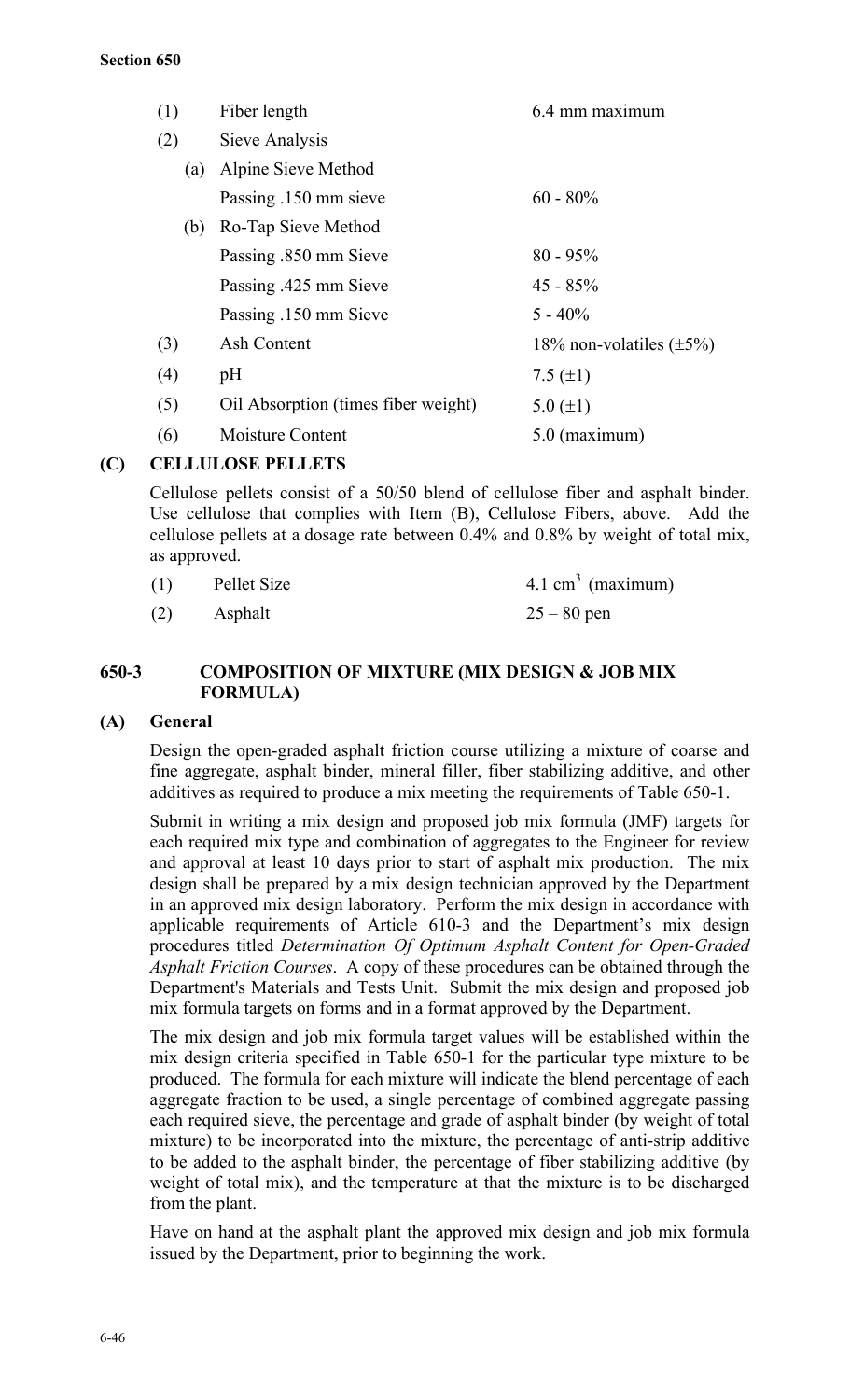The job mix formula for each mixture shall remain in effect until modified in writing, provided the results of QMS tests performed on material currently being produced conform with specification requirements.

Should a change in sources of aggregate materials to be made, a new mix design and job mix formula will be required before the new mixture is produced.

When unsatisfactory results or other conditions make it necessary, the Engineer may establish a new job mix formula.

#### **(B) Mix Design Criteria**

Design open-graded asphalt friction course mixtures conforming to the gradation requirements and other mix design criteria in Table 650-1 for the mix type specified.

Use the asphalt binder grade shown in Table 650-1 for the mix type specified.

Use an anti-strip additive in all OGAFC mixes. It may be hydrated lime or a chemical additive or both. Add chemical anti-strip additive at a rate of 0.5% by weight of asphalt binder. Add hydrated lime at a rate of 1.0% by weight of dry aggregate. Use approved source and grade.

Incorporate a fiber stabilizing additive into all OGAFC types. Add the fiber at a dosage rate by weight of the total mix as approved.

When requested, submit to the Materials & Tests Unit in Raleigh, samples of mix components. Submit sample sizes as noted below or as requested. Provide the samples at least 20 days prior to the anticipated beginning placement of OGAFC mixture.

| $115 \text{ kg}$                             | of each coarse aggregate                   |  |  |
|----------------------------------------------|--------------------------------------------|--|--|
| $70 \text{ kg}$                              | fine aggregate                             |  |  |
| 4 liters                                     | of mineral filler and/or baghouse fines    |  |  |
| 4 liters                                     | of hydrated lime                           |  |  |
|                                              | 0.5 liters of chemical anti-strip additive |  |  |
| $2 \text{ kg}$                               | of fiber stabilizing additive              |  |  |
| ate samples when combined according to the C |                                            |  |  |

Aggregate samples when combined according to the Contractor's proposed aggregate blend percentages shall be within the gradation range defined by the target values of Table 650-1 for each sieve or the samples will not be considered representative.

The mixing temperature at the asphalt plant will be established on the job mix formula.

Add the anti-strip additive to the asphalt binder in accordance with Article 620-3.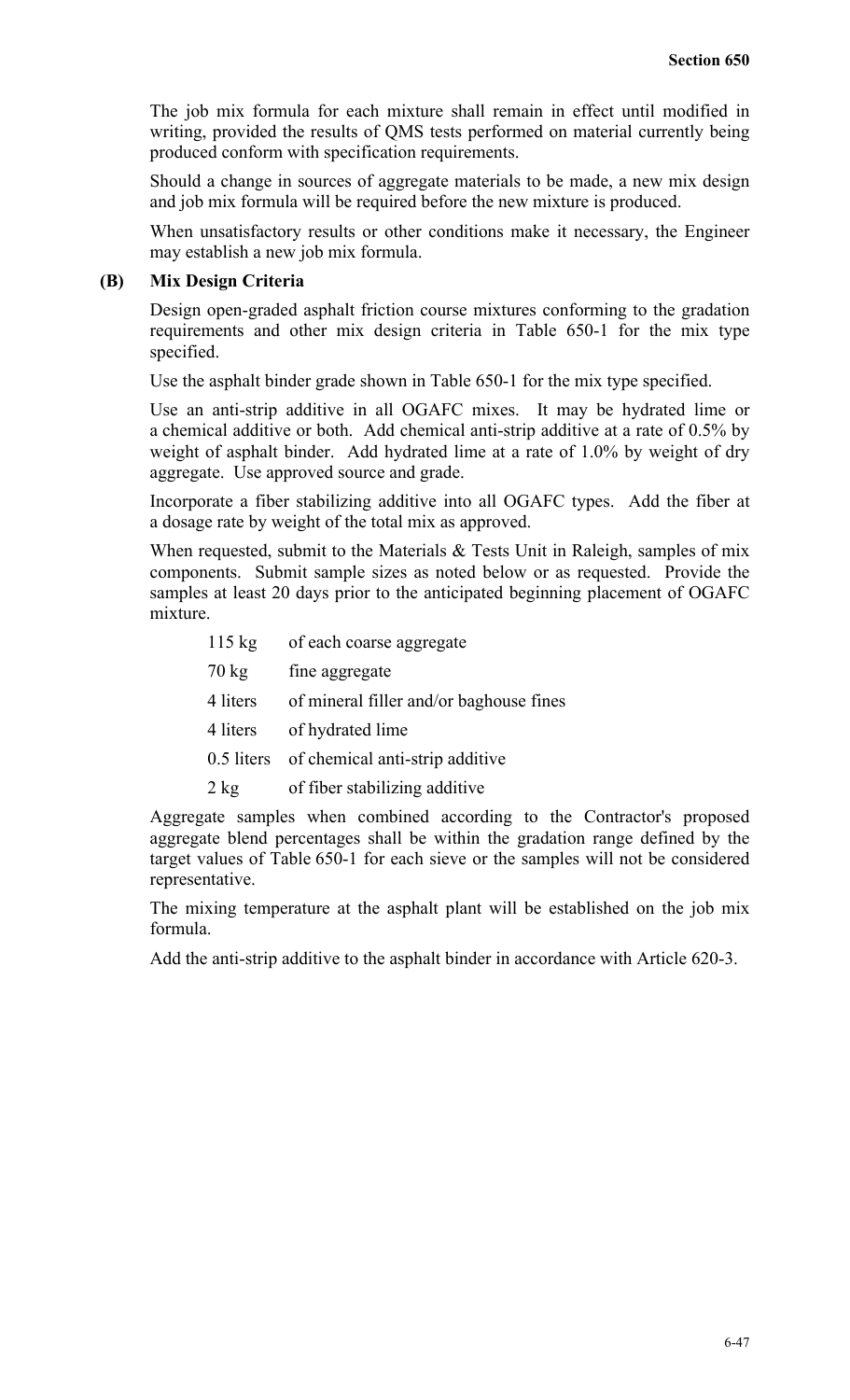| <b>Grading Requirements</b> | <b>Total Percent Passing</b> |                           |                                     |  |
|-----------------------------|------------------------------|---------------------------|-------------------------------------|--|
| <b>Sieve Designations</b>   | <b>Type FC-1</b>             | <b>Type FC-1 Modified</b> | <b>Type FC-2</b><br><b>Modified</b> |  |
| 19 mm                       |                              |                           | 100                                 |  |
| $12.5 \text{ mm}$           | 100                          | 100                       | 85-100                              |  |
| $9.5 \text{ mm}$            | 75-100                       | 75-100                    | 55-75                               |  |
| 4.75 mm                     | 25-45                        | 25-45                     | $15 - 25$                           |  |
| $2.36$ mm                   | $5 - 15$                     | $5 - 15$                  | $5 - 10$                            |  |
| .075 mm                     | $1.0 - 3.0$                  | $1.0 - 3.0$               | $2.0 - 4.0$                         |  |
| <b>Design Requirements</b>  |                              |                           |                                     |  |
| Asphalt Binder,             |                              |                           |                                     |  |
| Performance Grade           | PG 64-22                     | PG 76-22                  | PG 76-22                            |  |
| Asphalt Binder, % Range     | $5.0 - 8.0$                  | $5.0 - 8.0$               | $5.0 - 8.0$                         |  |
| Mixing Temperature Range    | 93-135 °C                    | 165-175 °C                | 165-175 °C                          |  |
| (To be established by the   |                              |                           |                                     |  |
| Engineer)                   |                              |                           |                                     |  |
| Draindown, Percent          | $0.3$ max.                   | $0.3$ max.                | $0.3$ max.                          |  |
| (AASHTO T 305)              |                              |                           |                                     |  |

## **TABLE 650-1 OGAFC MIX DESIGN CRITERIA**

#### **650-4 PLANT EQUIPMENT**

Use plant equipment in accordance with Article 610-5 and the following requirements:

When fiber stabilizing additives are required as an ingredient of the mixture, utilize a separate feed system capable of accurately proportioning the required quantity into the mixture and in such a manner that uniform distribution will be obtained. Interlock the proportioning device with the aggregate feed or weigh system so as to maintain the correct proportions for all rates of production and batch sizes. Accurately control the proportion of fibers to within plus or minus 10 percent of the amount required. Provide flow indicators or sensing devices for the fiber system that are interlocked with plant controls such that mixture production will be interrupted if introduction of the fiber fails.

When a batch type plant is used, add the fiber to the aggregate in the weigh hopper or as approved. Increase the batch dry mixing time by 8 to 12 seconds, or as directed, to assure the fibers are uniformly distributed prior to the injection of asphalt binder into the mixer.

When a continuous mix or dryer-drum type plant is used, add the fiber to the aggregate and uniformly disperse at the point of injection of asphalt binder. Add the fiber in such a manner that it will not become entrained in the exhaust system of the drier or plant.

#### **650-5 CONSTRUCTION REQUIREMENTS**

Produce, transport to the site, and place the OGAFC in accordance with the applicable requirements of Section 610, except as otherwise provided below.

Do not place open-graded asphalt friction course between October 31 and April 1 of the next year, unless otherwise approved. Place friction course, Type FC-1 mixes, only when the road surface temperature is 10°C or higher and the air temperature measured in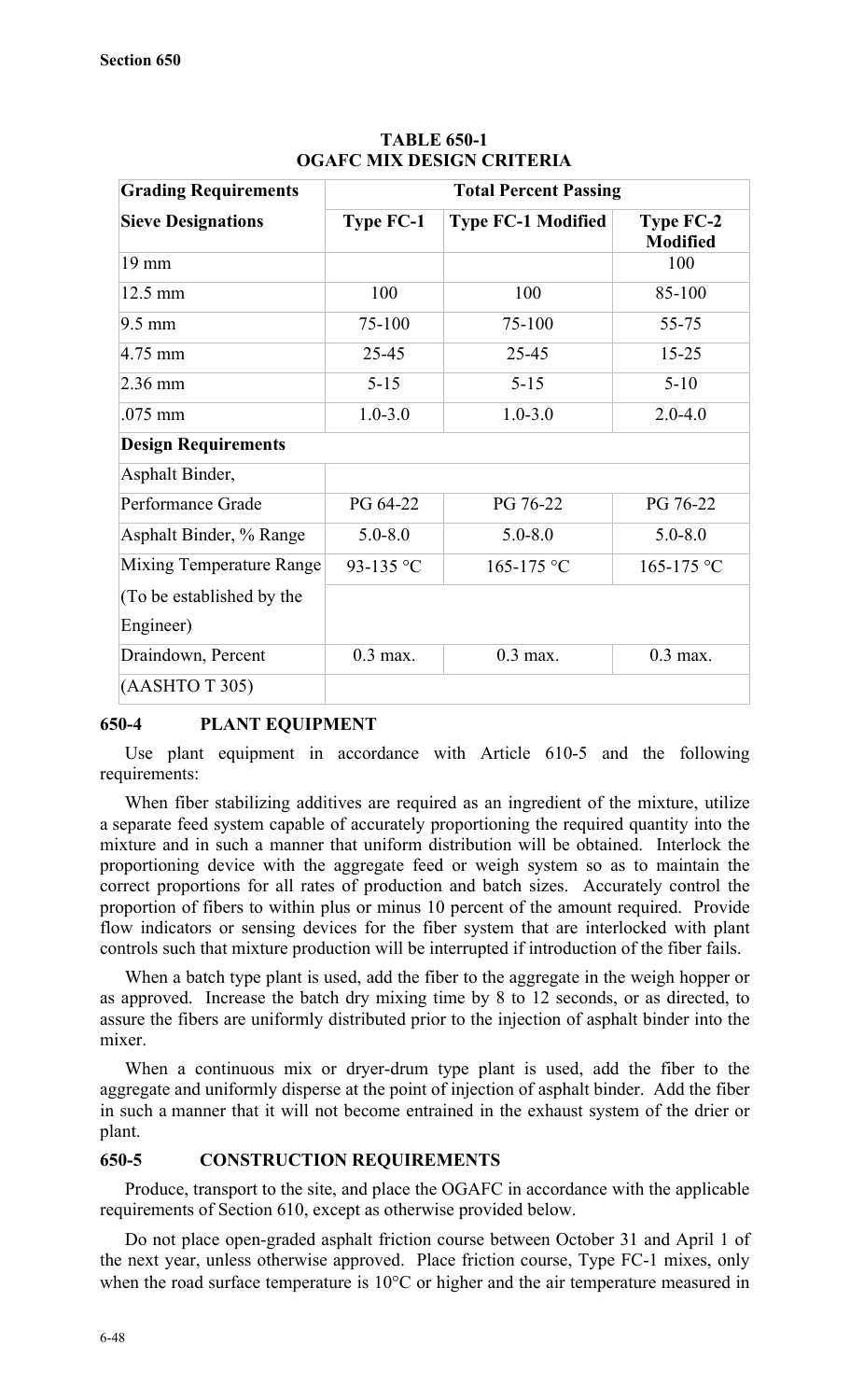the shade away from artificial heat is 10°C or higher. The minimum air and road surface temperature for placing Type FC-1 Modified and FC-2 Modified mixes will be 16°C.

Prior to starting production of the mix, stockpile all aggregates for a sufficient period of time to facilitate the drainage of free moisture.

Produce the mixture at the asphalt plant within  $\pm 8^{\circ}$ C of the temperature established on the JMF. Assure the temperature of the mix immediately prior to discharge from the hauling vehicle is within +8°C to -14°C of the JMF temperature.

Add the anti-strip additive to the asphalt binder in accordance with Article 620-3.

Clean the existing surface in an acceptable manner prior to placement of any asphalt material.

Remove all existing raised pavement markers as directed and repair any damaged areas caused by the removal. Use an approved dense graded mixture of similar type material for the repair.

Apply tack coat in accordance with the requirements of Section 605 and the following

- **(A)** Use Asphalt Binder, Grade PG 64-22 tack coat material or as approved.
- **(B)** Uniformly apply the tack coat material at a rate of application .27 to .36  $1/m^2$ , as directed.

Spread and finish the friction course as specified in Article 610-8.

Roll the friction course as specified in Article 610-9.

Use a Material Transfer Vehicle (MTV) when placing all asphalt concrete plant mix pavements, including open-graded asphalt friction course, that require the use of asphalt binder grade PG 76-22, unless otherwise approved. Utilize the MTV when placing all full width travel lanes, including shoulders, collector lanes, ramps, and loops that require PG 76-22.

Provide an MTV that receives mixture from the hauling equipment and independently delivers the mixture from the hauling equipment to the paving equipment. Provide an MTV capable of transferring the material from the haul vehicle to the paver hopper at a uniform and continuous rate to allow the continuous movement of the paver. Install a paver hopper insert with a minimum capacity of 6.4 metric tons in the hopper of conventional paving equipment when utilizing a MTV. Perform remixing of the material prior to discharge into the paver conveyor system by utilizing either a MTV with a remixing system contained within a minimum 6.4 metric ton capacity storage bin or a dual pugmill system with two full length transversely mounted paddle mixers located in the paver hopper insert.

Use an MTV that provides to the paver a homogeneous, non-segregated mixture that is of uniform temperature such that there is no more than 11°C difference between the highest and lowest temperatures when measured transversely across the width of the mat in a straight line at a distance of 0.3 m to 1 m from the screed while the paver is operating. Obtain the temperature measurements approximately 0.3 m from each edge and at least once in the middle of the mat.

Empty the MTV when crossing a bridge and move across without any other Contractor vehicles or equipment being on the bridge. Move the MTV across a bridge in a travel lane and not on the shoulder. While crossing a bridge move the MTV at a speed no greater than five miles per hour without any abrupt acceleration or deceleration.

In the event the MTV malfunctions during paving operations, immediately discontinue plant operations and do not resume operations until the MTV malfunctions have been remedied, unless otherwise directed due to safety concerns. The Contractor may continue placement of the mix until any additional mix in transit has been placed, provided satisfactory results are achieved. This procedure in no way alleviates the Contractor from meeting contract requirements.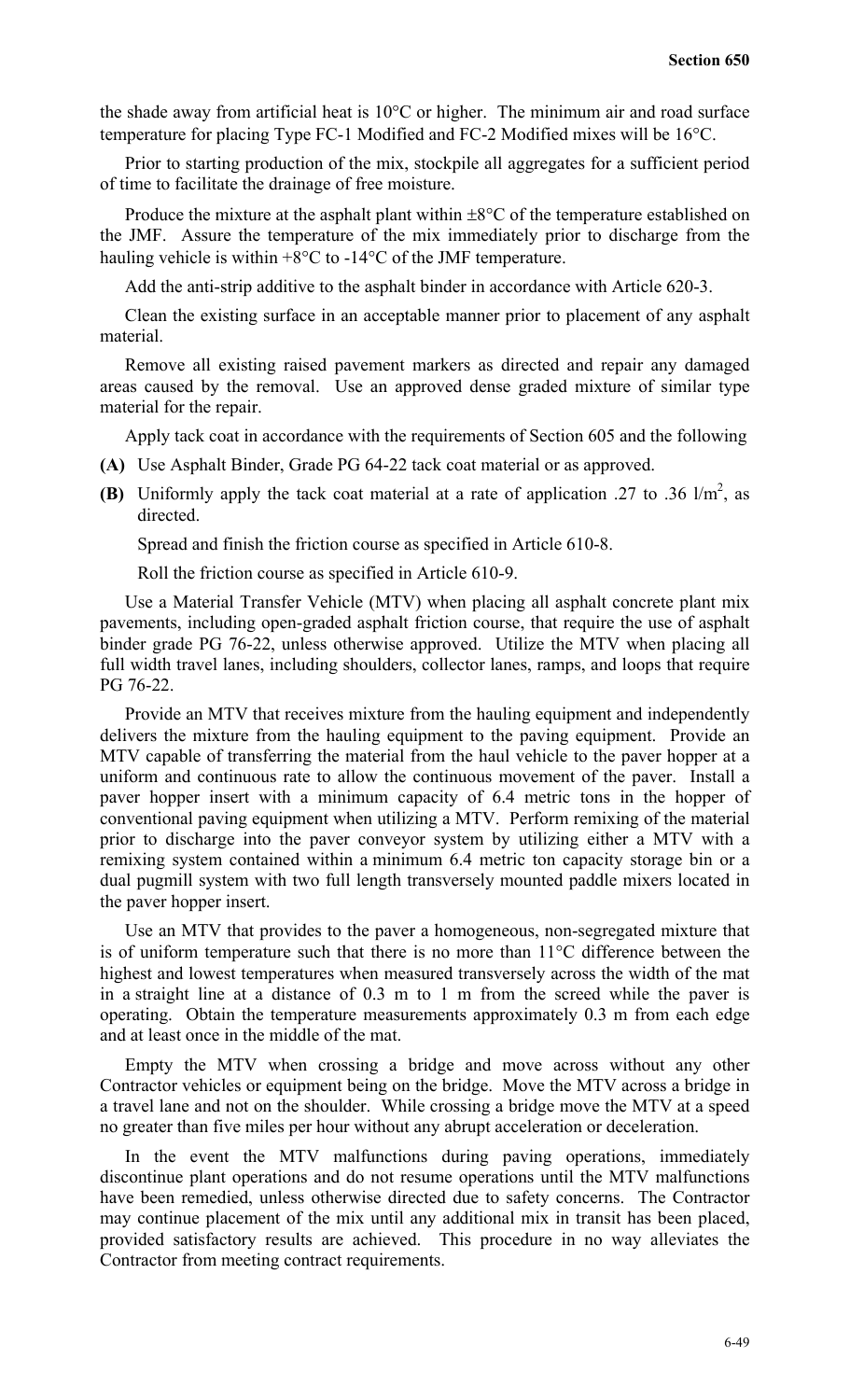Remove and replace any part of the finished friction course that shows non-uniform distribution of asphalt binder, aggregate or fiber at no additional cost to the Department.

Coordinate plant production, transportation, and paving operations such that uniform continuity of operation is maintained. If spreading operations are interrupted, the Engineer may require that a transverse joint be constructed any time the mixture immediately behind the paver screed cools to less than 121ºC.

When OGAFC, Type FC-2 Modified mixture is specified, use OGAFC, Type FC-1 Modified on entrance and exit ramps, gore areas, and at end of project construction joints. Adjust the thickness of placement as specified below.

For end of project joints, provide a transition area consisting of one load of mixture per lane, or as directed. Taper the mixture in thickness from 9.5 mm at the end of the project to the typical thickness (approximately 19 mm) within the maximum distance of spread for one load of mixture. For ramps and gore areas, taper the mixture in thickness from that at the edge of the mainline, approximately 19 mm to 9.5 mm at the point of the ramp transverse joint. Construct the ramp transverse joint at a point specified by the plans or as directed.

#### **650-6 QUALITY MANAGEMENT SYSTEM**

Produce the OGAFC in accordance with the applicable requirements of Section 609 and QMS for Asphalt Pavements: (OGAFC, PADC, and Ultrathin Version) as shown in the contract.

### **650-7 MEASUREMENT AND PAYMENT**

Open-Graded Asphalt Friction Course, Type FC-1, Type FC-1 Modified, or Type FC-2 Modified will be measured and paid for as the actual number of metric tons of friction course that has been incorporated into the completed and accepted work. The friction course will be measured by being weighed in trucks on certified platform scales or other certified weighing devices.

Furnishing asphalt binder for the mix will be paid for as provided in Article 620-4 Asphalt Binder for Plant Mix, Grade PG XX-XX. Adjustments in contract unit price due to asphalt binder price fluctuation will be made in accordance with Section 620.

No direct payment will be made for providing and using the materials transfer vehicle or any associated equipment, as the cost of providing same shall be included in the contract unit bid price per metric ton for the mix type to be placed.

Providing QMS for asphalt pavements will be in accordance with QMS for Asphalt Plant Mix Pavements contained elsewhere in the contract.

Payment will be made under:

| Pay Item                                                | Pay Unit   |
|---------------------------------------------------------|------------|
| Open-Graded Asphalt Friction Course, Type FC-1          | Metric Ton |
| Open-Graded Asphalt Friction Course, Type FC-1 Modified | Metric Ton |
| Open-Graded Asphalt Friction Course, Type FC-2 Modified | Metric Ton |

# **SECTION 652 PERMEABLE ASPHALT DRAINAGE COURSE TYPES P-78M AND P-57**

#### **652-1 DESCRIPTION**

Perform the work covered by this section including but not limited to the construction of a plant mixed permeable asphalt drainage course (PADC) properly laid upon a prepared surface in accordance with these Specifications and in conformity with the lines, grades, thickness, and typical sections shown on the plans; producing, weighing, transporting, placing, and rolling the plant mix as specified in Section 610; furnishing the asphalt binder, anti-strip additive, and all other materials for the plant mix; furnishing and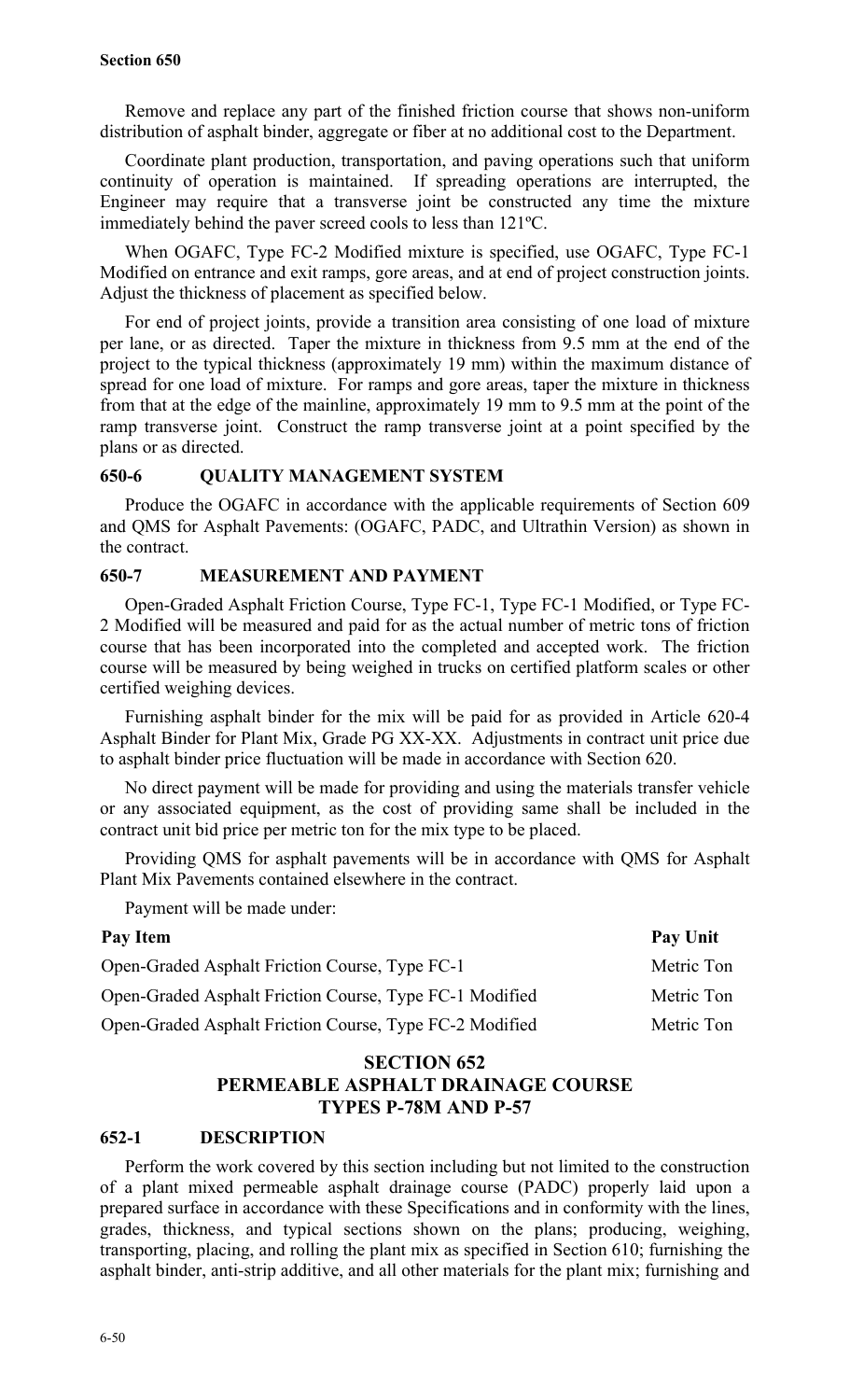applying tack coat as specified in Section 605; furnishing scales; providing quality control as specified in Section 609 as modified for PADC; making any repairs or corrections to the friction course that may become necessary; and maintaining the friction course until final acceptance of the project.

#### **652-2 MATERIALS**

Refer to Division 10.

| Item                           | <b>Section</b> |
|--------------------------------|----------------|
| Coarse Aggregate               | $1012 - 1$     |
| Fine Aggregate                 | $1012 - 1$     |
| Asphalt Binder, Grade PG 64-22 | $1020 - 2$     |
| Anti-strip Additive (Chemical) | 1020-8         |

The coarse aggregate shall meet the requirements of Article 1012-1 except that that portion of the coarse aggregate retained on the 4.75 mm sieve shall contain at least 60 percent by weight of crushed pieces having 2 or more mechanically induced fractured faces.

#### **652-3 COMPOSITION OF MIXTURE**

#### **(A) General**

Formulate the permeable asphalt drainage course from a mixture of crushed aggregate, asphalt binder, anti-strip additive and other additives as required to produce a mix meeting the requirements of Table 652-1.

Submit in writing a mix design (M&T 601 only) and proposed job mix formula (JMF) targets for each required mix type and combination of aggregates to the Engineer for review and approval at least 10 days prior to start of asphalt mix production. The job mix formula (JMF) will be established in accordance with the applicable requirements of Article 610-3. Establish the asphalt binder content at the midpoint of the range specified in Table 652-1 or as approved. Submit the mix design and proposed job mix formula targets on forms and in a format approved by the Department.

The formula for each mixture will indicate the blend percentage of each aggregate fraction to be used, a single percentage of combined aggregate passing each required sieve, the percentage and grade of asphalt binder (by weight of total mixture) to be incorporated into the mixture, the percentage of anti-strip additive to be added to the asphalt binder, and the temperature at that the mixture is to be discharged from the plant.

Have on hand at the asphalt plant the approved mix design and job mix formula issued by the Department, prior to beginning the work.

The job mix formula for each mixture will remain in effect until modified in writing, provided the results of QMS tests performed on material currently being produced conform with specification requirements.

Should a change in sources of aggregate materials to be made, a new mix design and job mix formula will be required before the new mixture is produced.

When unsatisfactory results or other conditions make it necessary, the Engineer may establish a new job mix formula.

#### **(B) Mix Design**

Design PADC mixtures conforming to the gradation requirements and other mix design criteria in Table 652-1 for the mix type specified.

Use the asphalt binder grade shown in Table 652-1 for the mix type specified or as approved.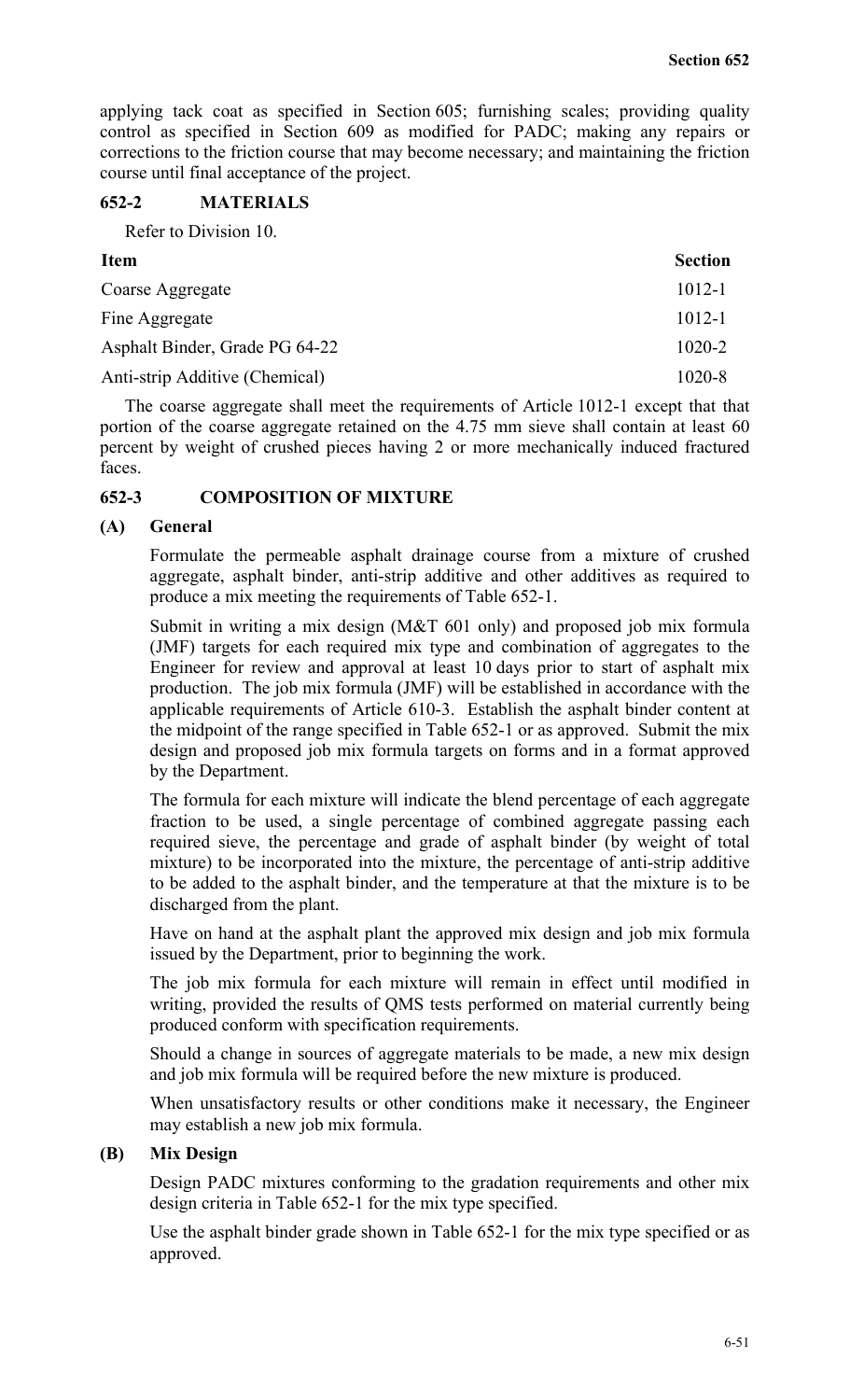Use a chemical anti-strip additive at a rate of 0.5% by weight of asphalt binder in all PADC mixes

When requested, submit to the Materials & Tests Unit in Raleigh, samples of mix components. Submit sample sizes as noted below or as requested. Provide the samples at least 20 days prior to the anticipated beginning placement of PADC mixture.

| $115 \text{ kg}$ | of each coarse aggregate        |
|------------------|---------------------------------|
| $70 \text{ kg}$  | fine aggregate                  |
| 8 liters         | of asphalt binder               |
| 0.5 liters       | of chemical anti-strip additive |

Aggregate samples when combined according to the Contractor's proposed aggregate blend percentages shall be within the gradation range defined by the target values of Table 652-1 for each sieve or the samples will not be considered representative.

The mixing temperature at the asphalt plant will be established on the job mix formula.

| <b>Sieve Designation</b>                                     | <b>Total Percent Passing</b> |                |  |  |
|--------------------------------------------------------------|------------------------------|----------------|--|--|
|                                                              | Type P 78M                   | Type P 57      |  |  |
| 37.5 mm                                                      |                              | 100            |  |  |
| $25.0$ mm                                                    |                              | $95 - 100$     |  |  |
| $19.0 \text{ mm}$                                            | 100                          |                |  |  |
| $12.5 \text{ mm}$                                            | $95 - 100$                   | $25 - 60$      |  |  |
| $9.5 \text{ mm}$                                             | $75 - 100$                   |                |  |  |
| 4.75 mm                                                      | $20 - 45$                    | $10 - 20$      |  |  |
| $2.36$ mm                                                    | $3 - 15$                     | $5 - 10$       |  |  |
| $.075$ mm                                                    | $1.0 - 3.0$                  | $1.0 - 3.0$    |  |  |
| Asphalt Binder Content, %                                    | $2.5 - 3.5$                  | $2.0 - 3.0$    |  |  |
| Mixing Temperature at Plant<br>(Established by the Engineer) | 93-121 $\rm ^{\circ}C$       | $127 - 143$ °C |  |  |

**TABLE 652-1 PERMEABLE ASPHALT DRAINAGE COURSE**

#### **652-4 CONSTRUCTION REQUIREMENTS**

Produce, transport to the site, and place the asphalt plant mix in accordance with the applicable requirements of Section 610, except as otherwise provided below.

Produce the mixture at the asphalt plant within  $\pm 8^{\circ}$ C of the temperature established on the JMF. Assure the temperature of the mix immediately prior to discharge from the hauling vehicle is within +8°C to -14°C of the JMF temperature.

Incorporate the asphalt binder into the asphalt plant mix in accordance with Section 620. Add the anti-strip additive to the asphalt binder in accordance with Article 620-3.

A prime coat or tack coat will not be required.

When the PADC is placed in trench sections, the rolling equipment and rolling sequences required by Article 610-9 will not apply. Compact the PADC to a degree acceptable to the Engineer.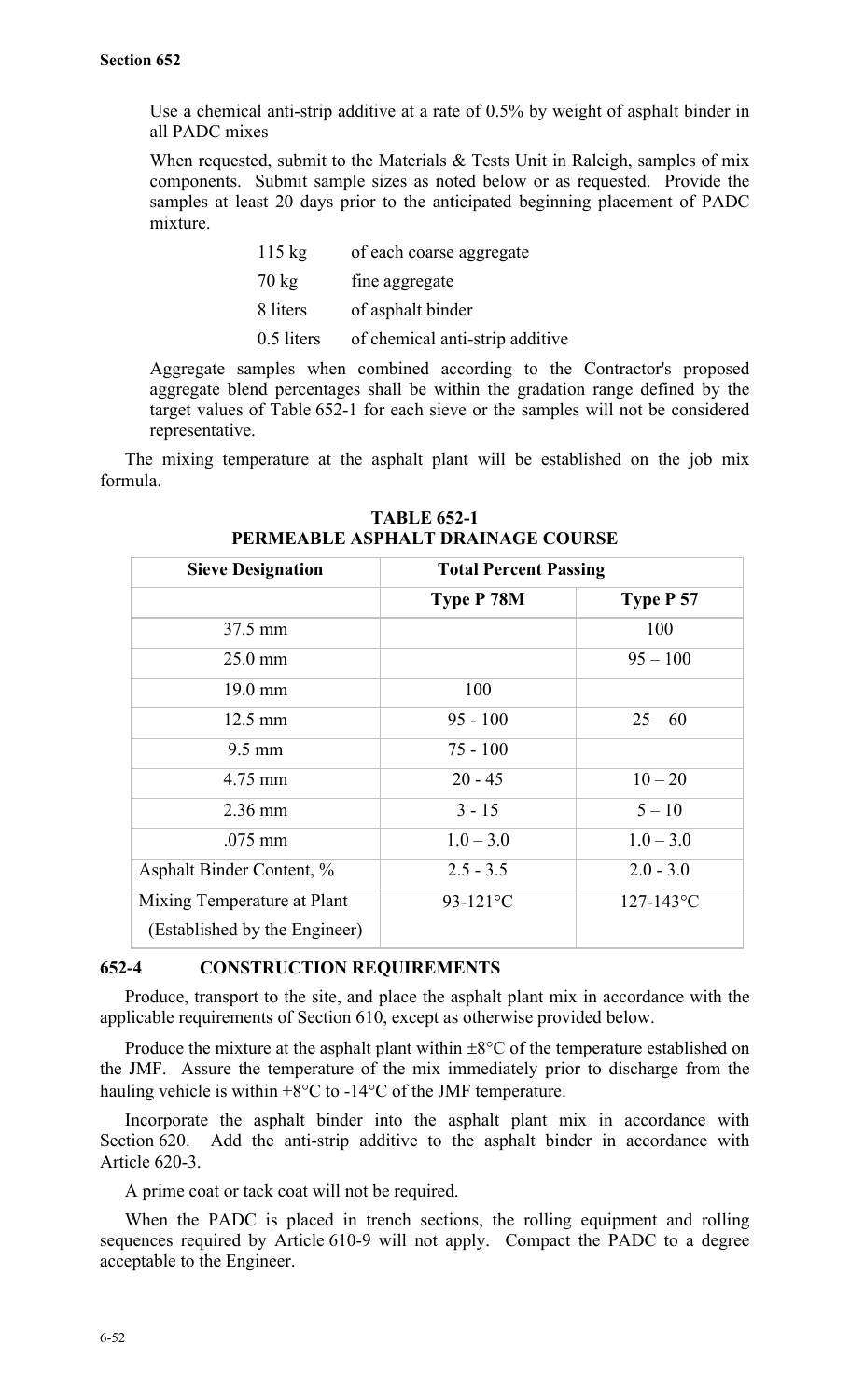When the PADC is to be covered with a subsequent layer of pavement, following placement of the PADC mixture to the appropriate line, grade and thickness, begin rolling when the mat has cooled sufficiently to support the weight of an 7.3 to 10.9 ton steel wheel tandem roller. Mat temperature at the time of initial rolling should be approximately

80°C - 107°C. The number of roller passes will be 2 or 3, unless otherwise directed. Consolidate the drainage layer sufficiently with rolling so as to support the weight of equipment that will place the next layer of pavement. Do not compact the drainage layer to the extent that it is not free draining or that the aggregate is crushed.

No construction traffic will be allowed to travel on any permeable asphalt drainage course. Only equipment necessary to place the next layer of pavement will be allowed on the drainage layer.

Do not place PADC that will not be covered with the next layer of pavement during the same calendar year or within 15 days of placement if the PADC is placed in January or February.

#### **652-5 QUALITY MANAGEMENT SYSTEM FOR ASPHALT PAVEMENTS**

Produce the PADC in accordance with the applicable requirements in Section 609 and QMS for Asphalt Pavements: (OGAFC, PADC, and Ultrathin Version).

#### **652-6 MEASUREMENT AND PAYMENT**

Permeable Asphalt Drainage Course, Type \_\_\_ will be paid for as the actual number of metric tons of drainage course that has been incorporated into the completed and accepted work. The drainage course will be measured by being weighed in trucks on certified platform scales or other certified weighing devices.

*Asphalt Binder for Plant Mix, Grade PG 64-22* will paid for in accordance with Article 620-4.

Payment will be made under:

#### Pay Item Pay Unit

Permeable Asphalt Drainage Course, Type P-78M Metric Ton Permeable Asphalt Drainage Course, Type P-57 Metric Ton

# **SECTION 654**

# **ASPHALT PLANT MIX, PAVEMENT REPAIR**

#### **654-1 DESCRIPTION**

Perform the work covered by this section including but not limited to repairing of existing pavement with asphalt plant mix in order to provide a safe, passable, and convenient condition for traffic, or to replace pavement that has been removed in order to remove or to place pipe lines.

Perform the work by cutting of the existing pavement to a neat vertical joint and uniform line; removing and disposing of pavement, base, and subgrade material as approved or directed; coating of the area to be repaired with a tack coat; furnishing, placing, and compacting of asphalt plant mix; furnishing of asphalt binder for the asphalt plant mix; furnishing scales; and replacement of the removed material with asphalt plant mix.

Make the repairs in accordance with the plans, or as approved or directed.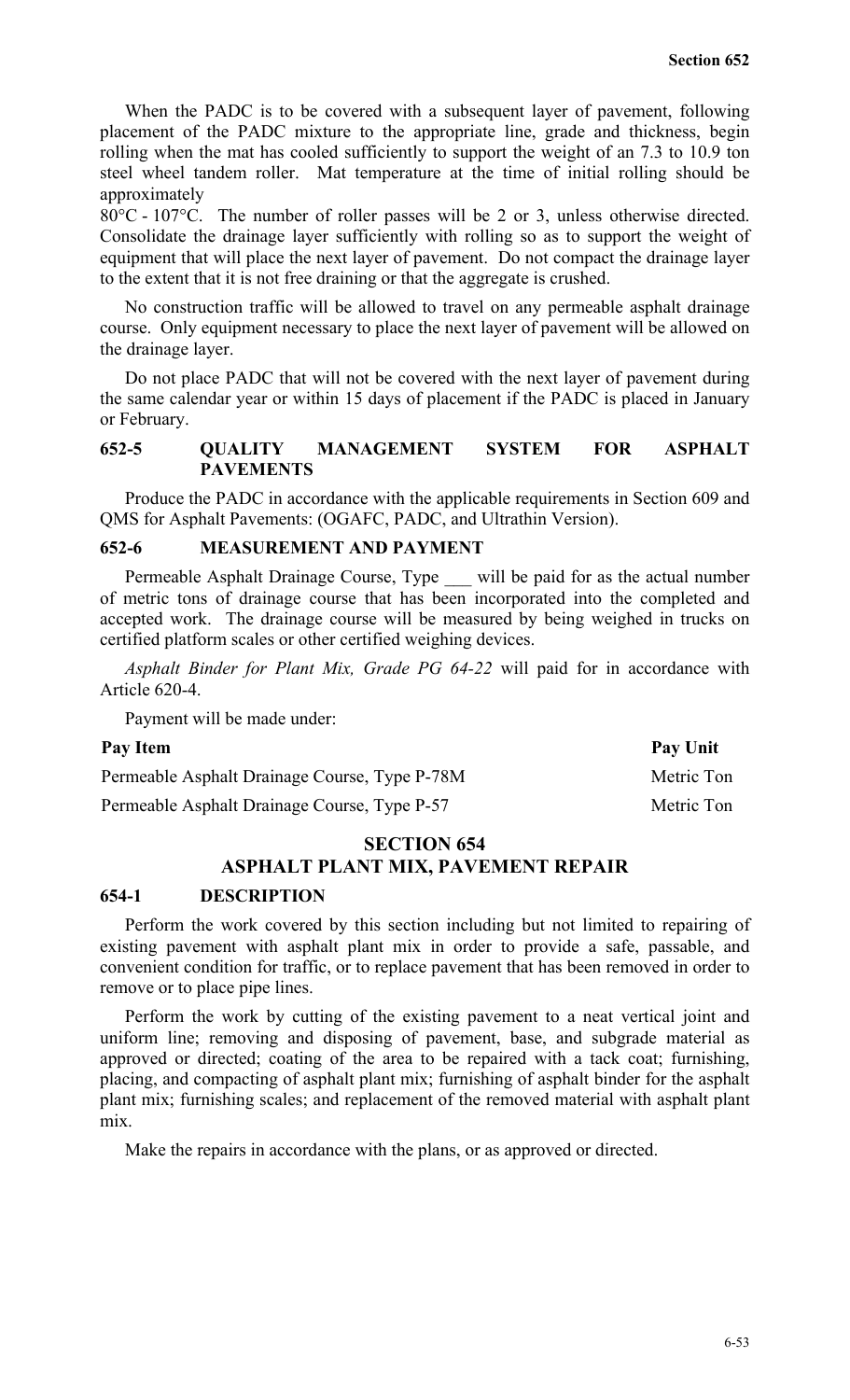# **654-2 MATERIALS**

Where a pavement repair detail is not shown in the plans, use a type of asphalt plant mix that has have been approved.

Where a pavement repair detail is shown in the plans, the type of plant mix shall be in accordance with the pavement repair detail except where the Specifications permit the substitution of another type of plant mix or where approved.

In areas where the existing pavement is not to be resurfaced, the Contractor will not be allowed to substitute a different type of surface course from that shown on the pavement repair detail.

## **654-3 CONSTRUCTION METHODS**

#### **(A) General**

Perform repair of existing pavement as approved or directed. Coordinate the work with all other work and operations necessary to maintain traffic.

#### **(B) Pipe Removal or Installation**

Where traffic is to be maintained, perform the removal or installation of pipe in sections so that half the width of the roadway will be available to traffic. Immediately upon completion of the entire pipeline removal or installation, repair the pavement.

#### **654-4 MEASUREMENT AND PAYMENT**

*Asphalt Plant Mix, Pavement Repair* will be paid for as the actual number of metric tons of asphalt plant mix, complete in place, that has been used to make completed and accepted repairs, except for those repairs that have been made necessary by the contractor's negligence. The asphalt plant mixed material will be measured by being weighed in trucks on certified platform scales or other certified weighing devices.

Any requirements included in the contract that provide for adjustments in compensation due to variations in the price of asphalt cement will not be applicable to payment for the work covered by this section.

Payment will be made under:

#### Pay Item Pay Unit

Asphalt Plant Mix, Pavement Repair Metric Ton

#### **SECTION 657**

# **SEALING EXISTING PAVEMENT CRACKS AND JOINTS**

#### **657-1 DESCRIPTION**

The work consists of sealing existing longitudinal and transverse pavement cracks and joints with PS/AR (hot-poured rubber asphalt) at locations as directed by the Engineer. The Contractor will not be required to seal the existing edge joints.

#### **657-2 MATERIALS**

# PS/AR (Hot-Poured Rubber Asphalt 1012-1

The sealant is to be packaged in polyethylene bags and placed in boxes that weigh approximately 27.2 kg. The sealant may be packed in 27.2 kg boxes containing two polyethylene bags of sealant that weigh approximately 13.6 kg each. Boxes of sealant are to be palletized for shipment. The pallets are to be protected with a weatherproof covering. The Contractor is responsible for storage.

# **657-3 CONSTRUCTION METHODS**

Install the sealant so that it forms a complete watertight bond with a high degree of elasticity, with maximum flexibility and longevity under extreme temperature ranges.

### **Item** Section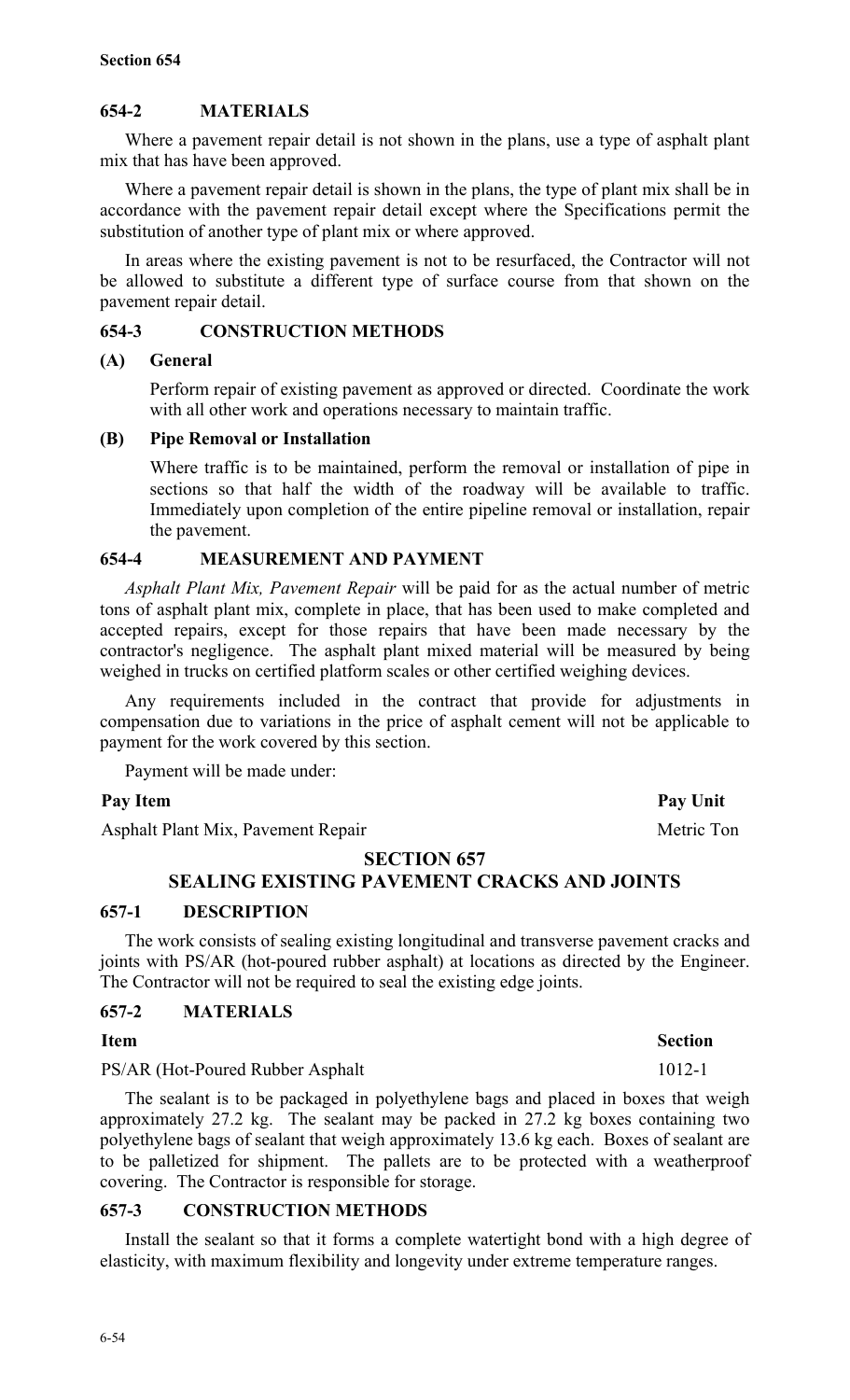Use a hot compressed air (HCA) lance at all times to blast out any vegetation, dirt, dampness and loose materials from the cracks and joints.

Use a concentrated hot air jet that is a minimum of 1649°C in temperature and that has a minimum air jet force of 0.9 km/sec of blasting.

Force open asphalt cracks and joints, clean warm and dry, and have ready for the application of the preheated sealant for maximum crack sealing potential.

Preheat the sealant to its application temperature, using the air jacketed flow method to prevent the burning of the modified rubber in the sealant. Perform this by means of a trailer mounted 720 liter safety tested crack sealant preheater melter kettle, with a horizontally mounted full sweep double paddle agitator.

Apply sealant in the prepared cracks and joints at a temperature range of 188°C minimum and 216°C maximum, using the pressure screed shoe to completely fill the crack and joint, leaving a sealed 50.8 mm overband. Excessive overbanding or waste of sealant materials will not be tolerated. Immediately squeegee the crack seal material to minimize the height of the overband.

Do not apply the PS/AR sealant when the surface temperature of the pavement is below 0°C. Follow manufacturer's recommendations.

All cracks and joints sealed must have a minimum of 3.2 mm depth of sealant installed.

After the crack and joint has been sealed, promptly remove any surplus sealer on the pavement. Do not permit traffic over the sealed cracks and joints without approval by the Engineer. Sand or manufacturer's recommended material may be applied on top of the sealant to prevent traffic pick-up.

#### **657-4 MEASUREMENT AND PAYMENT**

*Sealing existing pavement cracks and j*oints will be measured and paid for as the actual number of kilograms of material that has satisfactorily been used to seal pavement cracks and joints in the designated highway. Any material that has been spilled, used in excessive overbanding, wasted, misapplied, or unsatisfactorily used in any way will be deducted in determining quantities for payment. The Engineer will determine the quantity, if any, to be deducted. The Engineer's decision on the quantity to be deducted will be final and binding.

Payment will be made under:

#### Pay Item Pay Unit

Sealing Existing Pavement Cracks and Joints Kilogram

# **SECTION 660 ASPHALT SURFACE TREATMENT**

#### **660-1 DESCRIPTION**

Perform the work covered by this section including but not limited to furnishing, hauling, spreading, and rolling the asphalt material and aggregate consisting of one or more applications of liquid asphalt material and one or more applications of aggregate cover coat material on a prepared surface; furnishing and spreading blotting sand; and maintaining and repairing the asphalt surface treatment.

#### **660-2 MATERIALS**

Refer to Division 10.

Use one of the following grades of asphalt:

| <b>Item</b>                      | <b>Section</b> |
|----------------------------------|----------------|
| Emulsified Asphalt, Grade CRS-2  | $1020 - 7$     |
| Emulsified Asphalt, Grade CRS-2P | $1020 - 7$     |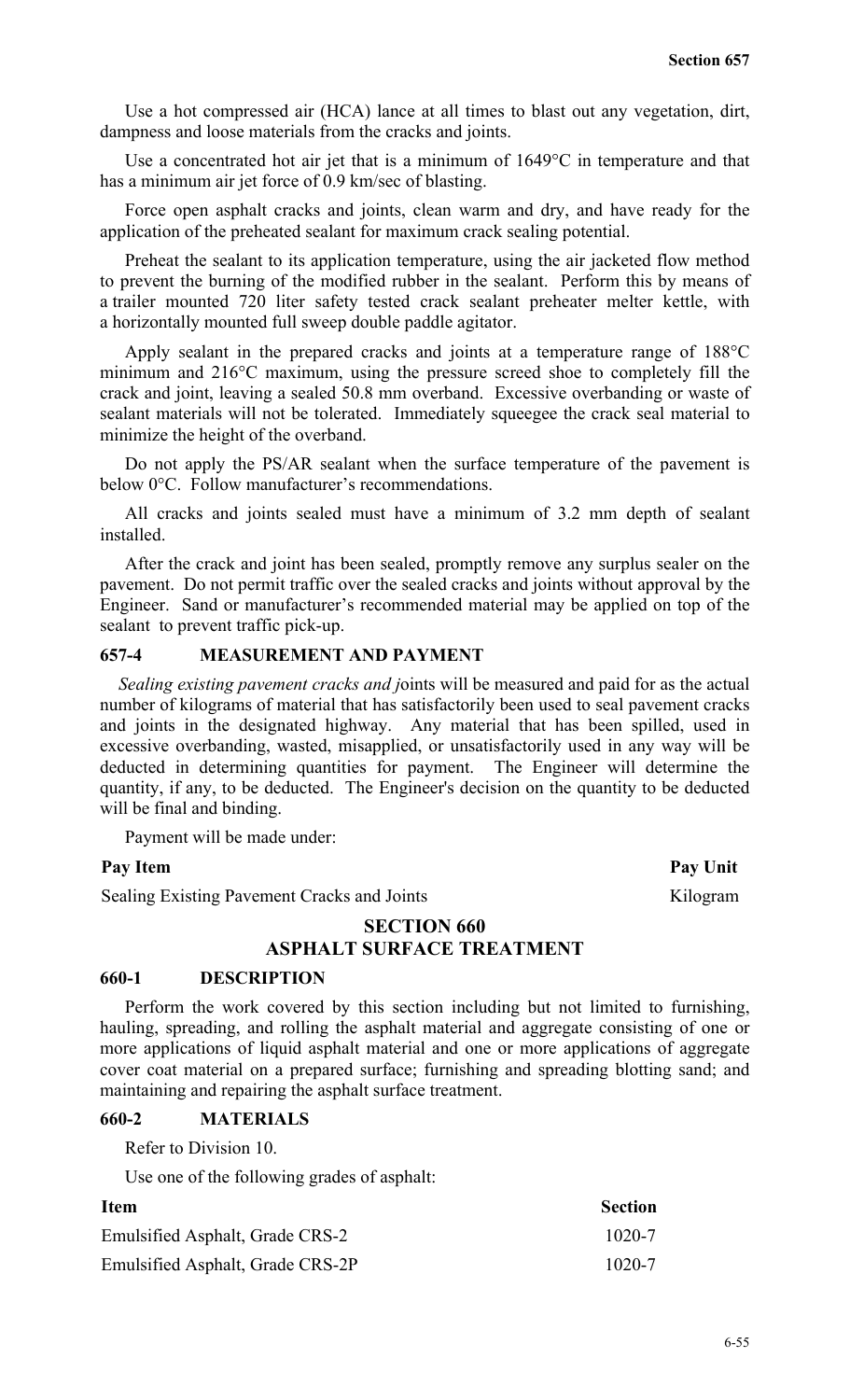#### **Section 660**

| Emulsified Asphalt, Grade CSS-1H | 1020-7      |
|----------------------------------|-------------|
| Aggregate for Mat and Seal Coat  | 1012-2      |
| <b>Blotting Sand</b>             | 1012-3      |
| Fine Aggregate                   | 1014        |
| Mineral Filler                   | $1012-1(D)$ |
| Water                            | 1024-4      |

Before any asphalt surface treatment is placed, obtain from the asphalt supplier and furnish to the Engineer a certification of compatibility of the asphalt with the aggregate proposed for use.

# **660-3 WEATHER AND SEASONAL LIMITATIONS**

Do not place any asphalt surface treatment between October 15 and March 16, except for asphalt surface treatment that is to be overlaid with asphalt plant mix.

Apply asphalt material only when the surface to be treated is dry and when the atmospheric temperature is above 16°C in the shade away from artificial heat.

When placing asphalt surface treatment that is to be subsequently overlaid with asphalt plant mix, the seasonal and temperature limitations of Article 610-4 will apply.

Do not apply asphalt material when the weather is foggy or rainy.

#### **660-4 SURFACE PREPARATION**

Clean the surface to be treated of all dust, dirt, clay, grass, sod, and any other deleterious matter prior to application of the asphalt surface treatment.

#### **660-5 ACCEPTANCE OF ASPHALT MATERIALS**

The acceptance of asphalt materials will be in accordance with the requirements of Section 1020-1.

#### **660-6 APPLICATION EQUIPMENT**

Use asphalt application equipment that meets the requirements of Article 600-5.

Apply aggregate by the use of a self-propelled, pneumatic tired aggregate spreader capable of maintaining a specified rate with a uniform application for the width of asphalt material being covered. Tailgate spreaders will not be permitted. Areas that are inaccessible to the aggregate spreader may be covered by hand spreading or other acceptable methods.

#### **660-7 APPLICATION OF ASPHALT MATERIALS**

The grades, rates of application, and the temperature at that the asphalt material is to be applied shall be within the limits shown in Table 660-1.

Base the required rates of application on the volume of material at the application temperature.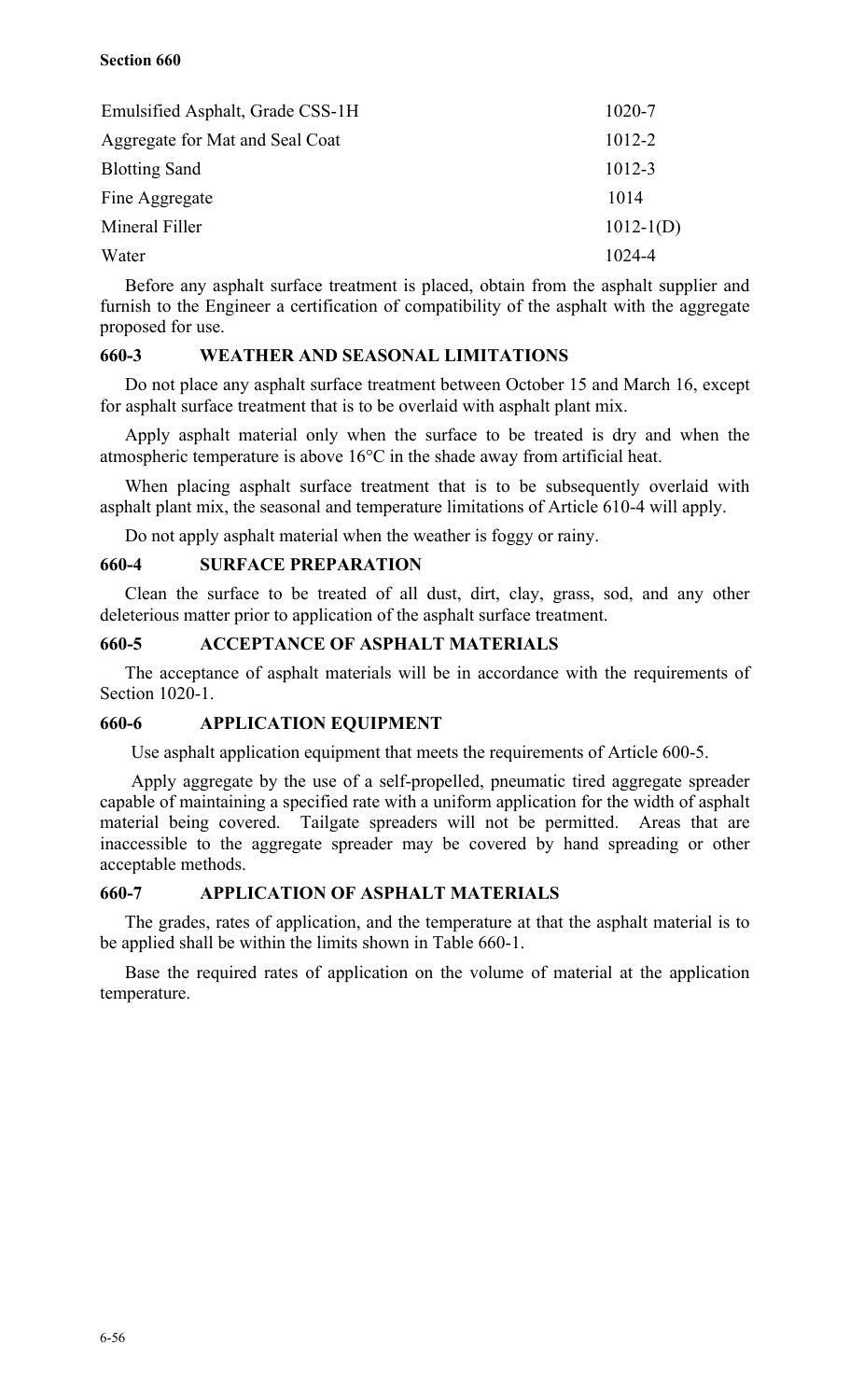| <b>TYPE OF</b><br><b>COAT</b> | <b>GRADE OF</b><br><b>ASPHALT</b> | <b>ASPHALT</b><br><b>RATE</b> | <b>APPLICATION</b><br>TEMP. | <b>AGGREGATE</b><br><b>SIZE</b> | <b>AGGREGATE</b><br><b>RATE</b> |
|-------------------------------|-----------------------------------|-------------------------------|-----------------------------|---------------------------------|---------------------------------|
|                               |                                   | $L/M^2$                       | $\rm ^{\circ}C$             |                                 | KG/M <sup>2</sup>               |
|                               |                                   | <b>Total</b>                  |                             |                                 | <b>Total</b>                    |
| Mat                           | CRS-2 or                          | 1.58-1.81                     | 66-79                       | No. $6*$                        | $16-19$                         |
|                               | CRS-2P                            |                               |                             |                                 |                                 |
|                               | CRS-2 or                          | 1.36-1.58                     | 66-79                       | No. 67                          | 19-24                           |
|                               | CRS-2P                            |                               |                             |                                 |                                 |
|                               | CRS-2 or                          | 2.04-2.26                     | 66-79                       | No. $5*$                        | 24-27                           |
|                               | CRS-2P                            |                               |                             |                                 |                                 |
|                               | CRS-2 or                          | 1.36-1.81                     | 66-79                       | No. 78M*                        | $8 - 11$                        |
|                               | CRS-2P                            |                               |                             |                                 |                                 |
| Straight                      | CRS-2 or                          | 1.58-1.81                     | 66-79                       | No. 78M                         | $9-12$                          |
| Seal                          | CRS-2P                            |                               |                             |                                 |                                 |
|                               |                                   |                               |                             |                                 |                                 |
|                               | CRS-2 or                          | 1.58-1.81                     | 66-79                       | Lightweight                     | $5 - 7$                         |
|                               | CRS-2P                            |                               |                             |                                 |                                 |
| Split Seal                    | CRS-2 or                          | 2.26-2.72                     | 66-79                       | No.78M                          | $16-19$                         |
|                               | CRS-2P                            |                               |                             |                                 |                                 |
|                               |                                   |                               |                             |                                 |                                 |
|                               | CRS-2 or<br>CRS-2P                | 2.04-2.72                     | 66-79                       | Lightweight                     | $10 - 11$                       |
|                               |                                   |                               |                             |                                 |                                 |
| <b>Triple Seal</b>            | CRS-2 or                          | $2.72 - 3.40$                 | 66-79                       | No. 78M                         | 24-28                           |
|                               | CRS-2P                            |                               |                             |                                 |                                 |
|                               | CRS-2 or<br>CRS-2P                | $2.72 - 3.40$                 | 66-79                       | Lightweight                     | $15 - 16$                       |
|                               |                                   |                               |                             |                                 |                                 |

**TABLE 660-1 MATERIAL APPLICATION RATES AND TEMPERATURES**

\* Use No. 6 or No. 78M aggregate for retreatment prior to an overlay on existing pavement.

Use No. 5 aggregate for initial treatment on new construction.

The Construction Methods article, 660-9, includes more detailed information regarding variations of the types of coats.

### **660-8 APPLICATION OF AGGREGATES**

The size of the aggregate shall be as shown in Table 660-1 for the mat coat or the type of seal coat to be constructed.

The rate of application for mat and seal aggregates shall be within the limits shown in Table 660-1.

When directed, weigh a sufficient number of truck loads of aggregate prior to spreading to verify that the rate of application is within the required limits.

#### **660-9 CONSTRUCTION METHODS**

#### **(A) Asphalt Mat Coat**

The surface on that the mat coat is to be applied shall be approved by the Engineer before the mat coat liquid asphalt is applied.

Place a string line guide for application equipment unless otherwise permitted.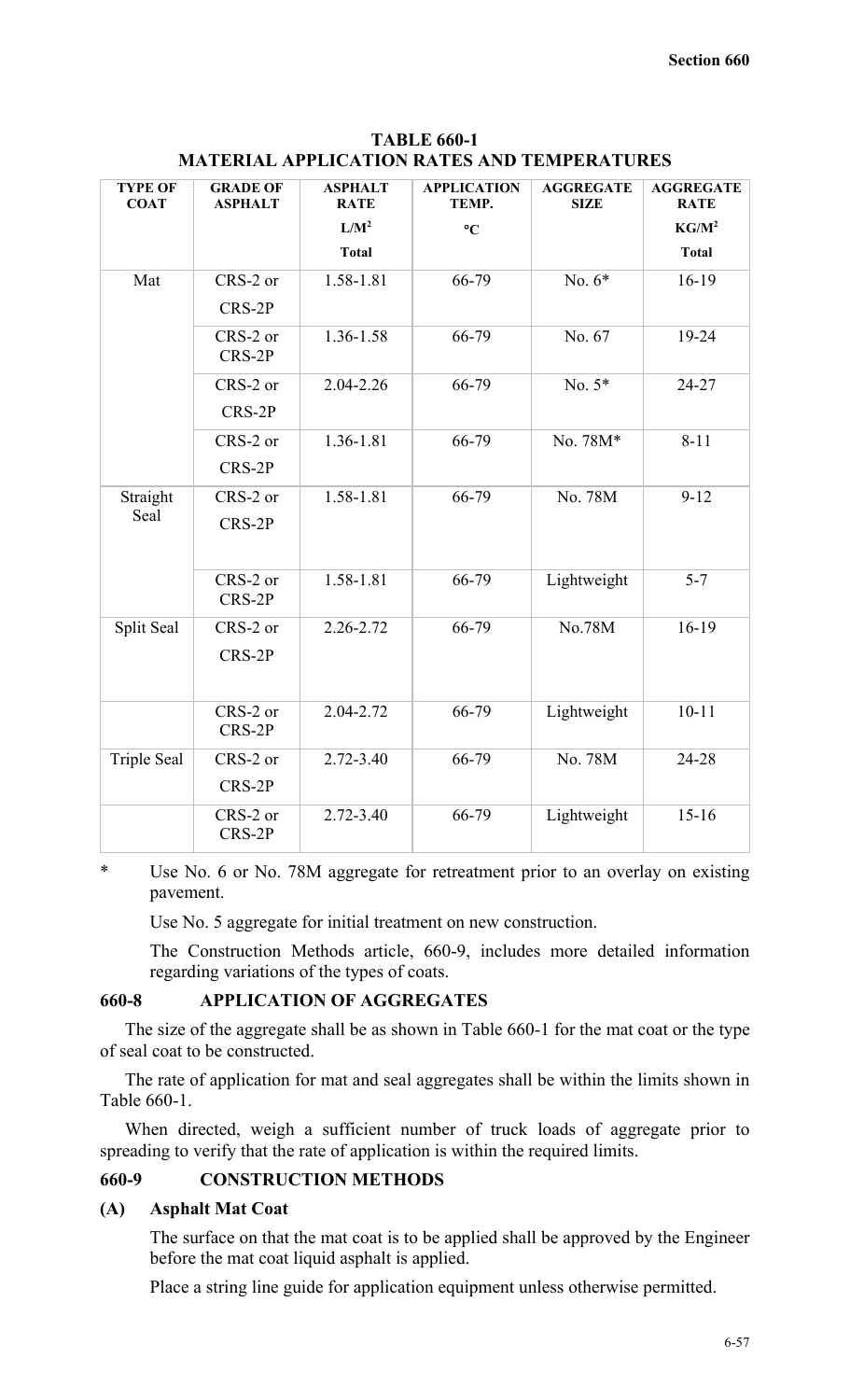Place the mat coat in full-lane widths unless otherwise permitted.

Immediately follow the application of mat liquid asphalt with the spreading of the aggregate. No more than 5 minutes can elapse from the time the liquid asphalt is applied until the aggregate is spread.

Test the mat coat aggregate, have it approved, and make sure it is drained of free moisture prior to use. Spread the aggregate uniformly at the required rate and correct all non-uniform areas prior to rolling.

Roll immediately after the aggregate is uniformly spread. Initial rolling consists of one complete coverage with a 4.5-7.3 metric ton steel wheel roller followed by pneumatic tired rollers. Continue rolling until the aggregate is thoroughly keyed into the mat liquid asphalt. Use rollers that neither crush the aggregate excessively, nor pick up material. A combination steel wheel and pneumatic tired roller will not be permitted. Use two individual rollers.

At the beginning of each mat liquid asphalt application, spread a paper over the end of the previously completed mat coat and begin the asphalt application on the paper. After application, remove and dispose of the paper.

After the aggregate is thoroughly seated, broom all excess aggregate off of the surface of the mat coat as directed. Traffic may be permitted on the mat coat immediately after the rolling and brooming is complete.

Correct defects or damage to the mat coat prior to the application of seal coat or plant mix overlay.

The seal coat may be applied the same day the mat coat is placed provided the mat coat has been satisfactorily applied and rolled.

#### **(B) Asphalt Seal Coat**

Use the type of seal coat as required by the contract.

Test seal coat aggregates, have approved, and drained of free moisture prior to use.

Adjust the aggregate rates to provide a sufficient quantity of cover material to be spread over the surface of the seal coat preventing traffic damage, where it is necessary to permit traffic on sections of a completed seal coat.

Perform rolling immediately after the aggregate has been uniformly spread. Initial rolling will consist of one complete coverage with a 4.5-7.3 metric ton steel wheel roller after that pneumatic tired rollers shall be used. Continue rolling until the aggregate is thoroughly keyed into the liquid asphalt. A final coverage with the steel wheel roller may be required to provide a satisfactory finished surface. The use of rollers that result in excessive crushing of the aggregate will not be permitted. Use rollers designed to prevent picking up the material. The use of a combination steel wheel and pneumatic tired roller will not be permitted. Use two individual rollers.

The requirements of Subarticle 660-9(A) will apply to the width of seal coat construction, application of liquid asphalt and aggregate, and the construction of joints. When directed, apply blotting sand in accordance with the requirements of Section 818.

The construction of the various types of seal coats will be in accordance with the following additional requirements:

(1) Straight Seal

Using the quantities shown in Table 660-1, apply asphalt material to the existing surface followed by an application of No.78M or lightweight aggregate. Apply approximately 1.58 - 1.81  $1/m^2$  of asphalt material to the existing surface immediately followed by the application of  $16 - 20$  kg/m<sup>2</sup> (No. 78) or 9 - 10 kg/m<sup>2</sup> (Lightweight). Uniformly spread the full required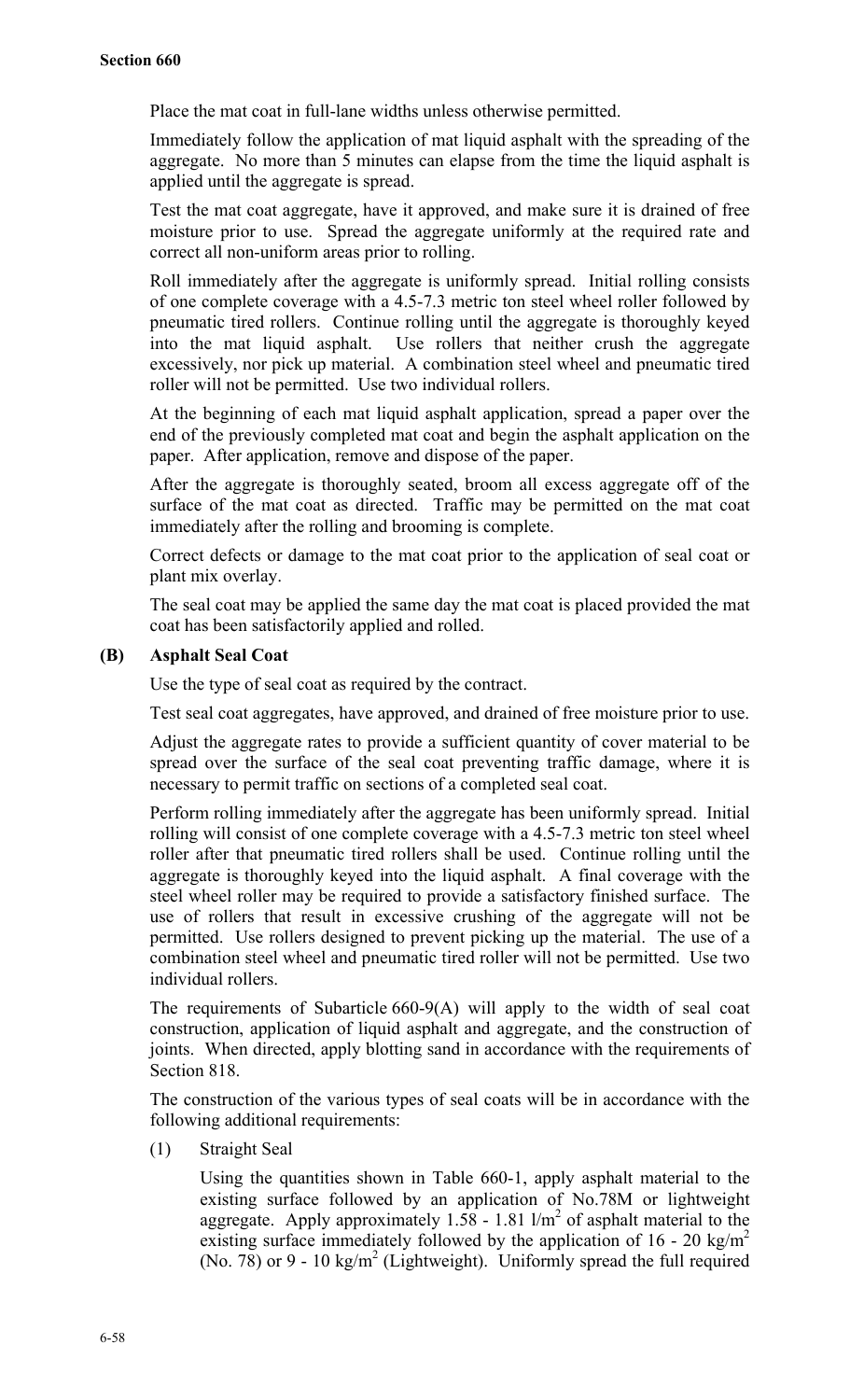amount of aggregate in one application and correct all non-uniform areas prior to rolling.

Immediately after the aggregate has been uniformly spread, perform rolling as previously described.

When directed, broom excess aggregate material from the surface of the seal coat.

(2) Split Seal

Apply approximately  $0.91 - 1.36$  l/m<sup>2</sup> of asphalt material to the existing surface immediately followed by the application of approximately 11 - 12 kg/m<sup>2</sup> (No. 78) or 5 - 6 kg/m<sup>2</sup> (Lightweight) of seal coat aggregate spread uniformly over the treated surface.

Immediately after the first application of seal aggregate has been made uniform, apply the second application of the required amount of asphalt material and seal coat aggregate and roll the seal coat on each aggregate layer as previously described.

In lieu of the No. 78 or Lightweight stone, Blotting Material as defined in Article 1012-3 may be used for the top aggregate layer and the application rate should be approximately 4 - 7 kg/m<sup>2</sup>.

(3) Triple Seal

Apply approximately 0.91 - 1.13  $1/m^2$  of the required liquid asphalt to the existing surface immediately followed by the application of approximately  $8 - 11$  kg/m<sup>2</sup> (No. 78) or  $5 - 6$  kg/m<sup>2</sup> (Lightweight) of the required amount of seal coat aggregate spread uniformly over the treated surface. Apply second and third layers and after the final application of each aggregate layer is applied, roll it as previously described.

In lieu of the No. 78 or Lightweight stone, Blotting Material as defined in Article 1012-3 may be used for the top aggregate layer and the application rate should be approximately  $4 - 7$  kg/m<sup>2</sup>.

- (4) Slurry Seal
	- (a) Mix Requirements

Submit to the Engineer a mix design and results of the wear loss by the Wet Track Abrasion Test as prepared by an approved testing laboratory. The Wet Track Abrasion Test (WTAT) will be performed in accordance with ASTM D 3910. The wear loss by the Wet Track Abrasion Test must not be greater than  $1,076 \text{ g/m}^2$ . Apply the wear loss to the asphalt content limits designated on the job mix formula.

Place a test strip for approval by the Engineer prior to beginning the work. Once the consistency of the mix has been approved by the Engineer, maintain the total water content within 3 percent of the approved blend during the course of operation.

Submit a mix design for each type slurry. The gradation of the mix produced must conform to the job mix range. The asphalt content (residual asphalt) must not vary by more than 1.5 percent from the approved mix design.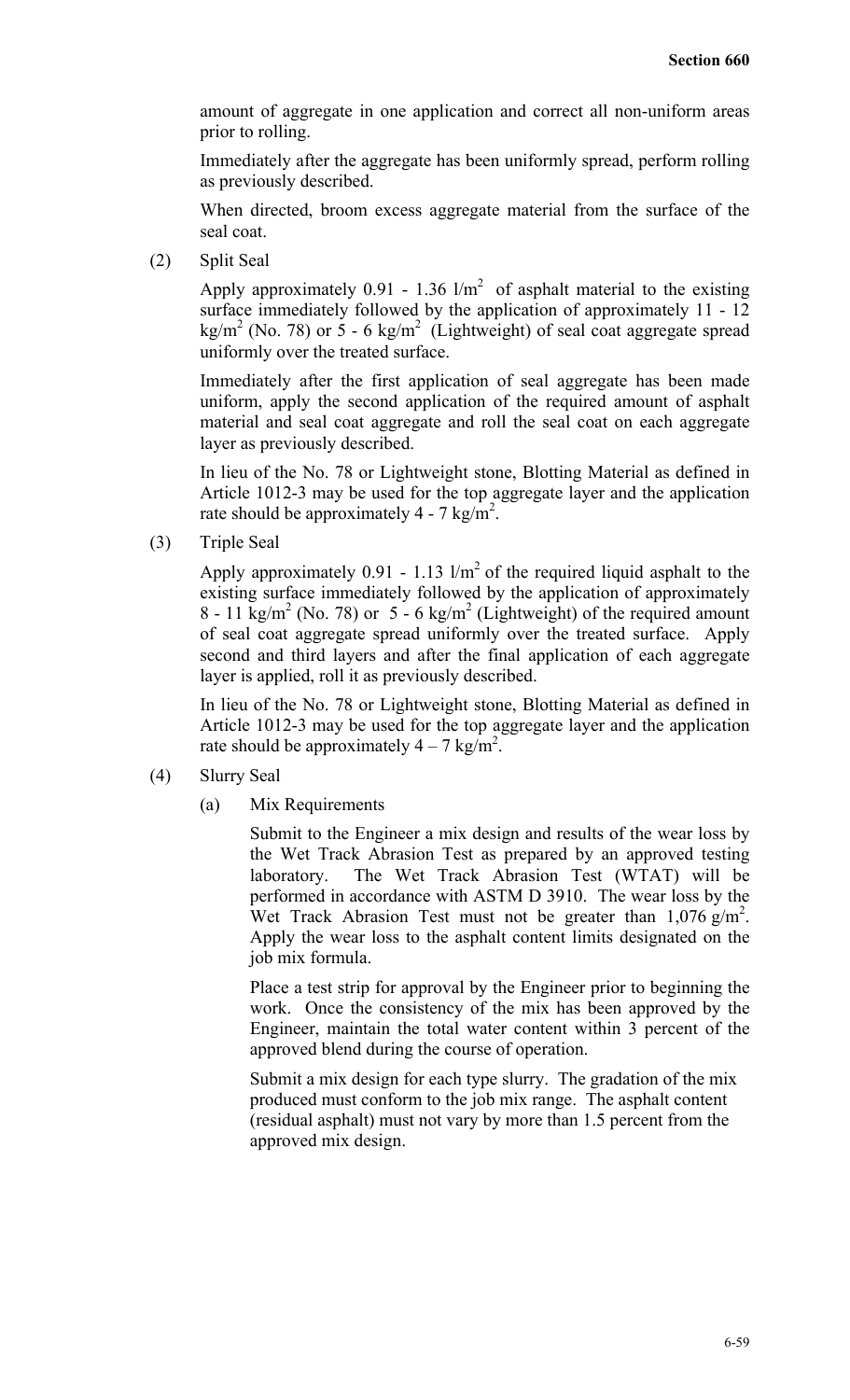| <b>TABLE 660-2</b><br><b>Slurry Seal Gradation</b> |          |              |              |     |           |                                            |     |             |     |          |          |                                                       |
|----------------------------------------------------|----------|--------------|--------------|-----|-----------|--------------------------------------------|-----|-------------|-----|----------|----------|-------------------------------------------------------|
| <b>TYPE</b>                                        |          |              |              |     |           | PERCENTAGE OF TOTAL BY WEIGHT PASSING (mm) |     |             |     |          |          | <b>REMARKS</b>                                        |
| A                                                  | 3/8<br>" | #4           | #8           | #10 | #16       | #30                                        | #40 | #50         | #80 | #100     | #200     |                                                       |
| B                                                  | 100      | $90-$<br>100 | $65 -$<br>90 |     | $45 - 70$ | 30-50                                      |     | $18-$<br>33 |     | $10-21$  | $5 - 15$ | Design Asphalt<br>Content, Percent<br>#: $8.5 - 13$   |
| $\mathcal{C}$                                      | 100      | $90-$<br>100 | $70-$<br>90  |     | 32-54     | 23-38                                      |     | $16-$<br>29 |     | $9 - 20$ | $5 - 15$ | Design Asphalt<br>Content, Percent<br>$\#$ : 8.5-11.5 |

#### (b) **Sampling Requirements**

Samples for gradation will be taken **from** aggregate stockpiles designated by the Contractor for use. Take samples for asphalt content and total water content from the completed mixture. Samples of aggregate, filler, and emulsion for wet track abrasion check test will be taken at the job site. The frequency of sampling and testing will be established by the Engineer based upon the Department's current acceptance program and local conditions encountered.

#### (c) **Equipment**

Combine the mixing and spreading equipment in a single mobile operating unit. Attach a burlap drag approximately 483 mm wide to the back of the unit for the purpose of smoothing the slurry seal. Equip the mobile unit with an approved feeder that will accurately meter or otherwise introduce a predetermined amount of material into the mixer simultaneously with the aggregate. Use the feeder whenever mineral filler is added to the mix. Equip the mobile unit with a water pressure system and fog type spray bar capable of completely fogging the surface to that slurry seal is to be applied. Use a mobile unit capable of an operative speed of at least 18 m per minute and that has sufficient storage capacity to mix and apply a minimum of 4.5 metric tons of slurry.

**Mixer** Use a continuous flow type mixer capable of delivering water and a predetermined proportion of aggregate and asphalt emulsion to a revolving multiblade mixer tank. Use a mixer that discharges the thoroughly mixed product on a continuous basis and in that the blades of the mixing unit are capable of thoroughly blending all ingredients.

**Spreader** Use a spreader equipped with a flexible type squeegee positioned in contact with the pavement surface and designed to apply a uniform spread with a minimum loss of slurry.

**Auxiliary Equipment** Provide hand squeegees, shovels, and other hand equipment as necessary to perform work in areas that are inaccessible to the unit.

#### (d) **Construction Methods**

**Preparation of Surface** Thoroughly clean the surface upon that slurry seal is to be applied of all loose material, vegetation, silt spots, and other objectionable materials immediately preceding application by either brooming or the use of compressed air.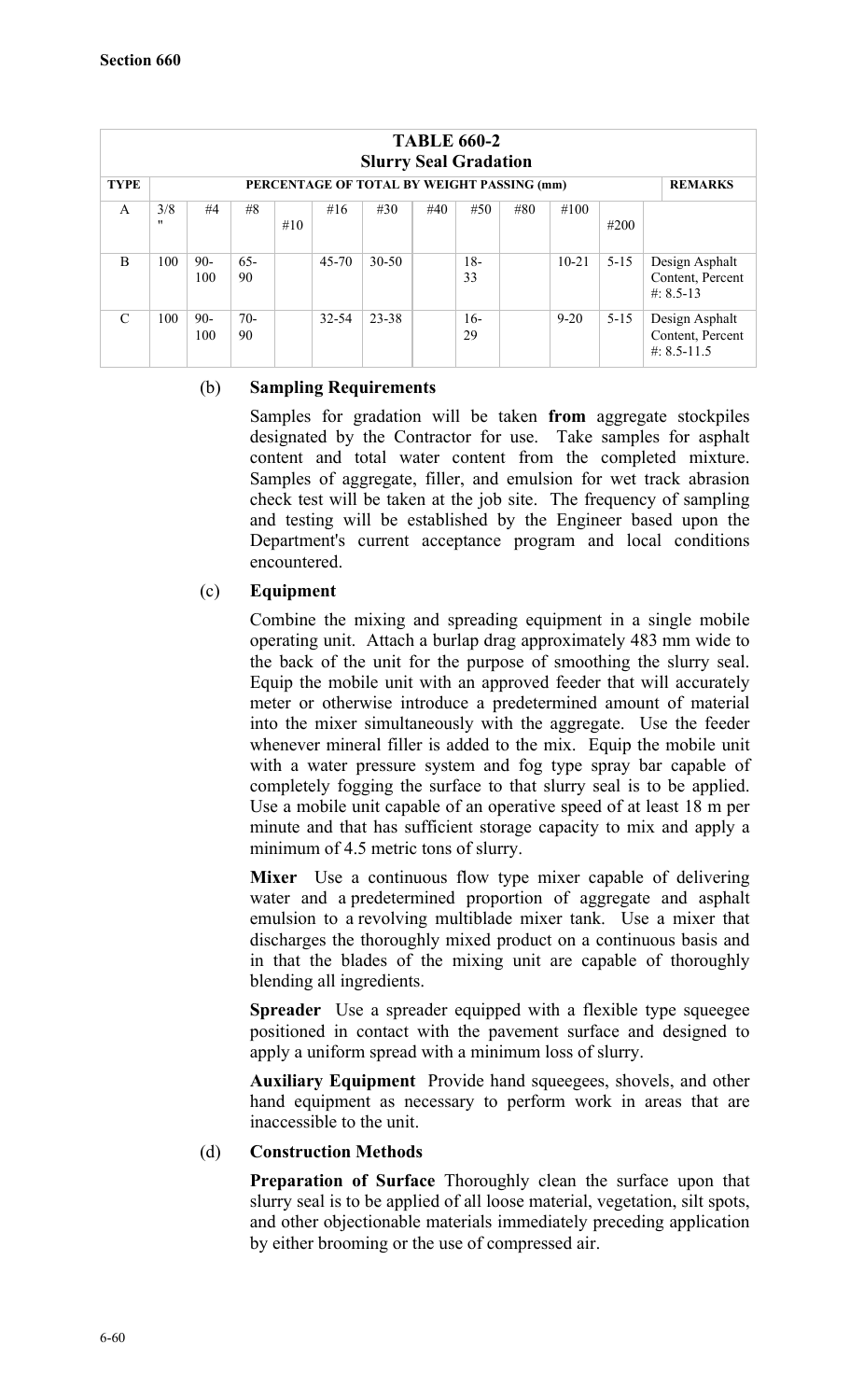**Application** Wet aggregate immediately prior to mixing with the emulsion. The Engineer may direct that the surface of the pavement be fogged with water (approximately .22  $1/m^2$ ) immediately preceding the pass of the spreader. Provide a slurry mixture of a consistency such that it rolls in the spreader box in a continuous mass. Slurry that segregates in the spreader box, so that flowing of liquids (water and emulsion) is evident, is not acceptable and shall not be applied. The liquid portion of slurry mixture must not flow from either the spreader box or the applied slurry. Evidence of such flow is sufficient cause for rejection of the applied material. Place the slurry on the road in full lane widths up to and including 3.6 m. Use a mechanical device such as an auger to distribute the slurry mix in the spreader box.

Correct excess buildup of slurry on longitudinal and transverse joints.

Do not open treated areas to traffic until such time as the slurry seal has cured to the extent that it will no longer be damaged by traffic. The applied slurry mixture must be uniform in texture and not flush under traffic. Correct any areas not considered satisfactory by the Engineer at no additional expense to the State. Nothing contained herein is intended to relieve the Contractor from sharing in the responsibility and performance of the treatments, should a failure occur prior to acceptance of the contract. Article 105-17 of the Specifications is amended accordingly.

Do not apply Slurry Seal surface course on surfaces containing ponding water and the minimum surface temperature must be 10°C.

The Engineer may require the surface area to that the slurry has been applied by hand to be rolled using a pneumatic-tire type roller. Operate the roller at an approximate tire pressure of 345 kPa and subject the paved area to a minimum of two coverages.

Should oversize aggregate be encountered in the stockpile, immediately cease operation and remove the oversize aggregate by screening.

**Thickness of Application** The average minimum thickness of application must be at least 4.8 mm for Type B and at least 7.9 mm for Type C unless otherwise specified.

In the event of a test failure on compatibility and/or WTAT (loss greater than  $1,076 \text{ g/m}^2$ ) for a sample of material being applied to the road, take corrective action prior to start-up of another day's run. Should the sample taken following adjustment also fail the compatibility and/or WTAT, cease application on the road. Maintain responsibility for furnishing additional compatibility and/or WTAT results and field application site(s) and will not be permitted to return to the road until he clearly demonstrates the acceptability of seal.

Materials placed in stockpiles or on the road not meeting the required tolerances may be accepted at a reduced price if it is not considered detrimental to the life of the treatment by the Engineer in accordance with Article 105-3. The following price adjustment schedule will be used when appropriate:

(i) One percent reduction in the bid price per square meter for each one-tenth percent the asphalt content is out of tolerance.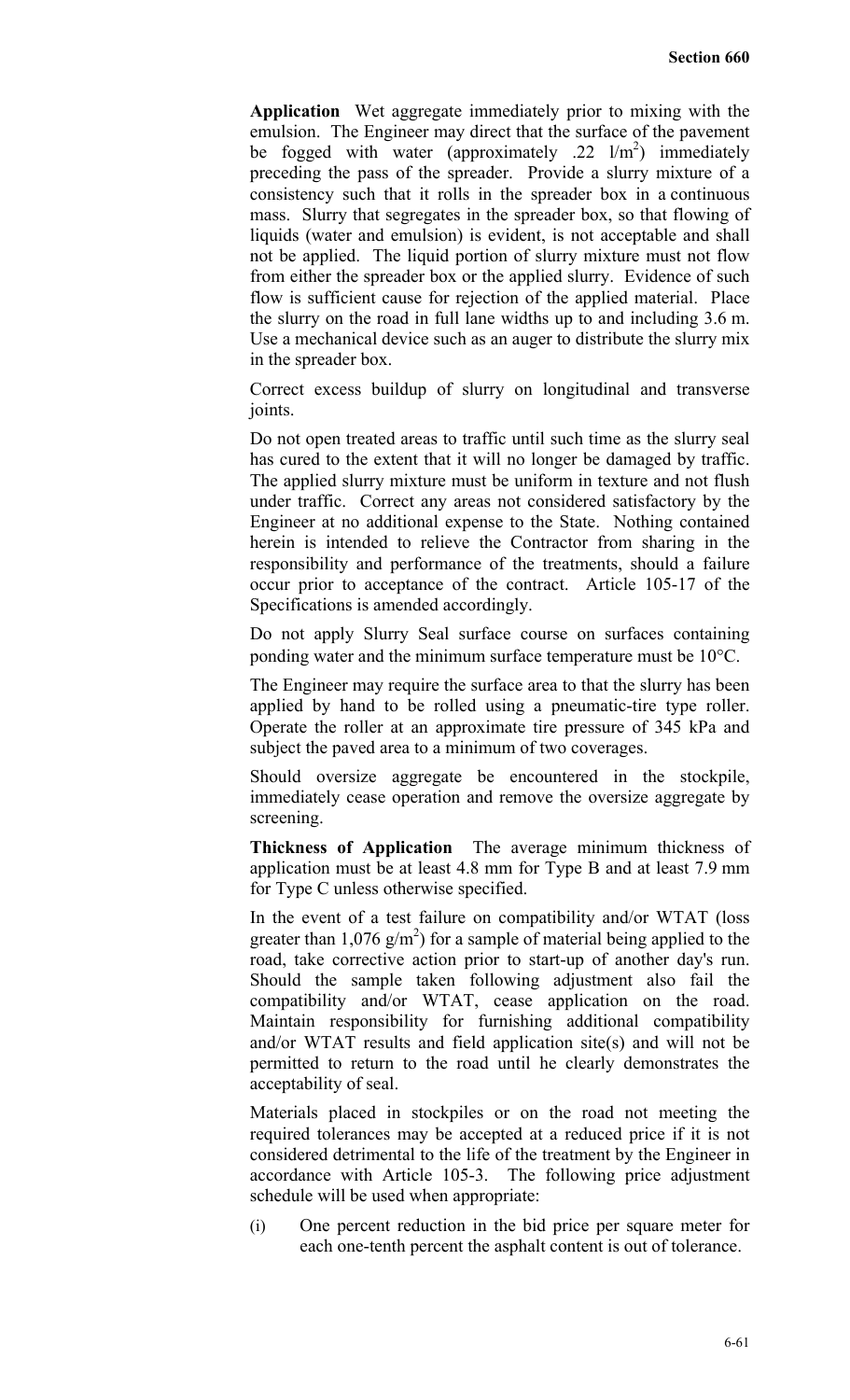- (ii) One-quarter percent price adjustment in the bid price per square meter for each one percent that the aggregate gradation is out of the job mix range.
- (iii) One-half percent reduction in the bid price per square meter for each gram per square meter of WTAT loss between 1,077 and2,153 grams. Material having a loss greater than 2,153  $g/m^2$  will not be accepted for payment.
- (iv) One percent reduction in the bid price per square meter for each one percent water in excess of the approved water content plus three percent.

Price adjustments under i, ii, iii, and iv above shall apply concurrently; however, price adjustment will not apply in the event the material is rejected. The disposition of rejected material will be subject to the approval of the Engineer.

# **(C) Asphalt Mat and Seal**

Construct the mat coat in accordance with Subarticle 660-9(A) using the size aggregate required by the contract.

Construct the seal coat in accordance with Subarticle 660-9(B) using the type seal required by the contract.

#### **(D) Cape Seal**

Construct the cape seal by applying a seal coat followed by applying a slurry seal as defined in Article 660-9(B).

#### **660-10 MAINTENANCE AND PROTECTION**

Maintain and protect the asphalt surface treatment until it is accepted by the Department. Make all necessary repairs in such a manner as to preserve the uniformity of the surface.

#### **660-11 MEASUREMENT AND PAYMENT**

Asphalt Surface Treatments will be measured and paid for at the contract unit price per square meter. These include *Asphalt Surface Treatment, Mat Coat, No. \_\_ Stone, Asphalt Surface Treatment, \_\_\_\_ Seal, Asphalt Surface Treatment, Slurry Seal, Asphalt Surface Treatment, Cape Seal, or Asphalt Surface Treatment, Mat and Seal*. Payment at the above prices will be made for replacing any satisfactorily completed asphalt surface treatment when such replacement has been made necessary by defects in subgrade or base that has been constructed by others.

When the Engineer directs that the rate of application of asphalt material be decreased below the minimum rate shown in Table 660-1, no reduction in compensation will be made.

When the Engineer directs that the rate of application of asphalt material be increased above the maximum rate shown in Table 660-1, compensation to the Contractor will be made in the amount of 5 cents plus the verified cash cost to the Contractor at the point of delivery for each liter of asphalt material, measured at application temperature, necessitated by the increase.

Blotting sand will be paid for as provided in Article 818-5 for Blotting Sand.

Furnishing and applying prime will be paid for as provided in Article 600-10 for Prime C.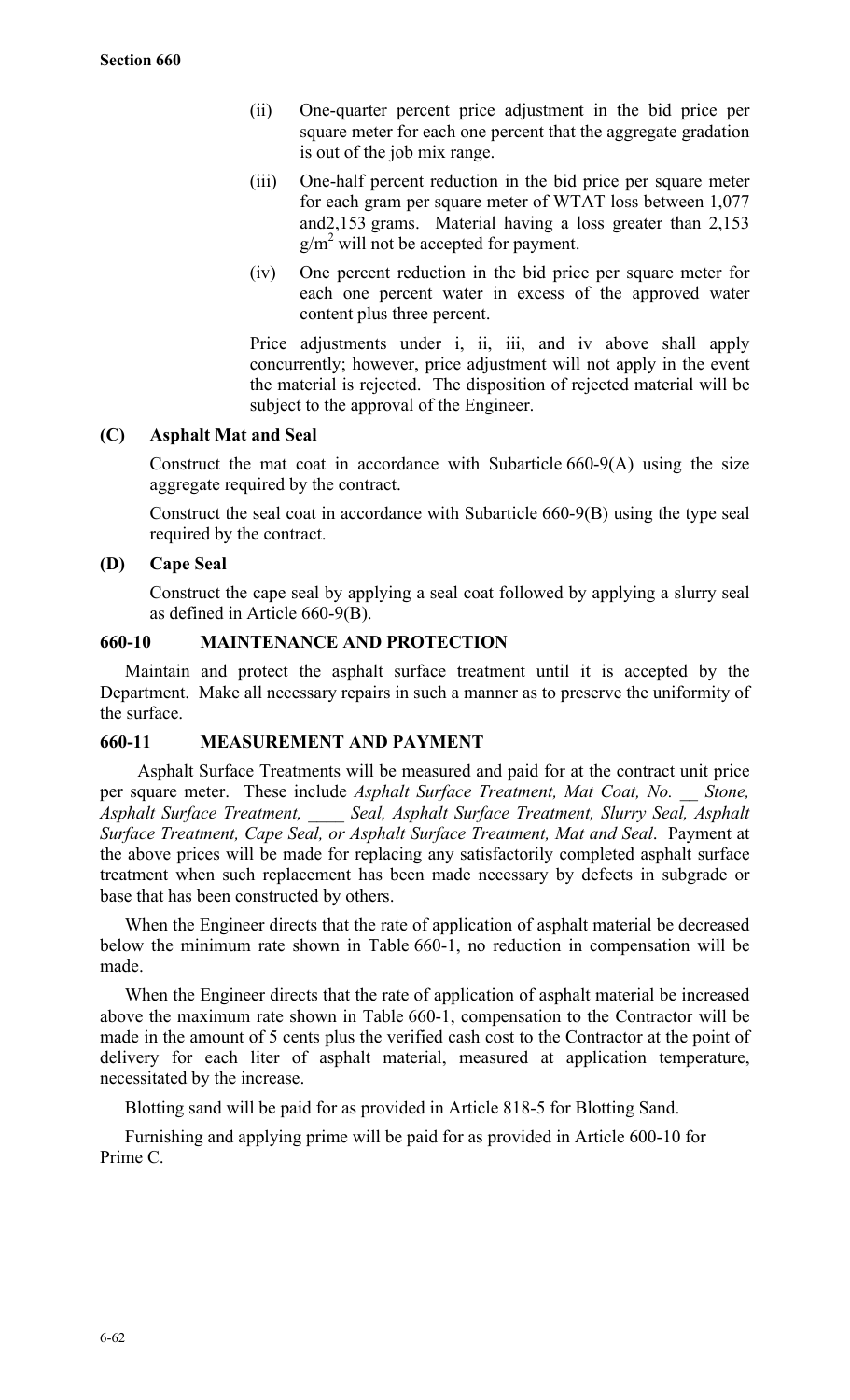Payment will be made under:

## Pay Item Pay Unit

| Asphalt Surface Treatment, Mat Coat, No. | Stone | <b>Square Meter</b> |
|------------------------------------------|-------|---------------------|
| Asphalt Surface Treatment,<br>Seal       |       | <b>Square Meter</b> |
| Asphalt Surface Treatment, Mat and Seal  |       | <b>Square Meter</b> |

# **SECTION 661**

# **ULTRA-THIN BONDED WEARING COURSE**

#### **661-1 DESCRIPTION**

Produce and place an Ultra-thin Bonded Wearing Course (UBWC), including an application of a warm Polymer-Modified Emulsion Membrane (PMEM) followed immediately with an Ultra-thin Bonded Wearing Course hot mix asphalt overlay. Spray polymer-modified emulsion membrane immediately before applying hot mix asphalt

#### **661-2 MATERIALS**

Refer to Division 10.

| <b>Item</b>                         | <b>Section</b> |
|-------------------------------------|----------------|
| Coarse Aggregate and Fine Aggregate | 1005 and 1012  |
| Mineral Filler                      | 1012           |
| Asphalt Binder, Grade 70-28         | 1020           |
| Anti-strip Additive (Hydrated Lime) | $1012 - 1(E)$  |
| Anti-strip Additive (Chemical)      | 1020-8         |

Do not use crystalline limestone, crystalline-dolomitic limestone, or marble for aggregates and do not use reclaimed asphalt pavement. Reclaimed asphalt shingle material may be used up to 6 percent by weight of total mix. Provide documentation that the asphalt binder grade meets the above requirements.

#### **(A) Coarse Aggregate**

Coarse aggregates, such as crushed gravel, limestone, dolomite, sandstone, granite, chert, traprock, ore tailings, slag, or other similar materials, or blends of two or more of the above may be acceptable. Proportion and blend coarse aggregates for these mixes if made from more than one source or of more than one type of material, to provide a uniform mixture. Use coarse aggregates typically used for high performance surfaces. Coarse aggregates shall meet the skid resistance criteria as set forth by the Department and have a history of successful use in surface mixes for the intended traffic level.

Coarse aggregate material retained above the 4.75 mm sieve shall be from approved sources and shall meet the requirements listed in Table 661-1.

# **TABLE 661-1 - COARSE AGGREGATE – PROPERTIES**

| <b>Tests</b>                                                     | <b>Method</b>          | Limit             |
|------------------------------------------------------------------|------------------------|-------------------|
| Los Angeles abrasion value, % loss                               | <b>AASHTOT 96</b>      | $35 \text{ max}$  |
| Soundness, % loss, Sodium Sulfate                                | <b>AASHTO T 104</b>    | $15 \text{ max}$  |
| Flat & Elongated Ratio, $5:1, +N_0 4$                            | <b>ASTMD4791</b>       | $10\%$ max        |
| % Fractured Particles, single face                               | ASTM D 5821            | $100 \text{ min}$ |
| % Fractured Particles, two or more<br>mechanically crushed faces | ASTMD 5821             | $85 \text{ min}$  |
| Micro-Deval, % loss                                              | <b>AASHTO TP 58-02</b> | $18 \text{ max}$  |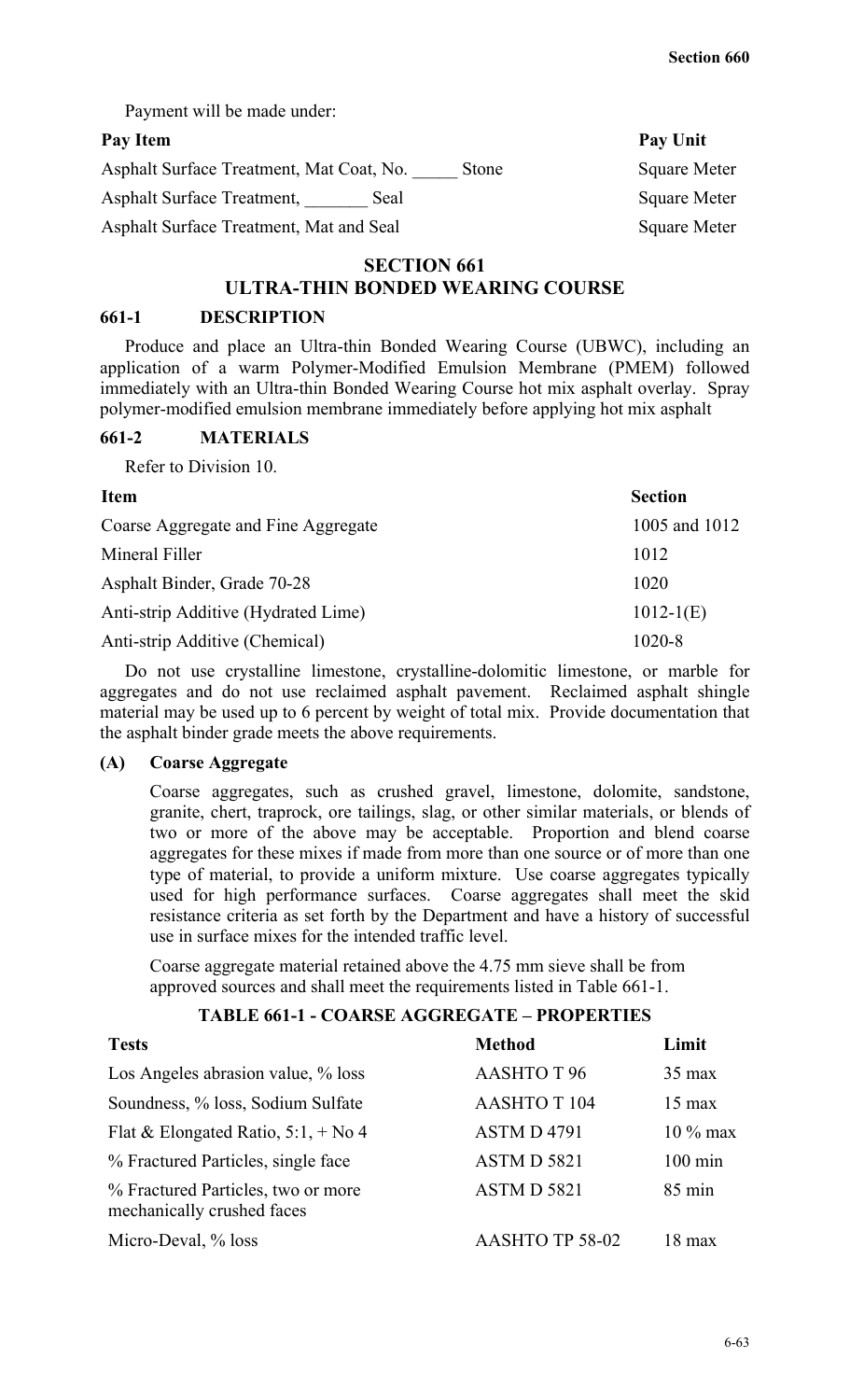# **(B) Fine Aggregate**

The fine aggregate passing the No. 4.75 mm shall be from approved sources and shall meet the requirements of Table 661-2 below.

# **TABLE 661-2 - FINE AGGREGATE – PROPERTIES**

| <b>Tests</b>             | <b>Method</b>           | Limit            |
|--------------------------|-------------------------|------------------|
| Sand Equivalent          | AASHTO T 176            | $45 \text{ min}$ |
| Uncompacted Void Content | AASHTO T 304 (Method A) | $40 \text{ min}$ |

#### **(C) Mineral Filler**

Use hydrated lime, certain classes of fly ash, baghouse fines and Type 1 Portland Cement if needed as mineral filler.

#### **(D) Polymer Modified Emulsion Membrane**

Use Polymer Modified Emulsion Membrane consisting of styrene butadiene block co-polymer modified asphalt emulsion to form a water impermeable seal and bond the new hot mix to the existing surface. Complete polymer modification of base asphalt prior to emulsification.

Conform to the following:

| <b>TABLE 661-3 EMULSION AND</b><br><b>RESIDUE TESTING</b> | <b>Method</b>          | Min. | <b>Max</b>     |
|-----------------------------------------------------------|------------------------|------|----------------|
| <b>EMULSION</b>                                           |                        |      |                |
| Viscosity @ 25°C, SFS                                     | <b>AASHTOT 59</b>      | 20   | 100            |
| Sieve Test, %                                             | <b>AASHTOT 59</b>      |      | 0.1            |
| 24-Hour Storage Stability, $\frac{9}{6}$ <sup>(1)</sup>   | <b>AASHTOT 59</b>      |      | 1              |
| <b>Residue from Distillation</b>                          |                        |      |                |
| @ 204 °C, $\%$ <sup>(2)</sup>                             | <b>AASHTOT 59</b>      | 63   |                |
| Oil portion from distillation                             |                        |      | $\overline{2}$ |
| ml of oil per 100 g emulsion                              |                        |      |                |
| Demulsibility                                             | <b>AASHTOT 59</b>      | 60   |                |
| 35 ml, 0.02 N CaCl <sub>2</sub> or                        |                        |      |                |
| 35 ml, 0.8 % dioctyl sodium<br>sulfosuccinate             |                        |      |                |
| <b>RESIDUE</b>                                            |                        |      |                |
| Solubility in TCE, $\%$ <sup>(3)</sup>                    | <b>AASHTOT44</b>       | 97.5 |                |
| Elastic Recovery, 10°C                                    |                        |      |                |
| 20 cm elongation % $(4)$                                  | <b>AASHTOT 301</b>     | 60   |                |
| Penetration @ $25^{\circ}$ C, 100 g, 5 sec, dmm           | AASHTO T <sub>49</sub> | 60   | 150            |

- (1) After standing undisturbed for 24 hours, the surface shall show no white, milky colored substance, but shall be a smooth homogeneous color throughout.
- (2) AASHTO T-59 with modifications to include a 204 °C  $\pm$  6 °C maximum temperature to be held for a period of 15 minutes.
- (3) ASTM D 5546, Test Method for Solubility of Polymer-Modified Asphalt Materials in 1,1,1-Trichloroethane may be substituted where polymers block the filter in Method D 2042.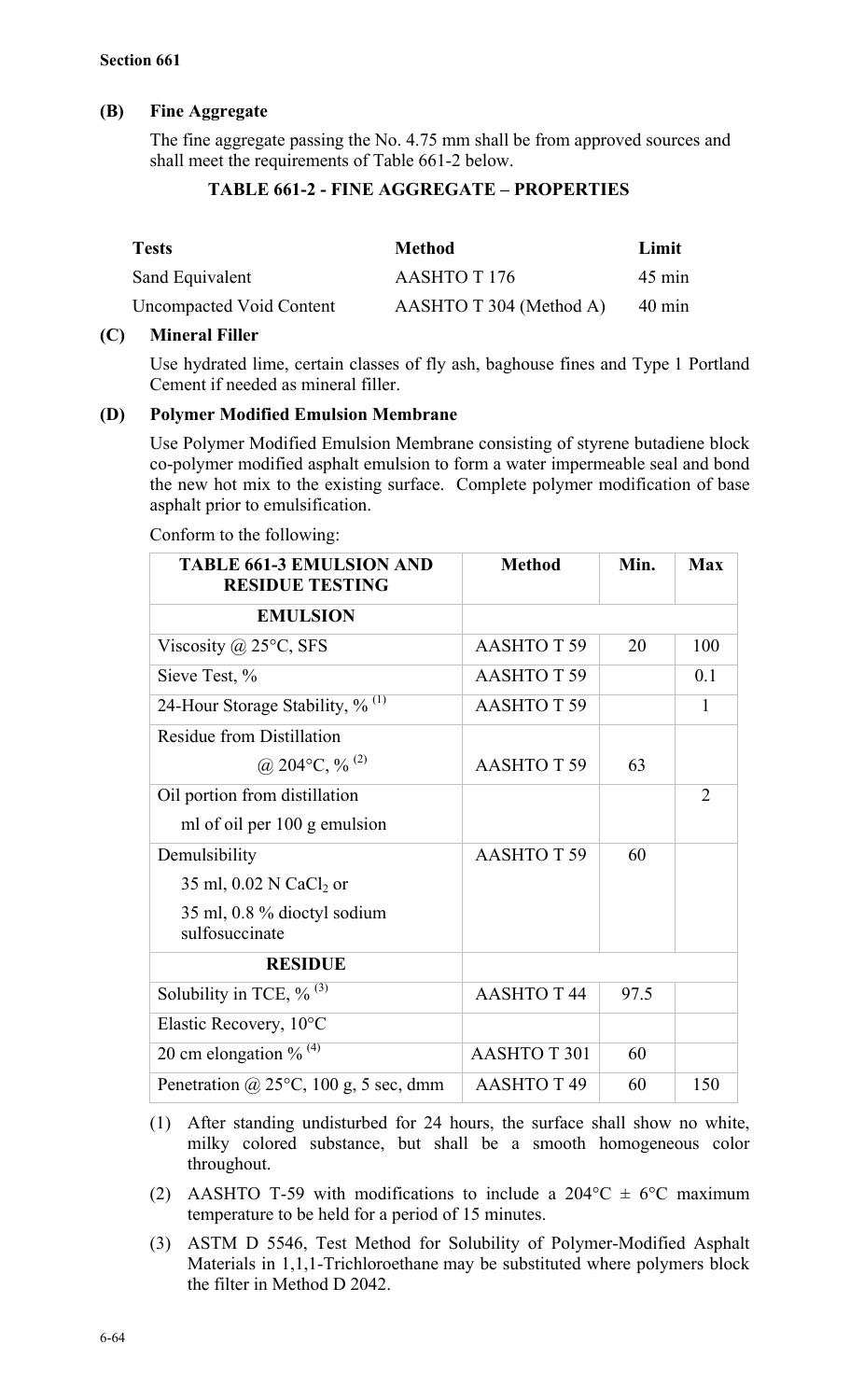(4) ASTM D 6084, Standard Test Method for Elastic Recovery of Binder Materials by Ductilometer with exception that the elongation is 20 cm and the test temperature is 10°C.

### **(E) Asphalt Binder For Plant Mix, Grade PG 70-28**

Conform to the requirements of Section 620. The asphalt binder shall be compatible with the PMEM and existing pavement. Modify the binder with SBS, SB, or SBR polymer. Air blown asphalt is not permitted. Modification, testing, and certification of the asphalt binder shall be performed prior to delivery to the asphalt plant. Make test results available to the Engineer prior to use.

Meet the requirements of the following criteria:

| <b>Test on Binder</b>    | <b>Method</b> |        |  |
|--------------------------|---------------|--------|--|
| Separation of Polymer, % | ASTM D5892    | Report |  |

#### **Tests On Residue From RTFO Test**

Elastic Recovery, % ASTM D 6084 Minimum 60

#### **(F) Anti-Strip Additive**

Use anti-strip additive and in accordance with the requirements of Article 620-3.

#### **(G) Composition of Mix**

Use a mixture of coarse and fine aggregate, asphalt binder, mineral filler, and other additives when required. Size, uniformly grade, and combine in such proportions such that the resulting mixture meets the gradation and physical requirements of Table 661-4. Use the mix design and optimum asphalt content for *Ultra-thin Bonded Wearing Course Mix Design Guidelines* on file with the Department's Materials & Tests Unit and available upon request.

Submit in writing a mix design and proposed job mix formula (JMF) targets for each required mix type and combination of aggregates to the Engineer for review and approval at least 10 days prior to start of asphalt mix production. Submit the mix design and proposed job mix formula targets on forms and in a format approved by the Department and in accordance with applicable requirements of Article 610-3.

Establish the job mix formula target values within the mix design criteria specified in Table 661-4 for the particular type mixture.

Have on hand at the asphalt plant, the approved mix design and job mix formula issued by the Department, prior to beginning the work.

The job mix formula for each mixture shall remain in effect until modified in writing by the Engineer, provided the results of QMS tests performed on material currently being produced conform with specification requirements. Should a change in sources of aggregate materials be made, a new mix design and job mix formula will be required before the new mixture is produced. When unsatisfactory results or other conditions make it necessary, the Engineer may establish a new job mix formula.

Determine and certify compatibility of all asphalt emulsion, asphalt binder, and aggregate components.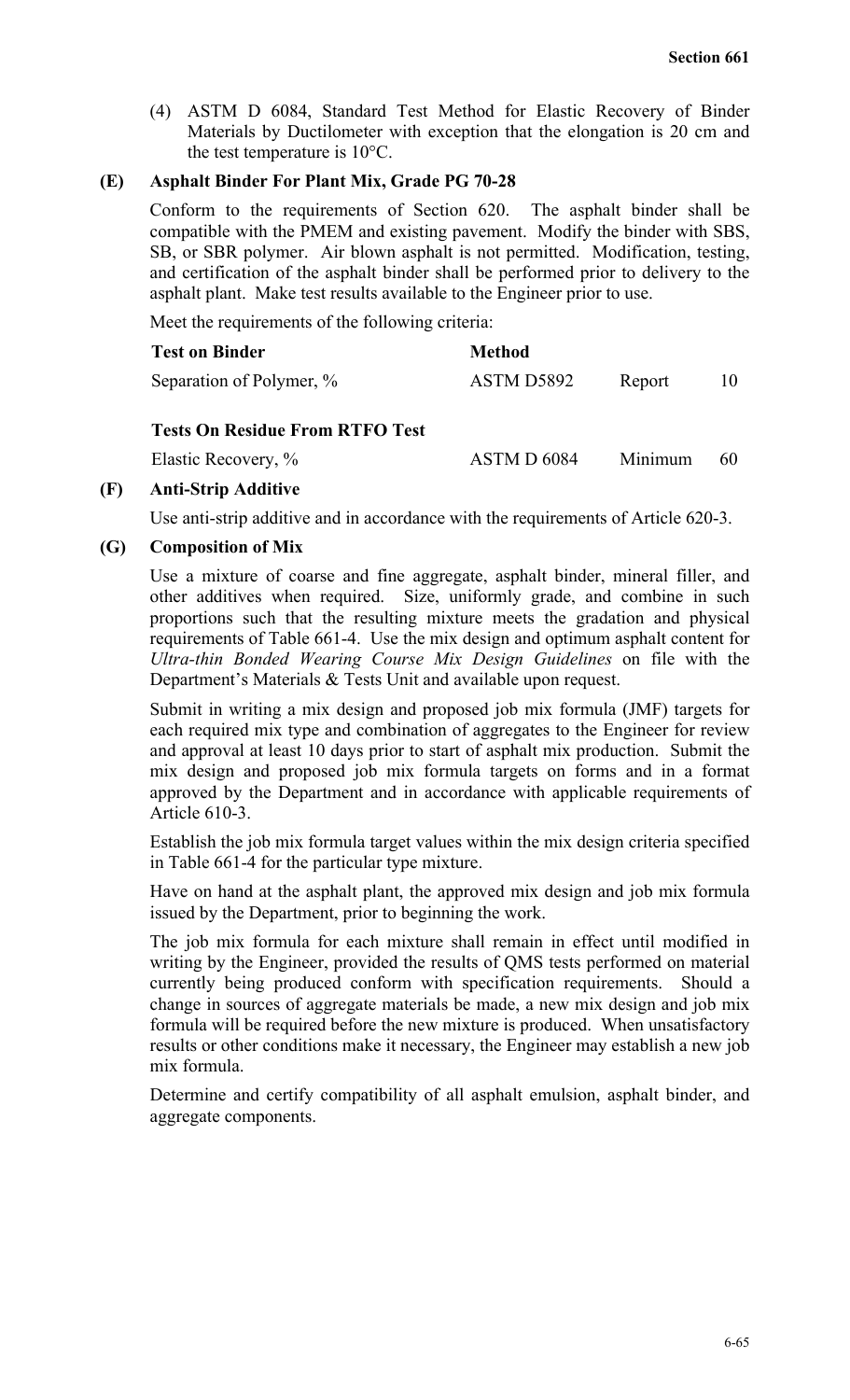| <b>TABLE 661-4 - MIXTURE DESIGN CRITERIA</b>           |               |                          |                                   |               |  |  |
|--------------------------------------------------------|---------------|--------------------------|-----------------------------------|---------------|--|--|
| <b>Gradation Design Criteria (% Passing by Weight)</b> |               |                          |                                   |               |  |  |
| <b>Standard</b>                                        | <b>Sieves</b> | 12.7 mm<br><b>Type A</b> | $9.5 \text{ mm}$<br><b>Type B</b> | 6.4 mm Type C |  |  |
| <b>ASTM</b>                                            | Mm            |                          | (% Passing by Weight)             |               |  |  |
| $3/4$ inch                                             | 19.0          | 100                      |                                   |               |  |  |
| $1/2$ inch                                             | 12.5          | $85 - 100$               | 100                               |               |  |  |
| $3/8$ inch                                             | 9.5           | $60 - 80$                | $85 - 100$                        | 100           |  |  |
| #4                                                     | 4.75          | $28 - 38$                | $28 - 42$                         | $40 - 55$     |  |  |
| #8                                                     | 2.36          | $19 - 32$                | $19 - 32$                         | $22 - 32$     |  |  |
| #16                                                    | 1.18          | $15 - 23$                | $15 - 23$                         | $15 - 25$     |  |  |
| #30                                                    | 0.600         | $10 - 18$                | $10 - 18$                         | $10 - 18$     |  |  |
| #50                                                    | 0.300         | $8 - 13$                 | $8 - 13$                          | $8 - 13$      |  |  |
| #100                                                   | 0.150         | $6 - 10$                 | $6 - 10$                          | $6 - 10$      |  |  |
| #200                                                   | 0.075         | $4.0 - 7.0$              | $4.0 - 7.0$                       | $4.0 - 7.0$   |  |  |
| <b>Mix Design Criteria</b>                             |               |                          |                                   |               |  |  |
| Asphalt Content, %                                     |               | $4.6 - 5.6$              | $4.6 - 5.8$                       | $5.0 - 5.8$   |  |  |
| Draindown Test, AASHTO T<br>305                        |               | $0.1\%$ max              |                                   |               |  |  |
| Moisture Sensitivity,                                  |               | 80% min                  |                                   |               |  |  |
| AASHTO T 283*                                          |               |                          |                                   |               |  |  |
| Application Rate, $\text{kg/m}^2$                      |               | 49                       | 38                                | 27            |  |  |
| <b>Approximate Application</b><br>Depth, mm            |               | 19.0                     | 15.9                              | 12.5          |  |  |
| Asphalt PG Grade,<br>AASHTO M 320                      |               | PG 70-28                 | PG 70-28                          | PG 70-28      |  |  |

Note: \*Specimens for T-283 testing are to be compacted using the SUPERPAVE gyratory compactor. The mixtures are to be compacted using 100 gyrations to achieve specimens approximately 95 mm in height. Mixture and compaction temperatures as recommended by the binder supplier.

# **661-3 CONSTRUCTION**

#### **(A) Equipment**

Furnish paving machine with the following capabilities:

- (1) Self-priming paving machine capable of spraying the Polymer-Modified Emulsion Membrane, applying the hot asphalt concrete overlay and screeding the surface of the mat to the required profile and cross- section in one pass at any rate between 9 to 28 meters/minute.
- (2) Receiving hopper, feed conveyor, storage tank for Polymer-Modified Emulsion Membrane material, PMEM emulsion single variable-width spray bar and a variable width, heated, vibratory-tamping bar screed.
- (3) Screed with the ability to be crowned at the center both positively and negatively and have vertically and horizontally adjustable extensions to accommodate the desired pavement profile and widths.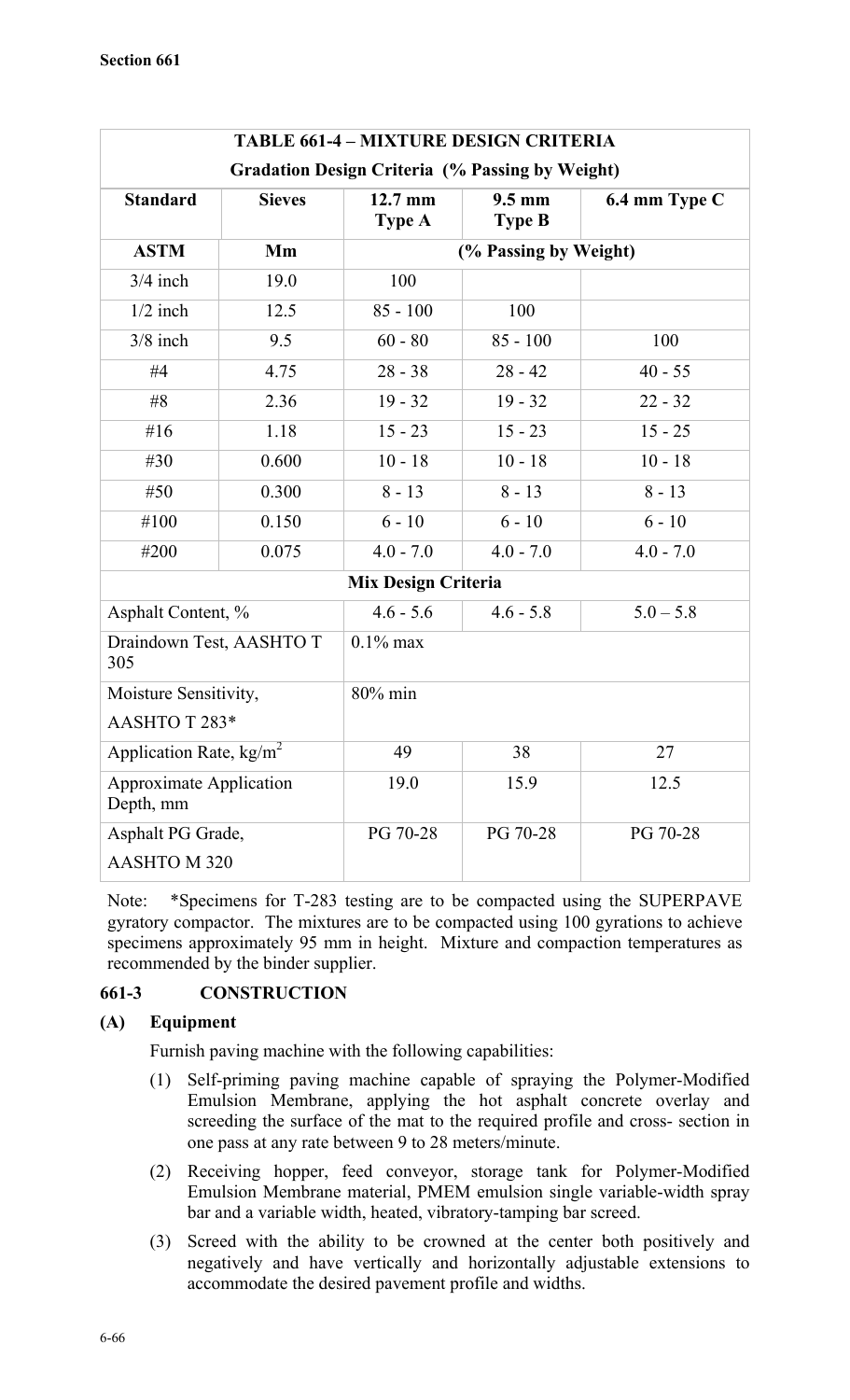- (4) Sprayer system capable of accurately and continuously monitoring the rate of spray and providing a uniform application across the entire width to be overlaid.
- (5) Use pavers equipped with an electronic screed control that will automatically control the longitudinal profile and cross slope of the pavement. Control the longitudinal profile through the use of either a mobile grade reference(s), including mechanical, sonic and laser grade sensing and averaging devices, an erected string line(s) when specified, joint matching shoe(s), slope control devices or the approved methods or combination of methods. Unless otherwise specified, use a mobile grade reference system capable of averaging the existing grade or pavement profile over a minimum 9 m distance or by non-contacting laser or sonar type ski with at least four referencing stations mounted on the paver at a minimum length of 7.3 m. Establish the position of the reference system such that the average profile grade is established at the approximate midpoint of the system. The transverse cross-slope shall be controlled as directed by the Engineer.

Use an erected fixed stringline for both and longitudinal profile and cross slope control when required by the contract. When an erected fixed string line is required, furnish and erect the necessary guide line for the equipment. Support the stringline with grade stakes placed at maximum intervals of 7.6 m for the finished pavement grade.

Use the 9 m minimum length mobile grade reference system or the noncontacting laser or sonar type ski with at least four referencing stations mounted on the paver at a minimum length of 7.3 m to control the longitudinal profile when placing the initial lanes and all adjacent lanes of all layers, including resurfacing and asphalt in-lays, unless other specified or approved. A joint matching device (short 152.4 mm shoes) may be used only when approved.

Utilize the automatic slope control system unless otherwise approved. The Engineer may waive the use of automatic slope controls in areas where the existing surface (subgrade, base, asphalt layer, etc.) exhibits the desired cross slope of the final surface. The Engineer may also waive the use of automatic slope controls in areas where the use of such equipment is impractical due to irregular shape or cross section (such as resurfacing). When the use of the automatic slope controls is waived, the Engineer may require the use of mobile grade references on either or both sides of the paver. Manual screed operation will be permitted in the construction of irregularly shaped and minor areas, subject to approval. Waiver of the use of automatic screed controls does not relieve the Contractor of achieving plan profile grades and cross-slopes.

In the case of malfunction of the automatic screed control equipment, the paver may be manually operated for the remainder of the workday provided this method of operation produces acceptable results. Do not resume work thereafter until the automatic system is functional.

The Engineer will waive the requirement for use of pavers for spreading and finishing where irregularities or obstacles make their use impractical. Spread, rake, and lute the mixture by hand methods or other approved methods in these areas.

Operate the paver as continuously as possible. Pave intersections, auxiliary lanes, and other irregular areas after the main line roadway has been paved, unless otherwise approved.

Compact the wearing course with a steel double drum asphalt roller(s) with a minimum weight of 9.1 metric tons. Maintain rollers in reliable operating condition and equip with functioning water system and scrapers to prevent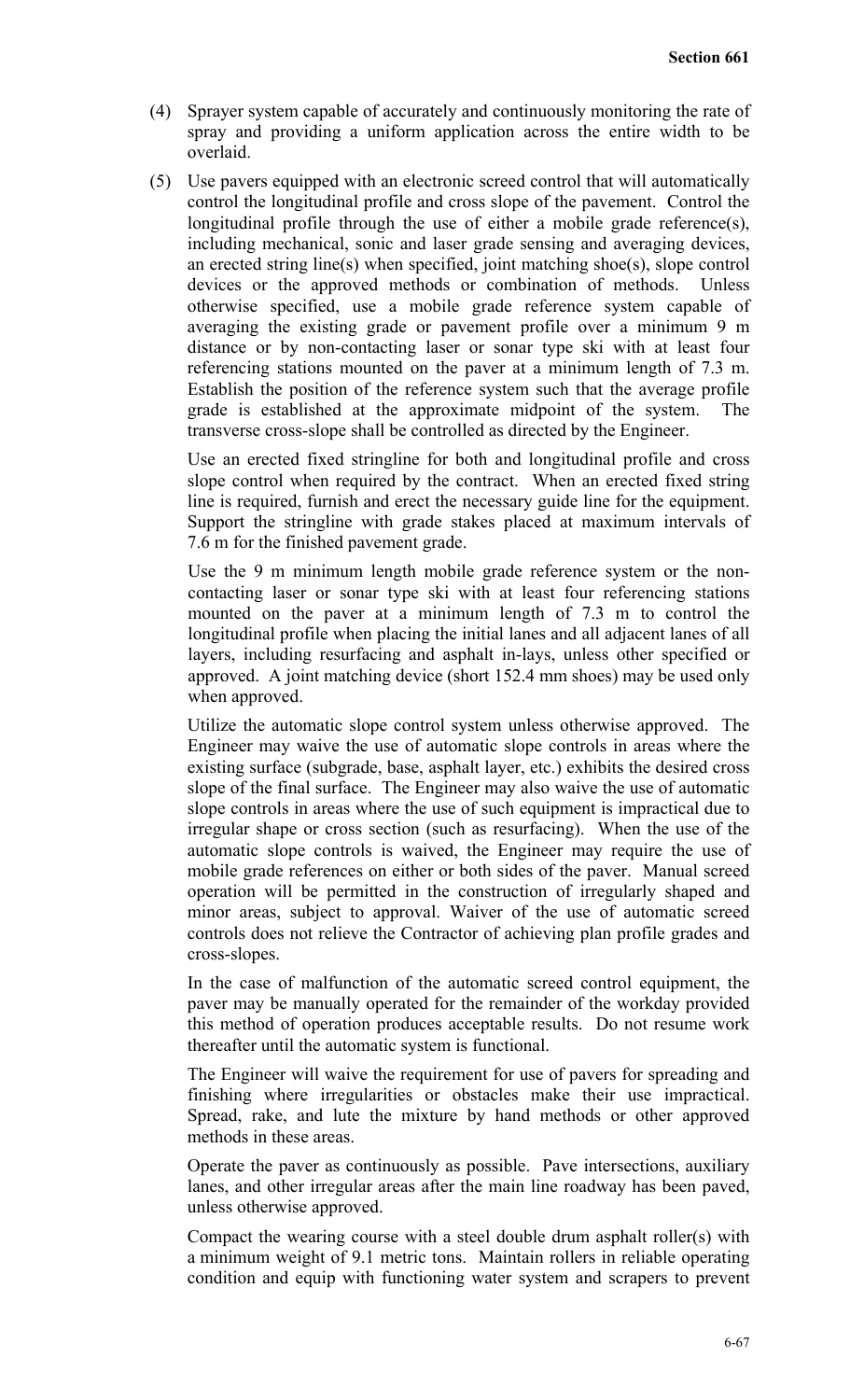adhesion of the fresh mix onto the roller drums. Supply adequate roller units and compact promptly following the placement of the material.

Request approval of equipment prior to the start of any work. Maintain all equipment and tools in satisfactory working condition at all times.

#### **(B) Surface Preparation**

Perform the following items prior to the commencement of paving operations.

- (1) Protect and cover manhole covers, drains, grates catch basins and other such utility structures with plastic or building felt prior to paving and reference for location and adjustment after paving.
- (2) Remove thermoplastic traffic markings symbols, characters, or other markings greater than 6.4 mm in thickness on the existing pavement.
- (3) Clean and completely fill pavement cracks and joints greater than 6.4 mm wide. Do not overband the existing cracks and joints. Apply sealant per manufacturer's recommendation.
- (4) Fill surface irregularities greater than 25.4 mm deep with a material approved by the Engineer.
- (5) Thoroughly clean the entire pavement surface, giving specific attention to accumulated mud and debris. Pressurized water and/or vacuum systems may be required to ensure a clean surface.

#### **(C) Application of Ultra-thin Bonded Wearing Course**

Do not place Ultra-thin Bonded Wearing Course between October 31 and April 1, when the pavement surface temperature is less than  $10^{\circ}$ C or on a wet pavement. A damp pavement surface is acceptable for placement if it is free of standing water and favorable weather conditions are imminent.

Apply the Ultra-thin Bonded Wearing Course mixture at the rate per square meter as shown in Table 661-4 for the mix type shown in the plans.

Spray the Polymer-Modified Emulsion Membrane at a temperature of 60 - 82°C. Provide a uniform application across the entire width. Determine the rate of application (typically  $0.68 - 1.13$  l/m<sup>2</sup>) by the mix design and current pavement condition for the specified project. Have the rate of application approved by the Engineer prior to beginning work.

Do not allow wheels or other parts of the paving machine to touch the Polymer-Modified Emulsion Membrane before the hot mix asphalt concrete wearing course is applied.

Place the hot asphalt concrete wearing course over the full width of the polymermodified emulsion membrane. Apply the hot mix asphalt concrete at a temperature of 149 - 166°C and within a maximum of 3 seconds immediately after the application of the membrane. The temperature of the mix at the asphalt plant shall be within  $\pm 8^{\circ}$ C of the JMF temperature. The temperature of the mix immediately prior to discharge from the hauling vehicle shall be within  $+8\degree$ C to -14°C of the JMF temperature.

Before opening to traffic, allow the pavement to sufficiently cool after the rolling operation to resist damage to the pavement.

#### **(D) Compaction**

Compact the wearing course with at least two passes of a steel double drum asphalt roller before the material temperature has fallen below 82°C. Do not allow the rollers to remain stationary on the freshly placed asphalt concrete. Compact immediately following the placement of Ultra-thin Bonded Wearing Course. A release agent (added to the water system) may be required to prevent adhesion of the fresh mix to the roller drum and wheels. Compact in the static mode.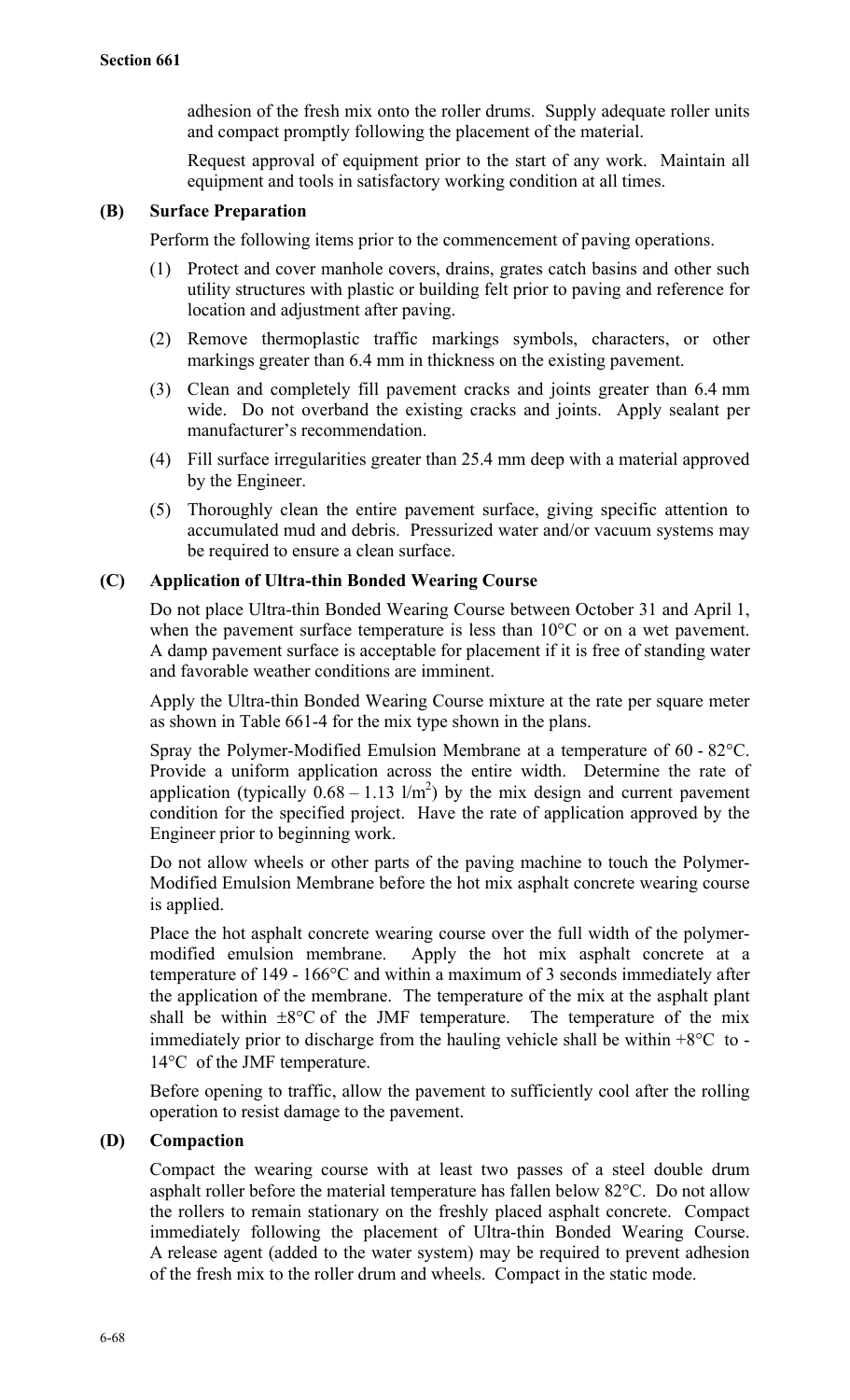#### QUALITY MANAGEMENT SYSTEM FOR ASPHALT PAVEMENTS

Produce the Ultra-thin Hot Mix Asphalt in accordance with the applicable provisions of Section 609 of the contract documents.

#### **661-4 MEASUREMENT AND PAYMENT**

*Ultra-thin Hot Mix Asphalt, Type\_\_\_\_\_* will be measured and paid for by the actual number of metric tons of mixture that has been incorporated into the completed and accepted work. The hot mix asphalt pavement will be measured by being weighed in trucks on certified platform scales or other certified weighing devices.

*Ultra-thin Hot Mix Asphalt* will be measured and paid for at the contract unit price per square meter. In measuring this quantity, the length will be the actual length constructed, measured along the surface. The width will be the width required by the contract or directed by the Engineer.

*Asphalt Binder For Plant Mix, Grade PG 70-28* will be paid for in accordance with Section 620-4. Asphalt binder price adjustments when applicable will be based on Grade PG 64-22, regardless of the grade used.

The above prices and payments shall include but not be limited to all traffic control, labor, materials, including the polymer modified asphalt emulsion, equipment necessary to produce and deliver the mix, including anti-strip additive (if necessary), equipment necessary to apply and compact the mix, and maintaining the Ultra-thin bonded wearing course until final acceptance of the project.

Providing QMS for asphalt pavements will be in accordance with the contract documents included elsewhere in this proposal.

Payment will be made under:

| Pay Item                                 | Pay Unit            |
|------------------------------------------|---------------------|
| Ultra-thin Hot Mix Asphalt, Type A       | Metric Ton          |
| Ultra-thin Hot Mix Asphalt, Type B       | Metric Ton          |
| Ultra-thin Hot Mix Asphalt, Type C       | Metric Ton          |
| Application of Ultrathin Hot Mix Asphalt | <b>Square Meter</b> |

#### **SECTION 663**

# **HOT IN-PLACE RECYCLED ASPHALT CONCRETE**

#### **663-1 DESCRIPTION**

This work shall consist of hot in-place recycling of the existing asphalt concrete surface by heating and softening the existing asphalt pavement with indirect heat, loosening the heated pavement by hot milling to the depth specified in the plans, adding a plant produced hot mix asphalt admixture, if required, applying a rejuvenating agent, thoroughly remixing the material in a pugmill, leveling, relaying and compaction of the hot-in-place recycled (HIR) asphalt mixture. Use a continuous, single train, single pass, multi-step process to accomplish this work.

Hot In-Place Recycled Asphalt Concrete production and placement, including all materials and equipment shall be in accordance with applicable provisions of Division 6 except as specifically noted or modified herein.

Provide and conduct the quality control and required testing for acceptance of the HIR mixture in accordance with Quality Management System For Asphalt Pavements (Hot In-Place Recycled Asphalt), included herein.

#### **663-2 MATERIALS**

#### **(A) Hot Mix Asphalt Admixture**

Determine the type and amount of plant produced hot mix asphalt (HMA) admixture to be added to the recycled mixture, subject to the approval of the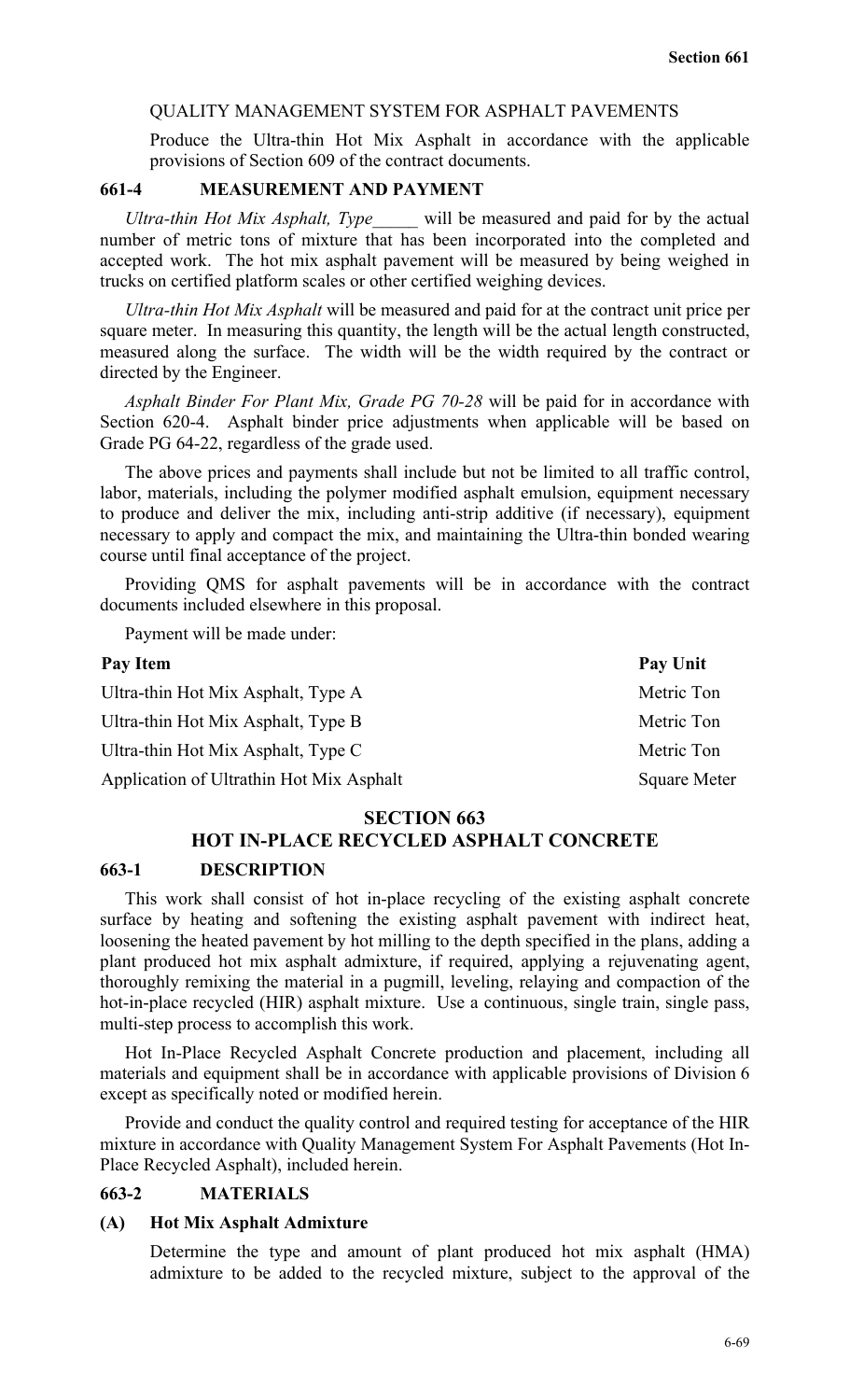Engineer. The HMA admixture shall be a plant mixture of asphalt binder and aggregate(s) meeting the applicable requirements of Division 10 as shown below. The aggregate in the admixture may be a single standard size aggregate or a combination of aggregate sizes as needed. Provide enough binder content for the admixture such that the aggregate particles are fully coated. Provide a gradation and binder content for the admixture such that when blended with the other mix components, the hot in-place recycled mix properties will meet the mix design criteria for the applicable mix type specified in the plans, unless otherwise approved by the Engineer. Produce the HMA admixture in accordance with applicable requirements of Division 6.

| <b>Item</b>             | <b>Section</b>        |
|-------------------------|-----------------------|
| Coarse Aggregate        | <b>Article 1012-1</b> |
| Fine Aggregate          | <b>Article 1012-1</b> |
| <b>Stone Screenings</b> | <b>Article 1012-1</b> |
| <b>Asphalt Binder</b>   | Article 1020-2        |
| Anti-strip Additive     | Article 1020-8        |
|                         |                       |

# **(B) Asphalt Rejuvenating Agent**

Use an asphalt rejuvenating agent meeting the following requirements:

|                                                        | Minimum | Maximum |
|--------------------------------------------------------|---------|---------|
| Viscosity, $25^{\circ}$ C, SFS, ASTM D-244             | 20      | 125     |
| Sieve, $\%$ , ASTM D-244                               |         | 0.10    |
| Storage Stability, 24 hr, %, ASTM D-244                |         | 1       |
| Residue from distillation, $\%$ (1)                    | 60      |         |
| Oil Distillate, Volume %                               |         | 5       |
| Tests on Residue and Rolling Thin-film Oven Tests: (2) | 300     |         |
| Penetration @ $25^{\circ}$ C, 5 sec.                   |         |         |
| Torsional Recovery $4.3^{\circ}$ C, %                  | 20      |         |

Notes (1) ASTM D244 except that the maximum temperature shall be 177°C held for 20 minutes.

> (2) The residue from distillation shall be subject to the standard rolling thin film oven test.

# **663-3 COMPOSITION OF MIXTURE (MIX DESIGN /JOB MIX FORMULA)**

#### **(A) Mix Design-General**

Prepare and submit a proposed HIR mix design and job mix formula to the Engineer at least 14 days prior to beginning work in accordance with all applicable requirements of Article 610-3 except as modified herein. In addition, submit a proposed mix design for the admixture if an admixture is required.

Sample the existing pavement by coring or other methods approved by the Engineer to determine representative characteristics and properties of the existing pavement for use in mix design preparation. Take these samples at a minimum of one sample every 600 linear meters of each lane. Provide samples for quality assurance testing when requested by the Engineer. Take these all samples in the presence of the Engineer and at locations approved by the Engineer.

Perform and document a mix design in accordance with the Department's most current accepted policies and procedures for the design of asphalt mixes. The Department's Asphalt Design Engineer at the Materials and Tests Unit may be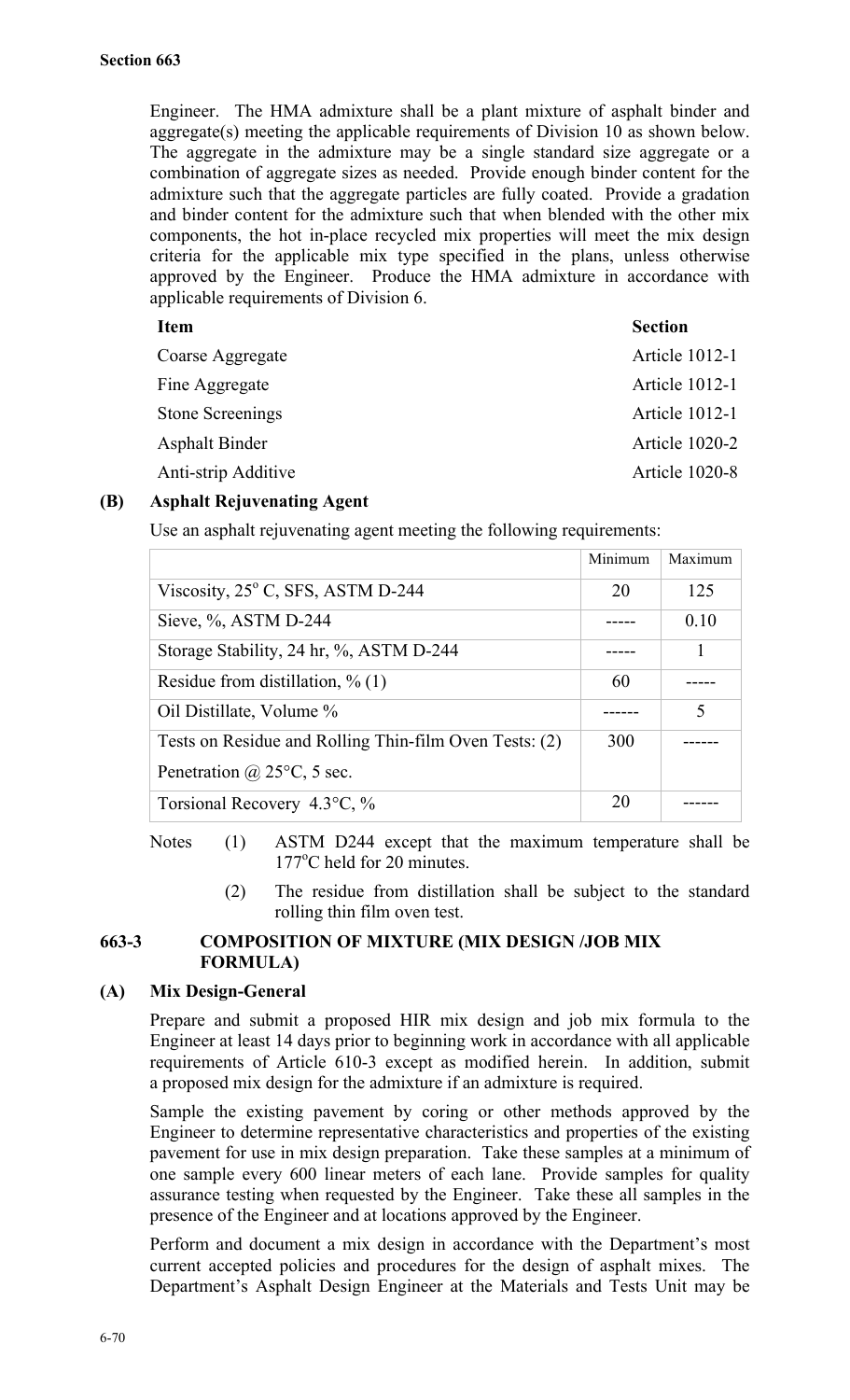contacted for copies of these procedures. Establish the proposed HIR mix design such that the hot in-place recycled mix properties are within the design criteria for the type mix specified, unless otherwise approved by the Engineer. Submit the mix designs on forms and in the format approved by the Department. Once the proposed mix designs are approved, the Engineer will provide approved Job Mix Formulas.

In addition to applicable mix design data required in Sub-article 610-3 (A), the data shall include but not be limited to the proposed percent admixture, if needed, admixture components, gradation, binder grade, binder content, percent anti-strip additive in admixture, percent existing pavement (RAP), gradation and binder content of existing pavement, percent rejuvenating agent, penetration of recovered binder from total mix, and all mix design properties and calculations.

### **(B) Mix Design Criteria**

The finished asphalt pavement shall be a uniform mixture composed of the existing in-place asphalt pavement, asphalt rejuvenating agent, and new hot mix asphalt admixture, if required. The hot in-place recycled asphalt mix shall meet applicable requirements of Section 610-3 (excluding maximum percentage of allowable RAP) for the mix type specified, except as modified herein.

The proposed HIR mix design shall be established such that the hot in-place recycled mix properties will meet applicable gradation and mix design requirements of Table 663-1 and Table 663- 2 for the mix type specified, except as modified herein, unless otherwise approved by the Engineer

Add an asphalt rejuvenating agent at a rate that yields a completed mixture with a minimum/maximum penetration value as specified in Table 663-2 below, unless otherwise approved by the Engineer.

| Standard      | Percent Passing Criteria (Control Points) |          |       |         |         |       |  |
|---------------|-------------------------------------------|----------|-------|---------|---------|-------|--|
| <b>Sieves</b> | Mix Type (Nominal Maximum Aggregate Size) |          |       |         |         |       |  |
|               |                                           | 9.5 mm   |       | 12.5 mm | 19.0 mm |       |  |
| (mm)          | Min.                                      | Max.     | Min.  | Max.    | Min.    | Max.  |  |
| 50.0          |                                           |          |       |         |         |       |  |
| 37.5          |                                           |          |       |         |         |       |  |
| 25.0          |                                           |          |       |         | 100.0   |       |  |
| 19.0          |                                           |          | 100.0 |         | 90.0    | 100.0 |  |
| 12.5          | 100.0                                     |          | 90.0  | 100.0   |         | 90.0  |  |
| 9.5           | 90.0                                      | 100.0    |       | 90.0    |         |       |  |
| 4.75          |                                           | 90.0     |       |         |         |       |  |
| $2.36**$      | $32.0**$                                  | $67.0**$ | 28.0  | 58.0    | 23.0    | 49.0  |  |
| 1.18          |                                           |          |       |         |         |       |  |
| 0.600         |                                           |          |       |         |         |       |  |
| 0.300         |                                           |          |       |         |         |       |  |
| 0.150         |                                           |          |       |         |         |       |  |
| 0.075         | 4.0                                       | 8.0      | 4.0   | 8.0     | 3.0     | 8.0   |  |

**TABLE 663-1 AGGREGATE GRADATION DESIGN CRITERIA**

\*\*Note: For Type SF 9.5A the percentage Passing the 2.36 mm sieve is 60% Minimum and a Maximum of 70%.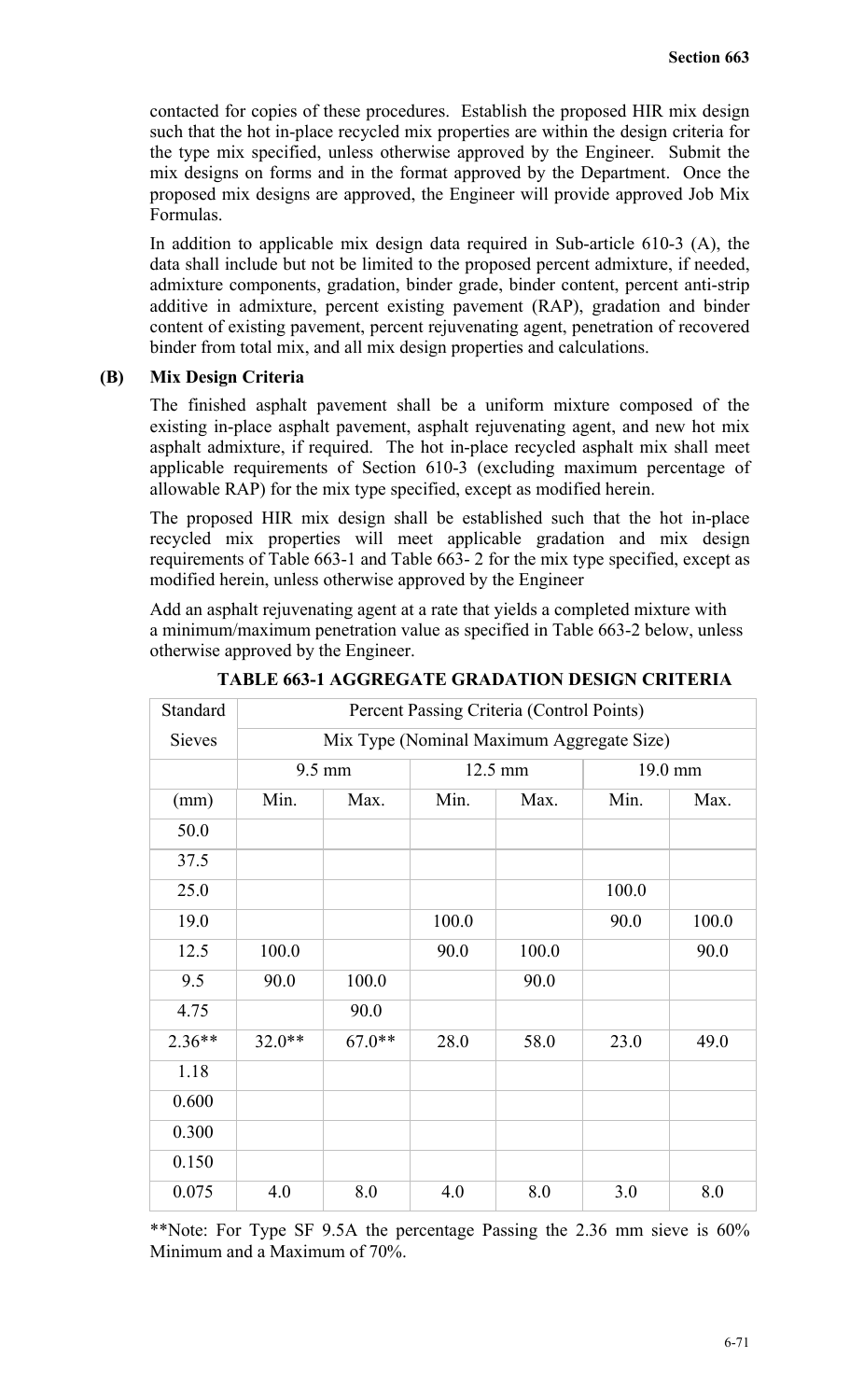Aggregate Nominal Maximum Size is defined as one standard sieve size larger than the first sieve to retain more than 10 percent aggregate. Maximum Size is defined as one standard sieve size larger than the nominal maximum size.

| <b>Mix</b>  | Design<br><b>ESALs</b> | <b>Target</b><br><b>Binder</b><br><b>PG</b> | <b>Compaction Levels</b> |                        | <b>Volumetric Properties (b)</b><br>(AASHTO PP 28) |            |                     |               |                                             |
|-------------|------------------------|---------------------------------------------|--------------------------|------------------------|----------------------------------------------------|------------|---------------------|---------------|---------------------------------------------|
| <b>Type</b> | (millions)             | Grade                                       |                          | No. Gyrations $\omega$ |                                                    | <b>VMA</b> | <b>VTM</b>          | <b>VFA</b>    | %Gmm                                        |
|             | (a)                    |                                             | $N_{\text{ini}}$         | $N_{des}$              | $N_{max}$                                          | % Min.     | $\frac{0}{0}$       | Min.-<br>Max. | $\left(\widehat{a}\right)$ N <sub>ini</sub> |
| $SF-9.5A$   | ${}_{0.3}$             | $64 - 22$                                   | 6                        | 50                     | 75                                                 | 16.0       | $3.0 - 5.0$         | $70 - 80$     | $\leq 91.5$                                 |
| $S-9.5A$    | ${}_{0.3}$             | $64 - 22$                                   | 6                        | 50                     | 75                                                 | 15.0       | $3.0 - 5.0$ 70 - 80 |               | $\leq 91.5$                                 |
| $S-9.5B$    | $0.3 - 3$              | $64 - 22$                                   | $\overline{7}$           | 75                     | 115                                                | 15.0       | $3.0 - 5.0$ 65 - 80 |               | $\leq 90.5$                                 |
| $S-9.5C$    | $3 - 30$               | $70 - 22$                                   | 8                        | 100                    | 160                                                | 15.0       | $3.0 - 5.0$ 65 - 76 |               | $\leq$ 89.0                                 |
| $S-12.5B$   | $<$ 3                  | $64 - 22$                                   | $\tau$                   | 75                     | 115                                                | 14.0       | $3.0 - 5.0$ 65 - 78 |               | $\leq 90.5$                                 |
| $S-12.5C$   | $3 - 30$               | $70 - 22$                                   | 8                        | 100                    | 160                                                | 14.0       | $3.0 - 5.0$ 65 - 75 |               | $\leq$ 89.0                                 |
|             |                        |                                             |                          |                        |                                                    |            |                     |               |                                             |
| $I-19.0B$   | $<$ 3                  | $64 - 22$                                   | $\tau$                   | 75                     | 115                                                | 13.0       | $3.0 - 5.0$         | $65 - 78$     | $\leq 90.5$                                 |
| $I-19.0C$   | $3 - 30$               | $64 - 22$                                   | 8                        | 100                    | 160                                                | 13.0       | $3.0 - 5.0$ 65 - 75 |               | $\leq$ 89.0                                 |

# **Table 663-2 MIX DESIGN CRITERIA**

| <b>Design Parameter</b>                 | Design Criteria   |  |  |
|-----------------------------------------|-------------------|--|--|
| All Mix 1. % $G_{mm}$ (a) $N_{max}$     | $\leq 98.0\%$ (c) |  |  |
| 2. Penetration (AASHTO T 49) from Abson | 40 Min. 90 Max.   |  |  |
| Recovery (AASHTO T 170)                 |                   |  |  |

Notes: (a) Based on 20 year design traffic.

- (b) Volumetric Properties based on specimens compacted to  $N_{des}$  as modified by the Department.
- (c) Based on specimens compacted to Nmax at selected optimum asphalt content.
- (d) Mix Design Criteria may be modified, subject to approval by the Engineer.

# **(C) Job Mix Formula**

Once the proposed mix design is approved, the Engineer will provide a Job Mix Formula for the hot in-place recycled asphalt mix. The job mix formula will be established within the design criteria in Tables 663-1 and 663-2, unless otherwise approved by the Engineer.

Once the HIR mix design is approved, the Engineer will provide a Job Mix Formula for the admixture if admixture is required. The completed admixture shall be produced in accordance with the Job Mix Formula requirements for gradation and binder content as prescribed in Quality Management System for Asphalt Pavements (Hot In-Place Recycled Asphalt Concrete – Superpave Version) as shown in the contract.

Samples of the completed recycled mixture may be taken by the Department on a random basis to determine if the PG grading on the recovered asphalt binder is in accordance with AASHTO M 320 for the grade specified. If the grading is determined to be a value other than required for the specified mix type, the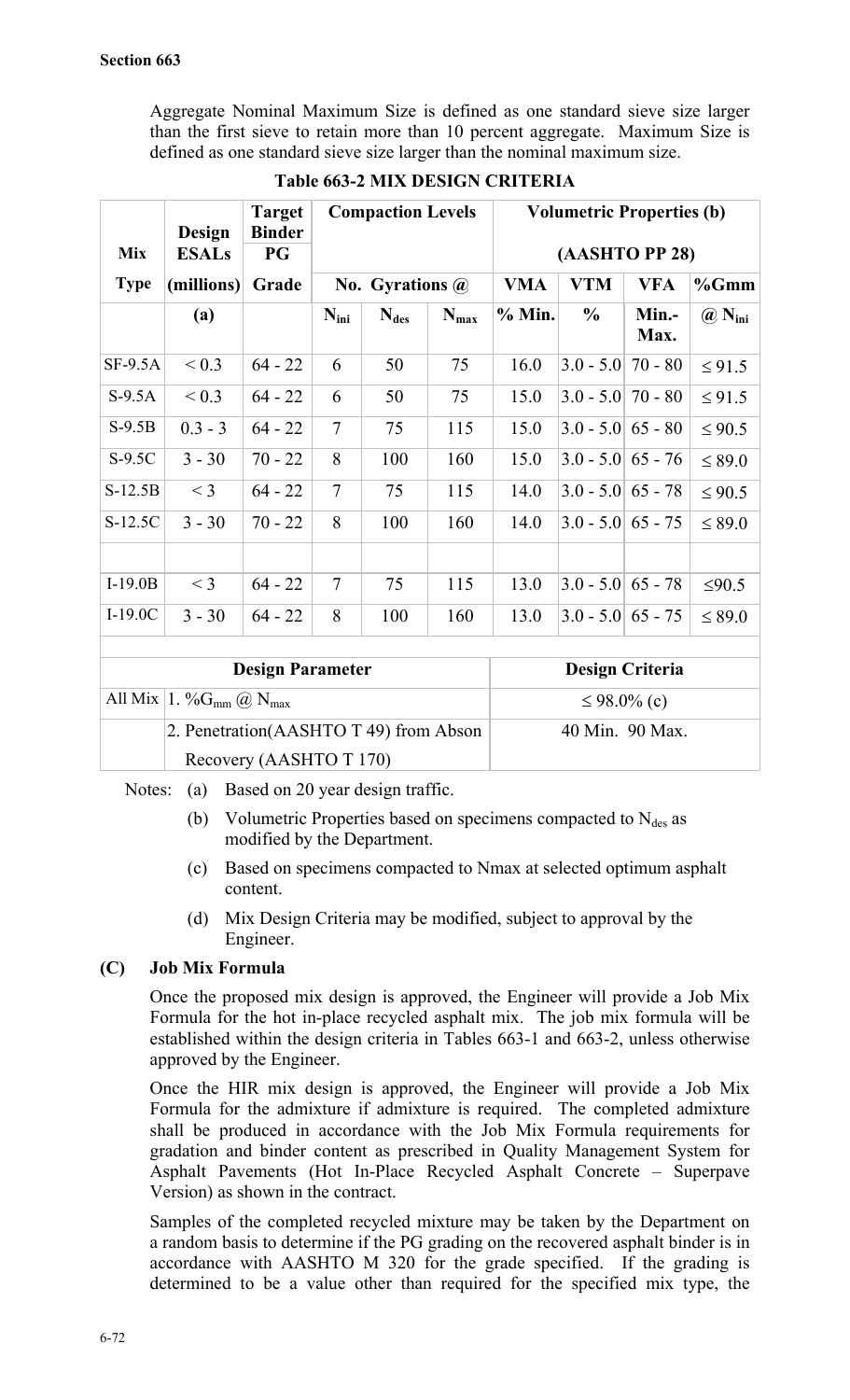Engineer may require the Contractor to adjust the grade and/or percentage of additional asphalt binder, asphalt rejuvenator, and/or the blend of reclaimed material and admixture to bring the PG grade to the specified value for the required mix type, in accordance with Table 663-2.

# **663-4 EQUIPMENT**

#### **(A) General**

Equipment used to recycle the existing asphalt surface shall be designed and built for this specific purpose. The equipment shall be capable of a single pass, multistep operation that includes; multi-step heating, milling, introducing rejuvenating agent, introducing hot mix asphalt admixture, if required, mixing the new material with the reclaimed material in a separate on-board chamber, redistributing the recycled material, leveling, and compacting the mixture.

#### **(B) Heating Unit**

Preheating mechanism(s) consisting of clusters of heaters capable of uniformly heating the asphalt pavement to a temperature high enough to remove excess moisture, to allow milling of the existing pavement material to the designated plan depth without excessive fracturing of aggregate particles, without charring the existing asphalt and without producing undesirable pollutants. The heating mechanism shall be so equipped that the heat application shall be completely under an enclosed or shielded hood. The unit shall be adjustable in width. The Contractor shall protect adjacent landscape from heat damage and shall be responsible for any damage that may occur.

#### **(C) Milling/Blending Unit**

A self propelled processing unit containing the following:

- (1) A recycling machine equipped with additional heaters conforming to the same requirements as the preheaters.
- (2) A unit capable of uniformly loosening the existing asphalt pavement to the depth specified. Care must be taken to ensure that milling or pavement reclaiming does not degrade the aggregates but only loosens the heated existing pavement.
- (3) A controlled system for adding and uniformly blending a rejuvenating agent at a predetermined rate with the reclaimed mix during the remixing and leveling operation. The metering equipment shall be capable of measuring in liters. The application rate in liters, for the added material, shall be synchronized with the machine ground speed to provide a uniform application. The actual rate used may be adjusted as determined.
- (4) A blending unit consisting of a twin shafted pugmill capable of uniformly adding new hot mix asphalt admixture, if required, at a rate established by the mix design. The unit shall be capable of thoroughly mixing the loosened asphalt pavement, asphalt rejuvenating agent, and new hot mix asphalt admixture if required, at the pugmill to produce a uniform mixture.
- (5) A unit capable of auguring the heated and loosened material into a windrow at the center of the machine prior to entry into the blending unit.
- (6) A paving machine meeting the requirements of Article 610-8 of the *Standard Specifications*, except as modified herein, shall be utilized to redistribute the remixed material over the width being processed and finished, so as to produce a uniform cross section and surface. The paving machine must be capable of screeding the full width of the remixed material. Automatic screed controls meeting the requirements of this Article shall be provided and used unless otherwise approved by the Engineer.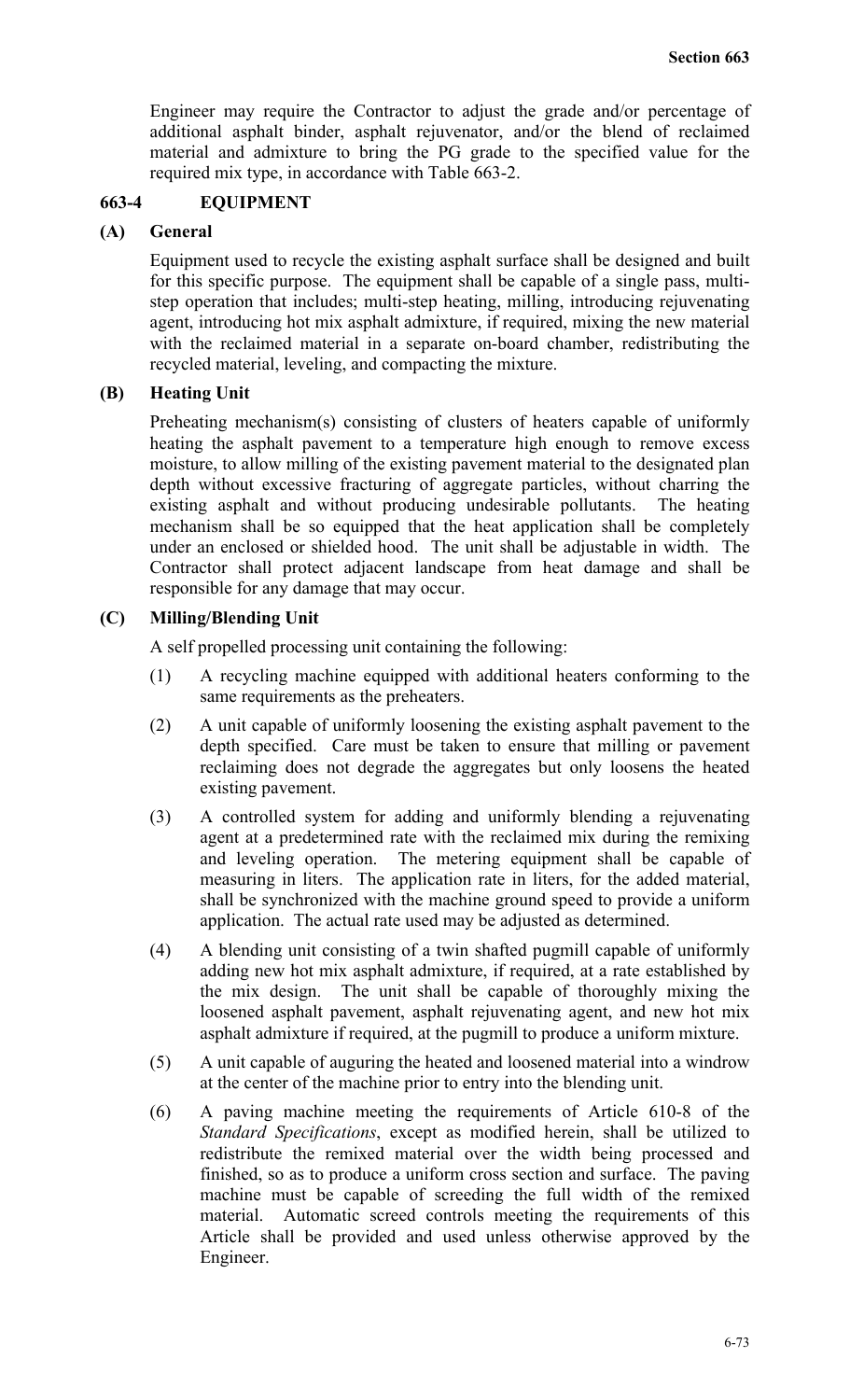- (7) The recycling train shall be capable of maintaining an average production rate of a minimum of 1.6 lane kilometer per day.
- (8) The reheating and remixing units shall meet all state and local air quality emission standards for mobile sources.

### **(D) Compaction Equipment**

Rollers meeting the requirements of Section 610-9 of the *Standard Specifications* and capable of achieving the specified density and surface requirements shall be utilized.

### **663-5 CONSTRUCTION REQUIREMENTS**

Hot In-place recycled mixtures shall not be produced or placed during rainy weather or when the air temperature measured in the shade away from artificial heat at the location of the paving operations is less than 10°C. Do not place surface course material that is to be the final layer of pavement between December 15 and March 16 of the next year.

Prior to heating and remixing operations, the pavement shall be cleaned of all loose material. Power brooms shall be used and supplemented when necessary by hand brooming or other cleaning operations, as required, to bring the surface to a clean, suitable condition free of deleterious material.

The pavement surface shall be evenly heated, loosened, and remixed to the lines, grades and depths shown on the plans. Heating shall be controlled to ensure uniform heat penetration without overheating, cooking, or sooting of the asphalt pavement. The milled material shall be picked up, mixed with an asphalt rejuvenator and asphalt admixture, if needed, in a pugmill and then distributed and leveled by a conventional paving machine. The temperature of the milled material shall not be more than 163°C when measured immediately behind the milling unit. The temperature of the remixed material shall not be less than 113°C directly behind the screed.

The heating operation shall extend at least 100 mm beyond the width of remixing on both sides. When a pass is made adjacent to a previously placed mat, the longitudinal joint shall extend at least 50 mm into the previously placed mat.

The layer thickness of the HIR specified in the Plans or Contract Proposal shall be the compacted in-place thickness of the rejuvenated recycled mixture layer including any admixture. The depth of milling of the existing surface shall be such that the depth as specified on the plans is within  $\pm 6.4$  mm, unless otherwise approved by the Engineer.

The asphalt rejuvenator shall be applied uniformly to the mixed material prior to remixing in the pugmill. The rate of application of rejuvenator will be as specified on the Job Mix Formula approved by the Engineer based upon the Contractor's proposed mix design.

The remixed asphalt pavement shall be compacted immediately after it has been spread and leveled, while it is still in a workable condition.

Density control may be by either core samples or nuclear density control in accordance with the Department's most current procedures. Density for HIR mixes shall be a minimum of 92.0 percent of Maximum Specific Gravity (Gmm), except for SF9.5A that will be 90.0 percent of the Maximum Specific Gravity (Gmm). The Maximum Specific Gravity (AASHTO T 209) will be determined by procedures specified in the Department's most current edition of the HMA/QMS Manual.

The compacted surface of the completed and accepted pavement structure shall meet the requirements of Article 610-12 of the *Standard Specifications*.

The Contractor shall take precautions needed to protect the adjacent landscape from heat damage. Damaged landscape shall be repaired or replaced at no cost to the Department.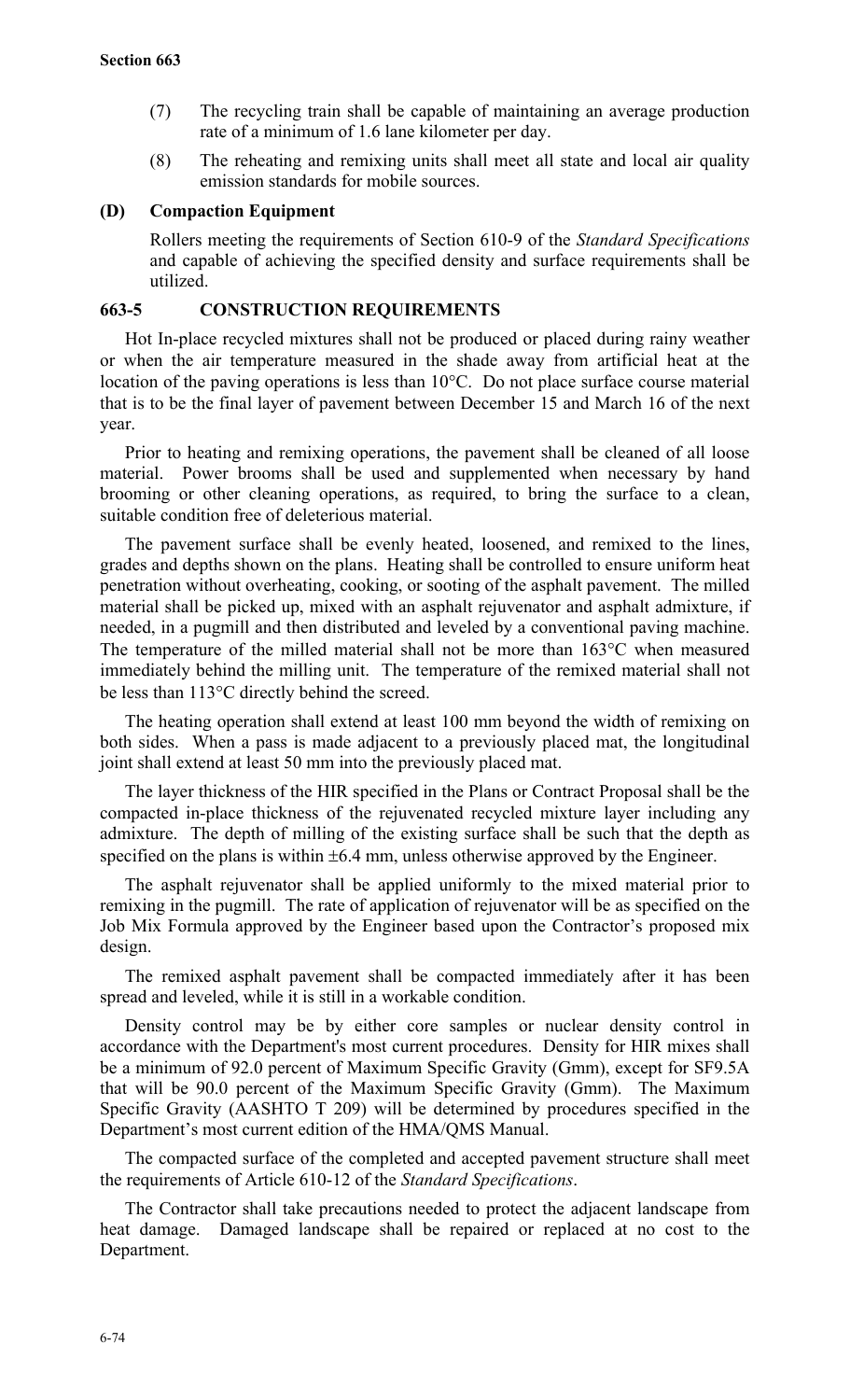### **663-6 MEASUREMENT AND PAYMENT**

*Hot In-Place Recycled Asphalt Concrete, Type\_\_\_* will be measured and paid for by the square meter in the completed and accepted work.

*Emulsified Asphalt Rejuvenating Agent* to be paid for will be measured by the metered quantity in liters used in all completed and accepted work and will be paid for at the contract price per liter.

*Hot Mix Asphalt Admixture* will be measured and paid for, when required, will be measured by being weighed in trucks on a certified weighing device and documented on load tickets and will be paid for at the contract unit price per metric ton.

Asphalt binder to be paid for will be measured and paid for in accordance with Article 620.

The above prices and payments will be full compensation for all work covered by this section including but not limited to furnishing all materials, producing, weighing, transporting, placing, and compacting the recycled pavement; maintaining the finished course until final acceptance of the project, performing quality control as specified in the contract and making any repairs or corrections to the surface of the pavement that may become necessary.

Payment will be made under:

#### Pay Item Pay Unit

| <b>Square Meter</b> |
|---------------------|
| Liter               |
| Metric Ton          |
|                     |

### **SECTION 665**

# **MILLED RUMBLE STRIPS ON ASPHALT CONCRETE SHOULDERS**

#### **665-1 DESCRIPTION**

Construct rumble strips on asphalt concrete shoulders in accordance with the plans and as directed by the Engineer. Work includes but is not limited to furnishing all labor and equipment; disposing of milled material; and all incidentals necessary to complete the work satisfactorily.

#### **665-2 EQUIPMENT**

Provide equipment consisting of a rotary type cutting head with a maximum outside diameter of 610 mm and that is a minimum of 400 mm long. Provide a cutting head that has the cutting tips arranged in such a pattern as to provide a relatively smooth cut as well as a cutting head(s) that is on its own independent suspension from that of the power unit to allow the tool to self align with the slope of the shoulder and/or any irregularities in the shoulder surface.

Provide a cutting tool equipped with guides to provide consistent alignment of each cut in relation to the roadway and to provide uniformity and consistency throughout the project.

### **665-3 CONSTRUCTION METHODS**

Demonstrate the ability to achieve desired surface inside each depression without tearing or snagging the asphalt prior to beginning the work.

Provide rumble strips that have finished dimensions of 178 mm  $(\pm 13 \text{ mm})$  wide in the direction of travel and are at least 400 mm long measured perpendicular to the direction of travel. Provide rumble strips having depressions with a concave circular shape with a minimum 13 mm depth at center (no more than an allowable depth 16 mm). Place rumble strips in relation to the roadway according to the patterns shown in the plans.

Material resulting from the operation becomes the property of the Contractor. Remove and dispose of this material in accordance with the requirements of Section 802.